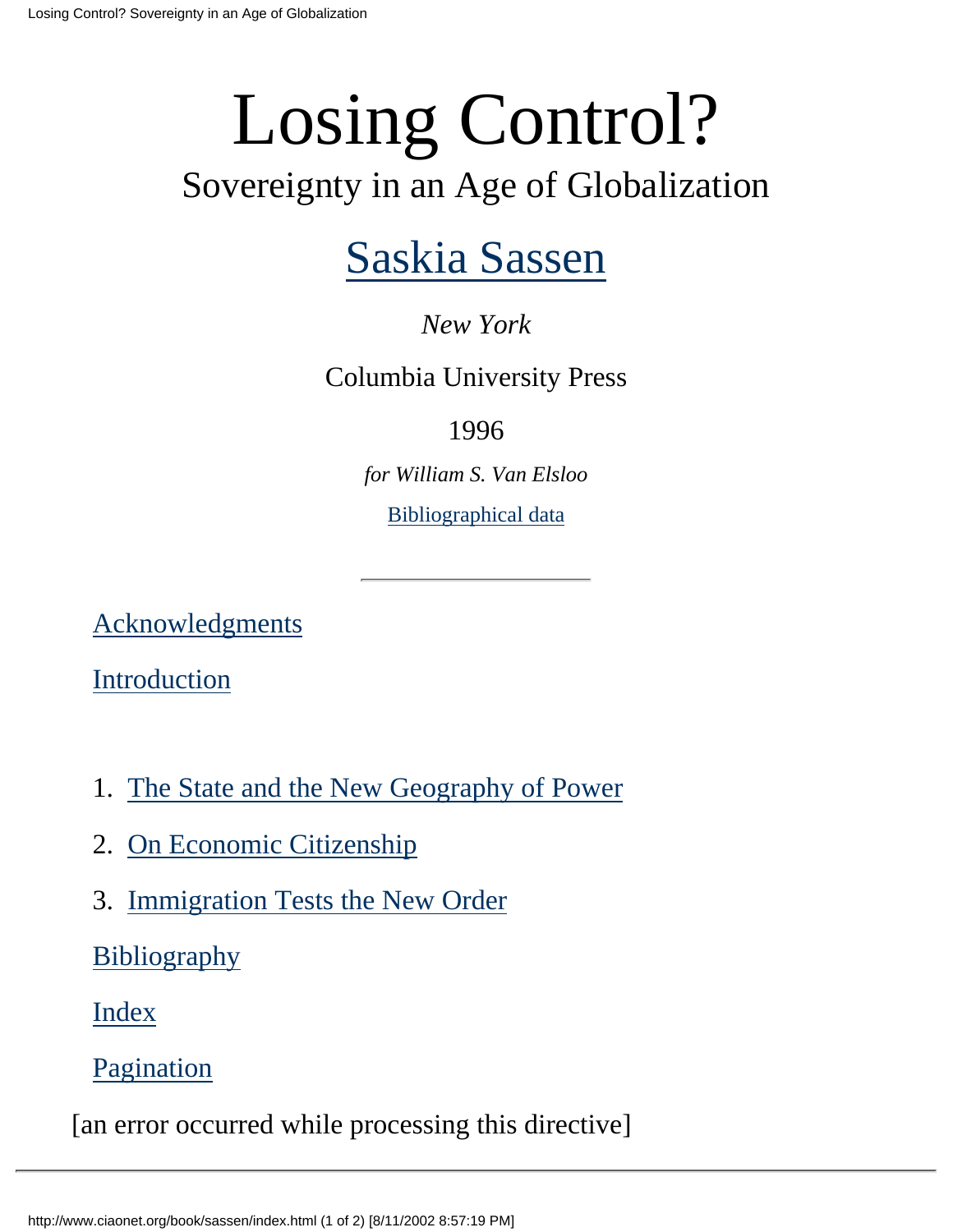### ciao home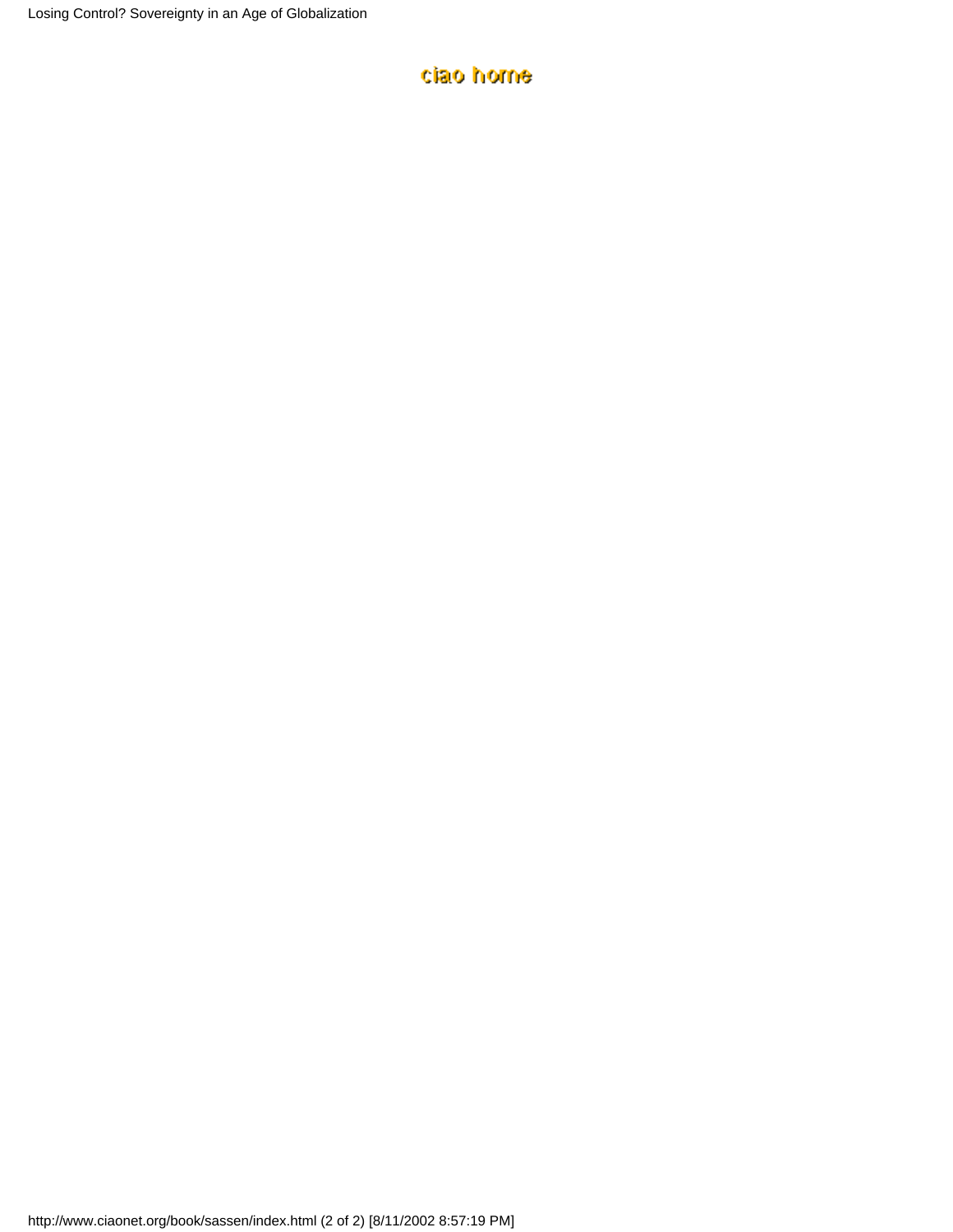## Acknowledgments

<span id="page-2-0"></span>I am grateful to the Leonard Hastings Schoff Memorial Fund for its support; it was an enormous pleasure and honor to deliver the public lectures named after the fund. I want to thank the University Seminars, most particularly its director, Dean Aaron Warner, and its administrative assistant, Jessie Strader, the organizers of this annual series of lectures. I also want to thank Columbia University Press, especially its publisher and director, John Moore, for support and guidance, Anne McCoy for help during the production process, and Sarah St. Onge for her excellent copyediting; working with a press that is so supportive makes a big difference. Jagdish Bhagwati, Katherine Newman, and John Ruggie gave wonderful introductions to each of the lectures. Durval Diaz Jr. and Arturo Sanchez provided valuable research assistance. Finally, I owe a large debt to the people who came to these lectures, for their interest, engagement, good questions, and the discussions afterward.

At various stages, portions of the manuscript were read by a large number of people, who made comments and criticisms, who disagreed and agreed with me. I want to thank them all. They have made it a better book.

[Losing Control? Sovereignty in an Age of Globalization](#page-0-0)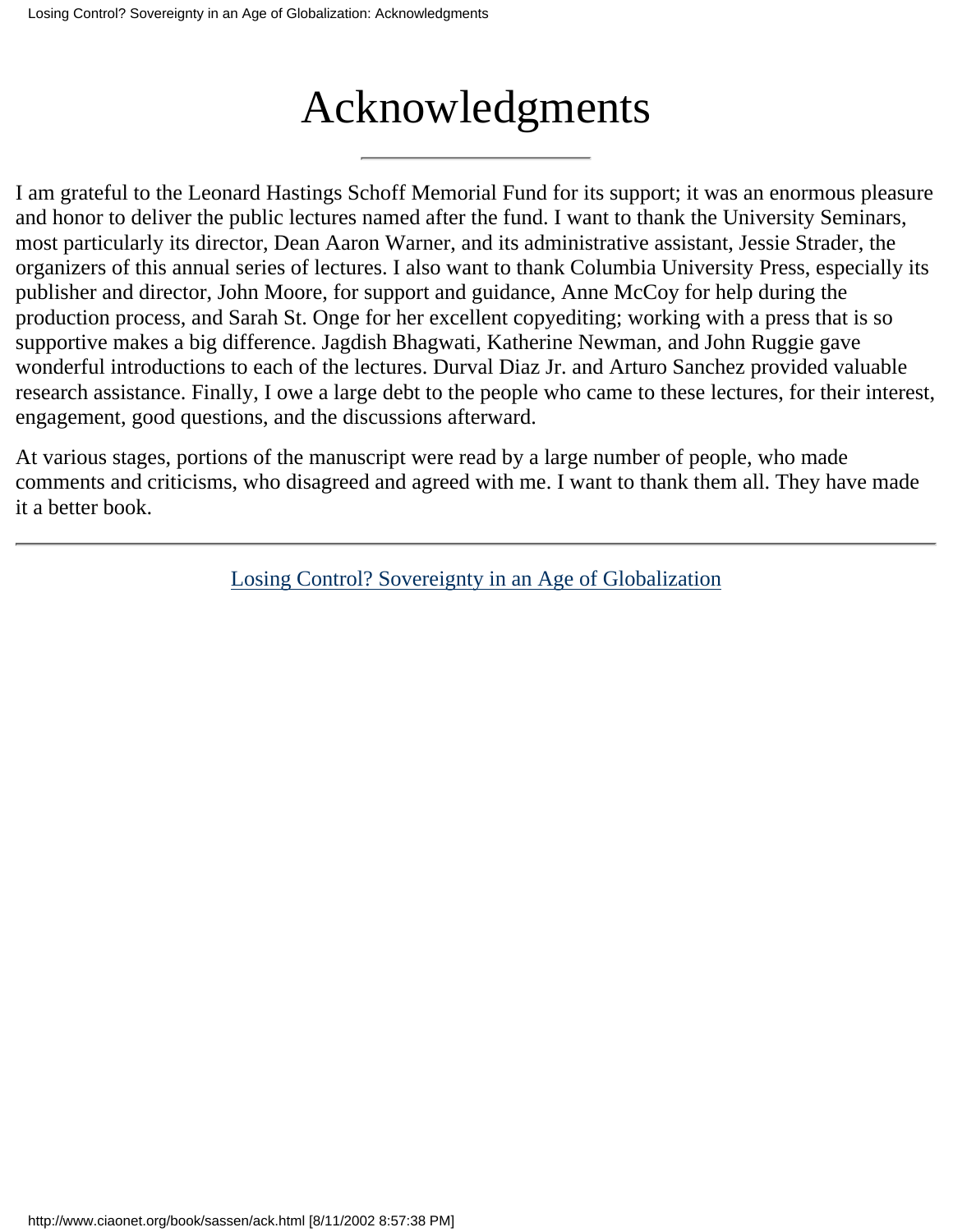<span id="page-3-0"></span>**[Losing Control? Sovereignty in an Age of Globalization: Acknowledgments](#page-0-0), by Saskia Sassen**

## Introduction

The public lectures that make up this book opened up for me a field of inquiry in which I am now deeply engaged. They represent the first phase of a larger project on governance and accountability in the global economy.

The growth of a global economy in conjunction with the new telecommunications and computer networks that span the world has profoundly reconfigured institutions fundamental to processes of governance and accountability in the modern state. State sovereignty, nation-based citizenship, the institutional apparatus in charge of regulating the economy, such as central banks and monetary policies--all of these institutions are being destabilized and even transformed as a result of globalization and the new technologies. What happens to processes of governance and accountability when the fundamental institutions upon which they rest and depend are thus destabilized and transformed?

In the first chapter, "The State and the New Geography of Power," I examine how the formation of a new economic system centered on cross-border flows and global telecommunications has affected two distinctive features of the modern state: sovereignty and exclusive territoriality. What are the actual territorial and nonterritorial processes through which the global economy is constituted? To a large extent, global processes materialize in national territories. This leads to a need for deregulation and the formation of regimes that facilitate the free circulation of capital, goods, information, and services. Global cities are one example of how global processes extend into national territories and national institutional arrangements. I argue that globalization under these conditions has entailed a partial denationalizing of national territory and a partial shift of some components of state sovereignty to other institutions, from supranational entities to the global capital market.

Together with sovereignty and exclusive territoriality, citizenship marks the specificity of the modern state. It may also play a role in governing the global economy. The second chapter, "On Economic Citizenship," discusses the institution of citizenship and the impact of a strengthening global economy on the continuity and formation of the rights we associate with it, particularly rights that grant the power to demand accountability from governments. Economic globalization has transformed the territoriality and sovereignty of the nation-state; it may have as great an impact on citizenship. History shows that the shape of modern citizenship owes much to the underlying conditions of society at large. As the global economy creates new conditions, the institution of citizenship may evolve yet again. The latest bundle of rights that came with the welfare state does not constitute the ultimate definition; indeed, some of those conditions may erode, as today's welfare state crises and the growing unemployment and inequality of earnings in all highly developed countries suggest. Do they signal a change in the conditions of citizens?

Once we accept the cultural and historical specificity of concepts of civil society and citizenship in Western social and political theory, we need to reckon, at least theoretically, with the impact of global forces that challenge the authority of the nation-state and civil solidarity. In such a world, what is the analytic terrain within which the social sciences need to examine the question of rights? Do we need to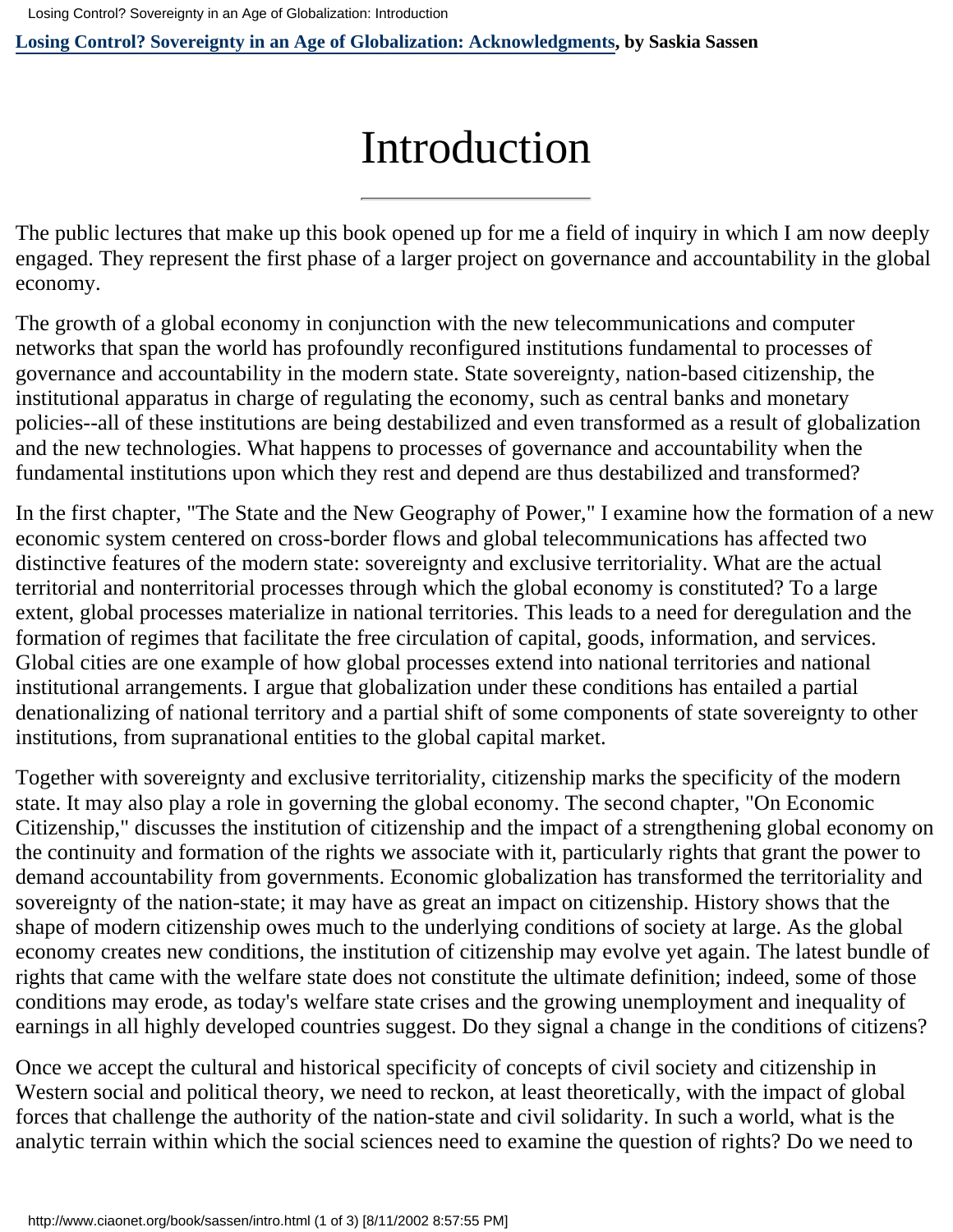Losing Control? Sovereignty in an Age of Globalization: Introduction

expand this terrain, to introduce new elements into the discourse?

In my examination of these questions, I use the notion of "economic citizenship" as a strategic research site and nexus. This notion is not part of the history and theorization of citizenship as conventionally understood. But if the specific conditions brought on by economic globalization have contributed to yet another major transformation/evolution in the institution of citizenship--and I believe they have--then we must consider the possibility that there exists a form of economic citizenship that empowers and can demand accountability from governments. The evidence supports this notion, but the so-called economic citizenship it identifies does not belong to citizens. It belongs to firms and markets--specifically, the global financial markets--and it is located not in individuals, not in citizens, but in mostly corporate global economic actors. The fact of being global gives these actors power over individual governments, and it is this particular instantiation of the notion of economic citizenship that I address in the second chapter. I use the concept as a kind of theoretical provocation, outside the accepted lineage of the concept of citizenship.

In the third and final chapter, "Immigration Tests the New Order," I look at the tension between denationalizing economic space and renationalizing political discourse in most developed countries. Immigration provides a crucial nexus in this tension. It often becomes the main and easiest target when the issue of renationalizing enters politics. But it also brings to the fore the contradictory role of the state at this time. The state itself has been transformed by its participation in the implementation of laws and regulations necessary for economic globalization and, as I discuss in chapter 3, by its participation in the implementation of human rights. Under these conditions, what does it mean to say that the state is sovereign in the control of its borders vis-à-vis people? Has not sovereignty itself been transformed? Can we continue to take it for granted, as much of the literature on the state does over and over again, that the state has exclusive authority over the entry of non-nationals? Is the character of that exclusive authority today the same as it was before the current phase of globalization and the ascendance of human rights?

Where the effort toward forming transnational economic spaces has gone the furthest and been most formalized, it has become very clear that existing frameworks for immigration policy are problematic. The coexistence of very different regimes for the circulation of capital and people is not viable. This is most evident in the legislative work necessary for the formation of the European Union. Also apparent is the beginning of a displacement of government functions onto supragovernmental or quasi-governmental institutions and forms of legitimacy. This displacement is evident in the need to create special regimes for the circulation of service workers within both the gatt and nafta as part of the further internationalization of trade and investment in services. The regime governing the circulation of service workers has been separated from any notion of migration, but it represents in fact a version of temporary labor migration. It is a system for labor mobility that in good part falls under the oversight of autonomous entities that are quite separate from the government. This displacement is also evident in the legitimation process. For example, the judiciary in a number of highly developed countries has made decisions invoking international covenants, notably as to the rights of immigrants, refugees, and asylum seekers, that have gone against votes in the legislature or public opinion. The invocation of international covenants to make national policy has resulted in cases where one sector of the state is in disagreement with another. Besides signaling a de facto transnationalizing of migration policy making, this also indicates the need to deconstruct "the state" in its role in the migration process. The state itself has been transformed by this combination of developments.

The existence of two different regimes for the circulation of capital and the circulation of immigrants, as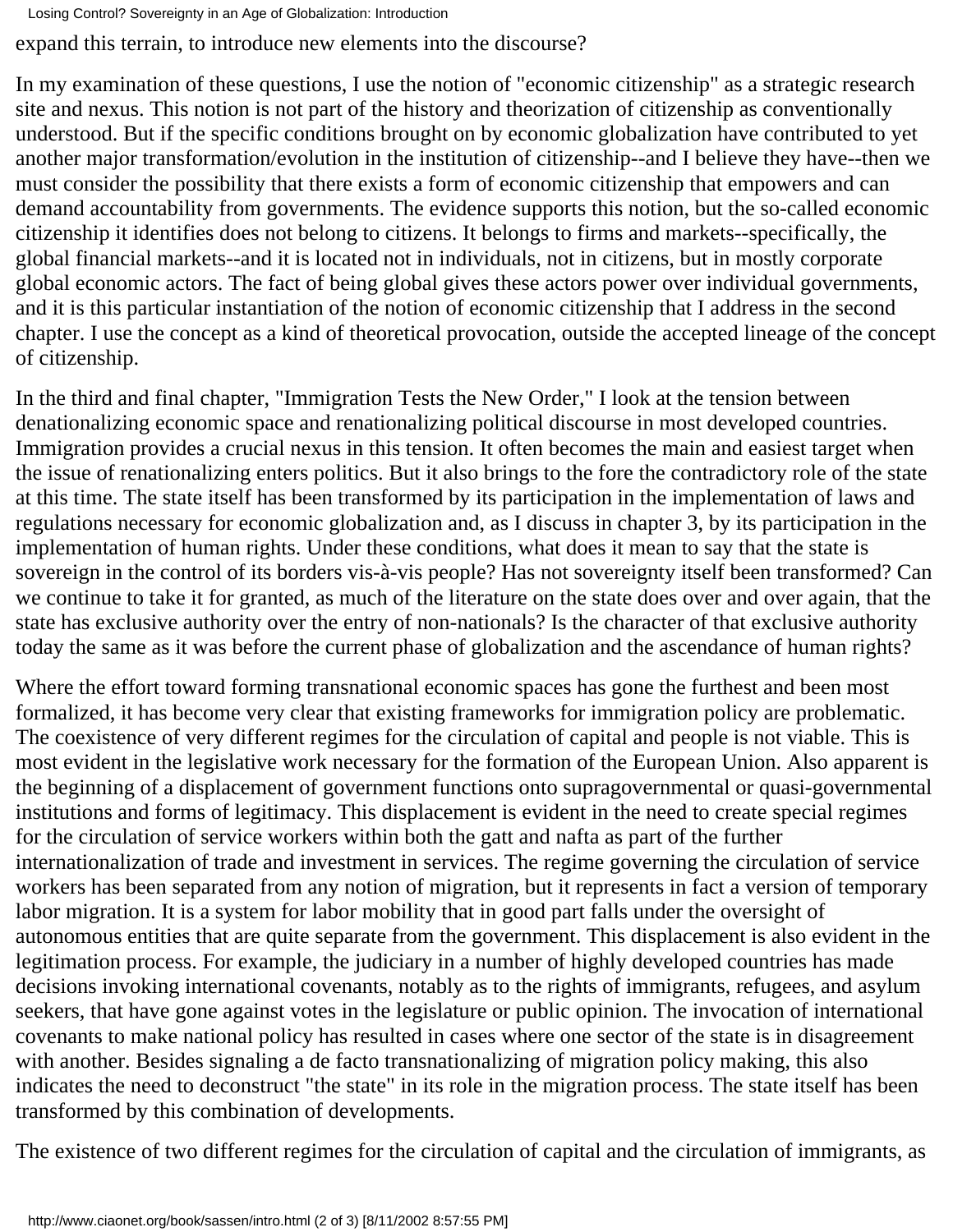Losing Control? Sovereignty in an Age of Globalization: Introduction

well as two equally different regimes for the protection of human rights and the protection of state sovereignty, poses problems that cannot be solved by the old rules of the game. It is in this sense that immigration is a strategic site to inquire about the limits of the new order: it feeds the renationalizing of politics and the notion of the importance of sovereign control over borders, yet it is embedded in a larger dynamic of trasnationalization of economic spaces and human rights regimes.

[Losing Control? Sovereignty in an Age of Globalization](#page-0-0)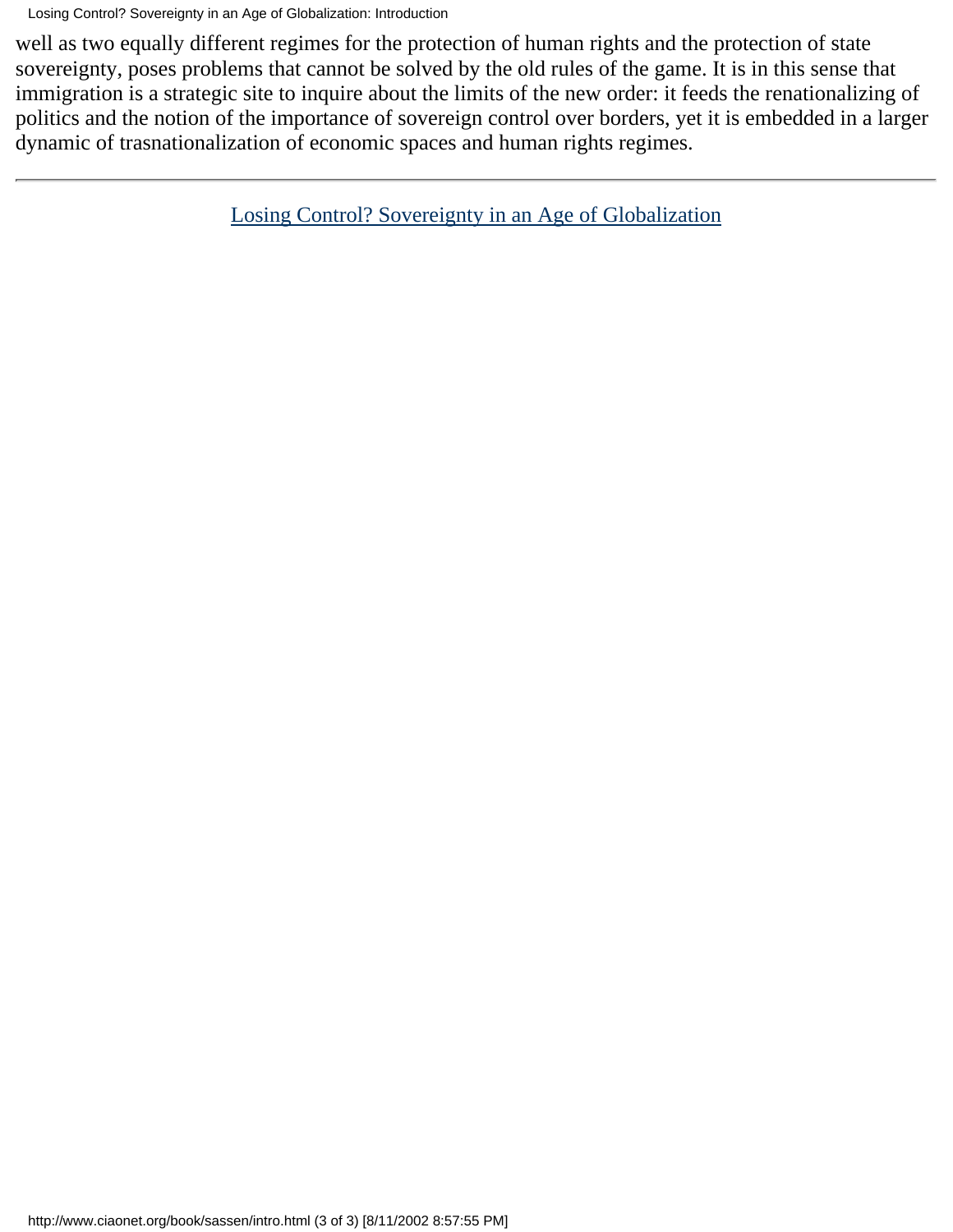<span id="page-6-0"></span>**[Losing Control? Sovereignty in an Age of Globalization](#page-0-0), by Saskia Sassen**

## 1. The State and the New Geography of Power

Economic globalization represents a major transformation in the territorial organization of economic activity and politico-economic power. How does it reconfigure the territorial exclusivity of sovereign states, and what does this do to both sovereignty and a system of rule based on sovereign states? Has economic globalization over the last ten or fifteen years contributed to a major institutional discontinuity in the history of the modern state, the modern interstate system, and, particularly, the system of rule?

The term *sovereignty* has a long history, beginning with Aristotle, running through Bodin and Hobbes and the American and French revolutions, and arriving today at yet another major transformation. From being the sovereignty of the ruler, it became the will of the people as contained in the nation-state, that is, popular sovereignty. It was for a long time centered in a concern with internal order, a notion that influenced international law and politics for many centuries. Sovereignty often was "an attribute of a powerful individual whose legitimacy over territory . . . rested on a purportedly direct or delegated divine or historic authority."  $_1$  The international legal system did not necessarily register these changes as they

<span id="page-6-2"></span><span id="page-6-1"></span>were happening. But by the end of World War II the notion of sovereignty based on the will of the people had become established as one of the conditions of political legitimacy for a government.  $2$ 

Article 1 of the un Charter established as one of the purposes of the un the development of friendly relations among states "based on respect for the principles of equal rights and self-determination of peoples"; the Universal Declaration of Human Rights of 1948, Article 21 (3), provided that the will of the people shall be the basis of authority of government . . . through elections. . . ."  $_3$  What is significant

<span id="page-6-4"></span><span id="page-6-3"></span>here is that this was now expressed in a fundamental international constitutive legal document. "In international law, the sovereign had finally been dethroned." $_4$ 

The sovereignty of the modern state was constituted in mutually exclusive territories and the concentration of sovereignty in nations. There are other systems of rule, particularly those centered in supranational organizations and emergent private transnational legal regimes, and earlier forms of such supranational powers reigned on occasion over single states, as when the League of Nations gave itself the right of intervention for the purpose of protecting minority rights. Systems of rule need not be territorial, as in certain kinds of kinship-based systems; they may not be territorially fixed, as in nomadic societies; or, while territorially fixed, they need not be exclusive.  $_5$  In the main, however, rule in the

<span id="page-6-5"></span>modern world flows from the absolute sovereignty of the state over its national territory.

<span id="page-6-6"></span>Achieving exclusive territoriality was no easy task. It took centuries of struggle, wars, treaties made and treaties broken, to nationalize territories along mutually exclusive lines and secure the distinctive concentration of power and system of rule that is the sovereign state. Multiple systems of rule coexisted during the transition from the medieval system of rule to the modern state: there were centralizing monarchies in Western Europe, city-states in Italy, and city-leagues in Germany.  $_6$  $_6$  Even when nation-states with exclusive territoriality and sovereignty were beginning to emerge, other forms might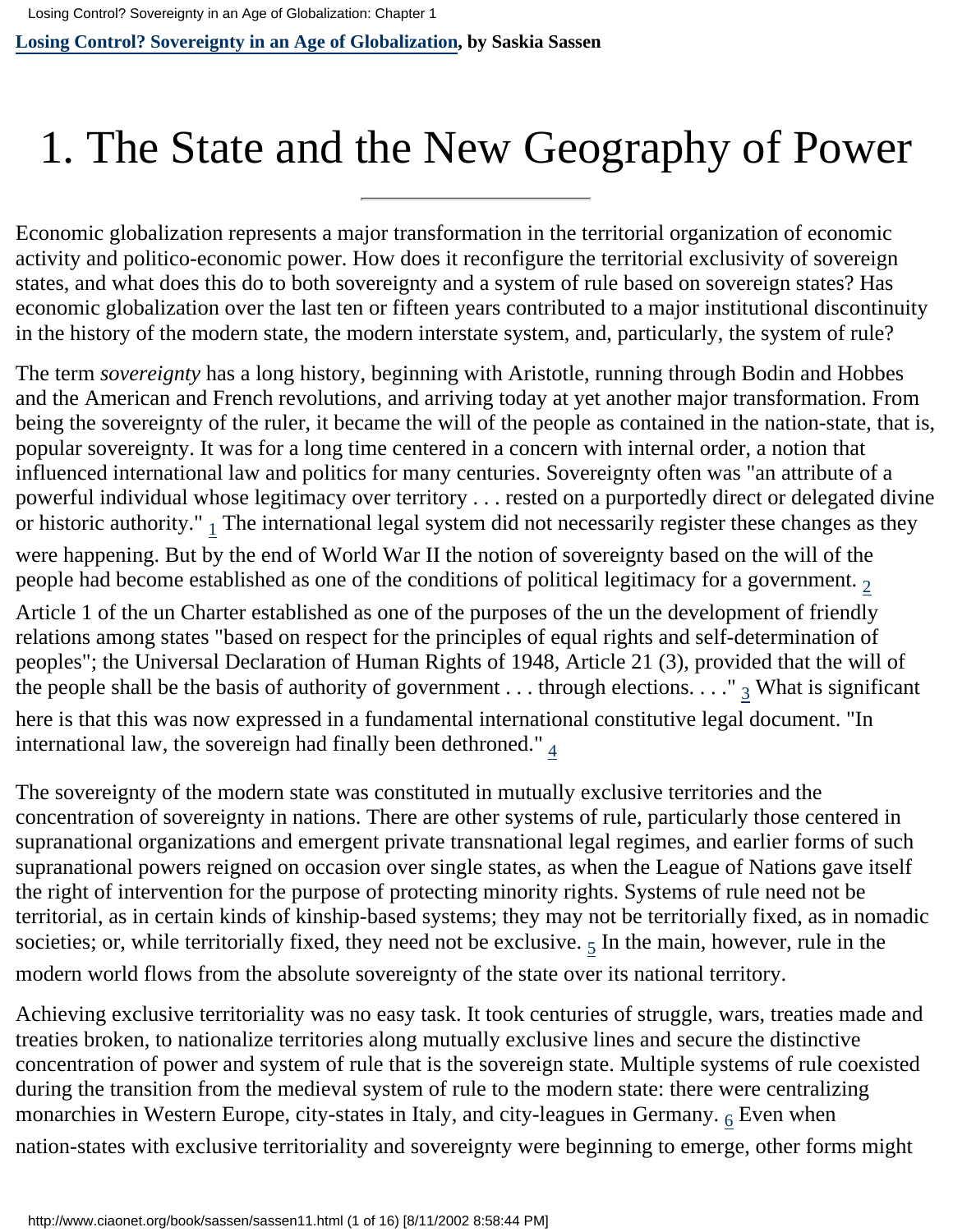<span id="page-7-0"></span>have become effective alternatives--for example, the Italian city-states and the Hanseatic League in northern Europe--and the formation of and claims by central states were widely contested.  $7$  Even now, there continue to be other forms of concentration of power and other systems of rule, for instance, nonterritorial or nonexclusive systems such as the Catholic Church and the so-called Arab nation.

There have long been problems with the exclusive territoriality of the modern state. Inevitably, one thinks of Garrett Mattingly's account of the right of embassy in medieval Europe. After succeeding brilliantly at creating mutually exclusive territories, states found there was no space left for the protected conduct of diplomacy; indeed, diplomats often felt--and indeed were--threatened, as well as pelted with vegetables. Moreover, for activities not covered by specific immunities, diplomats could be tried in the courts of the host state, just like any other subject.  $_8$  $_8$  There were various intermediate forms granting

<span id="page-7-1"></span>specific immunities. For example, the right of embassy could often be granted without reference to a specific sovereign, allowing subject cities to negotiate directly with one another. This form of the right of embassy became increasingly problematic when the right to embassy became a matter of sovereign recognition. As Mattingly notes, having achieved absolute sovereignty, the new states found they could only communicate with each other "by tolerating within themselves little islands of alien sovereignty." [9](#page-17-8)

<span id="page-7-3"></span><span id="page-7-2"></span>The doctrine of extraterritoriality was thus the answer, and its consequences are still evident today, as when a diplomat parks anywhere in the city with impunity, de jure.  $_{10}$  In the long history of securing and legitimating exclusive territoriality, particularly in this century, a variety of extraterritorial regimes have accumulated. And then there is, of course, Hugo Grotius's doctrine of mare liberum, which remains with us today.  $_{11}$ 

<span id="page-7-4"></span>It is not enough simply to posit, as is so often done, that economic globalization has brought with it declining significance for the national state. Today, the major dynamics at work in the global economy carry the capacity to undo the particular form of the intersection of sovereignty and territory embedded in the modern state and the modern state system. But does this mean that sovereignty or territoriality are less important features in the international system?

Addressing these questions requires an examination of the major aspects of economic globalization that contribute to what I think of as a new geography of power. One much-noted fact is that firms can now operate across borders with ease; indeed, for many, this is what globalization is about. But I wish to examine three other components in the new geography of power.

The first of these components concerns the actual territories where much globalization materializes in specific institutions and processes. What kind of territoriality does this represent? The second component concerns the ascendance of a new legal regime for governing cross-border economic transactions, a trend not sufficiently recognized in the social science literature. A rather peculiar passion for legality (and lawyers) drives the globalization of the corporate economy, and there has been a massive amount of legal innovation around the growth of globalization. The third component I wish to address is the growing number of economic activities taking place in electronic space. Electronic space overrides all existing territorial jurisdiction. Further, this growing virtualization of economic activity, particularly in the leading information industries such as finance and specialized corporate services, may be contributing to a crisis in control that transcends the capacities of both the state and the institutional apparatus of the economy. The speed made possible by the new technologies is creating orders of magnitude--in, for instance, the foreign currency markets--that escape the governing capacities of private and government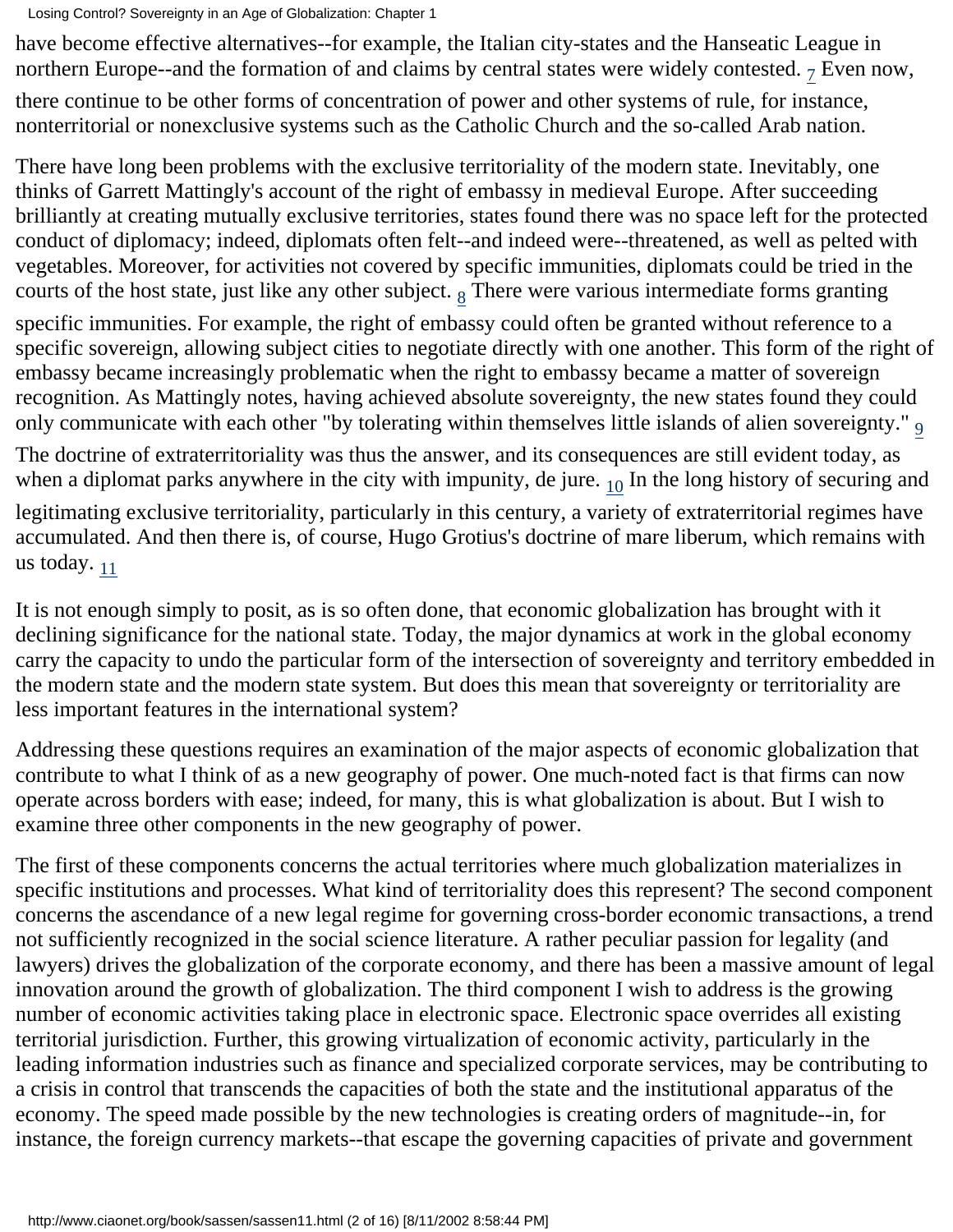overseers.

Adding these three components of the new geography of power to the global footlooseness of corporate capital reveals aspects of the relation between global economy and national state that the prevalent notion of a global-national duality does not adequately or usefully capture. This duality is conceived as a mutually exclusive set of terrains where the national economy or state loses what the global economy gains. Dualization has fed the proposition that the national state must decline in a globalized economy.

## Territoriality in a Global Economy

To elaborate on these three components of the new geography of power, I will begin with the question of the spaces of the global economy. What is the strategic geography of globalization or, more conceptually, the particular form of territoriality that is taking shape in the global economy today?

My starting point is a set of practices and institutions: global financial markets; the ascendance of Anglo-American law firms in international business transactions; the Uruguay Round of the GATT and the formation of the World Trade Organization (WTO); the role of credit-rating agencies and other such delightful entities in international capital markets; the provisions in the GATT and NAFTA for the circulation of service workers as part of the international trade and investment in services; and immigration, particularly the cross-border circulation of low-wage workers. In my earlier research I did not think about these subjects in terms of governance and accountability; here, I seek to understand the spatial configuration and legal/regulatory regimes that specify them.

An aspect of economic globalization that has received the most attention from general and specialized commentators is the geographic dispersal of firms' factories, offices, service outlets, and markets. One of many versions of this is the global assembly line in manufacturing, perhaps most famously dramatized by the infamous case of ibm's personal computer carrying the label Made in the usa when more than 70 percent of its component parts were manufactured overseas, typically in low-wage countries.  $_{12}$  Yet

<span id="page-8-0"></span>another version is the export-processing zone--a special tariff and taxation regime that allows firms, mostly from high-wage countries, to export semiprocessed components for further processing in low-wage countries and then to reimport them back to the country of origin without tariffs on the value added through processing. There are now hundreds of such zones; the best-known instance is the Northern Industrialization Program in Mexico, the so-called *maquiladoras.* In Mexico, there are plants from many different countries, including Japanese plants making auto parts and electronic components shipped to Japanese plants in the United States. Another common example is the offshoring of clerical work. So-called clerical factories are growing rapidly in both numbers and types of locations: they can now be found in China even though workers do not necessarily know English. The clerical work that is offshored involves largely routine data entering and is, in many ways, an extension of the common practice in the highly developed countries of locating back offices in suburban areas or shipping clerical work to private households. There are several other variations of this trend toward worldwide geographic dispersal and internationalization. Indeed, national governments have reason to know this well: they are forever struggling to capture the elusive taxes of corporations operating in more than one country.

From the perspective of the national state, specifically the state in highly developed countries, offshoring creates a space economy that goes beyond the regulatory umbrella of the state. And in this regard, the significance of the state is in decline. Here we can point only to the different ways in which globalization brings about this partial denationalizing in developing and highly developed countries. In much of the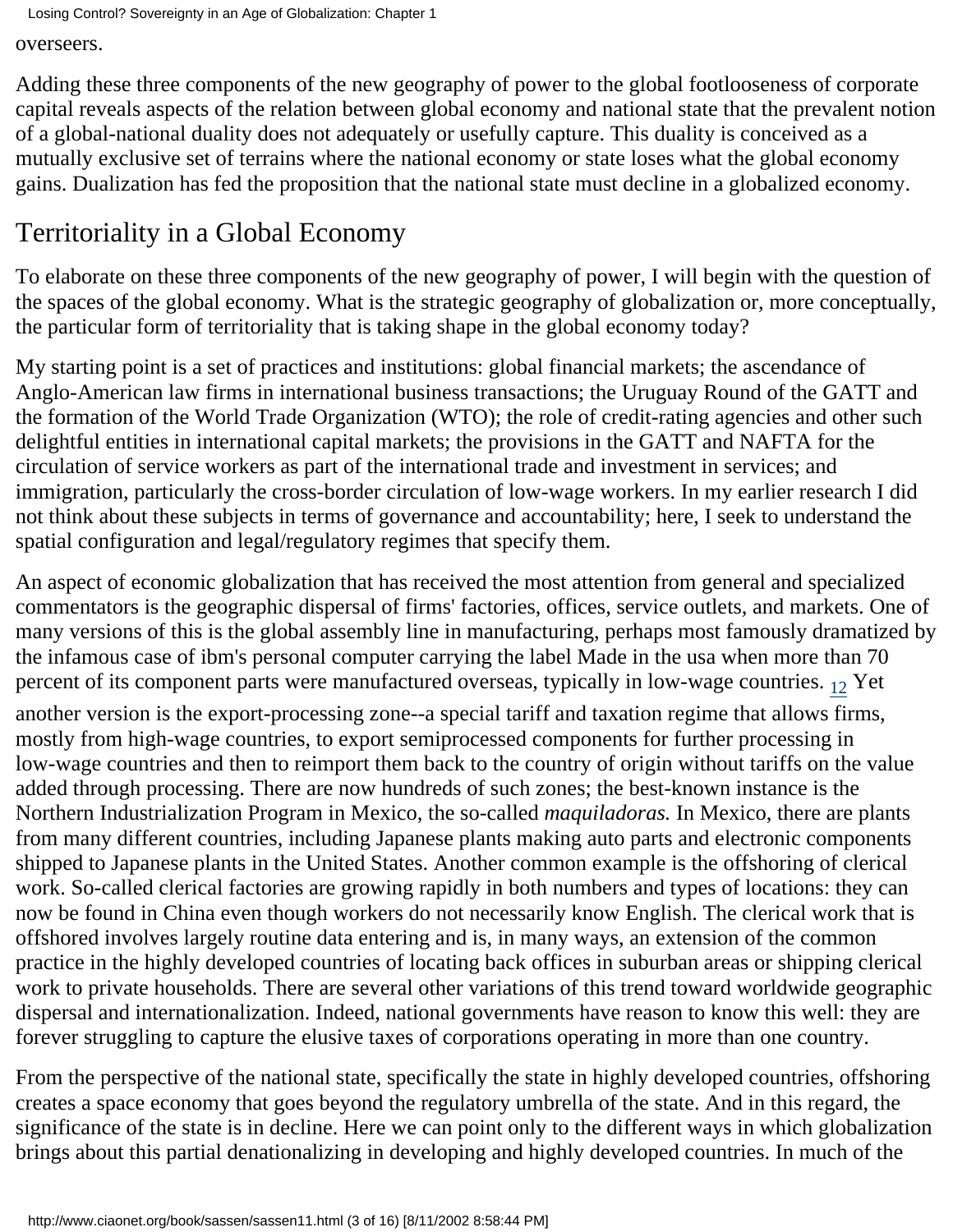developing world, it has assumed the form of free trade zones and export manufacturing zones where firms can locate production facilities without being subject to local taxes and various other regulations; such zones exist in many Latin American and Asian countries. In these cases, an actual piece of land becomes denationalized; with financial operations, the process assumes a more institutional and functional meaning.

Conceivably, the geographic dispersal of factories and offices could have gone along with a dispersal in control and profits, a democratizing, if you will, of the corporate structure. Instead, it takes place as part of highly integrated corporate structures with strong tendencies toward concentration in control and profit appropriation. Large corporations log many of these operations as "overseas sales," and it is well known that a very high share, about 40 percent, of international trade actually occurs intrafirm, and, according to some sources, the proportion is even higher than that.  $_{13}$  $_{13}$  $_{13}$ 

<span id="page-9-1"></span><span id="page-9-0"></span>There are two major implications here for the question of territoriality and sovereignty in the context of a global economy. First, when there is geographic dispersal of factories, offices, and service outlets in an integrated corporate system, particularly one with centralized top-level control, there is also a growth in central functions. Put simply, the more globalized firms become, the more their central functions grow: in importance, in complexity, and in number of transactions.  $_{14}$  The sometimes staggering figures involved in this worldwide dispersal demand extensive coordination and management at parent headquarters. For instance, in the early 1990s U.S. firms had more than 18,000 affiliates overseas; less known is the fact that German firms had even more, 19,000, up from 14,000 in the early 1980s or that well over 50 percent of the workforces of firms such as Ford Motors, gm, ibm, and Exxon are overseas. [15](#page-18-3) A lot of this dispersal has been going on for a long time, and it does not proceed under a single organizational form: behind these general figures lie many types of establishments, hierarchies of control, and degrees of autonomy.  $_{16}$  $_{16}$  $_{16}$ 

<span id="page-9-3"></span><span id="page-9-2"></span>The second implication in terms of territoriality and sovereignty in a global economy is that these central functions are disproportionately concentrated in the national territories of the highly developed countries. This means that an interpretation of the impact of globalization as creating a space economy that extends beyond the regulatory capacity of a single state is only half the story. It is important to clarify here that central functions involve not only top-level headquarters but also all the top-level financial, legal, accounting, managerial, executive, and planning functions necessary to run a corporate organization operating in more than one and now often several countries. These central functions partly take place at corporate headquarters, but many have become so specialized and complex that headquarters increasingly buy them from specialized firms rather than producing them in-house. This has led to the creation of what has been called the corporate services complex, that is, the network of financial, legal, accounting, advertising, and other corporate service firms that handle the difficulties of operating in more than one national legal system, national accounting system, advertising culture, etc., and do so under conditions of rapid innovations in all these fields.  $_{17}$ 

<span id="page-9-4"></span>As a rule, firms in more routinized lines of activity, with predominantly regional or national markets, appear to be increasingly free to move or install their headquarters outside cities, while those in highly competitive and innovative lines of activity and/or with a strong world market orientation appear to benefit from being located at the heart of major international business centers, no matter how high the costs. Both types of firms need some kind of corporate services complex, and the more specialized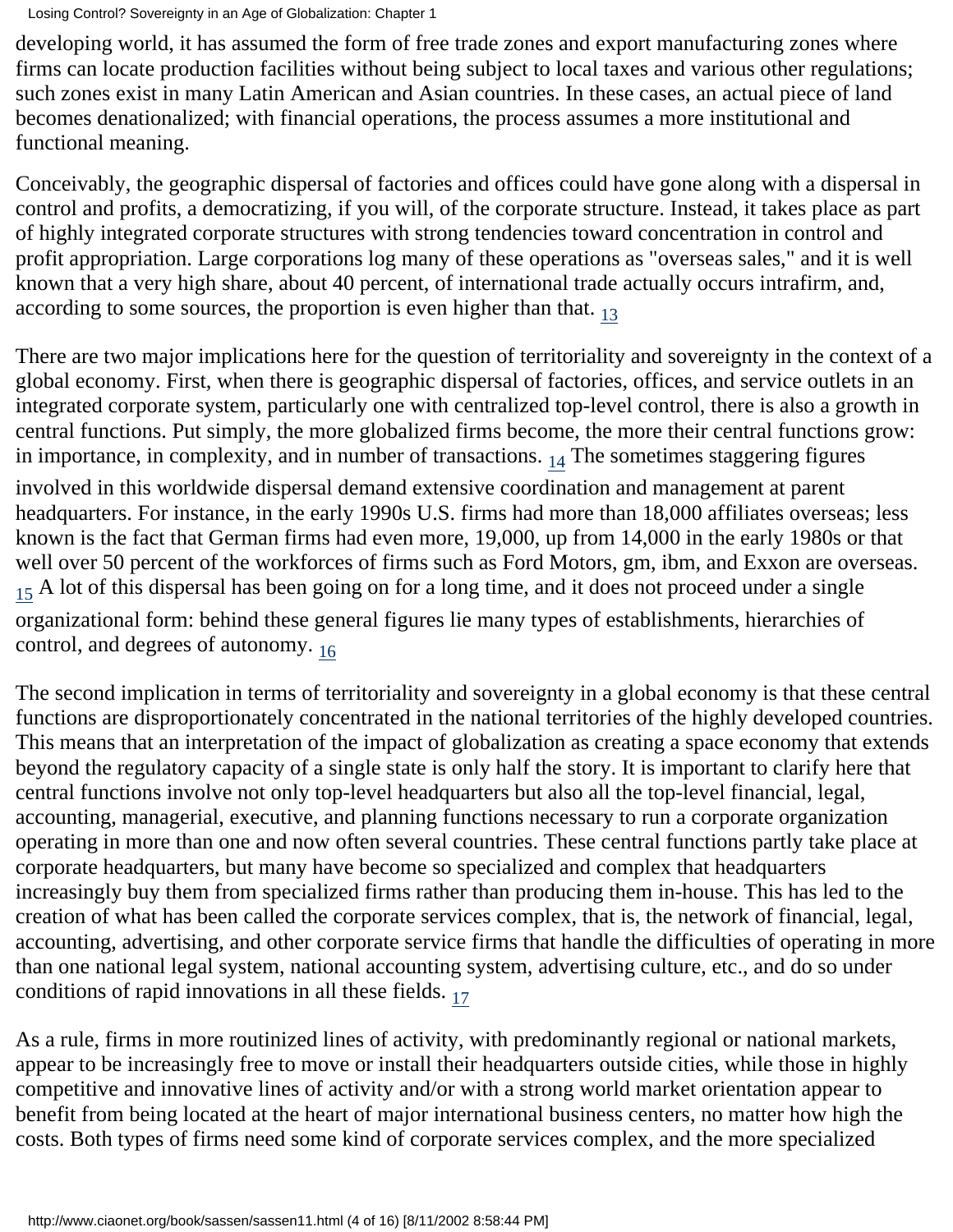complexes are most likely to be in cities rather than, say, suburban office parks. Thus the agglomerations of firms carrying out central functions for the management and coordination of global economic systems are disproportionately concentrated in the highly developed countries, particularly, though not exclusively, in the kinds of cities I call global cities, such as New York, Paris, and Amsterdam. <sub>[18](#page-18-6)</sub>

<span id="page-10-0"></span>Another instance today of this negotiation between a transnational process or dynamic and a national territory is that of the global financial markets. The orders of magnitude in these markets have risen sharply, as illustrated by the estimated 75 trillion U.S. dollars in turnover in the global capital market, a major component of the global economy. These transactions are partly dependent on telecommunications systems that make possible the instantaneous transmission of money and information around the globe. Much attention has gone to the new technologies' capacity for instantaneous transmission. But equally important is the extent to which the global financial markets are located in particular cities in the highly developed countries. The degrees of concentration are unexpectedly high. For instance, international bank lending by countries increased from 1.9 trillion dollars in 1980 to 6.2 trillion dollars in 1991; seven countries accounted for 65 percent of this total in both 1980 and 1991. What countries? Yes, the usual suspects: the United States, the U.K., Japan, Switzerland, France, Germany, and Luxembourg. [19](#page-18-7)

<span id="page-10-1"></span>Stock markets worldwide have become globally integrated. Besides deregulation in the 1980s in all the major European and North American markets, the late 1980s and early 1990s saw the addition of such markets as Buenos Aires, São Paulo, Bangkok, Taipei, etc. The integration of a growing number of stock markets has contributed to raise the capital that can be mobilized through them. Worldwide market value reached 13 trillion dollars in 1995. This globally integrated stock market, which makes possible the circulation of publicly listed shares around the globe in seconds, functions within a grid of very material, physical, strategic places: that is, cities belonging to national territories.

### New Legal Regimes

The operation of worldwide networks of factories, offices, and service outlets and the deregulation and global integration of stock markets have involved a variety of major and minor legal innovations. Earlier, I discussed the struggle to nationalize territory and form mutually exclusive sovereign territories, in particular the question of the right of embassy, which evolved into a form of extraterritoriality through which to resolve the tension between exclusive territoriality and the need for transactions among states. The impact of economic globalization on national territory and state sovereignty could be yet another form of such extraterritoriality, only on a much larger scale. My discussion about territory in the global economy posits that much that we describe as global, including some of the most strategic functions necessary for globalization, is grounded in national territories. Is this a form of extraterritoriality that leaves the sovereignty of the state fundamentally unaltered? Or is it a development of a different sort, one that affects the sovereignty of the state and partially transforms the notions of both territoriality and sovereignty.

To address these questions, it is necessary to examine the particular forms of legal innovation that have been produced and within which much of globalization is encased and further to consider how they interact with the state or, more specifically, with the sovereignty of the state. These legal innovations and changes are often characterized as "deregulation" and taken as somewhat of a given (though not by legal scholars). In much social science, *deregulation* is another name for the declining significance of the state. But, it seems to me, these legal changes contain a more specific process, one that along with the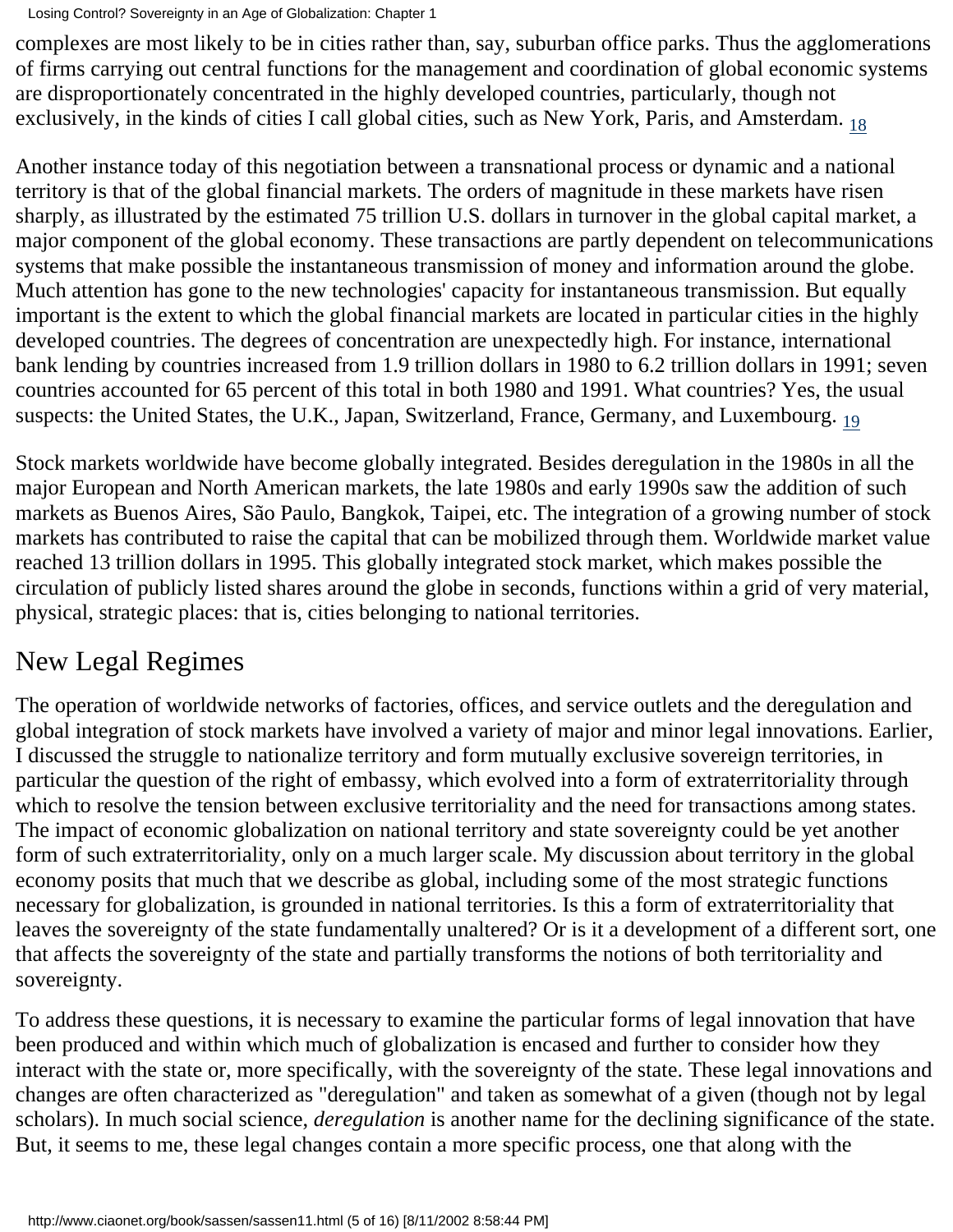reconfiguration of space may signal a more fundamental transformation in the matter of sovereignty, pointing to new contents and new locations for the particular systemic property that we call sovereignty. As with the discussion of territory in the global economy, my beginning point is a set of practices and minor legal forms, microhistories, that can, however, accumulate into major trends or regimes--and I am afraid are about to do so.

<span id="page-11-0"></span>Firms operating transnationally need to ensure the functions traditionally exercised by the state in the national realm of the economy, such as guaranteeing property rights and contracts.  $_{20}$  Yet insofar as economic globalization extends the economy--but not the sovereignty--of the nation-state beyond its boundaries, this guarantee would appear to be threatened.

In fact, globalization has been accompanied by the creation of new legal regimes and practices and the expansion and renovation of some older forms that bypass national legal systems. Globalization and governmental deregulation have not meant the absence of regulatory regimes and institutions for the governance of international economic relations. Among the most important in the private sector today are international commercial arbitration and the variety of institutions that fulfill the rating and advisory functions that have become essential for the operation of the global economy.

<span id="page-11-2"></span><span id="page-11-1"></span>Over the past twenty years, international commercial arbitration has been transformed and institutionalized as the leading contractual method for the resolution of transnational commercial disputes.  $_{21}$  $_{21}$  $_{21}$  Again, a few figures tell a quick and dirty story. There has been an enormous growth in arbitration centers. Excluding those concerned with maritime and commodity disputes--an older tradition--there were 120 centers by 1991, with another 7 established by 1993; among the more recent are those of Bahrain, Singapore, Sydney, and Vietnam. There were about a thousand arbitrators by 1990, a number that had doubled by 1992.  $_{22}$  In a major study on international commercial arbitration, Yves Dezalay and Bryant Garth find that it is a delocalized and decentralized market for the administration of international commercial disputes, connected by more or less powerful institutions and individuals who are both competitive and complementary.  $_{23}$  It is in this regard a far from unitary system of justice, perhaps organized, as Dezalay and Garth put it, around one great lex mercatoria, which might have been envisioned by some of the pioneering idealists of law.  $_{24}$  $_{24}$  $_{24}$ 

<span id="page-11-5"></span><span id="page-11-4"></span><span id="page-11-3"></span>Another private regulatory system is represented by the debt security or bond-rating agencies that have come to play an increasingly important role in the global economy. Two agencies dominate the market in ratings, with listings of 3 trillion U.S. dollars each: Moody's Investors Service, usually referred to as Moody's, and Standard and Poor's Ratings Group, usually referred to as Standard and Poor.  $_{25}$  $_{25}$  $_{25}$  Ten years ago Moody's and Standard and Poor had no analysts outside the United States; by 1993 they each had about a hundred in Europe, Japan, and Australia. In his study of credit-rating processes, Sinclair found that they have leverage because of their distinct gate-keeping functions for investment funds sought by corporations and governments.  $_{26}$  In this regard they can be seen as a significant force in the operation and expansion of the global economy.  $_{27}$  And as with business law, the U.S. agencies have expanded their influence overseas; to some extent, their growing clout can be seen as both a function and a promoter of U.S. financial orthodoxy, particularly its short-term perspective.

### <span id="page-11-7"></span><span id="page-11-6"></span>**Americanization**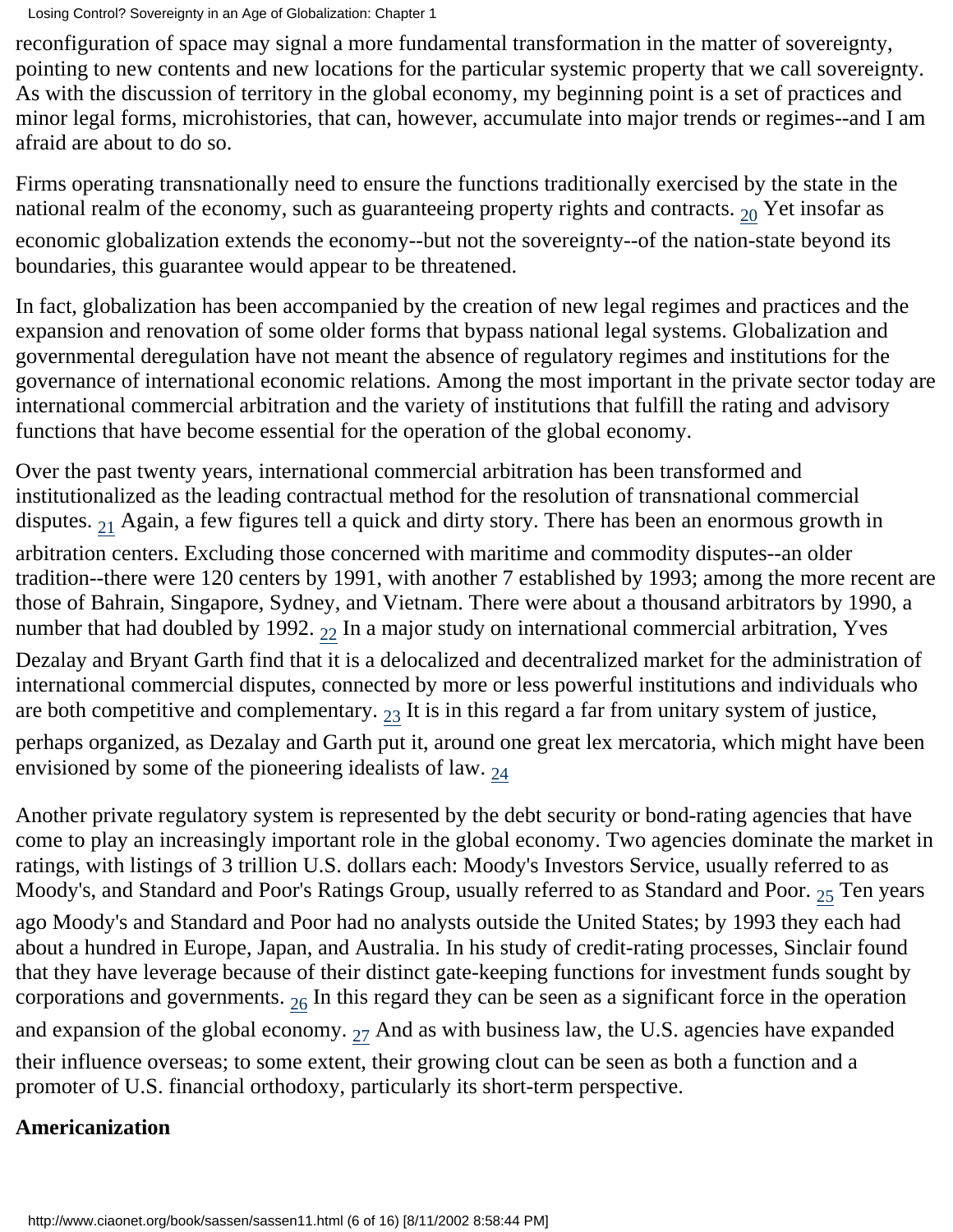Transnational institutions and regimes raise questions about the relation between state sovereignty and the governance of global economic processes. International commercial arbitration is basically a private justice system, and credit-rating agencies are private gate-keeping systems. With other institutions, they have emerged as important governance mechanisms whose authority is not centered in the state. The current relocation of authority has transformed the capacities of governments and can be thought of as an instance of Rosenau's "governance without government."  $_{28}$  $_{28}$  $_{28}$  This is a subject I will explore in greater

<span id="page-12-0"></span>detail in the next chapter. It has also spurred the formation of transnational legal regimes, which have penetrated into national fields hitherto closed.  $_{29}$  In their turn, national legal fields are becoming more

<span id="page-12-1"></span>internationalized in some of the major developed economies. Some of the old divisions between the national and the global are becoming weaker and, to some extent, have been neutralized. The new transnational regimes could, in principle, have assumed various forms and contents; but, in fact, they are assuming a specific form, one wherein the states of the highly developed countries play a strategic geopolitical role. The hegemony of neoliberal concepts of economic relations, with its strong emphasis on markets, deregulation, and free international trade, influenced policy in the usa and the U.K. in the 1980s and now increasingly does so in continental Europe as well. This has contributed to the formation of transnational legal regimes that are centered in Western economic concepts. [30](#page-20-2)

<span id="page-12-2"></span>Dezalay and Garth note that the "international" is itself constituted largely from a competition among national approaches. There is no global law. Martin Shapiro, too, notes that there is not much of a regime of international law, either through the establishment of a single global lawgiver and enforcer or through a nation-state consensus. He also posits that if there were, it would be an international rather than a global law; in fact, it is not even certain that the concept of law itself has become universal, that is, that human relations everywhere in the world will be governed by some, though perhaps not the same, law. The globalization of law refers to a very limited, specialized set of legal phenomena, and Shapiro argues that it will almost always refer to North America and Europe and only sometimes to Japan and some other Asian countries.  $31$ 

<span id="page-12-4"></span><span id="page-12-3"></span>The international thus emerges as a site for regulatory competition among essentially national approaches, whatever the issue: environmental protection, constitutionalism, human rights.  $_{32}$  $_{32}$  $_{32}$  From this perspective "international" or "transnational" has become in the most recent period a form of Americanization, though the process has hardly been smooth. Contestation crops up everywhere, some of it highly visible and formalized, some of it not. In some countries, especially in Europe, there is resistance to what is perceived as the Americanization of the global capital market's standards for the regulation of financial systems and standards for reporting financial information. Sinclair notes that the internationalization of ratings by the two leading U.S. agencies could be seen as another step toward global financial integration or as fulfilling an American agenda. Resentment against U.S. agencies is clearly on the rise in Europe, as became evident when Credit Suisse was downgraded in 1991 and, in early 1992, the Swiss Bank Corporation met the same fate. Conflict is also evident in the difficulty with which foreign agencies gain sec standing as Nationally Recognized Statistical Rating Organizations in the usa. The Financial Times--to mention one example--has reported on private discussions in London, Paris, and Frankfurt concerning the possibility of setting up a Europe-wide agency to compete with the major U.S.-based agencies. [33](#page-20-5)

<span id="page-12-6"></span><span id="page-12-5"></span>The most widely recognized instance of Americanization is seen, of course, in the profound influence U.S. popular culture exerts on global culture.  $_{34}$  $_{34}$  $_{34}$  But, though less widely recognized and more difficult to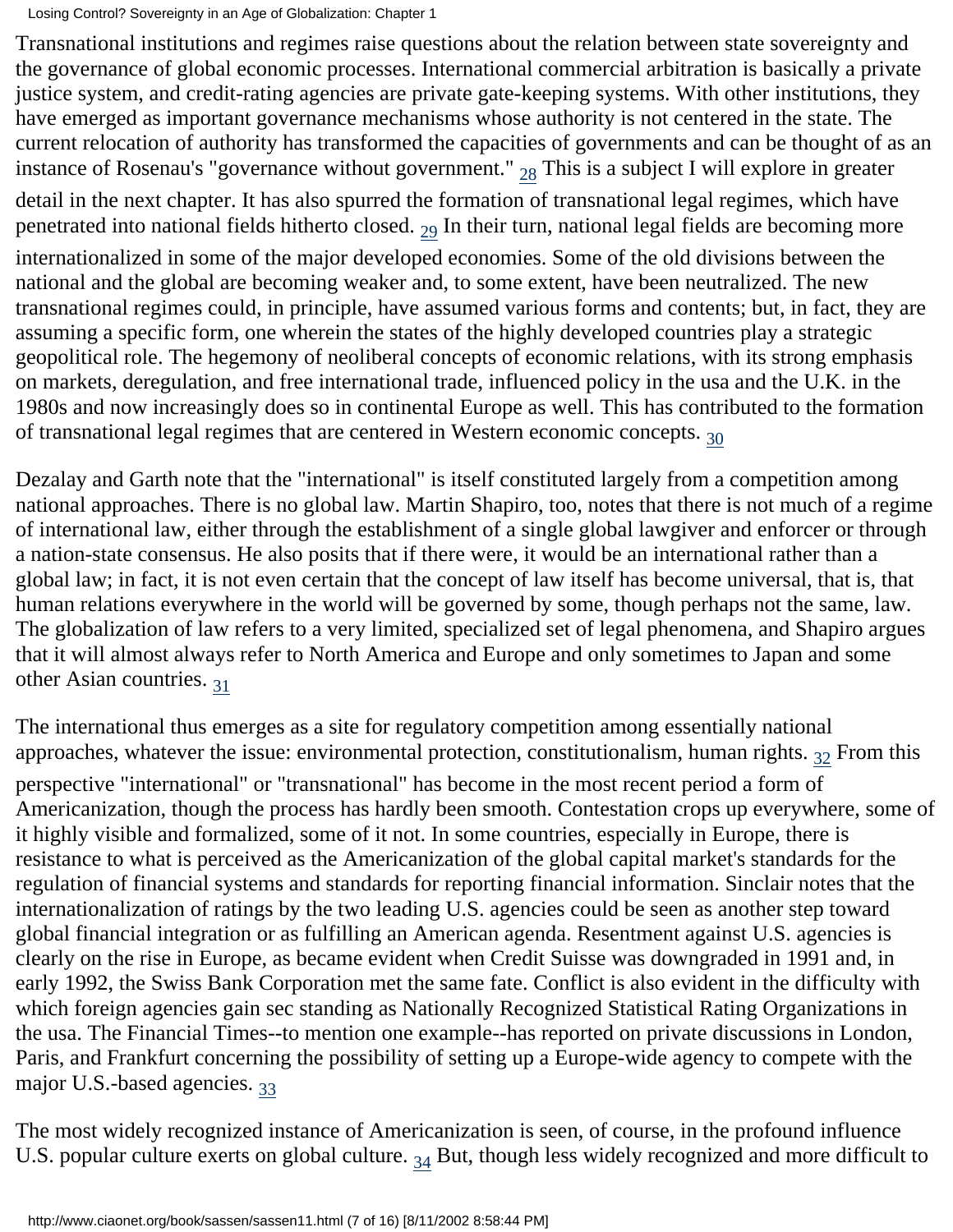Losing Control? Sovereignty in an Age of Globalization: Chapter 1

<span id="page-13-0"></span>specify, it has also become very clear in the legal forms ascendant in international business transactions. [35](#page-20-7) Through the IMF and the International Bank for Reconstruction and Development (ibrd) as well as the GATT, the U.S. vision has spread to--some would say been imposed on--the developing world.  $_{36}$ 

<span id="page-13-1"></span>The competition among national legal systems or approaches is particularly evident in business law, where the Anglo-American model of the business enterprise and competition is beginning to replace the Continental model of legal artisans and corporatist control over the profession.  $_{37}$  More generally, U.S.

<span id="page-13-3"></span><span id="page-13-2"></span>dominance in the global economy over the last few decades has meant that the globalization of law through private corporate lawmaking has assumed the form of the Americanization of commercial law. [38](#page-21-1) Certain U.S. legal practices are being diffused throughout the world--for instance, the legal device of

franchising. Shapiro notes that this may not stem only from U.S. dominance but also from common law's receptivity to contract and other commercial law innovations. For example, it is widely believed in Europe that EC legal business goes to London because lawyers there are better at legal innovations to facilitate new and evolving transnational business relations. "For whatever reasons, it is now possible to argue that American business law has become a kind of global jus commune incorporated explicitly or implicitly into transnational contracts and beginning to be incorporated into the case law and even the statutes of many other nations." [39](#page-21-2)

<span id="page-13-5"></span><span id="page-13-4"></span>All the reasons for this Americanization are somewhat interrelated: the rationalization of arbitration know-how, the ascendance of large Anglo-American transnational legal services firms, and the emergence of a new specialty in conflict resolution.  $_{40}$  The large Anglo-American law firms that dominate the international market of business law include arbitration as one of the array of services they offer. Specialists in conflict are practitioners formed from the two great groups that have dominated legal practice in the United States: corporate lawyers, known for their competence as negotiators in the creation of contracts, and trial lawyers, whose talent lies in jury trials. The growing importance in the 1980s of such transactions as mergers and acquisitions, as well as antitrust and other litigation, contributed to a new specialization: knowing how to combine judicial attacks and behind-the-scenes negotiations to reach the optimum outcome for the client. Dezalay and Garth note that under these conditions judicial recourse becomes a weapon in a struggle that will almost certainly end before trial. Notwithstanding its deep roots in the Continental tradition, especially the French and Swiss traditions, this system of private justice is becoming increasingly Americanized.

## The Virtualization of Economic Activity

The third component in the new geography of power is the growing importance of electronic space. There is much to be said on this issue. Here, I can isolate one particular matter: the distinctive challenge that the virtualization of a growing number of economic activities presents not only to the existing state regulatory apparatus but also to private-sector institutions increasingly dependent on the new technologies. Taken to its extreme, this may signal a control crisis in the making, one for which we lack an analytical vocabulary.

The questions of control here have to do not with the extension of the economy beyond the territory of the state but with digitalization--that is, electronic markets--and orders of magnitude such as those that can be achieved in the financial markets, thanks to the transaction speeds made possible by the new technologies. The best example is probably the foreign currency market, which operates largely in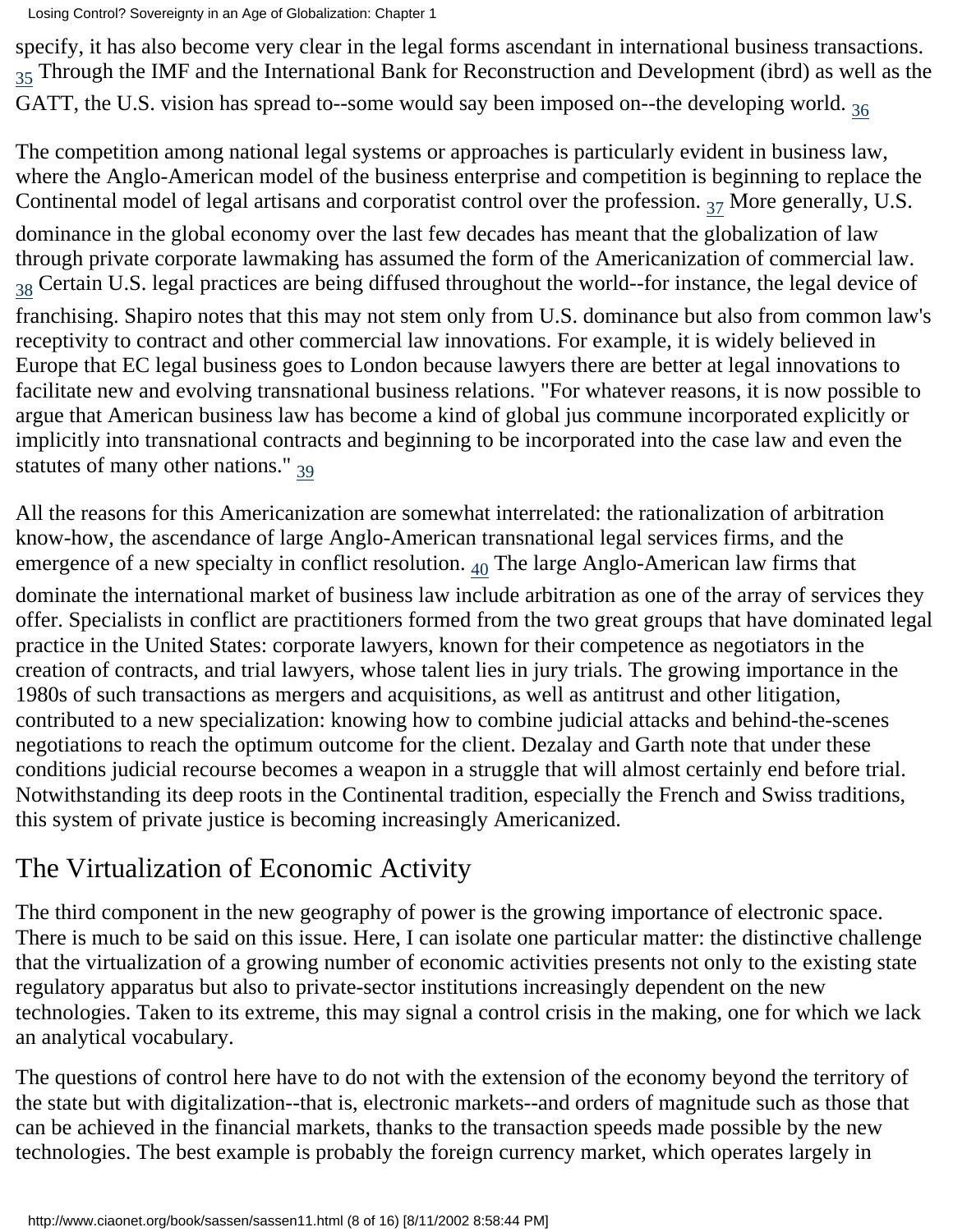electronic space and has achieved volumes--a trillion dollars a day--that leave the central banks incapable of exercising the influence on exchange rates they are expected to wield (though may, in fact, not always have had). The growing virtualization of economic activities raises questions of control that also go beyond the notions of non-state-centered systems of coordination prevalent in the literature on governance.

### The State Reconfigured

In many ways, the state is involved in this emerging transnational governance system. But it is a state that has itself undergone transformation and participated in legitimating a new doctrine about its role in the economy. Central to this new doctrine is a growing consensus among states to further the growth and strength of the global economy. This combination of elements is illustrated by some of the aspects of the December 1994 crisis in Mexico.

Mexico's crisis was defined rather generally in international political and business circles, as well as in much of the press, as the result of the global financial markets' loss of confidence in the Mexican economy and the government's leadership of it. The U.S. government defined the crisis as a global economic security issue with direct impact on the U.S. economy and pushed hard to get the U.S. legislature and the governments of other highly developed countries to come to Mexico's aid. It opted for a financial "solution," an aid package that would allow the Mexican government to pay its obligations to foreign investors and thereby restore foreign (and national) investors' confidence in the Mexican economy. This financial response was but one of several potential choices. For instance, there could conceivably have been an emphasis on promoting manufacturing growth and protecting small businesses and homeowners from the bankruptcies faced by many in Mexico. And the U.S. government could also have exhorted the Mexican government to give up on restoring confidence in the global financial market and focus instead on the production of real value added in the Mexican economy. To complicate matters further, this crisis, which was largely presented as a global economic security issue, was handled not by the secretary of state--as it would have been twenty years ago--but by the secretary of the treasury, Robert Rubin, someone who had been the so-called dean of Wall Street. There are two rather important novel elements here: first, that Treasury should handle this international crisis, and, second, that the secretary of that agency was a former top partner at Goldman, Sachs & Co. on Wall Street, one of the leading global financial firms. My aim here is not to point to even the slightest potential for corruption but rather to raise the question of what is desirable economically, and how we define problems and their best solutions.

The shift in responsibility from the State Department to Treasury signals the extent to which the state itself has been transformed by its participation in the implementation of globalization and by the pressures of globalization. Many governments now see their responsibilities as going beyond traditional foreign policy and extending to world trade, the global environment, and global economic stability.  $_{41}$  $_{41}$  $_{41}$ 

<span id="page-14-0"></span>This participation of the state in the international arena is an extremely multifaceted and complex matter, and one in which some states participate much more than others. In some cases, it can be seen as benevolent--for example, in certain matters concerning the global environment--and in others less so--as when the governments of the highly developed countries, particularly the United States, push for worldwide market reform and privatization in developing countries.

I confine the analysis here to the economic arena, where the international role of the state has been read in rather diverse, though not necessarily mutually exclusive, ways. For instance, according to some,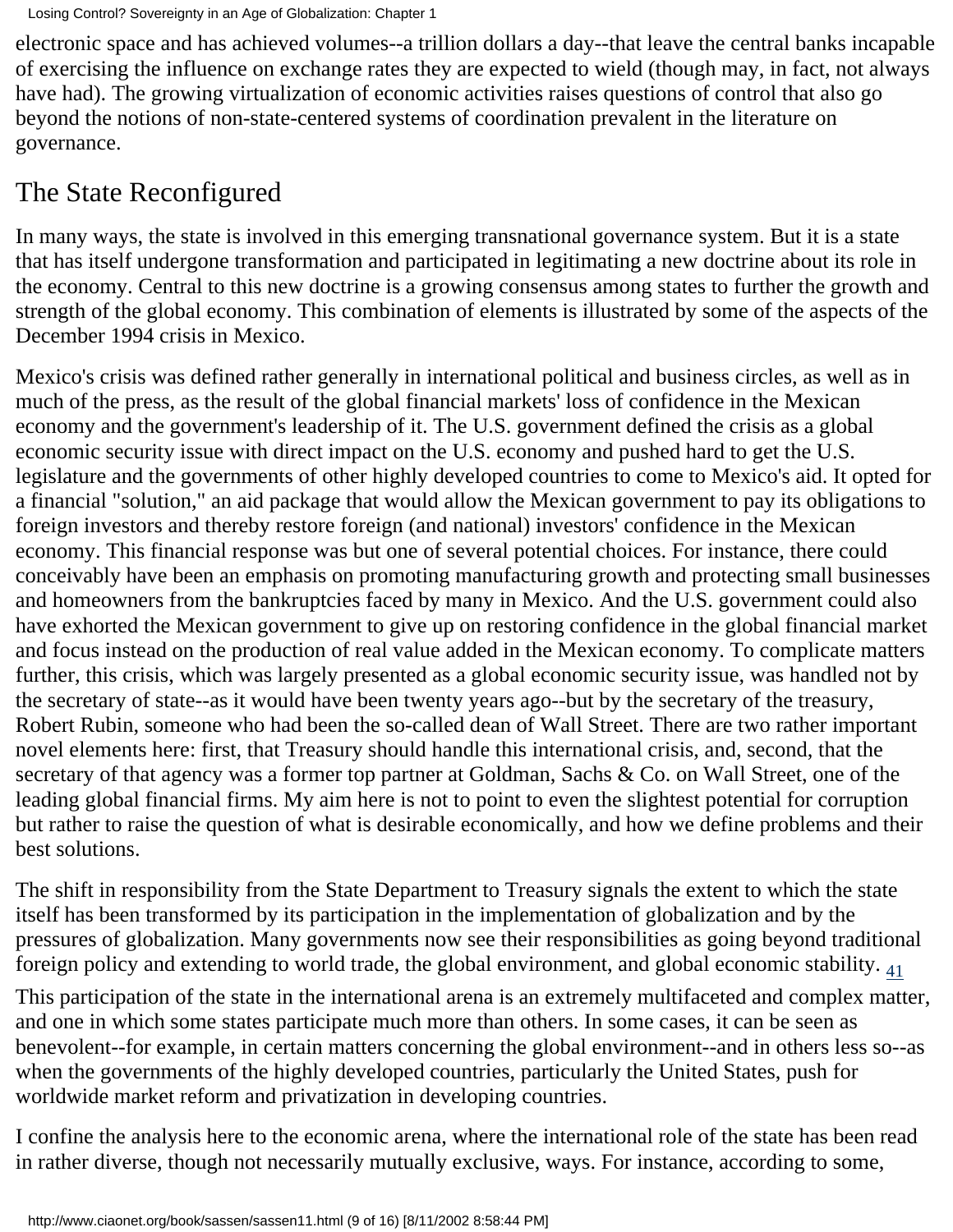<span id="page-15-0"></span>much of this new role of states in the global economy is dominated by the furthering of a broad neoliberal conception, to the point where it represents a constitutionalizing of this project.  $_{42}$  Others emphasize that effective international participation by national governments can contribute to the

<span id="page-15-1"></span>strengthening of the rule of law at the global level.  $_{43}$  $_{43}$  $_{43}$ 

Yet others see the participation of the state in international systems as contributing to the loss of sovereignty. One can see this in recent debates over the World Trade Organization, fueled by concerns that it imposes restrictions on the political autonomy of the national state by placing the principle of free trade above all other considerations. For example, some fear that it will be used to enforce the GATT trade regulations to the point of overturning federal, state, and local laws. This is then seen as jeopardizing a nation's right to enact its own consumer, labor, and environmental laws. It is worth noting here that many in the United States who supported the GATT did not like the role of the wto because they did not like the idea of binding the nation to an international dispute-resolution tribunal not fully controlled by the United States.

An important question running through these different interpretations is whether the new transnational regimes and institutions are creating systems that strengthen the claims of certain actors (corporations, the large multinational legal firms) and correspondingly weaken the positions of states and smaller players. John Ruggie has pointed out that "global markets and transnationalized corporate structures . . . are not in the business of replacing states," yet they can have the potential for producing fundamental changes in the system of states.  $_{44}$ 

<span id="page-15-2"></span>What matters here is that global capital has made claims on national states, which have responded through the production of new forms of legality. The new geography of global economic processes, the strategic territories for economic globalization, have to be defined in terms of both the practices of corporate actors, including the requisite infrastructure, and the work of the state in producing or legitimating new legal regimes. Views that characterize the national state as simply losing significance fail to capture this very important fact and reduce what is happening to a function of the global-national duality: what one wins, the other loses. By contrast, I view deregulation not simply as a loss of control by the state but as a crucial mechanism for handling the juxtaposition of the interstate consensus to pursue globalization and the fact that national legal systems remain as the major, or crucial, instantiation through which guarantees of contract and property rights are enforced.

There are two distinct issues here. One is the formation of new legal regimes that negotiate between national sovereignty and the transnational practices of corporate economic actors. The second is the particular content of these new regimes, one that strengthens the advantages of certain types of economic actors and weakens those of others. Concerning governance, these two aspects translate into two different agendas. One is centered on the effort to create viable systems of coordination and order among the powerful economic actors now operating globally (to ensure, one could say, that the big boys at the top don't kill each other). International commercial arbitration and credit-rating agencies can be seen as contributing to this type of order. The second is focused less on how to create order at the top than on equity and distributive questions in the context of a globally integrated economic system with immense inequalities in the profit-making capacities of firms and the earnings capacities of households.

This second, equity-oriented agenda is further constrained by some of the order-creating governance issues arising from a global economic system increasingly dominated by finance. For now, I want to raise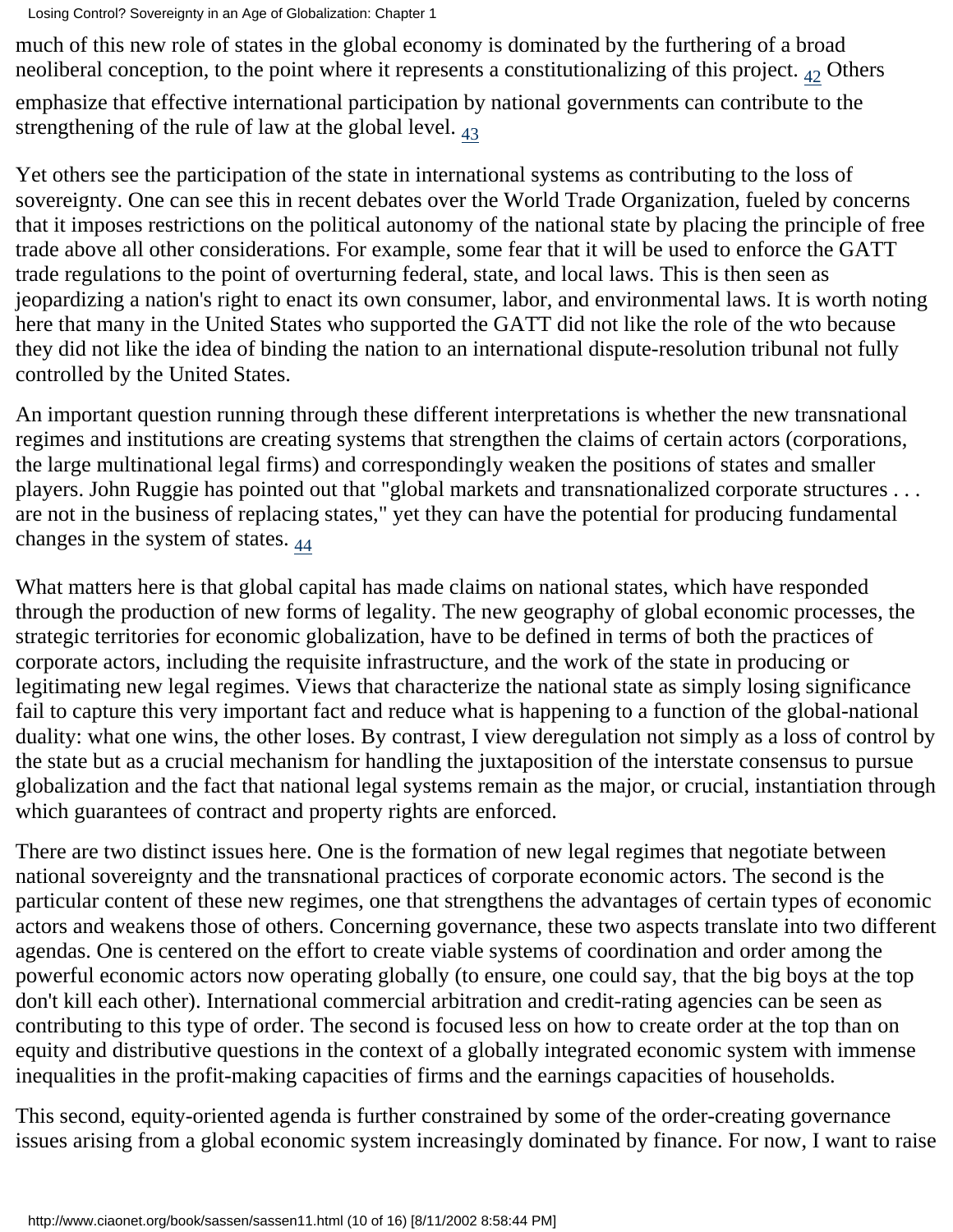two larger questions of principle and politics: What actors gain legitimacy to govern the global economy and take over rules and authorities previously controlled by the national state? Do the new systems for governance that are emerging and the confinement of the role of national states in the global economy to promoting deregulation, markets, and privatization indicate a decline of international public law? [45](#page-21-8)

<span id="page-16-0"></span>I see an important parallel here. Certain components of the state's authority to protect rights are being displaced onto so-called universal human rights codes, a subject I develop in chapter 3. While the national state was and remains in many ways the guarantor of the social, political, and civil rights of a nation's people, from the 1970s on we see a significant transformation in this area. Human rights codes have become a somewhat autonomous source of authority that can delegitimize a state's particular actions if it violates such codes. Thus both the global capital market and human rights codes can extract accountability from the state, but they do so with very different agendas. Both have gained a kind of legitimacy.

It is clear that defining the nation-state and the global economy as mutually exclusive operations is, in my analysis, highly problematic. The strategic spaces where many global processes take place are often national; the mechanisms through which the new legal forms necessary for globalization are implemented are often part of state institutions; the infrastructure that makes possible the hypermobility of financial capital at the global scale is situated in various national territories. The condition of the nation-state, in my view, cannot be reduced to one of declining significance. The shrinking capacity of the state to regulate many of its industries cannot be explained simply by the fact that firms now operate in a global rather than in a national economy. The state itself has been a key agent in the implementation of global processes, and it has emerged quite altered by this participation. The form and content of participation varies between highly developed and developing countries and within each of these groupings.

Sovereignty and territory, then, remain key features of the international system. But they have been reconstituted and partly displaced onto other institutional arenas outside the state and outside the framework of nationalized territory. I argue that sovereignty has been decentered and territory partly denationalized. From a longer historical perspective, this would represent a transformation in the articulation of sovereignty and territory as they have marked the formation of the modern state and interstate system. And it would entail a need to expand the analytic terrain within which the social sciences examine some of these processes, that is to say, the explicit or implicit tendency to use the nation-state as the container of social, political, and economic processes.

The denationalization of territory occurs through both corporate practices and the as yet fragmentary ascendant new legal regime. This process does not unfold within the geographic conception of territory shared by the generals who fought the wars for nationalizing territory in earlier centuries. It is instead a denationalizing of specific institutional arenas. (Manhattan is the equivalent of a free trade zone when it comes to finance, but it is not Manhattan the geographic entity, with all its layers of activity, functions, and regulations that is a free trade zone; it is a highly specialized functional or institutional realm that has become denationalized.)

Sovereignty remains a feature of the system, but it is now located in a multiplicity of institutional arenas: the new emergent transnational private legal regimes, new supranational organizations (such as the wto and the institutions of the European Union), and the various international human rights codes. All these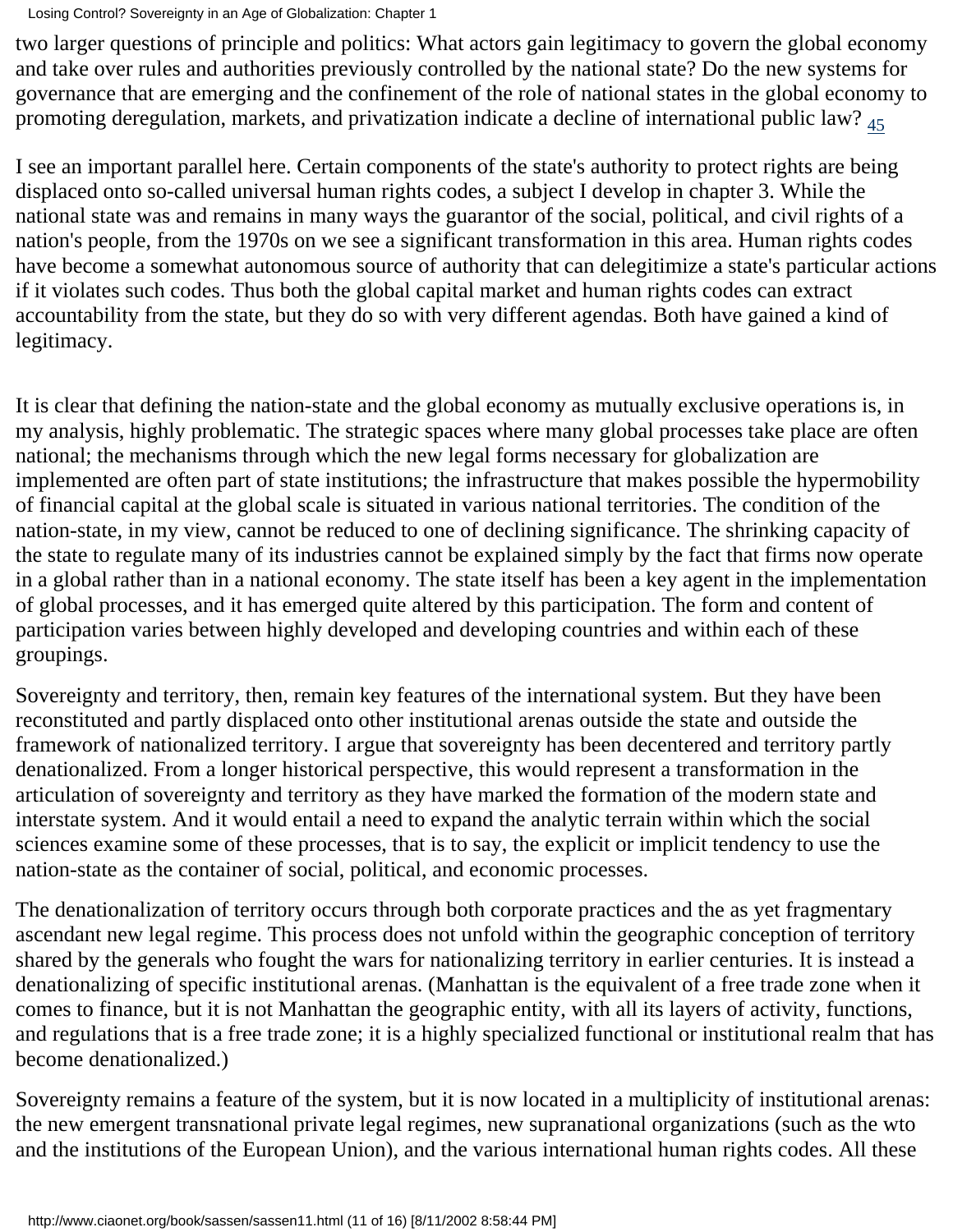institutions constrain the autonomy of national states; states operating under the rule of law are caught in a web of obligations they cannot disregard easily (though they clearly can to some extent, as is illustrated by the United States' unpaid duties to the United Nations: if this were a personal credit card debt, you or I would be in jail).

What I see is the beginning of an unbundling of sovereignty as we have known it for many centuries--but not always. Scholars examining changes in mentalities or social epistemologies have remarked that significant, epochal change frequently could not be grasped by contemporaries: the vocabularies, categories, master images available to them were unable to capture fundamental change. Suffering from the same limitations, all we see is the collapse of sovereignty as we know it. But it seems to me that rather than sovereignty eroding as a consequence of globalization and supranational organizations, it is being transformed. There is plenty of it around, but the sites for its concentration have changed over the last two decades--and economic globalization has certainly been a key factor in all this. Over the last ten or fifteen years, that process has reconfigured the intersection of territoriality and sovereignty as it had been constituted over the last century, after struggles lasting many more. This reconfiguration is partial, selective, and above all strategic. Some of its repercussions for distributive justice and equity are profoundly disturbing. And even in the domain of immigration policy, where the state is still considered as absolutely sovereign, the new web of obligations and rights that states need to take into account under the rule of law in the making of policy has caused conditions to change. I discuss these issues in the following chapters.

#### **Notes**

<span id="page-17-0"></span>**Note 1:** Reisman 1990, 867. [Back.](#page-6-1)

<span id="page-17-1"></span>**Note 2:** Franck 1992; Jacobson 1996. [Back.](#page-6-2)

<span id="page-17-2"></span>**Note 3:** Reisman 1990; McDougal and Reisman 1981. [Back.](#page-6-3)

<span id="page-17-3"></span>**Note 4:** Reisman 1990, 868. [Back.](#page-6-4)

<span id="page-17-4"></span>**Note 5:** See the classification of different types of relationships between a system of rule and territoriality in Ruggie 1993. [Back.](#page-6-5)

<span id="page-17-5"></span>**Note 6:** See Anderson 1974; Wallerstein 1974; Giddens 1985. [Back.](#page-6-6)

<span id="page-17-6"></span>**Note 7:** See Tilly 1990. On the Italian city-states and the Hanseatic League in northern Europe, see the analysis in Spruyt 1994. [Back.](#page-7-0)

<span id="page-17-7"></span>**Note 8:** See Mattingly's (1988) account of the right of embassy in medieval times as a specific, formal right with only partial immunities. [Back.](#page-7-1)

<span id="page-17-8"></span>**Note 9:** Mattingly 1988, 244. See also Kratochwil 1986. [Back.](#page-7-2)

<span id="page-17-9"></span>**Note 10:** In this case, the site for extraterritoriality is the individual holding diplomatic status. [Back.](#page-7-3)

<span id="page-17-10"></span>**Note 11:** Grotius's doctrine was a response to the Dutch East Indies Company's effort to monopolize access to the oceans; it resolved the vacuum left by the failure of Spain and Portugal to agree on a division of the maritime trade routes. [Back.](#page-7-4)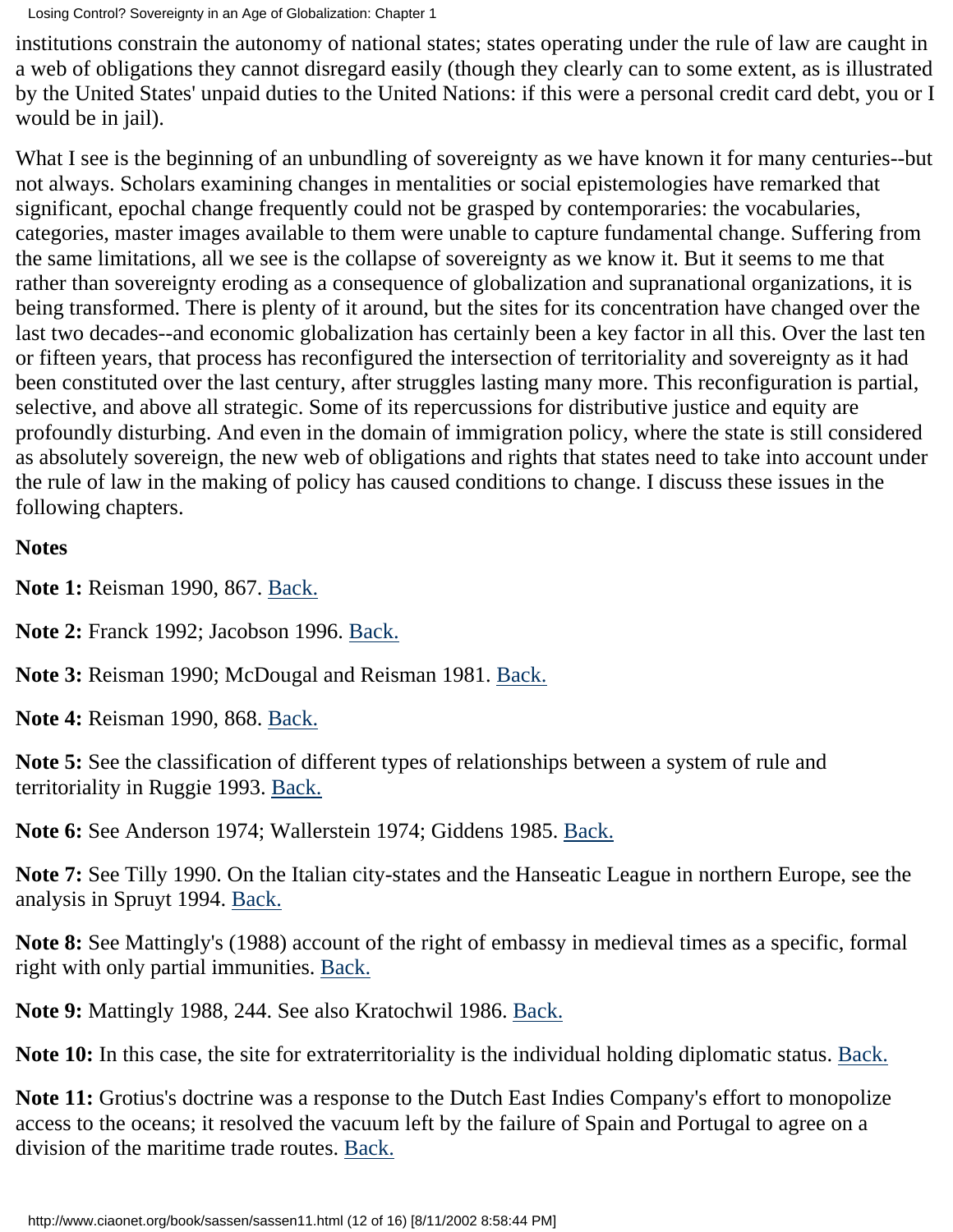<span id="page-18-0"></span>**Note 12:** There is a vast literature on this subject. See, e.g., Bonacich et al. 1994; Morales 1994; Ward 1990. [Back.](#page-8-0)

<span id="page-18-1"></span>**Note 13:** See United Nations Centre for Transnational Corporations (UNCTAD) 1993, 1995. The center was an autonomous entity until 1994, when it became part of UNCTAD. [Back.](#page-9-0)

<span id="page-18-2"></span>**Note 14:** I elaborated these issues in Sassen 1991. This process of corporate integration should not be confused with vertical integration as conventionally defined. See also Gereffi and Korzeniewicz 1994 on commodity chains and Porter's (1990) value-added chains, two constructs that also illustrate the difference between corporate integration on a world scale and vertical integration as conventionally defined. [Back.](#page-9-1)

<span id="page-18-3"></span>Note 15: More detailed accounts of these figures and sources can be found in Sassen 1994a. **[Back.](#page-9-2)** 

<span id="page-18-4"></span>**Note 16:** See, e.g., Harrison 1994. [Back.](#page-9-3)

<span id="page-18-5"></span>**Note 17:** See Sassen 1991, 1994a; Knox and Taylor 1995; Brotchie et al. 1995; Le Débat, 1994. [Back.](#page-9-4)

<span id="page-18-6"></span>**Note 18:** t is important to unbundle analytically the fact of strategic functions for the global economy or for global operation from the overall corporate economy of a country. Traditional economic complexes have valorization dynamics that tend to be far more articulated with the public economic functions of the state, the quintessential example being Fordist manufacturing. Global markets in finance and advanced services, however, partly operate under a regulatory umbrella that is market centered. This raises questions of control, especially in view of the currently inadequate capacities to govern transactions in electronic space. Global control and command functions are partly handled within national corporate structures but also constitute a distinct corporate subsector, which can be conceived of as part of a network that connects global cities across the globe. In this sense, global cities are different from the old capitals of erstwhile empires, in that they are a function of cross-border networks rather than simply the most powerful city of an empire. There is, in my conceptualization, no such entity as a single global city akin to the single capital of an empire; the category "global city" only makes sense as a component of a global network of strategic sites. See Sassen 1991. For the purposes of certain kinds of inquiry, this distinction may not matter; for the purposes of understanding the global economy, it does. [Back.](#page-10-0)

<span id="page-18-7"></span>**Note 19:** These data come from the Bank for International Settlements, the so-called central bankers' bank. [Back.](#page-10-1)

<span id="page-18-8"></span>**Note 20:** See Mittelman 1996; Panitch 1996; Cox 1987. [Back.](#page-11-0)

<span id="page-18-9"></span>**Note 21:** There are, of course, other mechanisms for resolving business disputes. The larger system includes arbitration controlled by courts, arbitration that is parallel to courts, and various court and out-of-court mechanisms such as mediation. The following description of international commercial arbitration is taken from Dezalay and Garth 1995. For these authors, international commercial arbitration means something different today from what it did twenty years ago. Increasingly formal, it has come to resemble U.S.-style litigation as it has become more successful and institutionalized. Today, international business contracts for the sale of goods, joint ventures, construction projects, distributorships, and the like typically call for arbitration in the event of a dispute arising from the contractual arrangement. The main reason given for this choice is that arbitration allows each party to avoid being forced to submit to the courts of the other. Also important is the secrecy of the process. Such arbitration can be institutional,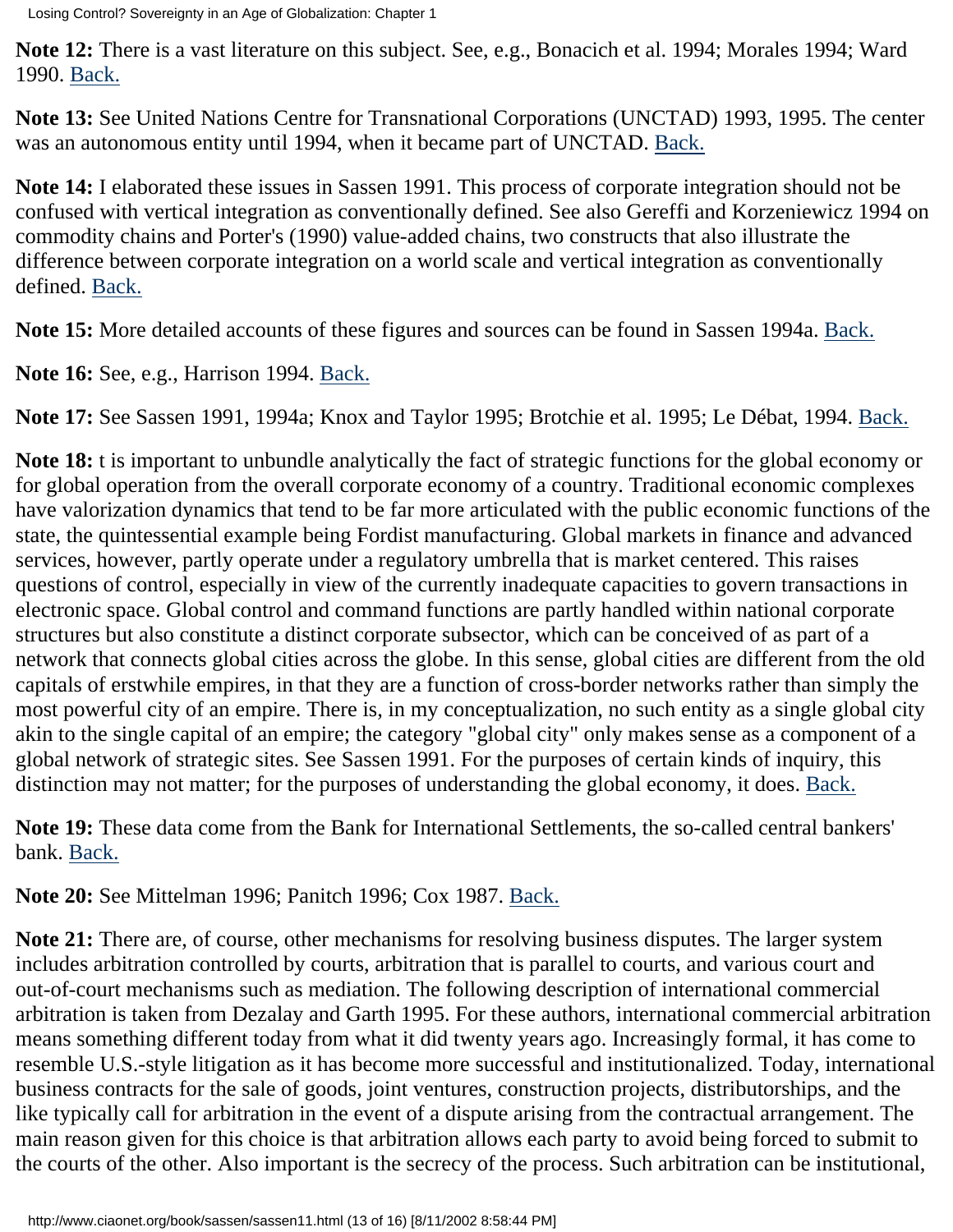following the rules of institutions such as the International Chamber of Commerce in Paris, the American Arbitration Association, the London Court of International Commercial Arbitration, or many others, or it can be ad hoc, often following the rules of the un Commission on International Trade Law (uncitral). The arbitrators, usually three private individuals selected by the parties, act as private judges, holding hearings and issuing judgments. There are few grounds for appeal to courts, and the final decision of the arbitrators is more easily enforced among signatory countries than would be a court judgment (under the terms of a widely adopted 1958 New York Convention). [Back.](#page-11-1)

<span id="page-19-0"></span>**Note 22:** Dezalay and Garth 1995; Aksen, 1990. Despite this increase in size, there is a kind of international arbitration community, a club of sorts, with relatively few important institutions and limited numbers of individuals in each country who are the key players both as counsel and arbitrators. But the enormous growth of arbitration over the last decade has led to sharp competition in the business; indeed, it has become big legal business (Salacuse 1991). Dezalay and Garth found that multinational legal firms sharpen the competition further because they have the capacity to forum shop among institutions, sets of rules, laws, and arbitrators. The large English and U.S. law firms have used their power in the international business world to impose their conception of arbitration and more largely of the practice of law. This is well illustrated by the case of France. Although French firms rank among the top providers of information services and industrial engineering services in Europe and have a strong though not outstanding position in financial and insurance services, they are at an increasing disadvantage in legal and accounting services. French law firms are at a particular disadvantage because of their legal system (the Napoleonic Code): Anglo-American law tends to govern international transactions. Foreign firms with offices in Paris dominate the servicing of the legal needs of firms in France, both French and foreign, that operate internationally (Carrez 1991) (see Le Débat 1994). [Back.](#page-11-2)

<span id="page-19-1"></span>**Note 23:** Summarized in Dezalay and Garth 1995; see also Dezalay 1992. [Back.](#page-11-3)

<span id="page-19-2"></span>**Note 24:** Dezalay and Garth 1995. The so-called lex mercatoria was conceived by many as a return to an international law of business independent of national laws (Carbonneau 1990). Anglo-American practitioners tend not to support this Continental, highly academic notion (see Carbonneau 1990), and insofar as they are "Americanizing" the field, they are moving it farther away from academic law and lex mercatoria. [Back.](#page-11-4)

<span id="page-19-3"></span>**Note 25:** There are several rating agencies in other countries, but they are oriented to the domestic markets. The possibility of a European-based rating agency has been discussed, particularly with the merger of a London-based agency (ibca) with a French one (Euronotation). [Back.](#page-11-5)

<span id="page-19-4"></span>**Note 26:** As the demand for ratings grows, so does the authoritativeness of the notion behind them. Sinclair (1994) considers this to be ill founded given the judgments that are central to it. The processes intrinsic to ratings are tied to certain assumptions, which are in turn tied to dominant interests, notably narrow theories of market efficiency. They aim for undistorted price signals and little if any government intervention. Sinclair notes that transition costs such as unemployment are usually not factored into evaluations and considered to be outweighed by the new environment created (143). [Back.](#page-11-6)

<span id="page-19-5"></span>**Note 27:** Their power has grown in good part because of disintermediation and the globalization of the capital market. Some functions fulfilled by banks (i.e., intermediation) have lost considerable weight in the running of capital markets. Thus, insofar as banks are subject to considerable government regulation and their successors are not, government regulation over the capital markets has declined. Ratings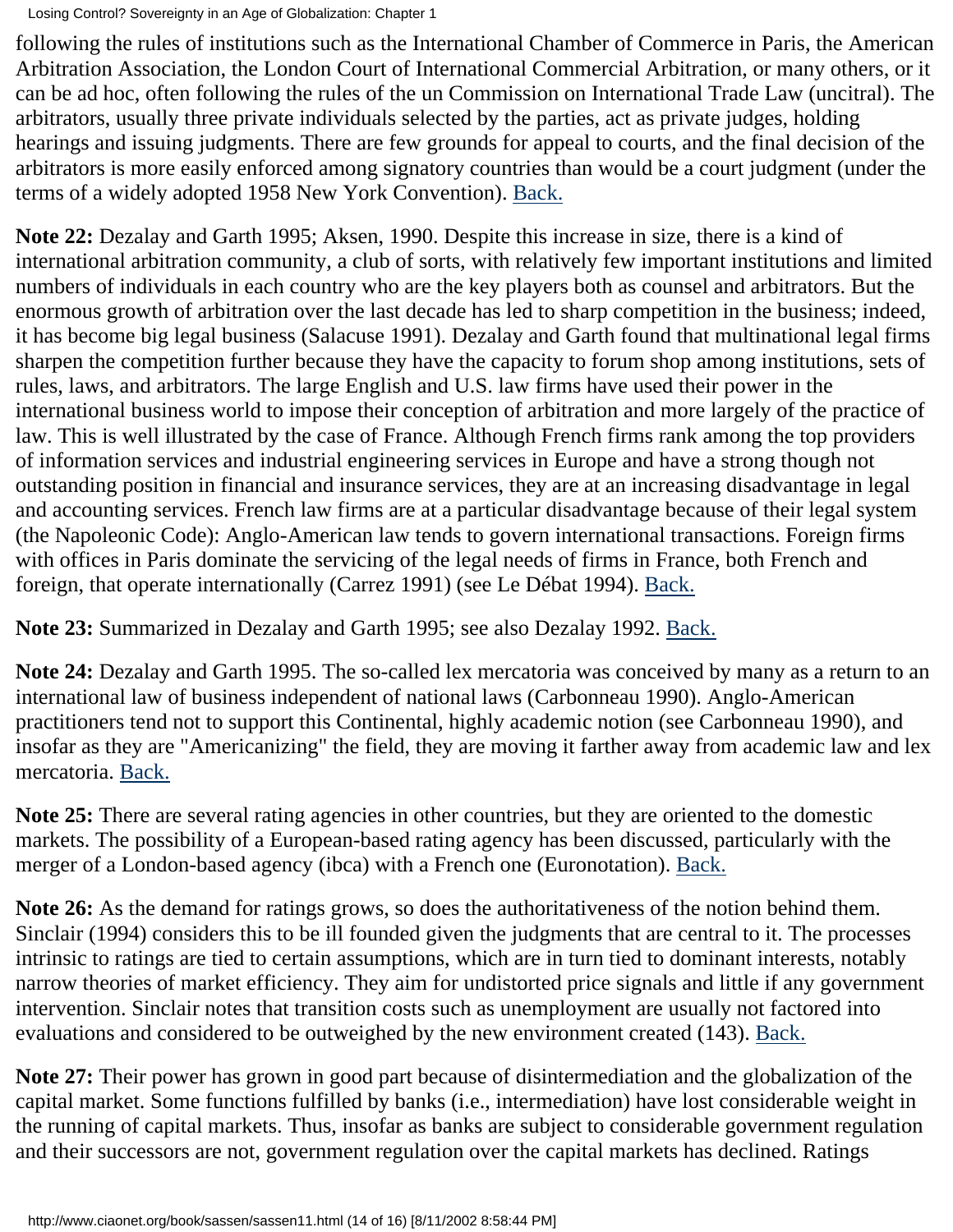agencies, which are private entities, have taken over some of the functions of banks in organizing information for suppliers and borrowers of capital. An important question is whether the new agencies and the larger complex of entities represented by Wall Street have indeed formed a new intermediary sector (see Thrift 1987). [Back.](#page-11-7)

<span id="page-20-0"></span>**Note 28:** Rosenau and Czempiel 1992. [Back.](#page-12-0)

<span id="page-20-1"></span>**Note 29:** See Trubek et al. 1993. [Back.](#page-12-1)

<span id="page-20-2"></span>**Note 30:** This hegemony has not passed unnoticed and is engendering considerable debate. For instance, a familiar issue that is emerging as significant in view of the spread of Western legal concepts involves a critical examination of the philosophical premises of authorship and property that define the legal arena in the West (e.g., Coombe 1993.). [Back.](#page-12-2)

<span id="page-20-3"></span>**Note 31:** See Shapiro 1993. There have been a few particular common developments and many particular parallel developments in law across the world. Thus, as a concomitant of the globalization of markets and the organization of transnational corporations, there has been a move toward relatively uniform global contract and commercial law. This can be seen as a private lawmaking system wherein two or more parties create a set of rules to govern their future relations. Such a system of private lawmaking can exist transnationally even when there is no transnational court or sovereign to resolve disputes and secure enforcement. The case of international commercial arbitration discussed earlier illustrates this well. See also Shapiro 1979.. [Back.](#page-12-3)

<span id="page-20-4"></span>**Note 32:** Charny 1991; Trachtman 1993. Two other categories that may also partly overlap with internationalization are important to distinguish, at least analytically: multilateralism and what Ruggie (1993) has called multiperspectival institutions. [Back.](#page-12-4)

<span id="page-20-5"></span>**Note 33:** See Sinclair 1994. [Back.](#page-12-5)

<span id="page-20-6"></span>**Note 34:** For a discussion of the concept of cultural globalization, see King 1991 and Robertson 1991, especially Robertson's notion of the world as a single place, what he calls the "global human condition." I would say that globalization is also a process that produces differentiation, but of a character very different from that associated with such differentiating notions as national character, national culture, and national society. For example, the corporate world today has a global geography, but it isn't everywhere in the world: in fact, it has highly defined and structured spaces; it is also increasingly sharply differentiated from noncorporate segments in the economies of the particular locations (such as New York City) or countries where it operates. [Back.](#page-12-6)

<span id="page-20-7"></span>**Note 35:** Shapiro 1993 finds that law and the political structures that produce and sustain it are far more national and far less international than are trade and politics as such (63). He argues that the U.S. domestic legal regime may have to respond to global changes in markets and politics far more often than to global changes in law. For the most part, he claims, national regimes of law and lawyering will remain self-generating, though in response to globally perceived needs. In my reading, it is this last point that may well be emerging as a growing factor in shaping legal form and legal practice. [Back.](#page-13-0)

<span id="page-20-8"></span>**Note 36:** The best-known instance of this is probably the austerity policy imposed on many developing countries. Such policies also point up the participation of states in furthering the goals of globalization, because they have to be run through national governments and reprocessed as national policies. It is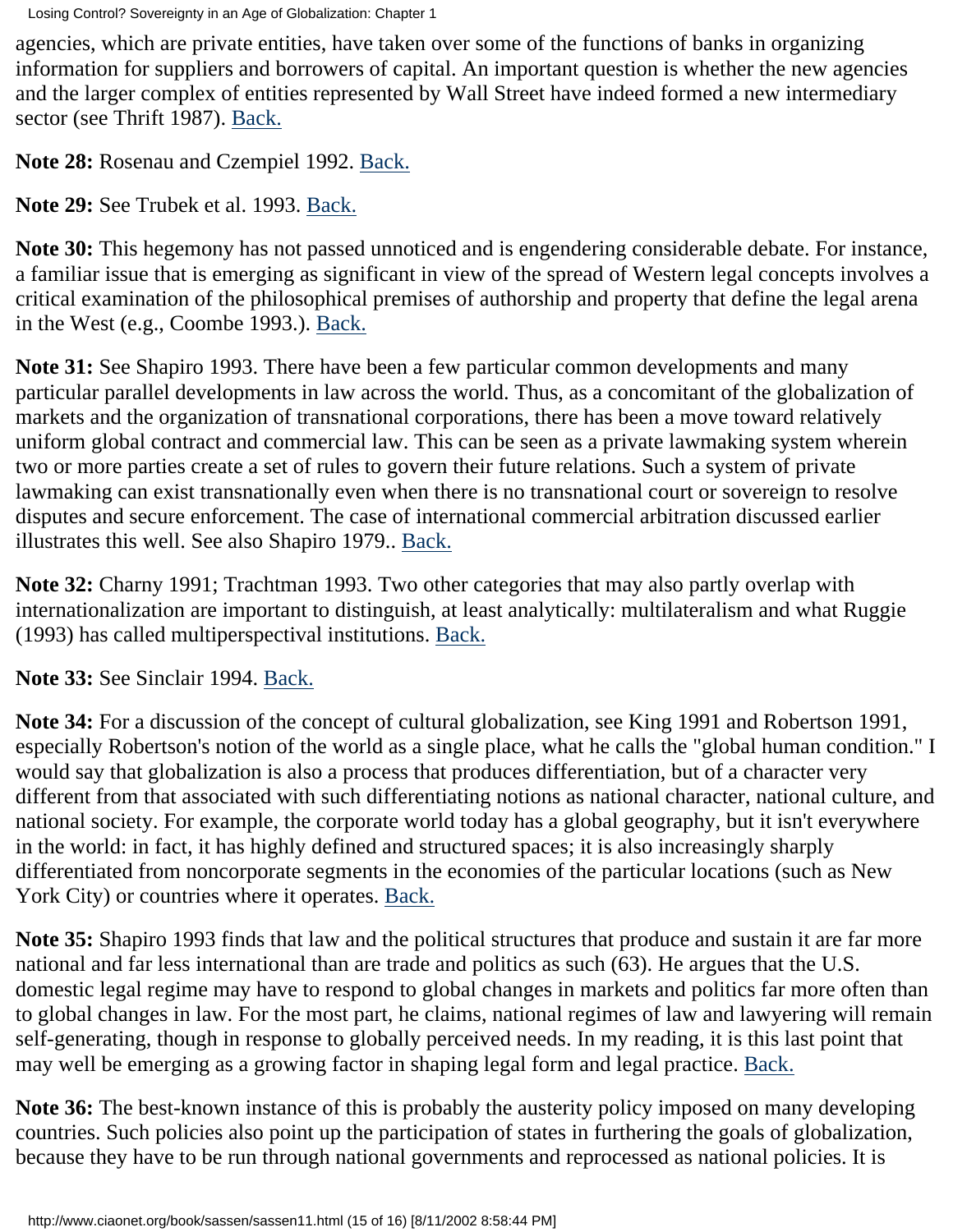clearer here than in other cases that the global is not simply the non-national, that global processes materialize in national territories and institutions. There is a distinction here to be madeÑand to be specified theoretically and empiricallyÑbetween international law (whether public or private), which is always implemented through national governments, and these policies, which are part of the effort to foster globalization. [Back.](#page-13-1)

<span id="page-21-0"></span>**Note 37:** Dezalay 1992. See also Carrez 1991; and Sinclair 1994. [Back.](#page-13-2)

<span id="page-21-1"></span>**Note 38:** Shapiro 1993. [Back.](#page-13-3)

<span id="page-21-2"></span>**Note 39:** Shapiro 1993, 39; Wiegand 1991. [Back.](#page-13-4)

<span id="page-21-3"></span>**Note 40:** Dezalay 1992. [Back.](#page-13-5)

<span id="page-21-4"></span>**Note 41:** Aman 1995, 437. [Back.](#page-14-0)

<span id="page-21-5"></span>**Note 42:** See Panitch 1996; Cox 1987; Mittelman 1996. [Back.](#page-15-0)

<span id="page-21-6"></span>**Note 43:** Aman, 1995; Young 1989; Rosenau 1992. [Back.](#page-15-1)

<span id="page-21-7"></span>**Note 44:** Ruggie 1993, 143. [Back.](#page-15-2)

<span id="page-21-8"></span>**Note 45:** See Kennedy 1988; Negri 1995. [Back.](#page-16-0)

[Losing Control? Sovereignty in an Age of Globalization](#page-0-0)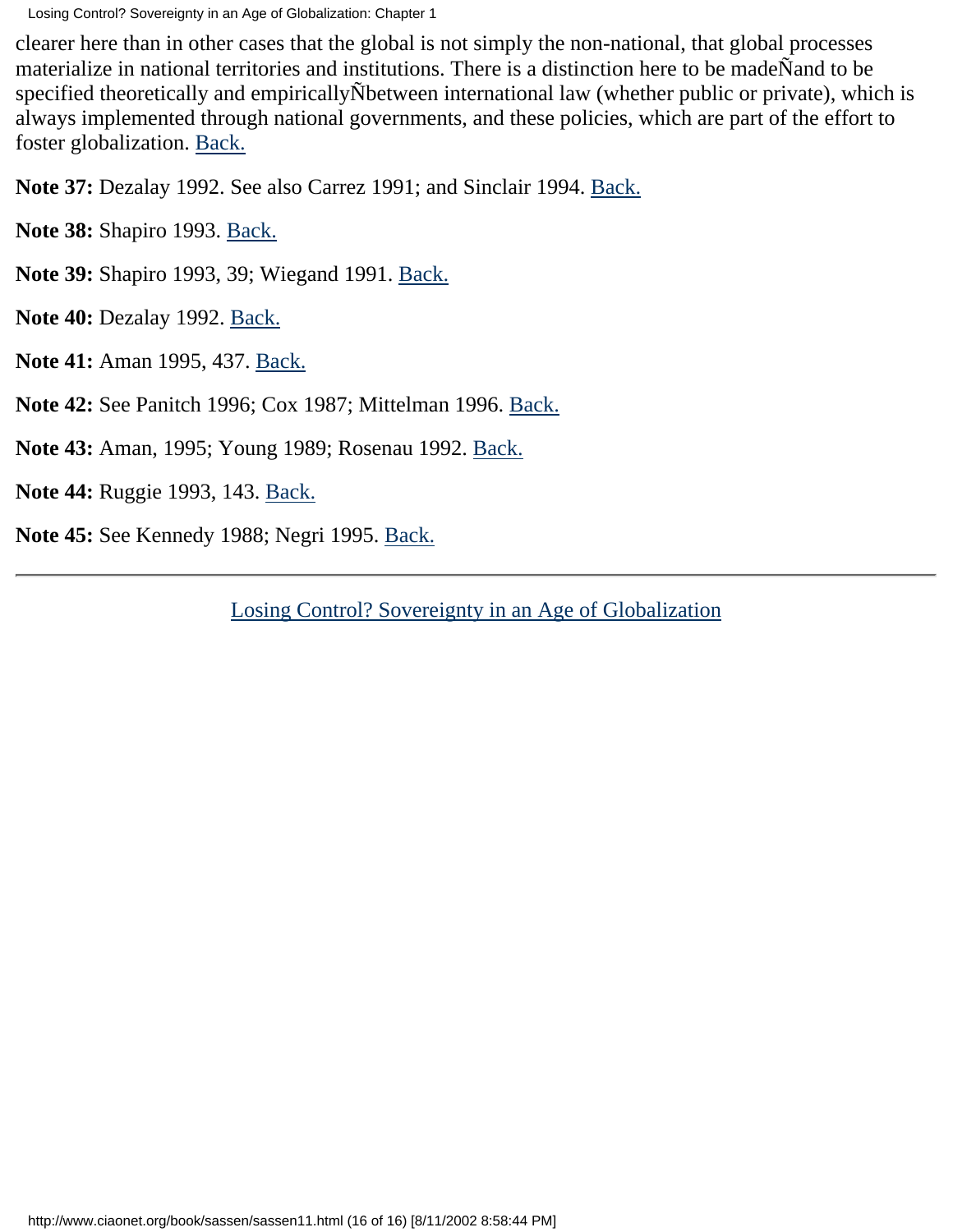<span id="page-22-0"></span>**[Losing Control? Sovereignty in an Age of Globalization](#page-0-0), by Saskia Sassen**

## 2. On Economic Citizenship

In addressing the question of how economic globalization has affected the exclusive territoriality and sovereignty that have marked the modern state, I argued that economic globalization has contributed to a denationalizing of national territory, though in a highly specialized and functional manner that befits the tenor of our era. I also argued that sovereignty, until now largely concentrated in the national state, had become somewhat decentered; there are other locations for the particular form of power and legitimacy we call sovereignty: now it is also located in supranational organizations such as the European Economic Union, the new emergent transnational legal regime, and international covenants proclaiming the universality of human rights. All of these constrain the autonomy of any state operating under the rule of law, and they do so in many distinct and divergent ways. The processes of economic globalization have played a critical role in these developments.

Now I want to address the institution of citizenship and examine the impact of a global economy on the continuity and formation of rights associated with citizenship, particularly those that grant the power to extract accountability from governments. Together with sovereignty and exclusive territoriality, citizenship marks the specificity of the modern state.

There are different views and analyses of the history of citizenship. For some (by far the majority) the origins of the institution go back to an earlier period; there were forms of citizenship in early Greece and medieval Europe, for instance. But other historians and theorists posit--quite controversially--that it is an essentially modern concept: contemporary ideas of citizenship and democracy are products of the French Revolution and its aftermath.  $_1$  $_1$  They base their analysis on the assumption that the evolution of

<span id="page-22-1"></span>citizenship participation is founded on a number of structural and cultural preconditions: a city culture, secularization, the decline of particularistic values, the emergence of the idea of a public realm, the erosion of particularistic commitments, and the administrative framework of the nation-state. It can also be argued that the idea of citizenship is not only modern but Western. Max Weber pointed out that it is difficult to dissociate the evolution of citizenship from the development of urban civil society; citizens were privileged members of the city-states that sprang up with the growth of European trade. But whether the concept applies in Muslim or Southeast Asian societies, for example, is a complex question.  $2$  In other words, having developed out of a particular conjuncture of cultural and structural conditions

<span id="page-22-3"></span><span id="page-22-2"></span>that may be peculiar to the West, citizenship may not be a universal concept. The universalizing of the institution, then, presupposes the possibility of mandating it from above.  $_3$  Many non-Western nations

have adopted it in their constitutions, and citizenship and civil society have become widely used in the political cultures of Asia, Africa, and Latin America.

Two logics frame my discussion here. One is that as an institution crucial to governing and accountability in national states, citizenship may also play a role in governing the global economy. It does so not simply to create order at the top but also to ensure some sort of accountability through the electoral and judicial process, this being one of the functions of citizenship in the national state. What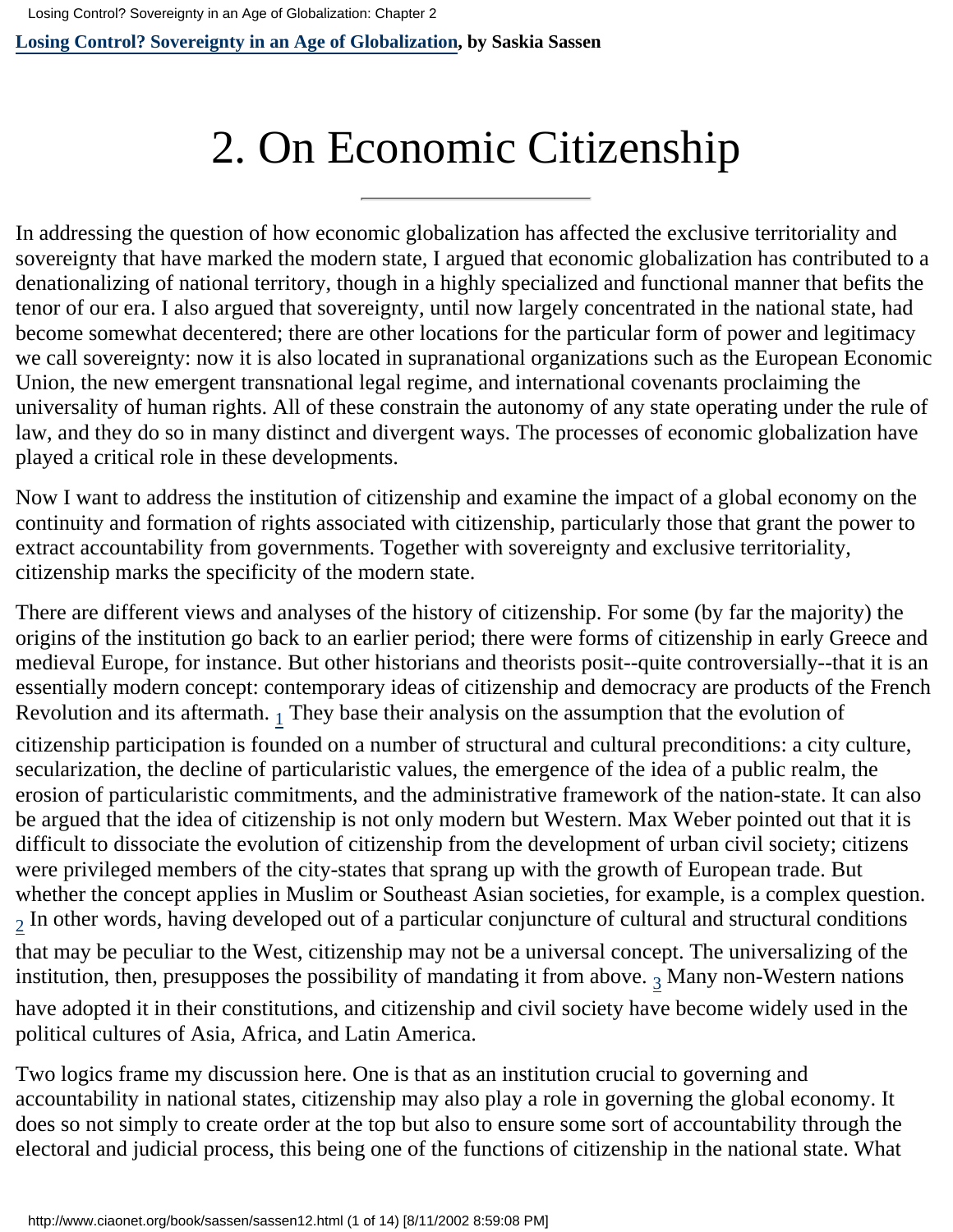Losing Control? Sovereignty in an Age of Globalization: Chapter 2

forms this accountability might take and to what constituencies it would respond are not clear at all.

<span id="page-23-1"></span><span id="page-23-0"></span>The second logic framing the analysis in this chapter is that the history of modern citizenship shows the importance of underlying conditions in shaping it.  $_4$  $_4$  Insofar as the global economy has created new conditions, it may spur another phase in the evolution of the institution of citizenship.  $5$ 

The institution and construct of citizenship are being destabilized. First, a critical rereading of the generally accepted history of citizenship represents an alternative to the modernization assumptions underlying much analysis of citizenship, that is, the notion that as countries develop and the public sphere expands as a consequence of industrialization, modern Western-style citizenship is an inevitable outcome. Critics of this theory argue that industrialization and the rise of capitalism do not inevitably lead to the universalism and public orientation necessary for citizenship. There can be economic growth and increases in productivity, and there can be capitalism, without the particular form of modern citizenship evident especially in Europe and North America. For example, Japan and the newly industrialized countries of Asia--Singapore, Taiwan, South Korea--today still have strong family- and clan-based organizational forms in the economy. The nations of Islam had cities and a strong urban tradition, yet loyalties pushed in directions other than Western-style citizenship.

<span id="page-23-2"></span>According to some, then, the constituent components of modern citizenship stand in no clear causal relation to the radically extended public sphere of industrial society. This public sphere may well be infused by such noncitizenship-like features as means-ends rational calculations of advantage, an exclusive dedication to economic activity, and the dominance of political elites.  $6 \times 6$  $6 \times 6$  (In such descriptions of the public, I recognize key aspects of the United States today.) They suggest that at least some of the scholarship on citizenship has in mind a highly specific construct that may no longer exist, given changes in contemporary conditions. The changes are such that it is questionable whether the institution, as conventionally defined, still corresponds to the earlier specification. This critique of modernization models also suggests that mandating Western-type citizenship from above will be difficult, because citizenship is at least partly culturally grounded.

<span id="page-23-3"></span>This leads me to a second destabilizing force: Once we accept the cultural and historical specificity of concepts of civil society and citizenship in Western social and political theory, we need to reckon, at least theoretically, with the impact of global forces that challenge the authority of the nation-state. Thus immigrant mobility within the territory of the ec has once again brought to the fore the question of citizenship in Europe itself, the birthplace of the institution.  $_7$  In other parts of the world, too, there are enormous problems of state membership for aboriginal communities, stateless people, and refugees. These changes have important implications for human rights in relation to citizenship.  $_8$  $_8$  As politics becomes more global, human rights will assume an expanded role in its normative regulation. What will change in that relationship? [9](#page-33-8) Will citizenship rights be partly replaced by human rights? What institutions will enforce human rights?

<span id="page-23-6"></span><span id="page-23-5"></span><span id="page-23-4"></span>The social changes in the role of the nation-state, the globalization of political issues, and the relationship between dominant and subordinate groups also have major implications for questions of membership and personal identity.  $_{10}$  Is citizenship as conventionally instituted a useful concept for exploring the problems of belonging in the modern world? In a world where globalization may challenge the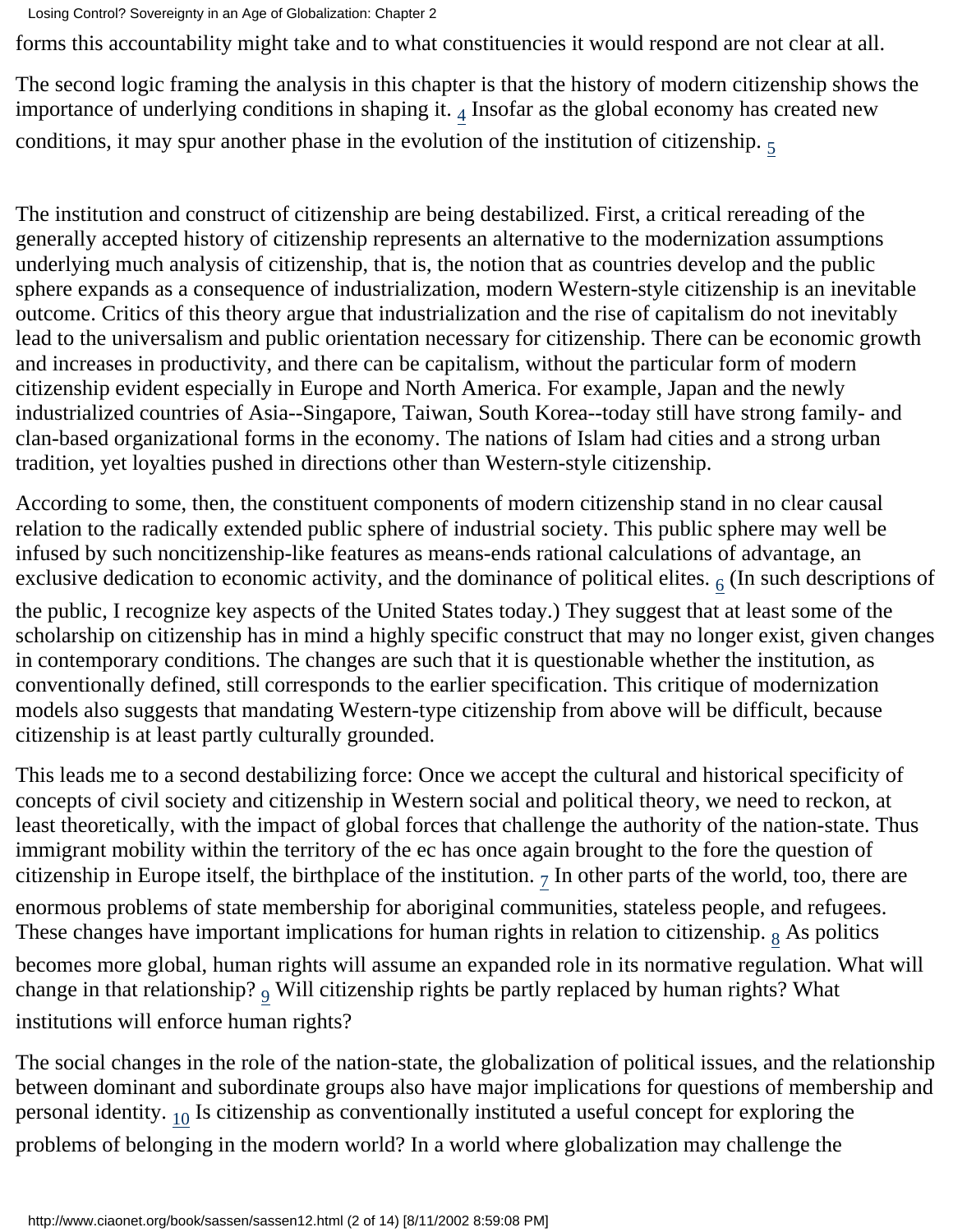sovereignty of the nation-state and civil solidarity, what is the analytic terrain within which the social sciences need to examine the question of rights? Do we need to expand this terrain, to introduce new elements in the discourse?

<span id="page-24-0"></span>To address these questions, I use the construct of economic citizenship to deconstruct the very notion of "citizenship," a contested construct today and, to some extent, a contested institution.  $_{11}$  Economic

citizenship is a strategic research site and nexus in my examination of the impact of economic globalization, a construct that destabilizes the cumulative linearity built into many histories of the institution of citizenship. Have the specific conditions brought on by economic globalization, especially in highly developed countries, contributed to yet another major transformation in the institution of citizenship? My answer is yes. But with a twist--and not a pretty one.

<span id="page-24-1"></span>As mentioned, the history of citizenship shows the development of different types of citizenship rights over time. In T. H. Marshall's formulation, they are civil, political, and, most recently, social rights corresponding to the formation of the welfare state.  $_{12}$  I do not want to focus on the details of this history but rather seize on its implications in order to address the question of economic globalization and its impact on the institution of citizenship today. Historicizing the institution means not stopping at the latest bundle of rights that came with the welfare state. It means recognizing the possible erosion of some of the preconditions of citizenship. Today's welfare state crises, growing unemployment, and growing earnings inequality in all the highly developed countries can certainly be read as signaling a change in the entitlements of citizens. To what extent the changes are connected to economic globalization varies from country to country and is difficult to establish with precision. But overall there is a growing consensus that the race to the bottom in the highly developed countries and the world at large is a function of global competition and that disinvestment or insufficient investment in industries that offer middle-income jobs is also partly a function of hypermobile capital in search of the most profitable short-term opportunities around the globe. Securitization and the ascendance of finance generally have further stimulated the global circulation of capital and the search for investment opportunities worldwide rather than long-term economic and social development. These investment decisions do not favor the growth of a large middle class. One of the most disturbing trends today is the vast expansion in the numbers of unemployed and never-employed people in all the highly developed countries. And masses of poor in the developing countries lack access to the means for survival. Thus, while no precise measure is available, a growing body of evidence signals that economic globalization has hit at some of the major conditions that have hitherto supported the evolution of citizenship and particularly the formation of social rights.

An emerging body of scholarship and political analysis posits that rights to economic well-being, to economic survival, should be added to the social rights that came with the welfare state.  $_{13}$  Some of these

<span id="page-24-2"></span>studies place this claim at the heart of democratic theory, arguing that employment and economic well-being are essential conditions for democratic politics. I agree with this. But my question here does not concern the claim to economic citizenship and its legitimacy. Instead, I ask, is there currently an aggregation of economic rights that constitutes a form of economic citizenship, in that it empowers and can demand accountability from government?

My reading of the evidence is, yes, there is. But this economic citizenship does not belong to citizens. It belongs to firms and markets, particularly the global financial markets, and it is located not in individuals, not in citizens, but in global economic actors. The fact of being global gives these actors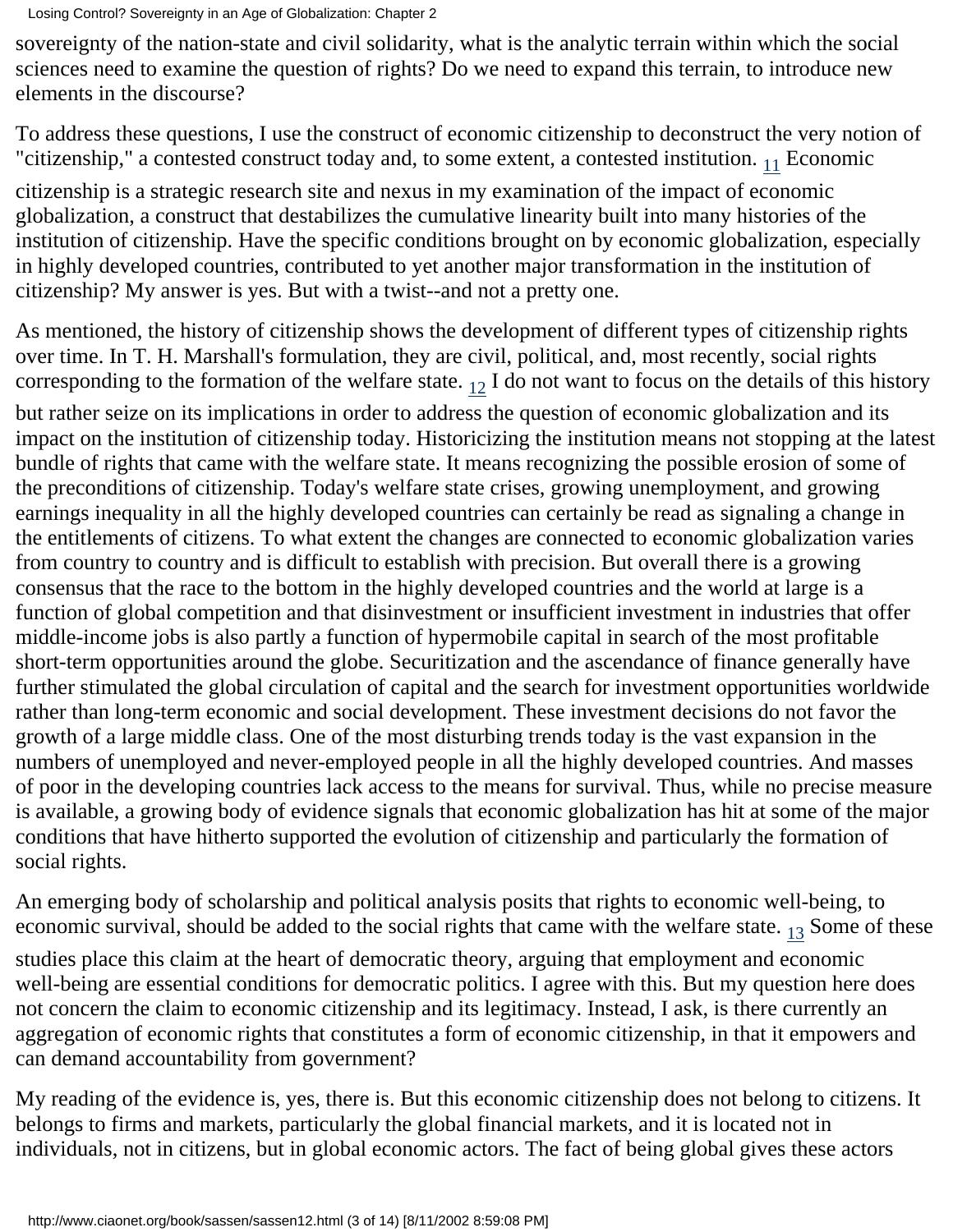power over individual governments. This is all deeply bound up with fundamental changes brought about by economic globalization.

To examine this particular instantiation of the notion of economic citizenship, as I did in my examination of territoriality and sovereignty in the previous chapter, I begin by outlining a set of practices, specifically the practices that firms and markets can engage in that amount to a bundle of "rights," some of them formally specified rights and others de facto permissions that flow from them. Multinationals and the global financial markets are the most powerful actors here.

The global financial markets, in particular, represent one of the most astounding aggregations of new rights and legitimacy that we have seen over the last two decades. Like the new covenants on human rights, they have taken on more of the powers historically associated with the nation-state than any other institution over the last decades. These two new contestants in the redistribution of legitimacy are enormously different from each other and have utterly different constituencies. Here I confine myself to the global financial markets; the final chapter focuses in part on human rights and the challenges posed by immigration to states under the rule of law.

## The Global Capital Market

The formation of a global capital market represents a concentration of power capable of influencing national government economic policy and, by extension, other policies as well. These markets now exercise the accountability functions associated with citizenship: they can vote governments' economic policies down or in; they can force governments to take certain measures and not others. Investors vote with their feet, moving quickly in and out of countries, often with massive amounts of money. While the power of these markets is quite different from that of the political electorate, they have emerged as a sort of global, cross-border economic electorate, where the right to vote is predicated on the possibility of registering capital. Here I want to examine how they fulfill these functions and what the implications are for national economies.

The deregulation of domestic financial markets, the liberalization of international capital flows, computer networks and telecommunications have all contributed to an explosive growth in financial markets. Since 1980 the total value of financial assets has increased two and a half times faster than the aggregate gdp of all the rich industrial economies. And the volume of trading in currencies, bonds, and equities has increased about five times faster. The global capital market makes it possible for money to flow anywhere regardless of national origin and boundaries, although some countries (such as Iraq) are not integrated.

The foreign exchange market was the first to globalize, in the mid-1970s. Today it is the biggest and in many ways the only truly global market. It has gone from a daily turnover rate of about 15 billion U.S. dollars in the 1970s, to 60 billion in the early 1980s, and an estimated 1.3 trillion in 1995. In contrast, the total foreign currency reserves of the rich industrial countries amounted to only 640 billion in the early 1990s. Foreign exchange transactions were ten times larger than world trade in 1983; only ten years later, in 1992, they were sixty times larger. And world trade was no slouch.

When the bond market became integrated in the 1980s, there was an explosion in cross-border bond trading. For example, total international purchases and sales of U.S. Treasury bonds--U.S. government debt--rose from 30 billion dollars in the early 1980s to 500 billion in the early 1990s. Equity markets have been much slower to go global, a fact partly explained by international differences in accounting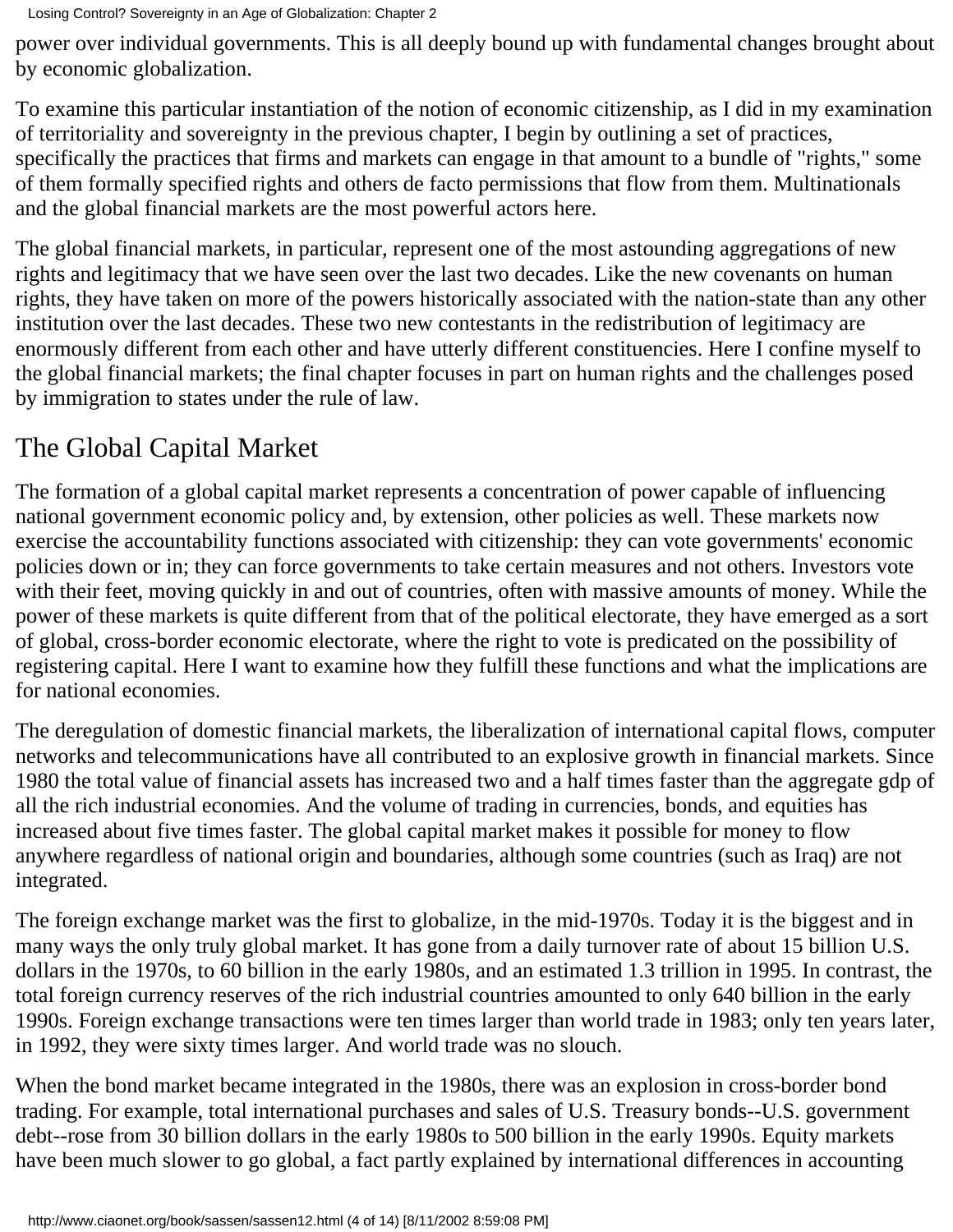practices and restrictions on foreign holdings of equities by pension funds.

Though there is no comprehensive measure of cross-border capital flows (including cross-border currency flows), the total of various separate markets approximates 75 trillion dollars. Can it grow bigger? Yes, it can. According to some estimates, this is only the midpoint of a fifty-year process that will culminate in the full integration of these markets. Financial markets are expected to expand even further in relation to the size of the real economy. It is estimated that the total stock of financial assets traded in the global capital markets increased from 5 trillion dollars in 1980 to 35 trillion in 1992--twice the gdp of oecd countries, at the time the twenty-three richest industrial countries in the world. The forecast is that by the year 2000 this value will rise to 83 trillion dollars, three times the aggregate oecd's gdp.  $_{14}$  $_{14}$  $_{14}$  Much more integration and power may lie ahead for capital markets,  $_{15}$  though even now an

<span id="page-26-0"></span>immense amount of capital can be moved across borders at short notice.

Yet a global capital market could conceivably be nothing more than a vast pool of money for investors to play with; the power to discipline governments' economic policy making is not inherent to it. How does the massive growth of financial flows and assets and the emergence of an integrated global capital market affect states in their economic policy making? To address this question, it helps to examine how this current phase of the global capital market compares with an earlier phase, when international financial markets operated under the gold standard from the late 1800s to World War I. [16](#page-34-1)

<span id="page-26-1"></span>In many ways the international financial market from the late 1800s to World War I was as massive as today's. This is certainly the case in terms of both its volume as a share of national economies at the time and the relative size of international flows. Capital flows dominated national economies. Monetary growth was tied to international flows of gold, leaving governments with little room for autonomy. And Keynes was railing against speculators in the financial markets just the way many of us do today. He pointed to the same type of inversion that many see happening now: that financial markets, rather than investments in production, drive economies. For Keynes, when finance dominates, "the development of the country becomes a by-product of the activities of a casino." $_{17}$ 

<span id="page-26-2"></span>The international capital market in that earlier period was large and dynamic, highly internationalized, and backed by a healthy dose of Pax Britannica to keep order--of a certain kind. The extent of the internationalization can be seen in the fact that in 1920, for example, Moody's rated bonds issued by about fifty governments to raise money in the U.S. capital markets. The Depression brought on a radical decline in this internationalization, and it was only very recently that Moody's once again rated the bonds of as many governments. Indeed, not until the 1980s did the international financial markets reemerge as a major factor, and as late as 1985 only fifteen foreign governments were borrowing in the U.S. capital markets. [18](#page-34-3)

<span id="page-26-3"></span>There are important differences between today's global capital market and the period of the gold standard before the First World War. The new information technologies have brought instantaneous transmission, interconnectivity, and speed to the financial markets. Gross volumes have increased enormously even when relative flows between countries are not relatively higher. The speed of transactions has brought its own consequences: trading in currencies and securities is instant, thanks to vast computer networks. And the high degree of interconnectivity in combination with instantaneous transmission signals the potential for exponential growth.

In addition, market power is now increasingly concentrated in institutions such as pension funds and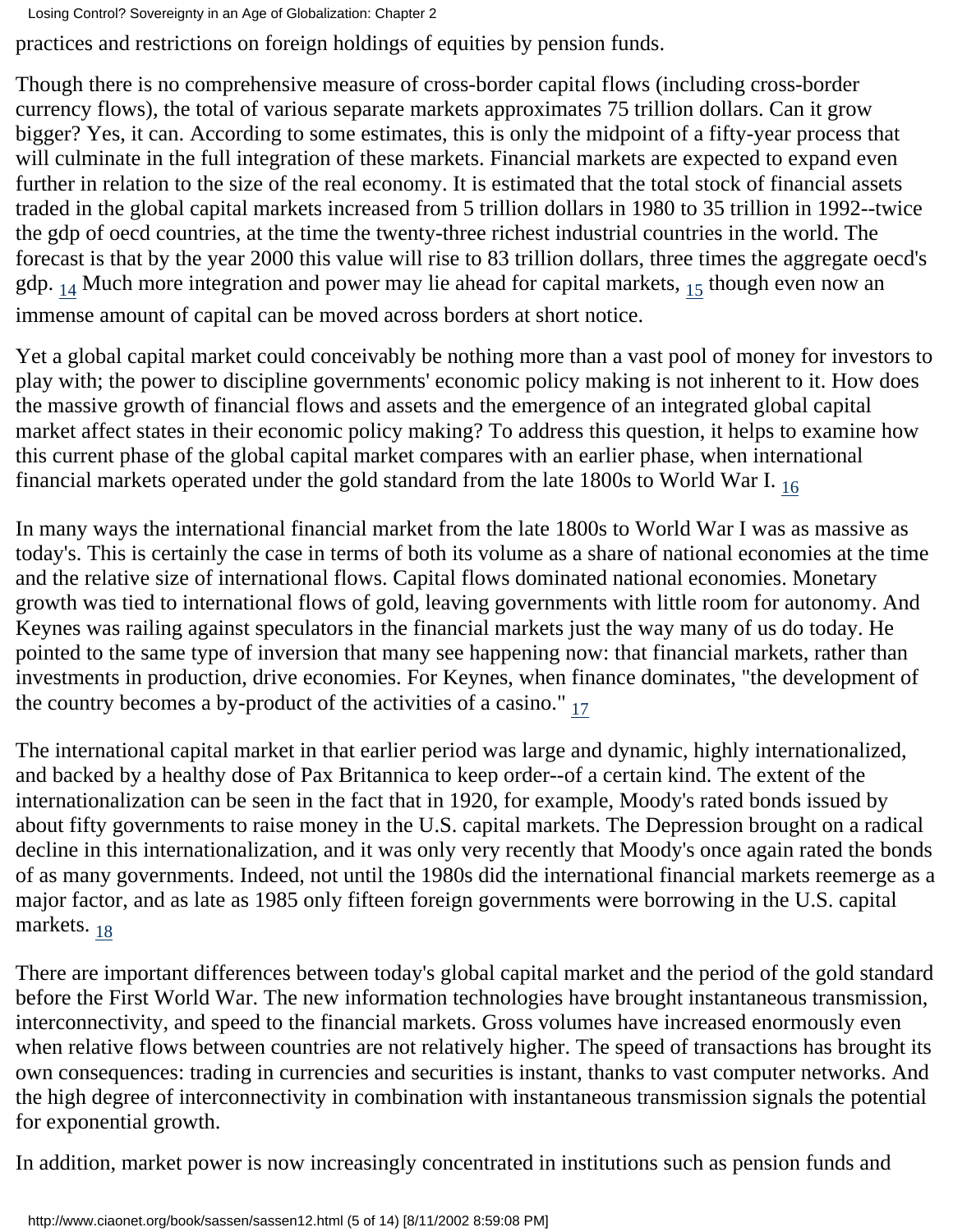insurance companies. Institutional investors now manage almost two-fifths of U.S. households' financial assets, up from one-fifth in 1980. U.S. institutional investors' assets rose from 59 percent of gdp in 1980 to 126 percent in 1993.

A third major difference is the explosion in financial innovations that increase the supply of financial instruments tradable on the open market. Though it is just beginning in most of Europe, securitization is well advanced in the United States. For instance, by 1994 the total value of derivatives--one type of innovation--sold over the counter or traded in exchanges had risen to more than 30 trillion dollars worldwide. This proliferation has furthered the linking of national markets by making it easier to exploit price differences between different financial instruments. (I should note that while currency and interest-rates derivatives did not exist until the early 1980s, derivatives on commodities--so-called futures--have been around in some version for much longer. Amsterdam's stock exchange in the seventeenth century--when it was the financial capital of the world--was based almost entirely on trading in commodity futures.)

### The Global Capital Market and the State

Does the concentration of capital in unregulated markets affect national economies and government policies? Does it alter the functioning of democratic governments? Does it reshape the accountability relation between governments and their people that operates through electoral politics? Yes, it does. What are the mechanisms through which the global capital market actually exercises its disciplining function on national governments and pressures them to become accountable to the logic of these markets?

<span id="page-27-0"></span>Governments used to have a whole array of policies to govern their national economies: policies on taxes, public spending, interest rates, credit controls, exchange rates, capital controls, and income. <sub>19</sub> The

global financial markets have affected all of these, some of them sharply. Before deregulation, governments could (to some extent) directly control the amount of bank lending through credit controls and impose ceilings on interest rates, which made monetary policy more effective than it is today. For instance, to cite a well-known case in the United States, Regulation Q imposed interest-rate ceilings and thereby protected the holdings of savings-and-loan associations by preventing their flight to higher-interest-bearing alternatives. In 1985 Regulation Q was lifted. The absence of interest-rate ceilings meant that money left the savings-and-loan associations in hordes, creating a massive slump in mortgages and housing construction.  $_{20}$  $_{20}$  $_{20}$ 

<span id="page-27-1"></span>With deregulation of interest rates in more and more highly developed countries, central banks can now only rely on changes in interest rate levels to influence the level of demand in the economy. They can no longer use interest rate ceilings. But the impact of interest rates on the economy has, in turn, been blunted by the invention and widespread use of derivatives.

Derivatives (futures, swaps, options) were invented precisely to diminish the impact of interest rate changes; they thereby reduce governments' abilities to use interest rate policy to influence the economy. Indeed, an estimated 85 percent of U.S. Fortune 500 firms make some use of derivatives to insulate themselves from swings in interest rates and currency values, as do public-sector entities; the notorious case of Orange County in California is a prime example. Most of these derivatives are actually on interest rates, which means that as their use expands, the power of central banks to influence the economy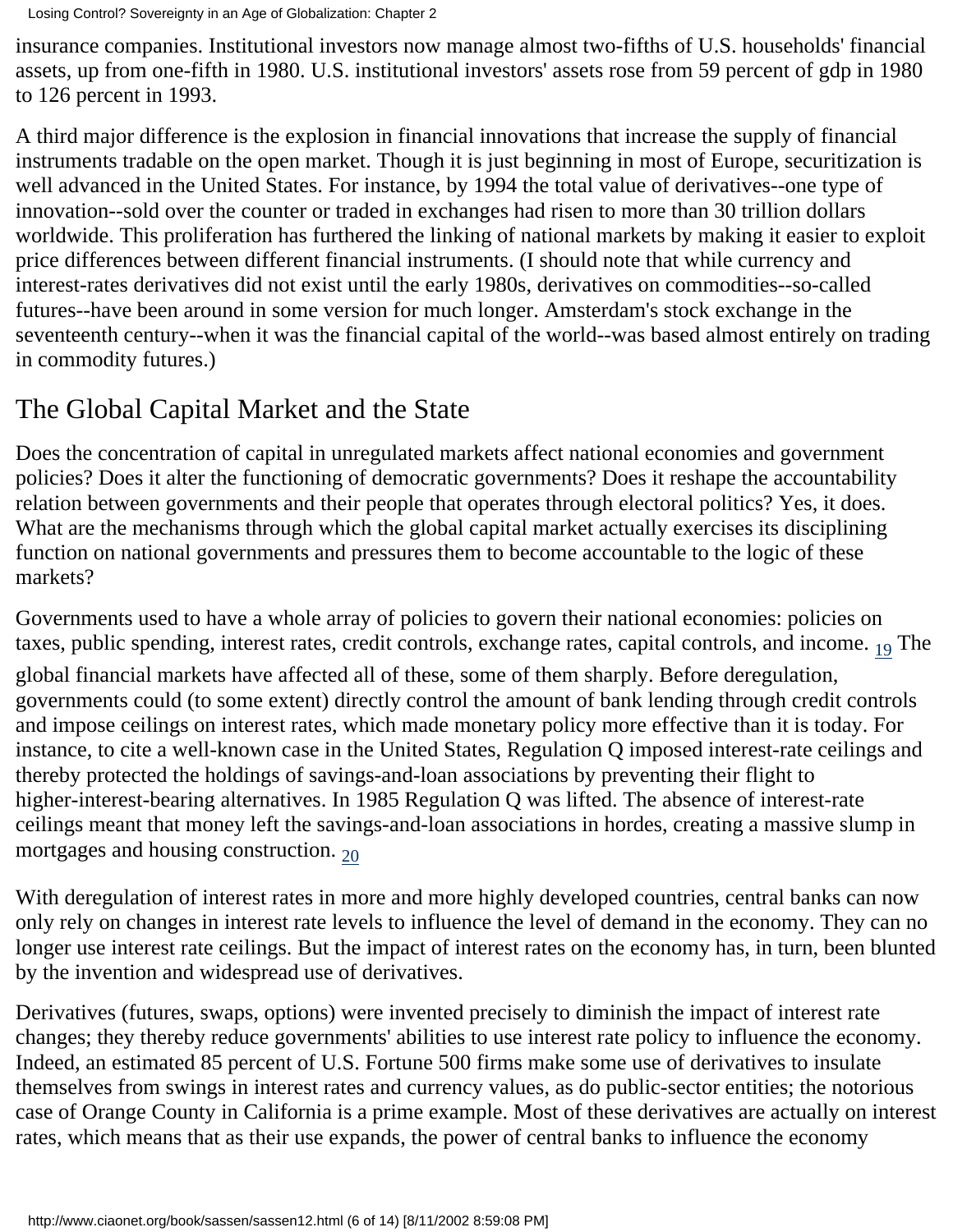<span id="page-28-0"></span>through interest rates will decline further.  $21$ 

The reduced sensitivity in the economy to changes in interest rates affects the impact of government borrowing on the economy. That is, before the 1980s a very high level of borrowing by the government, like that under Reagan in the 1980s, would have sent interest rates skyrocketing, making the cost of capital unbearably high and hence the level of government borrowing unacceptable to the national economy. Now this impact is diluted or much postponed. But there is no free lunch--and we are paying for it now through the reduction in the social fund.

From 1945 to 1974 total net public-sector debt as a share of gdp in the oecd economies fell steadily, down to 15 percent by 1973. Since 1974 it has risen to reach 40 percent of gdp today. Under the Bretton Woods system, fixed exchange rates and restricted capital flows meant that national debt had to be financed out of official reserves. That made it impossible for governments to run big deficits (just as we couldn't before credit cards--although even with them, our free ride is shorter, and the unpleasant consequences more direct than anything the government faces). The global capital market has made it possible for governments to carry bigger debt and for some governments to do so for longer terms. This is thanks to massive innovations that transformed debt into various forms of tradable (i.e., profit-making) instruments. Any concentrated pile of money has become attractive to traders; whether it is negative (debt) or positive is now somewhat secondary. This is one of the major accomplishments of the innovations of the 1980s.

Because the financial markets have invented ways of profiting from irresponsible borrowing, they are not disciplining governments where and when it might count. But eventually, and often suddenly, markets do punish governments for excessive borrowing, forcing them to make cuts. In the meantime, they will stretch the profit-making opportunities for as long as possible, no matter what the underlying damage to the national economy might be. Investors threw money into Mexico even though its current account deficit was growing fast, reaching an enormous 8 percent of gdp in 1994. Notwithstanding recognition by critical sectors in both the United States and Mexico that the peso needed a gradual devaluation, nothing was done. But then a sudden sharp devaluation with the subsequent panicked departure of investors threw the economy into disarray. (The nationality of the investors is quite secondary, though an imf report says that Mexicans were the first to dump the peso.) Gradual action could probably have avoided some of the costs and reversals. Even in late 1994 many Wall Street analysts and traders were still urging investment in Mexico, and it was not till February 1995 that foreign investors began getting out in hordes. It all started with an excessive inflow and concluded with an excessive outflow.

The moral of this story is that sooner or later the price always has to be paid. In this country, many long years after the borrowing frenzy began with Reagan, the government is scrambling to find ways to pay. And Congress, following the pattern set by many other countries, has opted for disproportionate cuts in the social fund. The United States went from being the biggest creditor country in the world to being the biggest debtor. That is the long-term inheritance of the freedom to borrow in global capital markets.

The power of governments to influence interest and foreign exchange rates and fiscal policy can also be severely reduced, if not neutralized, by the foreign exchange and bond markets. For example, these markets can respond to a cut in interest rates by the U.S. government by raising the cost of loans to the government through an increased yield in long-term bonds. This has emerged as standard procedure. Then there is the famous case of George Soros and his Quantum fund, which made one billion dollars in profits on Black Wednesday in 1992 by helping to push the British pound out of the European Exchange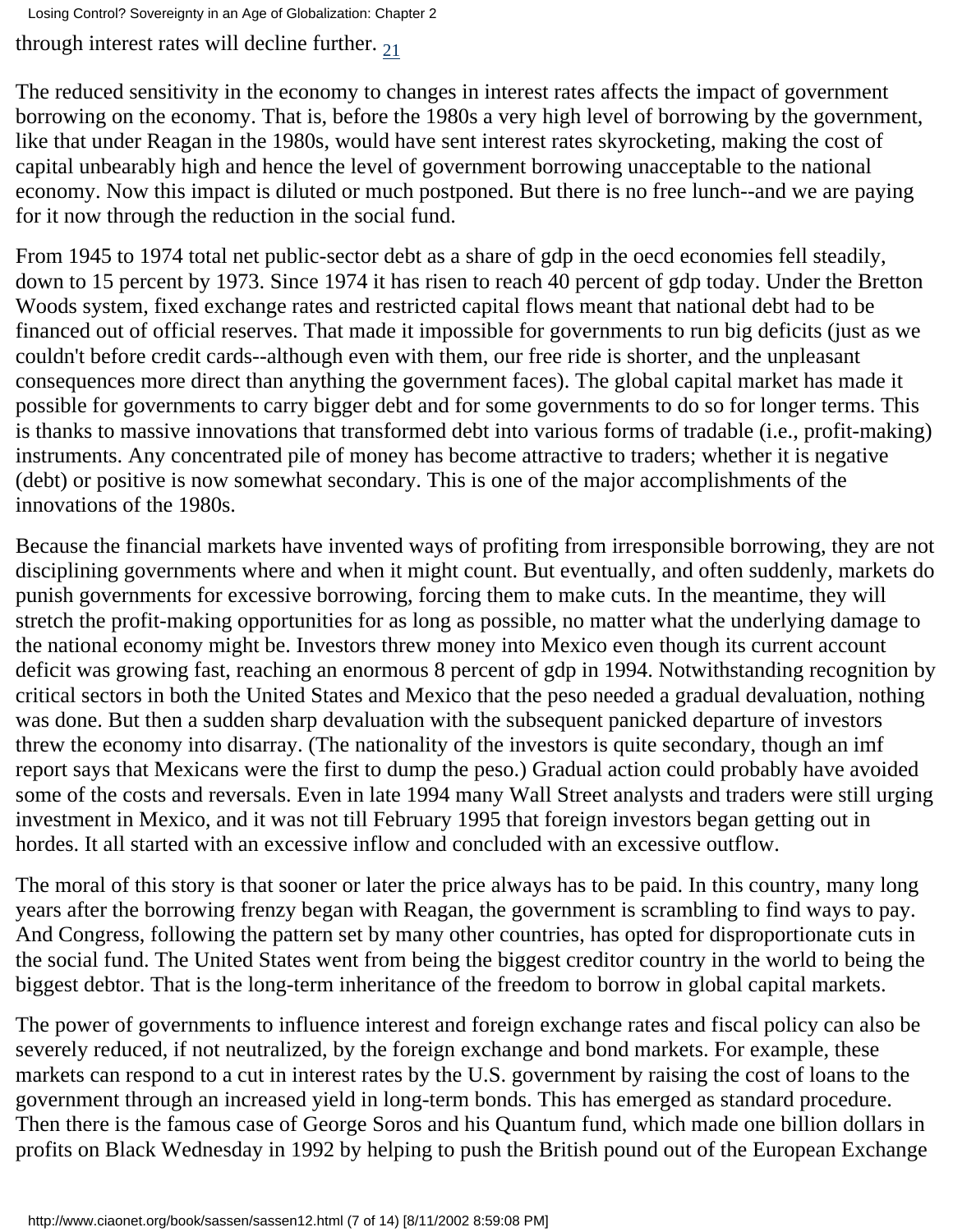Rate Mechanism.

There is more. Central banks have traditionally carried out their monetary policies through the banking sector. But in the United States, for instance, the weight of this sector in the economy is shrinking because of the new financial institutions and instruments developed over the last decade through deregulation. Thirty years ago banks provided three-quarters of all short- and medium-term business credit; today that proportion is down to under 50 percent. The share of commercial banks

in total financial assets has dropped from more than half to just a quarter over the past seventy years. The rise of electronic cash further reduces the central bankers' control over the money supply, because electronic money moves through computer networks, bypassing the information-gathering systems of central banks. Another issue is the currency markets. Governments with large debts are in fact partly in the hands of investors--whether foreign or national--who can switch their investments to other currencies. Governments and their central banks have thus been losing control over long-term interest rates, no minor matter if you consider that 60 percent or more of private-sector debt in the United States, Japan, Germany, and France is linked to them.

All of these conditions have reduced the control that central banks have over the money supply. Clearly the consequences vary in severity depending on a country's banking structure, but overall the impact of financial deregulation and innovation has been to make the effect of a change in interest rates on a national economy more uncertain and to increase the opportunities for mistakes.

There is a whole separate discussion to be had about who benefited during the period when the central banks--for example, the Federal Reserve in the United States--had greater control. But one thing is certain: even though many were excluded, the beneficiaries were from a far wider spectrum of workers, communities, and firms than they are today. Central banks and governments appear now to be increasingly concerned about pleasing the financial markets rather than setting goals for social and economic well-being; to cite just one example, after the Mexican crisis, the Argentinean and Brazilian governments promised not to devalue their currencies, no matter what the cost. In the past, inflation was a way of coping with growing debt. But today the bond markets will raise yields--and hence the cost of loans to governments--thereby sometimes terrorizing governments into keeping inflation under control. Trying to accommodate inflation-obsessed bondholders, governments impose excessive deflation on economies, at the expense of job growth.

It could be argued that there may be some positive effects as well: if a national debt becomes too large, bondholders will demand higher yields (i.e., raise the cost of loans to governments) and lower the value of the national currency, as is clearly the case with the dollar in the United States. But this only happened after more than a decade of Reagan-Bush excessive spending on defense, and payment for the added debt has been extracted from the social fund, infrastructure, public housing construction, school buildings, parks, and so on. The dollar has plunged by 60 percent against the yen and German mark since the mid-1980s; this can be seen as a judgment on U.S. economic policies on borrowing.

Do we want the global capital market to exercise this discipline over our governments? And to do so at all costs--jobs, wages, safety, health--and without a public debate? While it is true that these markets are the result of multiple decisions by multiple investors and thus have a certain democratic aura, all the "voters" have to own capital, and small investors typically operate through institutional investors, such as pension funds, banks, and hedge funds. This leaves the vast majority of a country's citizens without any say.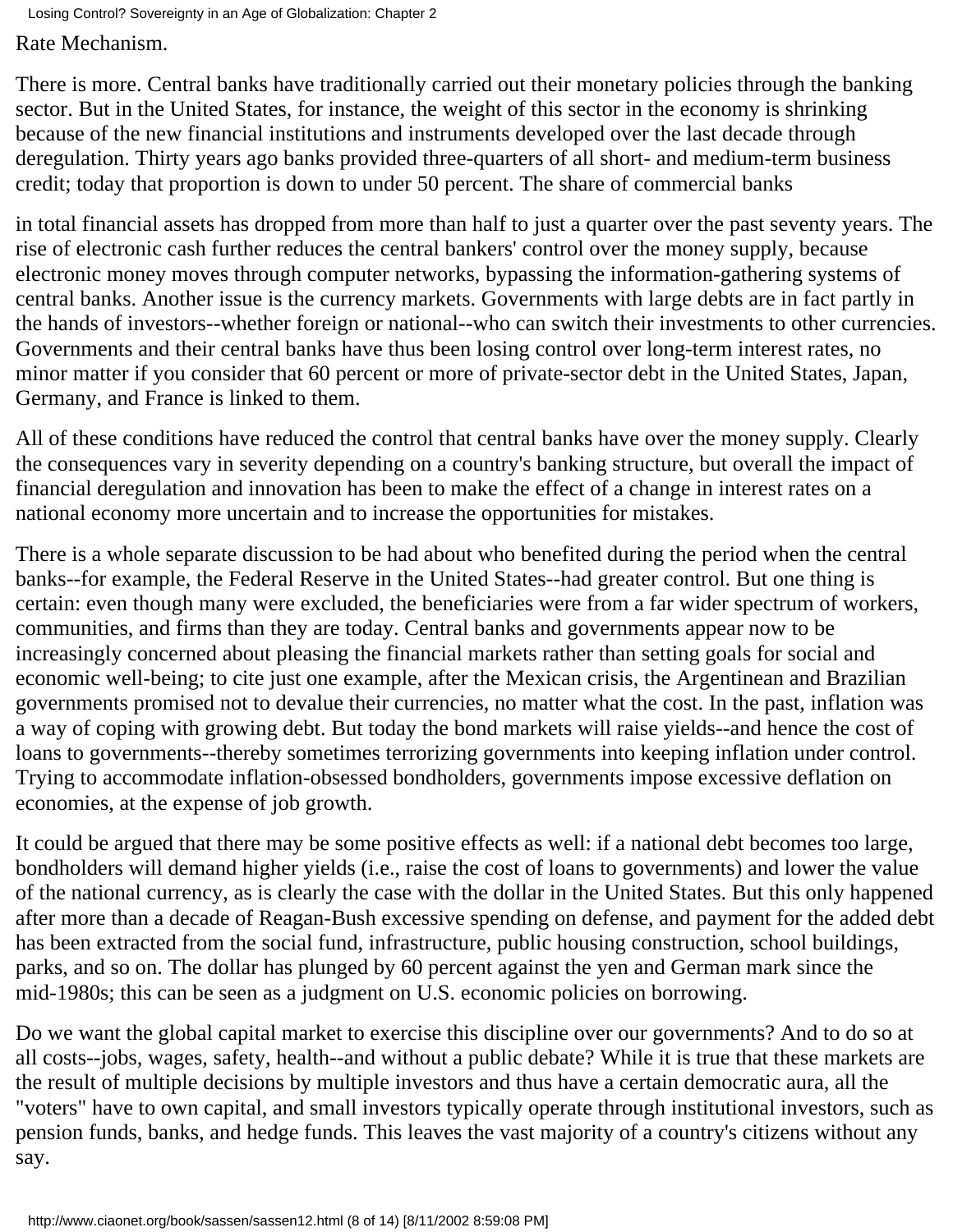The global capital market is a mechanism for pricing capital and allocating it to the most profitable opportunity. The search for the most profitable opportunities and the speedup in all transactions, including profit taking, potentially contribute to massive distortions in the flow of capital. Yes, there is a logic of sorts to the operation of markets, but it will not inevitably lead to the desirable larger social and economic investments. The issue here is not so much that global markets have emerged as a powerful mechanism through which those with capital can influence government policy; in many ways, that is an old story.  $_{22}$  It is rather that the operation of these markets calls for certain types of economic policy

<span id="page-30-0"></span>objectives. Given the properties of the systems through which they operate--speed, simultaneity, and interconnectivity--they can produce outcomes much greater than the sum of the parts. And this weight can be brought to bear on any country integrated into the financial markets--and there are more and more of them.

## A New Zone of Legitimacy?

Is the power of the global capital market a threat to democracy and to the notion that the electoral system is a way for citizens to extract accountability and ensure some control over their governments? As noted, some argue that financial markets are democratic because they reflect the opinions and decisions of millions of investors, thereby functioning as a sort of around-the-clock global opinion poll. One also hears that financial markets have sharper eyes than do voters, or citizens.

One scholar, Wilhelm Roepke, trying to understand the relation between international law and the international economy before World War I, under the Pax Britannica, refers to this international realm as a res publica non christiana, seeing in it a secular version of the res publica christiana of the Middle Ages. Is the transnational web of rights and protections that multinational firms and global markets enjoy today the next step in this evolution: the privatizing of an international zone that was once a res publica? Some legal scholars are positing that we are headed for a situation where international law will be predominantly international private law, that is, international economic law.  $_{23}$  While in principle you

<span id="page-30-1"></span>and I are included under such law, in practice it largely addresses the needs and claims of firms and markets.

<span id="page-30-3"></span><span id="page-30-2"></span>Although there is much to be said about this new zone of legitimacy, I want to confine myself to two observations. First, national states have participated in its formation and implementation, as I described briefly in the preceding chapter. There is a consensus among states to further the interests of economic globalization.  $_{24}$  Second, the implicit ground rules of our legal system contain far more permissions than have been formalized in explicit rules of permission and prohibition.  $_{25}$  This analytical elaboration can help us conceptualize the bundle of rights that has accrued to firms and markets over the last decade of economic globalization.

Do the energetic and inventive lawyers and executives who are the vanguard of this process face any hurdles in their race to economic globalization? Yes, they do.

Let me illustrate with the case of international mergers. These have been increasing rapidly over the last few years, yet the procedure remains cumbersome, a veritable obstacle course. Consider, for example, the international merger of Gillette and Wilkinson. The 1989 Gillette-Wilkinson acquisition was reviewed either formally or informally by the following agencies: the Australian Trade Practices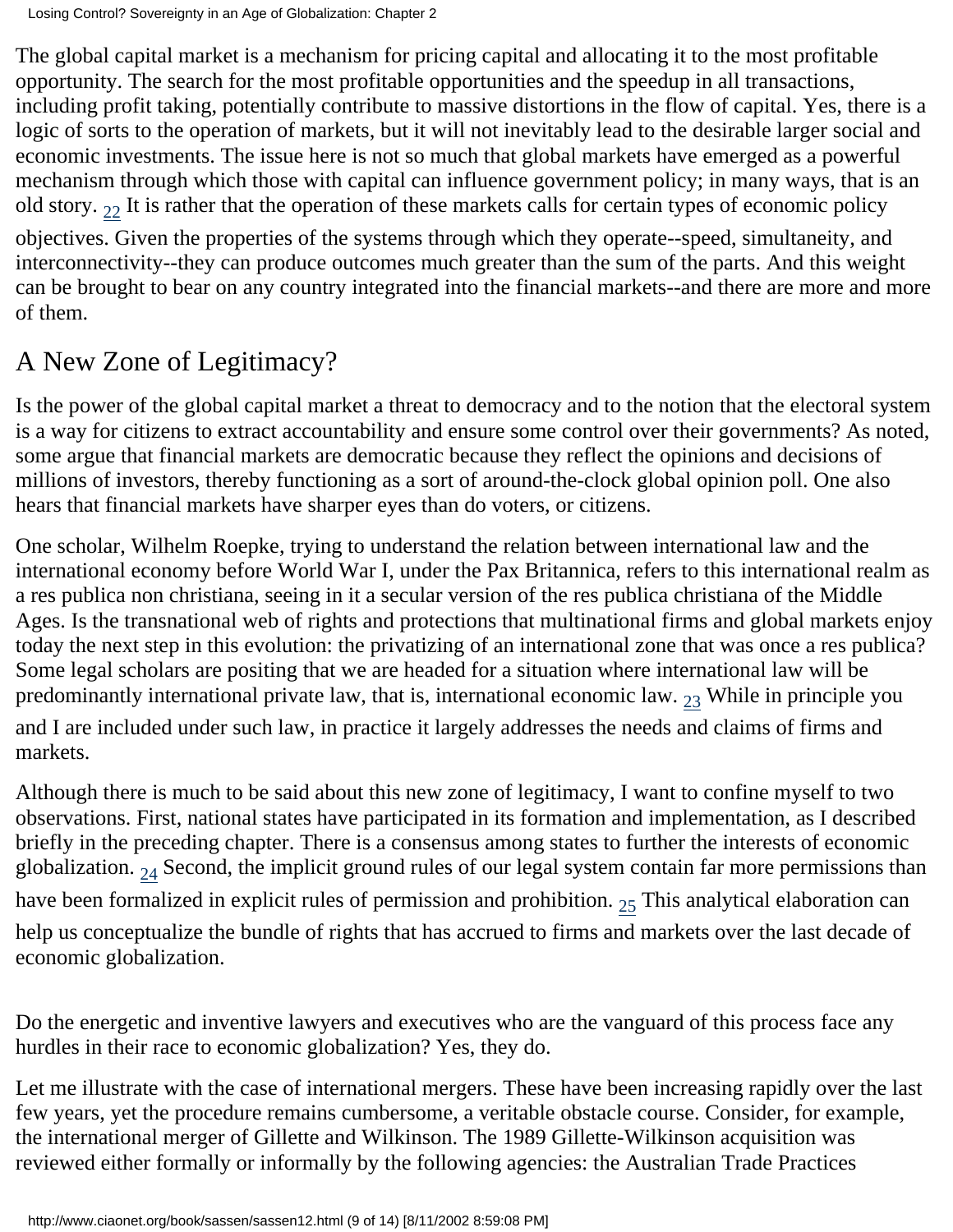Commission, the Brazilian Conselho Administrativo de Defesa Economica, the Canadian Bureau of Competition Policy, the European Commission, the French Conseil de la Concurrence, the German Federal Cartel Office, the Irish Fair Trade Commission, the U.S. Department of Justice, and seven other such agencies. But these obstacles are unlikely to stop the process; they are mere grist for the lawyers' mills and bills. Beyond them, however, are countervailing trends that can strengthen what is now being weakened, tools to create a different kind of governance of the global economy. They can be grouped in three broad categories.

The first category is what I think of as instruments lying on the shelf, waiting to be used. I have done research on a variety of them, even going back to some of the original formulations concerning various institutions that came out of the Bretton Woods agreements. I was after dormant potential, so to speak. The pickings were slim. But there were some.

<span id="page-31-0"></span>For instance, certain features of the gatt's original document in the Bretton Woods agreement have not received sufficient, if any, attention and remain unused.  $_{26}$  They happen to be about more universal issues, such as general well-being in the community of states.

There is a whole historiography to be produced here as to why certain features were left undeveloped and unactivated while others evolved into a position of ascendance. I can only focus on one particular form of this recovery here. Professor Kenneth Abbott, of Northwestern University Law School, has studied the gatt in great detail and found that most of the analyses and even debates between contrary positions have focused on what could be referred to as the "private" side of the GATT, neglecting the "public" side of the agreement.

Abbott notes that most discussions of the gatt as an institution--particularly those relating to rule making, dispute settlement, enforcement, and such--are organized around opposing conceptions. Two of these dichotomies dominate the literature, though there are variants. The most common is legalism versus pragmatism. The other dichotomy is represented by John Jackson's rule-oriented versus power-oriented procedures and diplomacy. Abbott proposes an additional dichotomy for thinking about gatt institutional issues: institutions and procedures designed to serve "private" interests and those designed to serve the "public" interest. Public refers here to the common interests of the nations forming the world trading community; private to the particular interests of the individual states, the contracting parties to the gatt. This distinction leads to intellectual connections that the gatt fraternity does not normally make; it provides perspectives on the nature of the gatt as an institution (under both its traditional arrangements and the reforms negotiated in the Uruguay Round) that differ from the traditional legalist and pragmatist positions (although they all overlap). Indeed, it reveals, according to Abbott, that both of these positions, perhaps surprisingly, operate largely on the "private" side of the dichotomy.  $_{27}$  $_{27}$  $_{27}$ 

<span id="page-31-1"></span>That an important instrument such as the gatt actually contains undeveloped potential for the development of arrangements aimed at the community of states rather than simply the positions of individual states vis-à-vis each other may become an important point in my larger research project about countervailing tendencies. Can the GATT and the WTO become more "public" institutions with greater "public" functions?

The second category of countervailing force is the agencies and interests within states that go against the ascendance of the global financial markets. Yes, the international role of the state in the global economic arena has to a large extent involved furthering deregulation, strengthening markets, and pushing for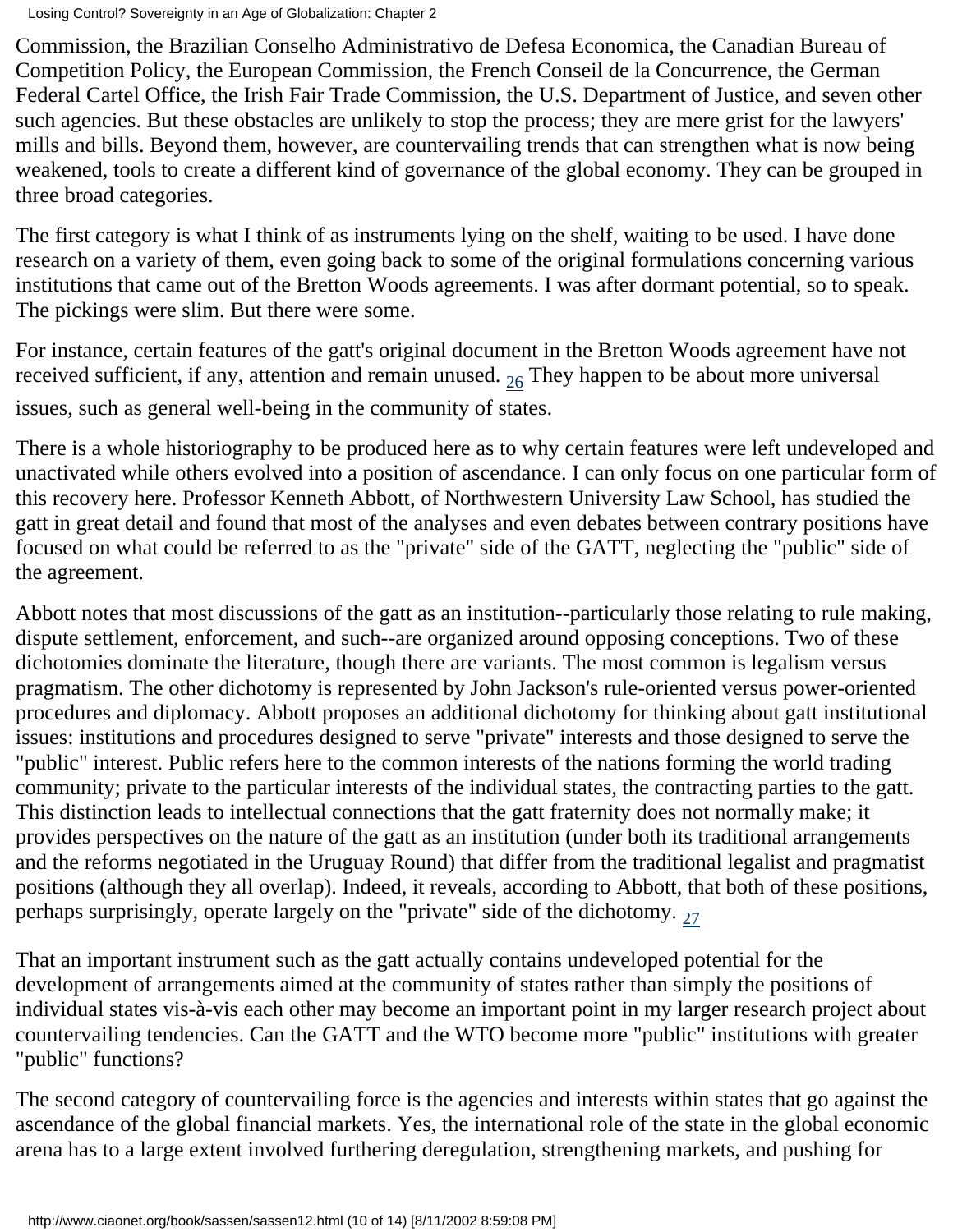privatization. But does it have to be this way? Could national states instead pursue a broader international economic agenda, one that addresses questions of equity and mechanisms for accountability among the major global economic actors?

<span id="page-32-1"></span><span id="page-32-0"></span>International cooperation and multinational agreements are on the rise. The participation of national states in the global environmental arena has frequently led to the signing of multilateral agreements supporting measures to protect the environment; about a hundred major treaties and agreements have gone into effect since 1972, though not all remain in force. They may not be effective, but they do create a framework that legitimates both the international pursuit of a common good and the role of national states in that pursuit.  $_{28}$  Alfred Aman notes that it is in the interest of the state to play an increasingly active role at the global level.  $_{29}$  In the longer term, it is more likely that stronger legal regimes will develop globally if the global issues involved have a national regulatory counterpart. Even when such regulatory approaches use the market as a tool for compliance, they can strengthen both the rule of law (nationally and globally) and accountability. The participation of national states in new international legal regimes of this sort may contribute to the development of transnational frameworks aimed at promoting greater equity.

The third category of forces that represent countervailing power is composed of the active movements and ideologies that resist the erosion of citizenship. Most important is the universalizing of the institution. A new trend in international legal discourse conditions the international status of the state on the particular political rights central to classical liberal democracy; democratic government becomes a criterion for recognition of the state, for protection of its territorial integrity, or for its full participation in the relations among states. This is reflected in the recent U.S. and ec guidelines on the recognition of new states in Eastern Europe and the territory of the former Soviet Union. There is also a recent international legal literature that seeks to establish a basis in international law for a right to democratic governance and conditions statehood on this right.

There are two related schools of thought. One, part of an older literature that emerged with postcolonial government formation, especially in Africa, relates to a larger debate on the meaning of self-determination in postcolonial international law. It associates a state's right to self-determination with the right to representative democracy for its people. A second, newer school of thought, perhaps most prominently represented by Thomas Franck, seeks to craft a right to democratic governance from existing rights of different lineages.  $_{30}$  $_{30}$  $_{30}$  Franck anticipates that the legitimacy of each government someday will be measured definitively by international rules and processes.

<span id="page-32-2"></span>The major implications for those who are in a disadvantaged position in the current system--whether women, unemployed workers, the poor, discriminated minorities, or some other group--is that these schools of thought reject the statist model in the international system that is still prevalent today, a model that is indifferent to domestic regimes and the relationship between state and society. They reevaluate the notion that the sovereign state is the exclusive representative of its population in the international sphere and reject the notion that the state is the only actor in international law that really matters. These developments raise a question about the condition of international public law. Do the new private systems for governance and accountability and the restricted role of national states in the global economy indicate a decline of international public law? What actors gain the legitimacy for governance of the global economy and emerge as legitimate claimants to take over rules and authorities hitherto encased in the national state? As I have discussed here and in the first chapter, there is a growing role for nonstate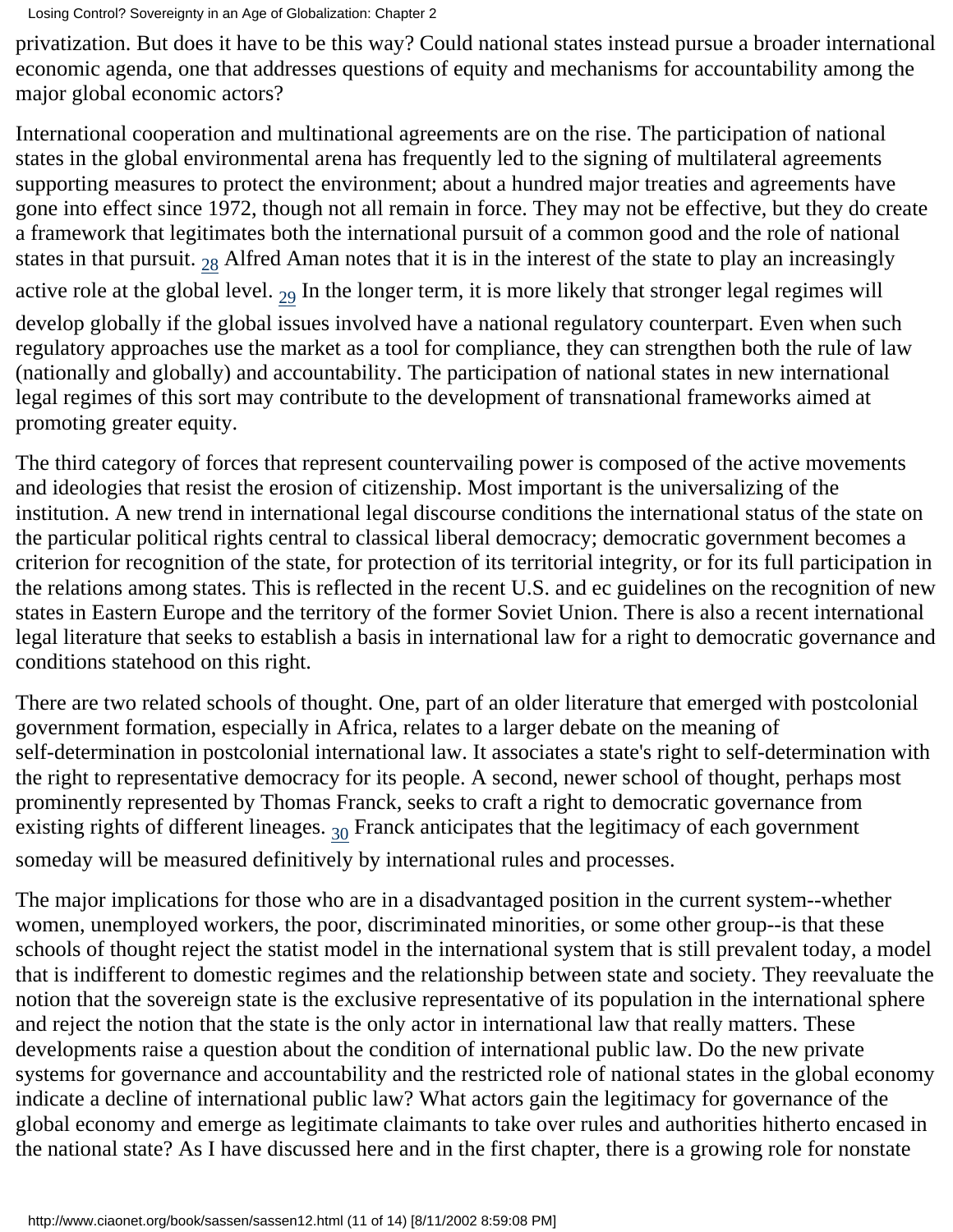actors, but it is going disproportionately to individuals and entities with power, whether arbitrators or global markets in finance. We need to redress that balance.

**Notes:**

<span id="page-33-0"></span>**Note 1:** See, e.g., Kalberg 1993; Seligman 1993; Turner 1990; Giddens 1985. [Back.](#page-22-1)

<span id="page-33-1"></span>**Note 2:** Otto Hintze further developed these ideas in his study of the origins of citizenship in feudalism, particularly the notions of immunity emerging in that period. See Gilbert 1975. [Back.](#page-22-2)

<span id="page-33-2"></span>**Note 3:** Franck 1992 examines how representative democracy has become a condition for legitimating governments. [Back.](#page-22-3)

<span id="page-33-3"></span>**Note 4:** See, for instance, the analysis in Kalberg 1993 showing the extent to which a certain combination of conditions had to be secured for the institution of modern citizenship to emerge. Using a rather confined definition, the author succeeds brilliantly in demonstrating the rarity of this combination of conditions. [Back.](#page-23-0)

<span id="page-33-4"></span>**Note 5:** See, for example, the new scholarship on the possibility of the erosion of citizenship as an institution embedded in nation-states, notably the work by Baubock 1994 and Soysal 1994. [Back.](#page-23-1)

<span id="page-33-5"></span>**Note 6:** See, for example, Kalberg 1993; Hindess 1993. [Back.](#page-23-2)

<span id="page-33-6"></span>**Note 7:** See Soysal 1994 for an analysis of the limits of citizenship in Europe today. [Back.](#page-23-3)

<span id="page-33-7"></span>**Note 8:** See, for example, Baubock 1994, which asks whether human rights can be "usefully understood as universalized rights of citizenship that are extended to a transnational level" (239). See also Roche 1992; Smith 1990. [Back.](#page-23-4)

<span id="page-33-8"></span>**Note 9:** See, for instance, the well-known argument that "freedom, wherever it existed as a tangible reality, has always been spatially limited" (see Arendt 1963, 279). See Walzer 1983 on the relation between closed states and substantive freedom and justice. See Holston 1996 on cities and citizenship today. [Back.](#page-23-5)

<span id="page-33-9"></span>**Note 10:** See, for instance, Holston 1996; Basch, Schiller, and Szanton-Blanc 1994. [Back.](#page-23-6)

<span id="page-33-10"></span>**Note 11:** Economic citizenship is not part of the conventionally understood history and theory of citizenship, but it can be said that there is no theory as such of citizenship, only typologies and histories of the institution. [Back.](#page-24-0)

<span id="page-33-11"></span>**Note 12:** See Marshall 1977, 1981. Marshall's work on citizenship addresses the tension between political democracy and the condition of class inequality; he sees the welfare state as contributing to reduce the tension. This work has generated a large literature; it is impossible to do justice to it here. [Back.](#page-24-1)

<span id="page-33-12"></span>**Note 13:** See, for instance, Collins et al. 1993. See Newman 1988 on inequality. [Back.](#page-24-2)

<span id="page-33-13"></span>**Note 14:** The potential for further growth is illustrated, for example, by the case of the Russian stock market. Both India and Russia have recently opened their markets to foreign investors. Many Russian firms, however, are very reluctant to list their stock publicly, so turnover in the Russian stock market is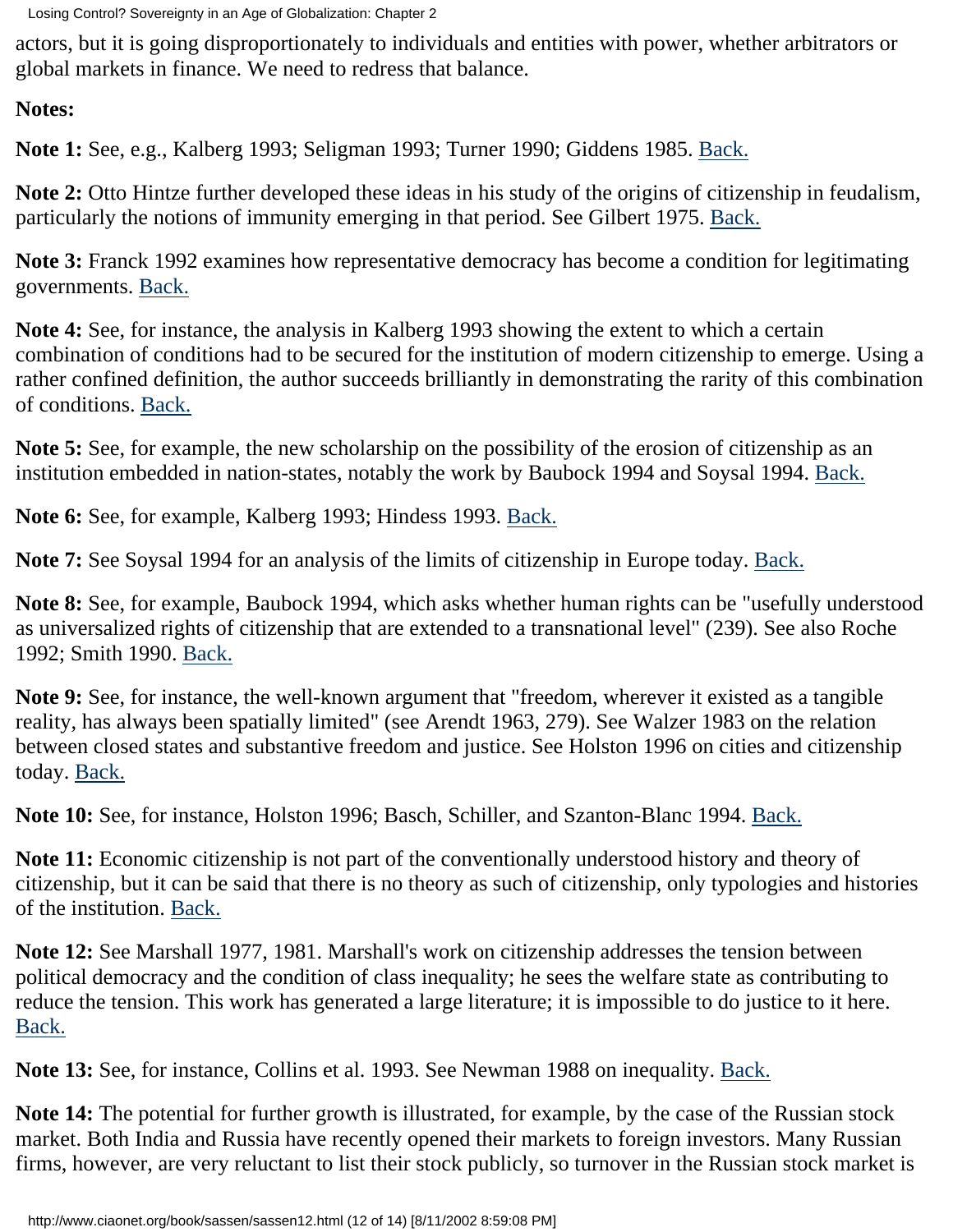Losing Control? Sovereignty in an Age of Globalization: Chapter 2

dominated by over-the-counter trading in about a hundred stocks, with a turnover of at most 50 million dollars a week. In Bombay, by contrast, the average weekly turnover is 290 million dollars. Clearly, Russia represents an enormous potential for growth in terms of equity trading. [Back.](#page-26-0)

<span id="page-34-0"></span>**Note 15:** For instance, figures show that countries with high savings have high domestic investment. In other words, most savings are still invested in the domestic economy. Only 10 percent of the assets of the world's five hundred largest institutional portfolios are invested in foreign assets. Some argue that a more integrated capital market would raise this level significantly and hence increase individual nations' vulnerability to and dependence on the capital markets. It should be noted that extrapolating the potential for growth from the current level of 10 percent may be somewhat dubious, in that such projections may not reflect the full range of factors that keep managers from using the option of cross-border investments. Cross-border investment may well remain underused regardless of the actual potentials of the system. [Back.](#page-26-0)

<span id="page-34-1"></span>**Note 16:** There was an international financial market in late medieval Europe, of course. For some scholars, these are just two phases in a long history. See, for example, Braudel's (1982) notion of financial expansions as closing phases of major capitalist developments, and Arrighi's (1994) examination of the Genoese and Dutch periods of international financial domination as part of his explanation of the global capital market today. These scholars reject the notion that there was a new stage of capitalism in the form of finance capital at the end of the nineteenth century (see Hilferding 1981). Nor do they believe that there was a "cosmopolitan network of high finance . . . as peculiar to the last third of the nineteenth century and the first third of the twentieth century as Polanyi thought. Its similarities with the cosmopolitan network that had regulated the European monetary system three centuries earlier during the Age of the Genoese are quite striking" (Arrighi 1994, 167). [Back.](#page-26-1)

<span id="page-34-2"></span>**Note 17:** On this point, see Susan Strange's account of the current situation in Casino Capitalism (1986); see also Sassen 1991, part 1. [Back.](#page-26-2)

<span id="page-34-3"></span>**Note 18:** For many analysts, the anomaly is the period from 1930 to 1970, a period when tight capital controls and regulations protected domestic financial markets and gave governments more control over their economies. There were always leaks, and they grew sharply in the 1960s. One response to tight controls at home was the implementation of the market in Eurodollars, which was developed by U.S. banks to escape banking regulations at home. Then the collapse of key elements of the Bretton Woods system in the early 1970s marked a new emergence of the global capital market. [Back.](#page-26-3)

<span id="page-34-4"></span>**Note 19:** There is an enormous literature, much of it country specific, on these developments; it is impossible to do justice to it here. Much of the evidence and literature on which this and the next section are based can be found in Sassen 1991 and forthcoming. [Back.](#page-27-0)

<span id="page-34-5"></span>**Note 20:** We now also know that the particular organizational structure of savings-and-loans associations made possible unusually high levels of fraud and that this was a major factor contributing to their financial crisis. We also know from historians on the subject that the possibilities for fraud have long been high in these types of organizations. [Back.](#page-27-1)

<span id="page-34-6"></span>**Note 21:** Since these derivatives entail a redistribution of interest sensitivities from one firm or sector to another, one could argue that the overall sensitivity to interest rates in the economy remains constant. But the fact is that different firms may have different sensitivities to changes in interest rates; apparently,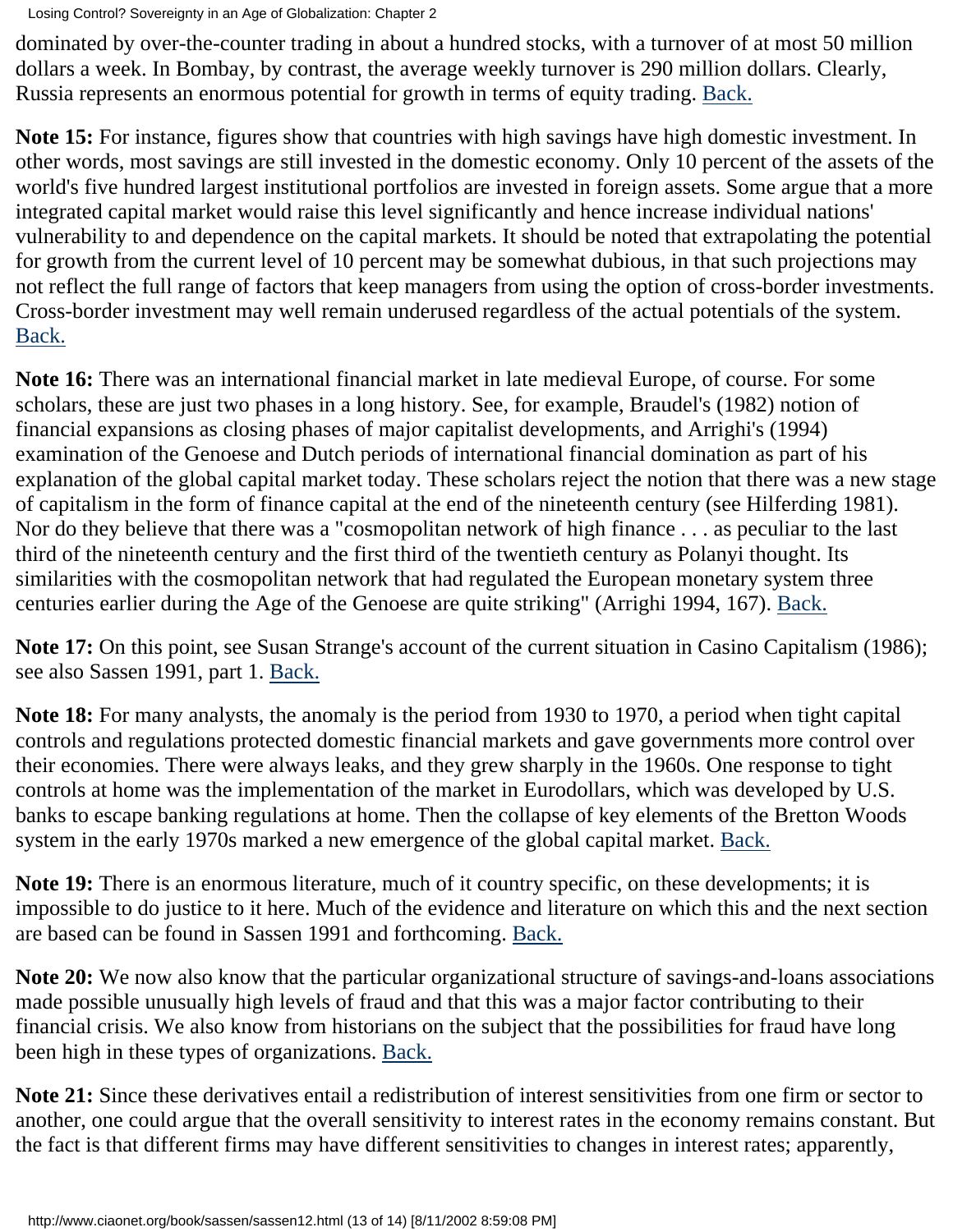highly sensitive firms are shifting their risk to less sensitive firms, which reduces the overall impact of interest rates on the economy. [Back.](#page-28-0)

<span id="page-35-0"></span>**Note 22:** See, for instance, Arrighi 1994. [Back.](#page-30-0)

<span id="page-35-1"></span>**Note 23:** See some of the work by David Kennedy, e.g., Kennedy 1988; 1995. [Back.](#page-30-1)

<span id="page-35-2"></span>**Note 24:** See Panitch 1996; Mittelman 1996; Sassen forthcoming. [Back.](#page-30-2)

<span id="page-35-3"></span>**Note 25:** See Duncan Kennedy 1993, especially the argument that in the case of the United States these ground rules contain rules of permission that strengthen the power of employers over workers or allow an unnecessary concentration of wealth in the name of the protection of property rights. [Back.](#page-30-3)

<span id="page-35-4"></span>**Note 26:** The term gatt-mtn (Multilateral Trade Negotiations) refers to the increasingly complex body of agreements, institutions, and procedures created and administered under the general aegis of the gatt. The primary elements of the system are the gatt itself and the agreements on nontariff measures produced by the Tokyo Round of multilateral trade negotiations and the Uruguay Round. As the system develops, its central institutions become increasingly complex. Implementing the Uruguay Round, the largest and most complex in the history of the gatt, will require greater institutional development. The wto is one such development; many others will arise as the system evolves and is implemented. See Jackson 1989; Bhagwati 1991. [Back.](#page-31-0)

<span id="page-35-5"></span>**Note 27:** For instance, the private interests argument provides a strong and consistent rationale for many of the dispute settlement reforms developed during the Uruguay Round. See Abbott 1992. [Back.](#page-31-1)

<span id="page-35-6"></span>**Note 28:** See Ruggie's work (1996) on multilateral agreements. [Back.](#page-32-0)

<span id="page-35-7"></span>**Note 29:** See Aman 1995. [Back.](#page-32-1)

<span id="page-35-8"></span>**Note 30:** See Franck 1992. [Back.](#page-32-2)

[Losing Control? Sovereignty in an Age of Globalization](#page-0-0)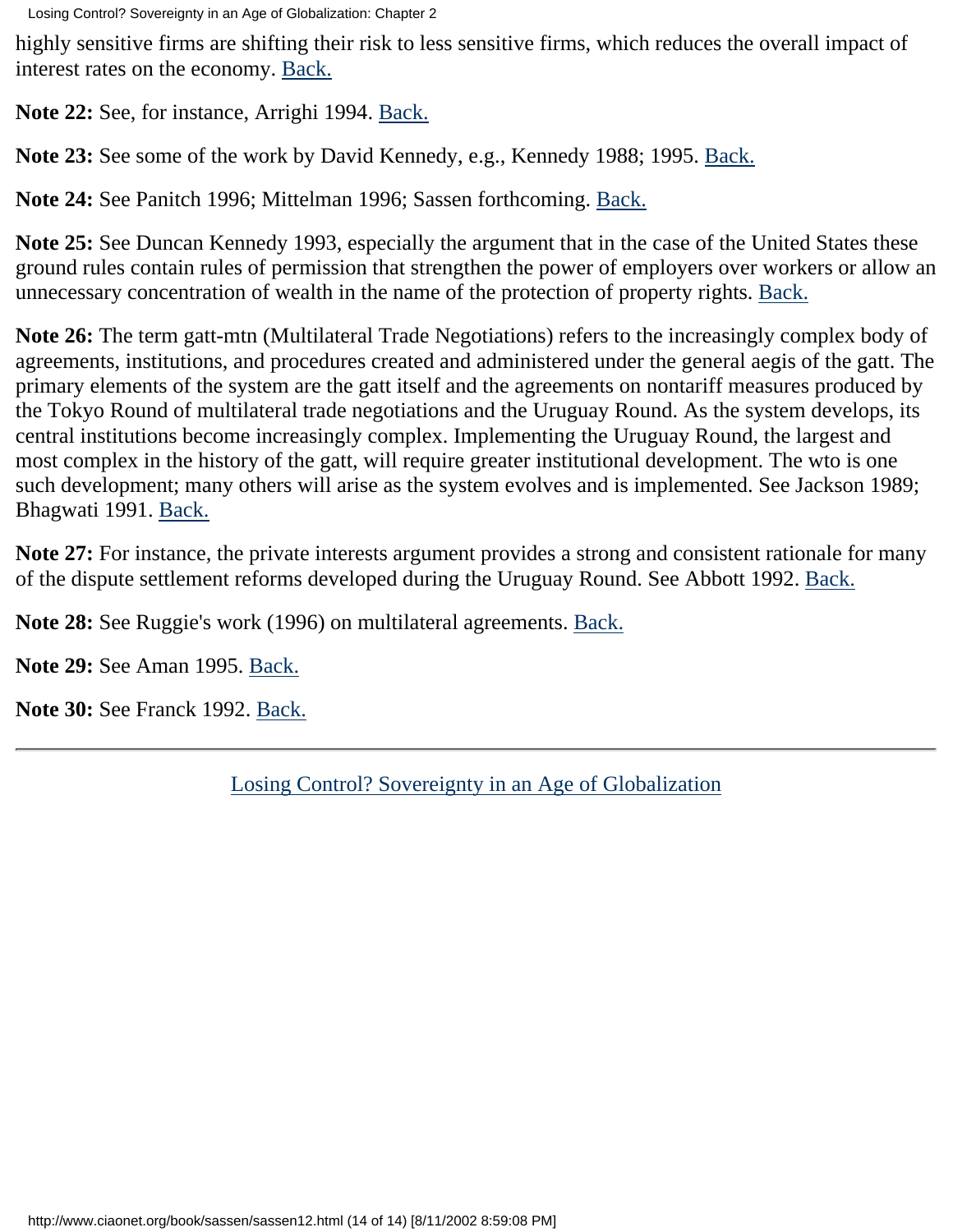**[Losing Control? Sovereignty in an Age of Globalization](#page-0-0), by Saskia Sassen**

# 3. Immigration Tests the New Order

Economic globalization denationalizes national economies; in contrast, immigration is renationalizing politics. There is a growing consensus in the community of states to lift border controls for the flow of capital, information, and services and, more broadly, to further globalization. But when it comes to immigrants and refugees, whether in North America, Western Europe, or Japan, the national state claims all its old splendor in asserting its sovereign right to control its borders. On this matter there is also a consensus in the community of states. One of the questions I want to examine here is the interaction between the denationalizing of key economic institutions and spaces, on the one hand, and the renationalizing of politics on the other--economic denationalizing and political renationalizing, in short. How can the state relinquish sovereignty in some realms and cling to it in others?

Beyond the facts of economic transnationalization, in dealing with immigration the state confronts the ascendant international human rights regime. Immigrants and refugees bring to the fore the tension between the protection of human rights and the protection of state sovereignty. This tension is particularly sharp in the case of undocumented immigrants, because their mere existence signifies an erosion of sovereignty. At least in part the tension originates in the state itself, in the conflict between its authority to control ingress and its obligation to protect those in its territory. Furthermore, insofar as immigrants and refugees have gained considerable rights, this can be read as a devaluation of citizenship as a condition for access to rights. Yet, as I will argue, this is a two-way process. The state has been a participant in the emergence of human rights regimes, and various components of the state have been key agents for the incorporation of human rights in domestic law, as in the United States and Germany, for instance. Thus, as I argued for the case of economic globalization, here, too, the state, especially if under the rule of law, has been transformed by its implementation of human rights regimes, both in domestic law and in international agreements. The tension between state sovereignty and international human rights should not be seen as involving an internal and an outside base: the international human rights regime operates partly inside the national state. And, as is the case with the new legal frameworks for global capital, it is this partial grounding of a transnational regime in national institutions and practices (at least in countries under the rule of law) that lends it a distinctive power and legitimacy.

In chapter 1, I posited that exclusive territoriality--a marking feature of the modern state--is being destabilized by economic globalization and that a denationalization of national territory is now in progress, though in a highly specialized institutional and functional way. In both the previous chapters, I argued that the particular combination of power and legitimacy we call sovereignty is being decentered, partly redistributed onto other entities, particularly supranational organizations, international agreements on human rights that limit state autonomy, and the emergent private international legal regime for business transactions. With all this happening, what is the basis for the usual presumption that the state has exclusive authority over the entry of non-nationals? Is the character of that exclusive authority the same as it was before the current phase of globalization and the ascendance of human rights? have gained considerable rights, this can be re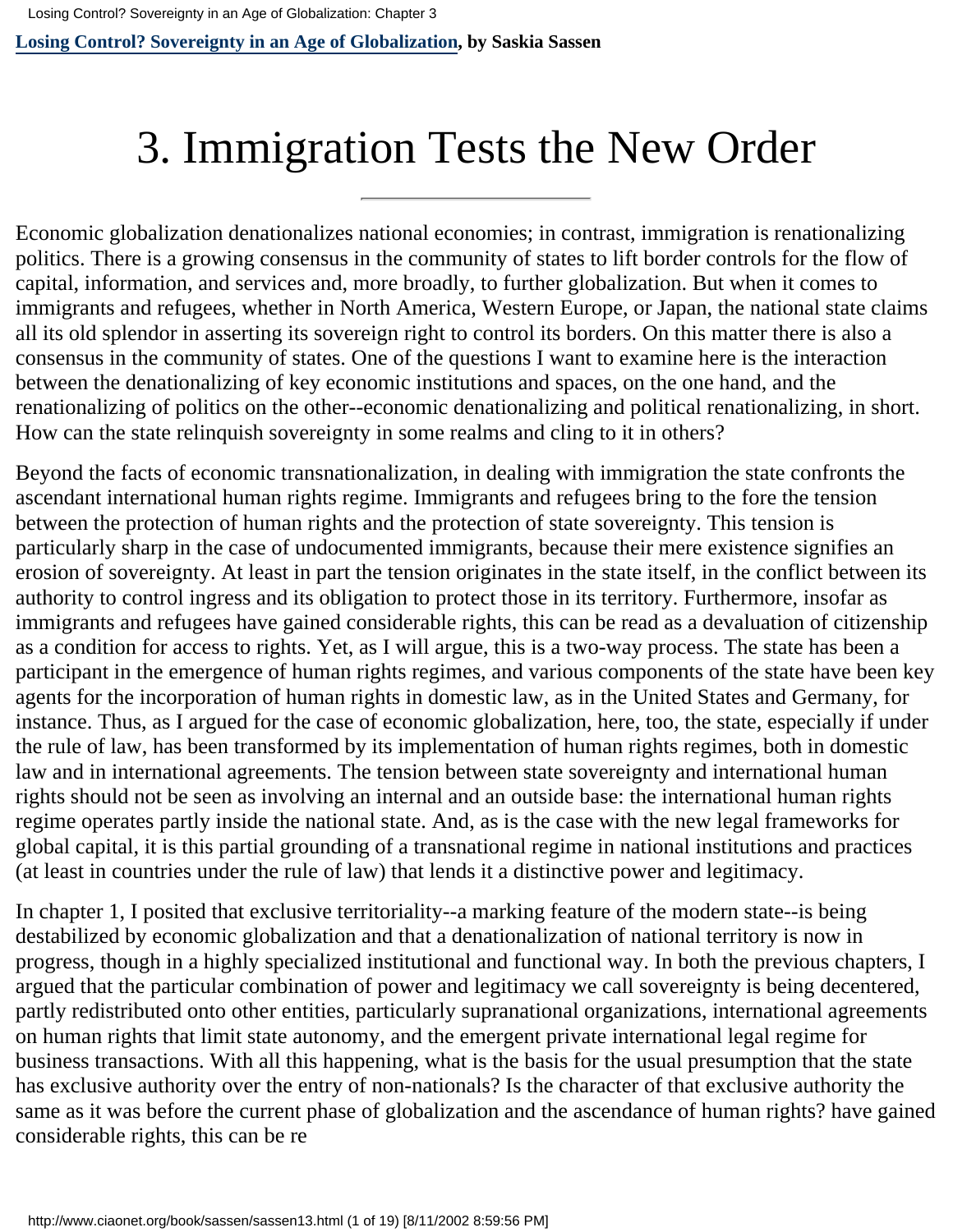Immigration is an interesting site for such a research question because, unlike electoral politics or political rhetoric, it is an arena for both deploying ideas and pursuing the day-to-day implementation and practice of policy. The idea of the nation--or, rather, the renationalizing of the nation as an idea--can be explored freely in political rhetoric, and it clearly is, more and more, all over the developed world. Such explorations can be carried pretty far as rhetoric without interfering in the day-to-day operation of government. When it comes to immigration, however, there is a daily need to process applications, accept, reject, drive to detention centers, drive from detention centers, patrol the borders, catch, fail to catch, rescue from leaking ships in the high seas and in the low seas . . . in other words, a vast, unmeasurable multiplicity of realities that unfolds on many different terrains, from borders to courthouses, from legislatures to workplaces. Unlike the idea of renationalizing the nation, immigration reality is continuously intersecting with government practices.

Unlike much of domestic politics, immigration and its associated government practices always carry the potential of becoming an item in international relations. This is reinforced in many cases by the presence of so-called ethnic lobbies, particularly in the United States but also, under different guise, in European countries and Japan. (For instance, before the current conflict in Algeria, the treatment of Algerians in France was a regular item on the agenda between France and Algeria.)

Immigration, then, has the dual property of being a central object in and a tool for the renationalizing of political discourse and being the object of government policy and practice. This can't be said about many of the ideas current in political discourse. Immigration can be seen as a strategic research site for the examination of the relation--the distance, the tension--between the idea of sovereignty as control over who enters and the constraints states encounter in making actual policy on the matter. Immigration is thus a sort of wrench one can throw into theories about sovereignty.

Let's begin with a few figures. Today there are about 120 million immigrants worldwide, an estimate that likely excludes many undocumented aliens. Only about half of these immigrants are in the rich developed countries. Similarly, of the 20 million estimated refugees, only 30 percent are in the rich developed countries; half of these are from the former Yugoslavia and live mostly in neighboring countries. Overall figures, then, are not particularly large as a share of the population of the highly developed world. I could devote a whole chapter to discussing whether open borders would markedly raise these numbers. For now, though, I will just say that large-scale international migrations are embedded in complex economic, social, and ethnic networks; highly conditioned and structured, they are by no means a free-for-all. Reality thus belies the popular dramatic images of massive invasion by the poor. Immigration is really more of a management problem than a crisis.

<span id="page-37-0"></span>My analysis focuses largely on immigration in the highly developed receiving countries. $<sub>1</sub>$  I use the notion</sub>

of immigration policy to refer to a wide range of distinct national policies. Note, too, that it is often difficult to distinguish between immigrants and refugees, but there are separate regimes for refugees in all these countries and an international regime as well, something that can hardly be said for immigration.

# The Border and the Individual as Regulatory Sites

Policies about immigration differ widely in the highly developed countries. This is perhaps most sharply captured in the criteria for naturalization. Some countries--for instance, Germany--have naturalization policies based on jus sanguinis, or descent, while others--France, for one--base theirs on jus solis, or place of birth. Some countries, among them, the United States and Sweden, facilitate citizenship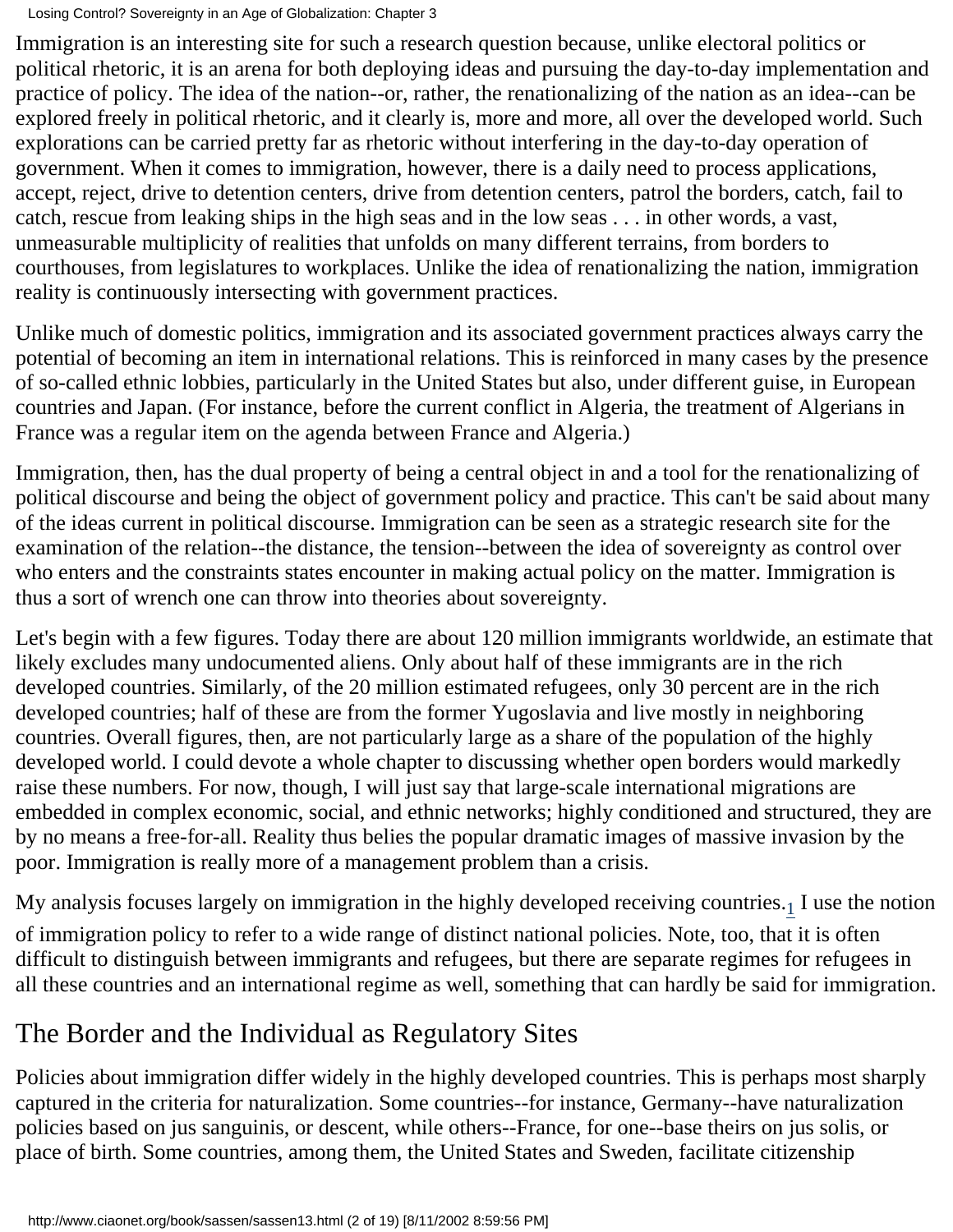acquisition; others, such as Switzerland and Japan, do not. Some, like Germany and France, have instituted explicit return migration policies, including monetary incentives, while other countries, notably the United States, hardly register the fact of return migration. Some countries--Canada and the United States, for example--possess political cultures and identity formation processes that incorporate the fact of immigration, while in others, particularly Germany and Japan, this is not the case whatsoever.

In my reading, however, a fundamental framework roots all the immigration policies of the developed countries in a common set of conceptions about national borders and the role of the state. The purpose here is not to minimize the many differences in national policies but to underline a growing convergence in various aspects of immigration policy. The particular issues of interest are, first, this growing convergence at a time when the developed countries are finding their immigration policies increasingly ineffective, and, second, the de facto transnationalizing of immigration policy making over the last few years.

Key elements in this fundamental framework are (1) the sovereignty of the state and border control as the heart of the regulatory effort (whether on land or at airports or consulates in sending countries); and (2) an understanding of immigration as the consequence of emigrants' individual actions (the receiving country is taken as a passive agent, one not implicated in the process). Refugee policy, in contrast, recognizes additional factors as leading to outflows.<sub>2</sub> The framework for immigration singles out the border and the individual as the sites for regulatory enforcement.

<span id="page-38-1"></span><span id="page-38-0"></span>When it comes to power over entry, the sovereignty of the state is well established by treaty law and constitutionally. The Convention of The Hague of 1930 asserted the right of the state to grant citizenship; the 1952 Convention on Refugees, which asserted that the right to leave is a universal right, remained silent on the right to entry (better silence than evident contradiction, I suppose). The status of refugees and their right not to be forcibly returned are established in international law, but there is no corresponding right of asylum; that is at the discretion of the receiving state.<sub>3</sub> Various human rights declarations and conventions urge states to grant asylum on humanitarian grounds, but they all recognize the absolute discretion of states. A few states--notably Germany--give those formally recognized as refugees a legal right to asylum, though these provisions are now under revision in Germany. More recently, the various agreements toward the formation of the European Union keep asserting the right of the state to control who can enter. This is quite a contrast with the assertions in the GATT, nafta, and the eu about the need to lift state controls over borders when it comes to the flow of capital, information, and services, as well as state controls over the domestic financial markets. While current international law imposes important limitations on the exercise of the sovereign power to control entry[,4](#page-51-3) overall there is little disagreement as to the state's authority in this matter[.5](#page-51-4)

<span id="page-38-3"></span><span id="page-38-2"></span>On the issue of the individual as a focus for enforcement, two different operational logics are becoming evident. The one embedded in immigration policy, particularly in developed countries, places exclusive responsibility for the immigration process on the individual and hence makes the individual the site for the exercise of the state's authority. Yet it is now increasingly recognized that international migrations are a function of larger geopolitical and transnational economic dynamics. The worldwide evidence reveals that there is a pattern in the geography of migrations and shows that the major receiving countries tend to get immigrants from their zones of influence (this holds for countries as diverse as the United States, France, and Japan). This suggests that, because of economic internationalization and the geopolitics resulting from older colonial patterns, the responsibility for immigration may not be exclusively the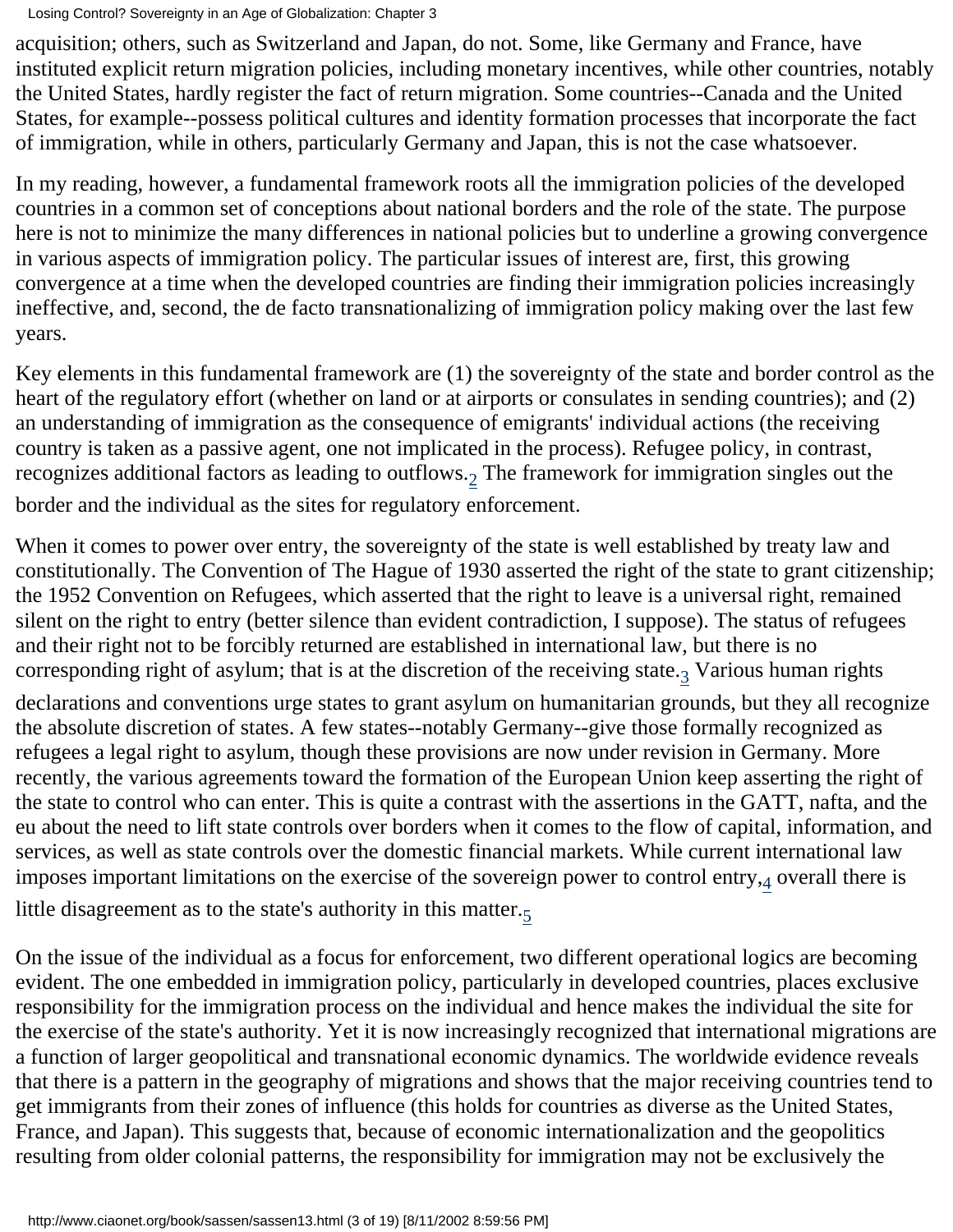immigrant's. Analytically, these conditions can enter into theorizations about the state and immigration only when we suspend the proposition implicit in much immigration analysis that immigration is the result of individual action.

The other operational logic is centered on the international human rights regime, where the individual is not the site for punishment but for legitimate rights. I return to this subject in a later section.

# Beyond Sovereignty: Constraints on States' Policy Making

But how much control does the state have over immigration? An emerging de facto regime, centered in international agreements and conventions as well as in various rights gained by immigrants, limits the state's role in controlling immigration. An example of such an agreement is the International Convention adopted by the General Assembly of the un on December 18, 1990, on the protection of the rights of all migrant workers and members of their families [Resolution  $45/158$ ].<sub>6</sub> Legal authorities now widely

<span id="page-39-0"></span>uphold a set of rights for resident immigrants. For instance, administrative and constitutional courts blocked attempts by the French and German legislatures to limit family reunification, on the grounds that such restrictions would violate international agreements. The courts have also regularly supported a combination of rights that have the effect of limiting governments' power over resident immigrants. Similarly, they have limited the ability of governments to restrict or stop asylum seekers from entering the country.<sub>[7](#page-51-6)</sub> Over the last three decades civil and social rights have gradually expanded to include

<span id="page-39-1"></span>marginal populations, whether women, ethnic minorities, or immigrants and refugees.

Lobbying by interest groups has become a key ingredient in immigration policy making in the United States. The 1986 Immigration Reform and Control Act (irca) represents a balancing of interests that ended up limiting the effectiveness of the law. Interest groups influenced the drafting of the law and its subsequent implementation. Some ins regulations were liberalized--for example, those regarding legalization conditions--as a consequence of court action by interest groups.

Another form of this confinement of state action is illustrated by the impact of the 1975 Helsinki Accords requiring that barriers to the free movement of people and ideas be lowered. The United States had to soften regulations that were seen as violating the accords. Thus the Foreign Relations Authorization Act, passed in 1977, required the secretary of state to recommend that aliens excluded for political reasons be admitted unless this was determined to be contrary to U.S. security interests. The Moynihan-Frank Amendment of 1987 prohibited the exclusion or deportation of aliens because of political beliefs and actions that, if engaged in by a U.S. citizen, would be protected by the Constitution. Yet another example is the 1980 Refugee Act, which was predicated on the un protocol on refugees and greatly opened the country to refugee claims.

The numbers and kinds of political actors involved in immigration policy debates and policy making in Western Europe, North America, and Japan are also far greater than they were two decades ago: the European Union; anti-immigrant parties; vast networks of organizations in both Europe and North America that often represent immigrants--or claim to do so--and fight for immigrant rights; immigrant associations and immigrant politicians, mostly in the second generation; and, especially in the United States, so-called ethnic lobbies. $_8$  The policy process for immigration was probably never confined to a

<span id="page-39-2"></span>narrow governmental arena of ministerial and administrative interaction, but today more than two decades of public opinion and public political debate have become part of the arena wherein immigration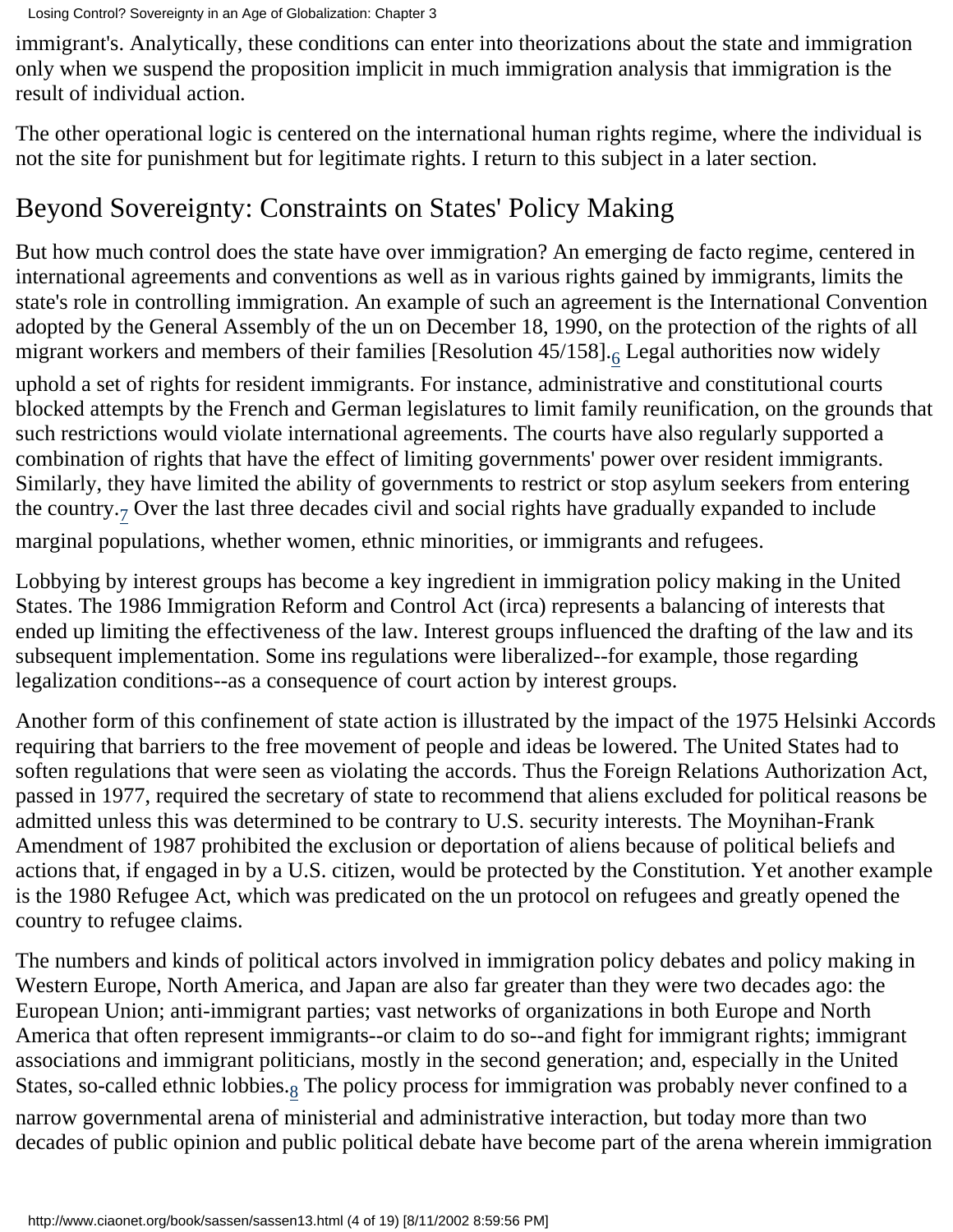<span id="page-40-0"></span>policy is shaped.[91](#page-52-1) Whole parties position themselves politically in terms of their stand on immigration, especially in some of the European countries.

<span id="page-40-1"></span>The overall effect of these developments is to constrain the sovereignty of the state and to undermine old notions about immigration control. This is particularly evident in the European Union, $_{10}$  where the

single-market program has raised various issues associated with the free circulation of people as an essential element in creating a frontier-free community and the attendant problems for national immigration laws regarding non-EC nationals in EC member states. Though lacking the legal competence to deal with many of these issues, EC institutions had to begin to address them. Gradually, they became more deeply involved with visa policy, family reunification, and migration policy. Governments first resisted EC involvement in these once exclusively national domains. But now, notwithstanding many public pronouncements to the contrary, both legal and practical issues have made such involvement acceptable and inevitable, especially in the aftermath of the collapse of the socialist bloc and the rapid increase in refugees. Though very slowly, the general direction has been toward a closer union of member states' immigration policies.

In the United States, the combination of forces at the governmental level is quite different yet has similar general implications about the state's constraints in immigration policy making. When the Department of Labor (DOL) was created in 1914, it assumed responsibility for immigration policy. In June 1933 President Roosevelt combined those functions into the Immigration and Naturalization Service within dol. The advent of World War II brought a shift in the administrative responsibility for immigration policy: in 1940 Roosevelt recommended it be transferred to the Department of Justice, because of the supposed political threat represented by immigrants from enemy countries. This was meant to last only for the duration of war. But in the late 1940s and 1950s there was great concern over how immigration policy could be used to advance foreign policy objectives. The INS was never returned to the DOL. This meant that in Congress immigration wound up in committees traditionally reserved for lawyers, such as the Senate and House Judiciary Committees. It has been said that this is why immigration law is so complicated (and, I would add, so centered on the legalities of entry and so unconcerned with broader issues).

Today jurisdiction over immigration matters in the U.S. Congress continues to lie with the Judiciary Committee, not with the Foreign Affairs Committee, as might have been the case. Congressional intent is often at odds with the foreign affairs priorities of the executive; there is a policy-making tug of war. $_{11}$ 

<span id="page-40-2"></span>Because immigration policy in the United States is largely debated and shaped by Congress, it is subject to a vast multiplicity of local interests, notably ethnic lobbies--and we all know how sensitive congressmen and women are to the demographics of their districts. This has made the process very public, quite different from other processes of policy making. $_{12}$ 

<span id="page-40-4"></span><span id="page-40-3"></span>That immigration in the United States has historically been the preserve of the federal government, particularly Congress, assumes new meaning in today's context of radical devolution: the return of powers to the states.[13](#page-52-5) Conflict has emerged between several state governments and the federal government over the particular issue of federal mandates concerning immigrants--such as access to public health care and schools--without mandatory federal funding. States with disproportionate shares of immigrants are asserting that they are disproportionately burdened by the putative costs of immigration--although the latest study by the Washington-based Urban Institute found that immigrants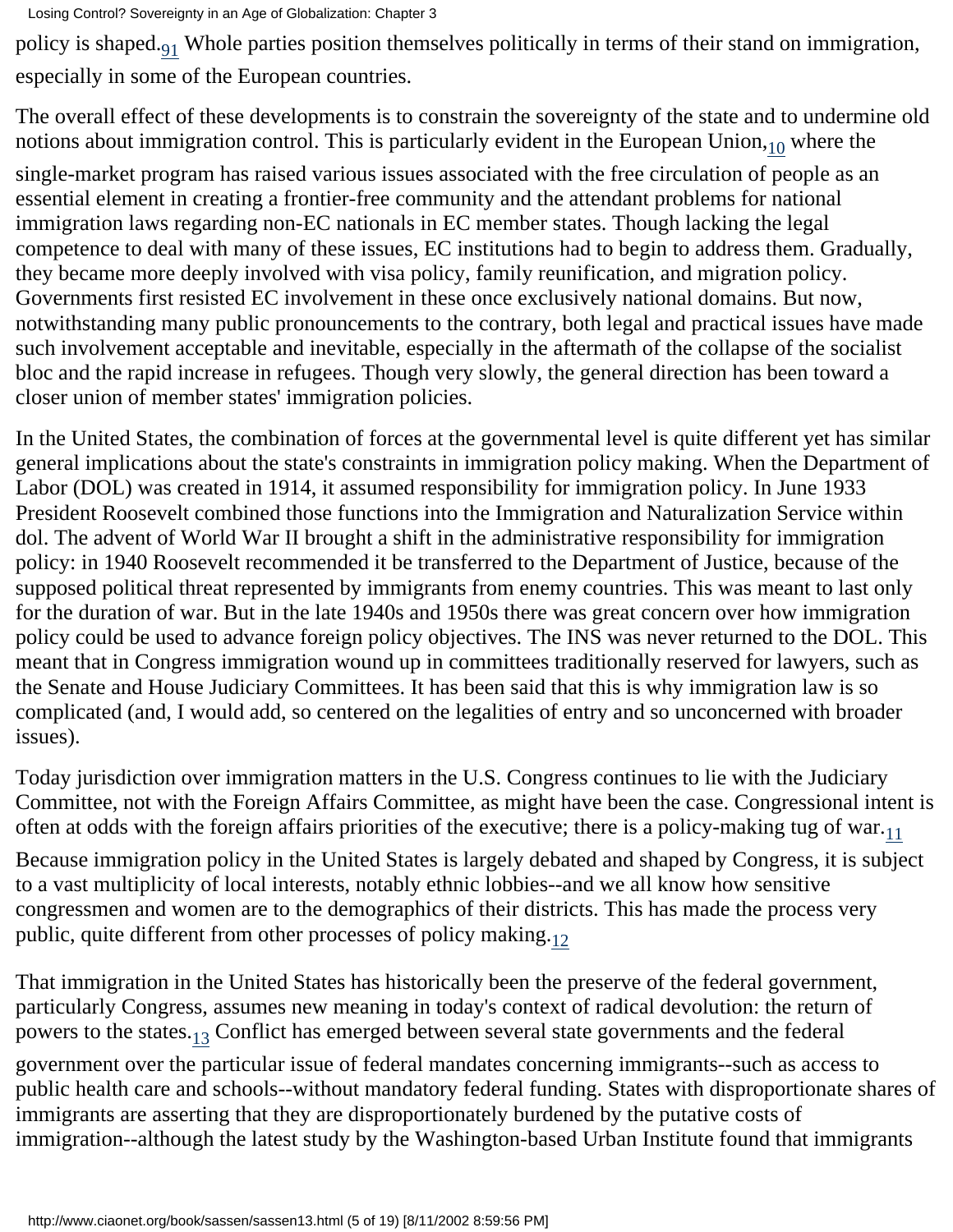contribute 30 billion U.S. dollars more in taxes than they take in services. (I should note, however, that in the United States the costs of immigration are an area of great debate and wide-ranging estimates.) At the heart of this conflict is the fact that the federal government sets policy but does not assume responsibility, financial or otherwise, for the implementation of many key aspects of immigration policy. The conflict is illustrated by the notorious case of the state of California and its 377-million-dollar lawsuit against the federal government.

The question raised by these developments is not so much about how effective a state's control is over its borders--we know it is never absolute. Rather, it concerns the substantive nature of state control over immigration given international human rights agreements, the extension of various social and political rights to resident immigrants over the last twenty years, and the multiplication of political actors involved with the immigration question. There is, first, the matter of the unintended consequences of policies, whether immigration policies as such or other policies that have immigration impacts. For instance, the 1965 U.S. Immigration Act had consequences not intended or foreseen by its framers; there was a generalized expectation it would bring in more of the nationalities already present in the country--that is, Europeans--given its emphasis on family reunion.<sub>14</sub> (It did not.) Other kinds of unintended migrations

<span id="page-41-1"></span><span id="page-41-0"></span>are those related to the internationalization of production.<sub>[15](#page-53-1)</sub> And although immigration policy has rarely

been an explicit, formal component of the foreign policy apparatus in the United States, foreign and military aid have rarely deterred emigration. On the contrary. Refugee flows from Indochina are an obvious example, but consider, too, the case of El Salvador in the 1980s: billions of dollars poured in, and hundreds of thousands of Salvadorans poured out as U.S. aid raised the effectiveness of El Salvador's military control and aggression against its own people. $_{16}$  Or take the Philippines, a country that received

<span id="page-41-2"></span>massive aid and has had high emigration. In both cases, the foreign aid was dictated by security issues. U.S. economic and political interventions also played a role in the Dominican emigration in the 1960s and in the emigration from India and Pakistan. (I have long argued that policymakers should attach migration impact statements to various policies having to do with overseas activities, from foreign direct investment to military aid.)

Domestic U.S. policies that have impact overseas have also contributed to promote emigration to the United States. A good example is the notorious sugar price support provision of the early 1980s: Taxpayers paid 3 billion dollars annually to support the price of sugar for U.S. producers. This kept Caribbean Basin countries out of the competition and resulted in a loss of 400,000 jobs there from 1982 to 1988 (the Dominican Republic alone lost three-quarters of its sugar export quota in less than a decade). Predictably, the 1980s was also an era of large increases in immigration to the United States from that region.

A second condition illuminating the issue of the substantive nature of state control over immigration involves a zero-sum argument: if a government closes one kind of entry category, recent history shows that numbers will increase in another. A variant on this dynamic is that if a government has, for instance, a very liberal policy on asylum, public opinion may turn against all asylum seekers and close up the country totally; this in turn is likely to promote an increase in irregular entries. It is becoming increasingly evident that unilateral policy in major immigration countries is problematic. Germany is a dramatic example: that country began to receive massive numbers of entrants as the other European states gradually tightened their policies while its asylum policy remained very liberal. And the EC today stresses the importance to the eu as a whole of the Mediterranean countries--Italy, Spain, and Portugal--maintaining control over their borders to exclude non-EC entrants.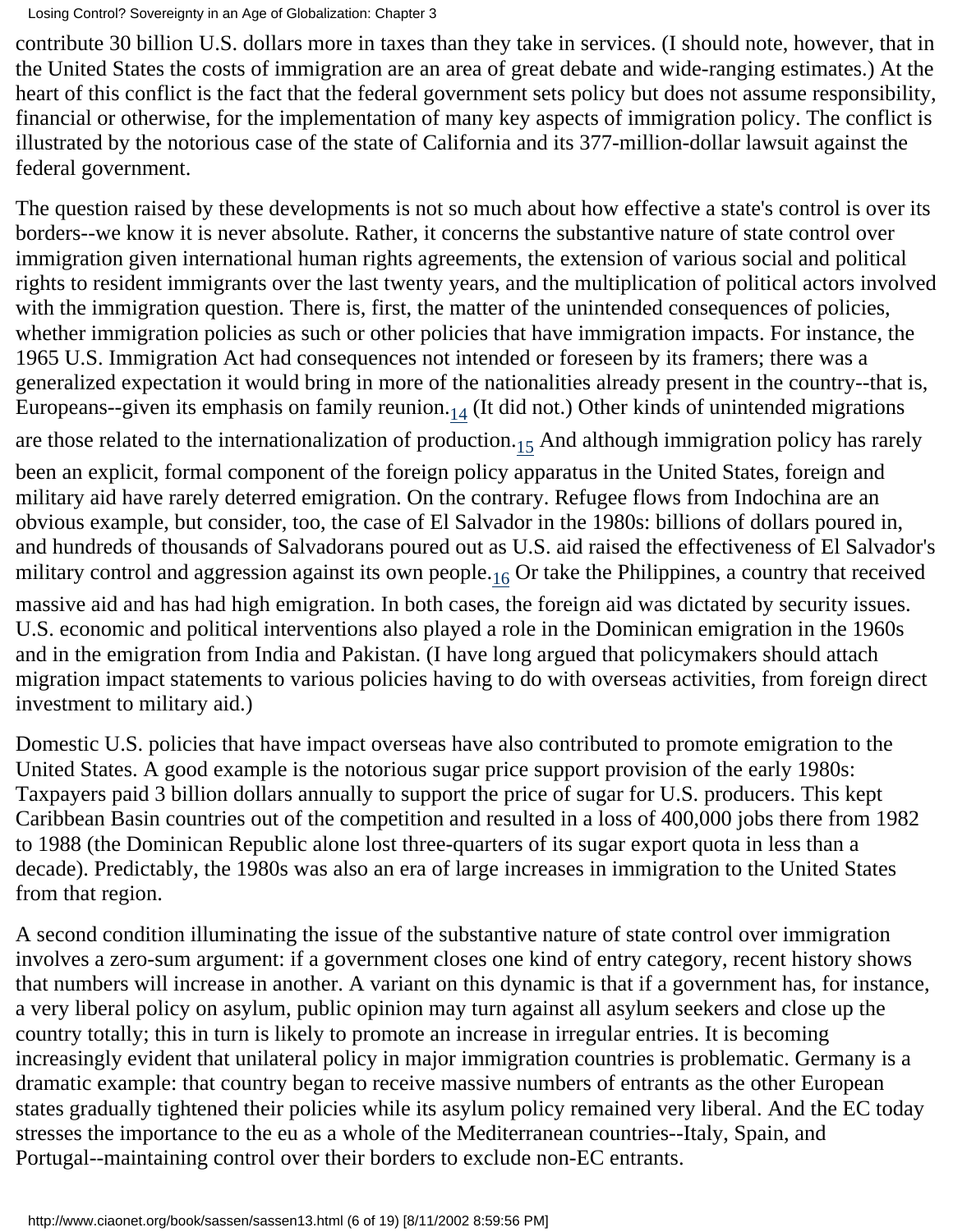All these constraints on the state's capacity to control immigration should not be seen as a control crisis. In fact, it seems to me that the fears of such a crisis common in many highly developed countries today are in some ways unwarranted, even though states have less control than they would like. A look at the characteristics of immigrations over time and across the world reveals that flows are highly patterned, contingent on other dynamics that contain equilibrating mechanisms; that they tend to have fixed durations (many immigrations lasted for fifty years and then came to an end); that there is more return migration than is generally recognized (for example, Soviet engineers and intellectuals going back to Moscow from Israel; Mexicans returning home after becoming legal U.S. residents through the irca amnesty program because they could now move freely between the two countries). Examination of earlier historical periods when there were no era of large icontrols also shows that most people then did not leave poorer areas to go to richer ones, even though there were plenty of such opportunities in Europe within reasonable travel distances. $_{17}$  $_{17}$  $_{17}$ 

<span id="page-42-0"></span>Yet another set of conditions, mentioned earlier, reduces the autonomy of the state in controlling immigration: Large-scale international migrations are highly conditioned and structured, embedded in complex economic, social, and ethnic networks. States may insist on treating immigration as the aggregate outcome of individual actions, but they cannot escape the consequences of those larger dynamics. A national state may have the power to write the text of an immigration policy, but it is likely to be dealing with complex, transnational processes that it can only partly address or regulate through immigration policy as conventionally understood.

# Beyond the Individual: Economic Internationalization and Geopolitical Links

Each country is unique, and each migration is produced by specific conditions of time and place. But to theorize about the impact of economic internationalization we must step back from these particulars to examine more general tendencies in economic dominance and the formation of transnational spaces for economic activity. The goal is to grasp the impact of the internationalization of economies on, first, the mechanisms connecting emigration and immigration countries and, second, the organization of labor markets in both types of countries.

These two in turn have an impact on the formation and direction of migration flows. They produce conditions under which poverty, unemployment, or lack of opportunities for advancement can become activated as migration push factors. For example, the development of commercial agriculture and export-oriented standardized manufacturing have dislocated traditional economies and eliminated small producers. They also contribute to the conditions under which immigrants can enter the labor markets of receiving countries. For example, increased competitive pressures from the internationalization of production cause businesses to favor low-wage workers at the expense of unions, in order to remain competitive with cheap third-world imports.

The mechanisms binding immigration countries to emigration countries can assume many forms. But two appear to be dominant. One is past colonial and current neo- or quasi-colonial bonds, which can generate the types of military actions the United States has taken in El Salvador or the Philippines. The other mechanism is the economic links brought about by internationalization, ranging from the off-shoring of production, to the implantation of export-oriented agriculture by means of foreign investment, to the power of multinationals in the consumer markets of sending countries.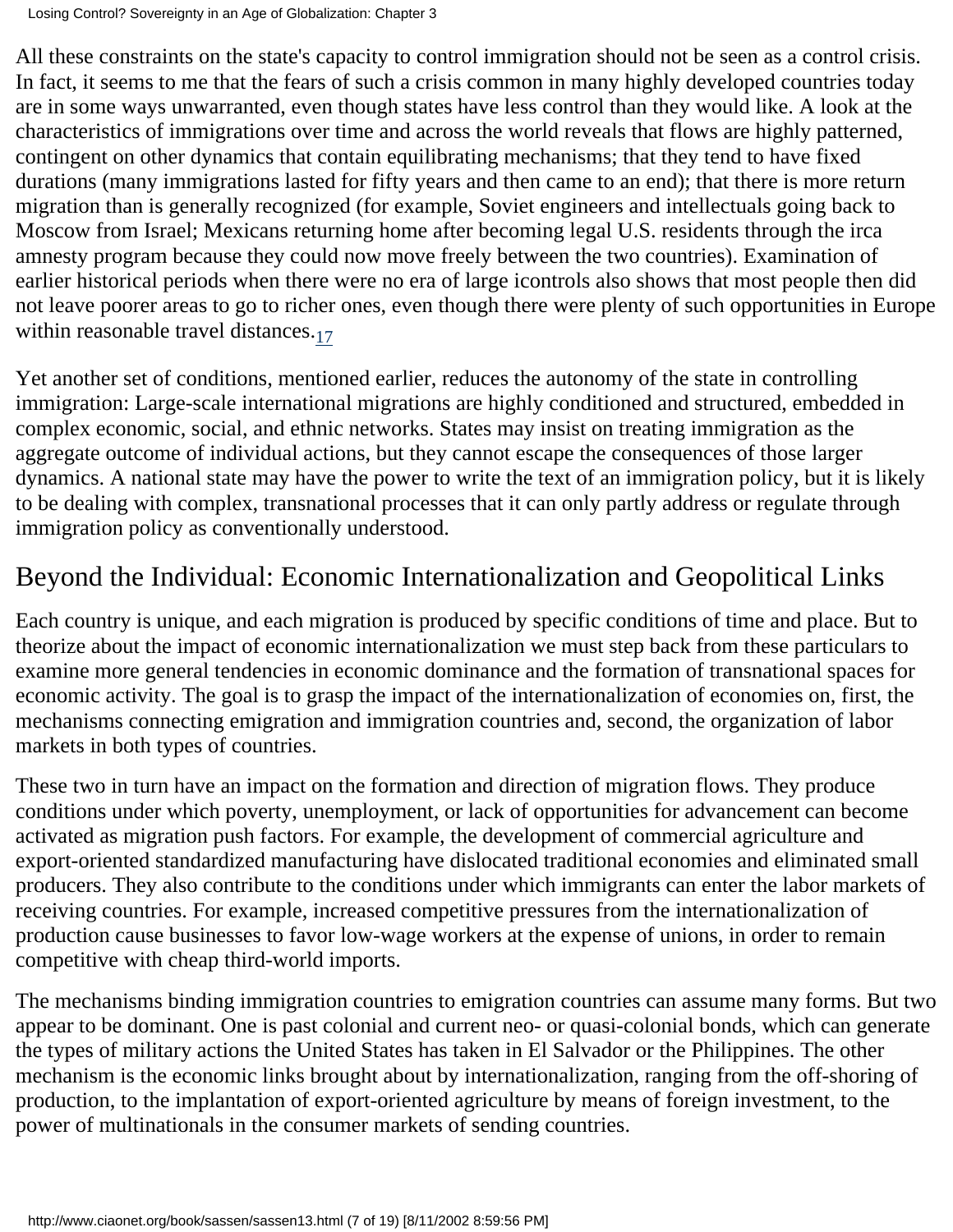A third type of link, characterized by greater specificity and a variety of mechanisms, is the organized recruitment of workers, either directly by a government (within the framework of government-supported employer initiatives) or through kinship and family networks. Ethnic links established between communities of origin and destination, typically by transnational households or broader kinship structures, are crucial after a flow has begun, and ensure its persistence. These recruitment and ethnic links tend to operate within the broader transnational spaces created by neocolonial processes and/or economic internationalization.

It is a little-known fact that, during the 1800s as well as today, some form of organized recruitment by employers or governments often stimulated immigrant flows. But eventually most migration flows become independent of organized recruitment. Although organized recruitment, and with it the constitution of certain countries as labor-exporting, is radically different from the migrations engendered by former colonial bonds, similarities also exist.

The mass migrations of the 1800s formed part of a trans-atlantic economic system binding several nations by economic transactions and wars. These mass migrations were highly important to U.S. development. Massive flows of capital, goods, workers, and specific structures produced the American economic system. Earlier movements of labor across the Atlantic had largely been forced, notably through slavery, and mostly from colonized African and Asian territories. Similarly, the migrations to England of the 1950s originated in what had been British territories. Finally, the migrations into Western Europe of the 1960s and 1970s were initiated by recruitment (in a context of European regional dominance) in the Mediterranean and some Eastern European countries. Few if any passive bystanders can be found among countries receiving large influxes of laborers.

The renewal of mass immigration into the United States in the 1960s, after a hiatus of five decades, occurred during a period of expanded U.S. economic and military activity in Asia and the Caribbean Basin. The United States is at the heart of an international system of investment and production that connects these various regions. In the 1960s and 1970s it played a crucial role in the development of a world economic system. The U.S. passed legislation aimed at opening its own and other countries' economies to the flow of capital, goods, services, and information. This central military, political, and economic role contributed, I argue, both to the creation of conditions that mobilized people into migrations, whether local or international, and to the formation of links with the United States that subsequently served as often unintended bridges for international migration. Measures commonly thought to deter emigration--foreign investment and the promotion of export-oriented growth in developing countries--seem to have had the opposite effect. Among the leading suppliers of immigrants to the United States in the 1970s and 1980s were several newly industrialized countries of South and Southeast Asia whose high growth rates are generally recognized to be a result initially of foreign investment in export manufacturing.

That migrations are patterned is further reflected in figures on the U.S. share of global immigration. Though inadequate, the evidence compiled by the United Nations Demographic Yearbook and World Population Prospects shows that in the mid-1980s the United States received about 19 percent of global emigration. This figure is derived from data on permanent settlement, which excludes illegal immigration and unofficial refugee flows between countries, a growing category. A breakdown by region and country of origin shows a distinct pattern. The United States received 27 percent of total Asian emigration but 81.5 percent of all Korean emigration and nearly 100 percent of emigration from the Philippines. It received 70 percent of Caribbean emigration but almost 100 percent of emigration from the Dominican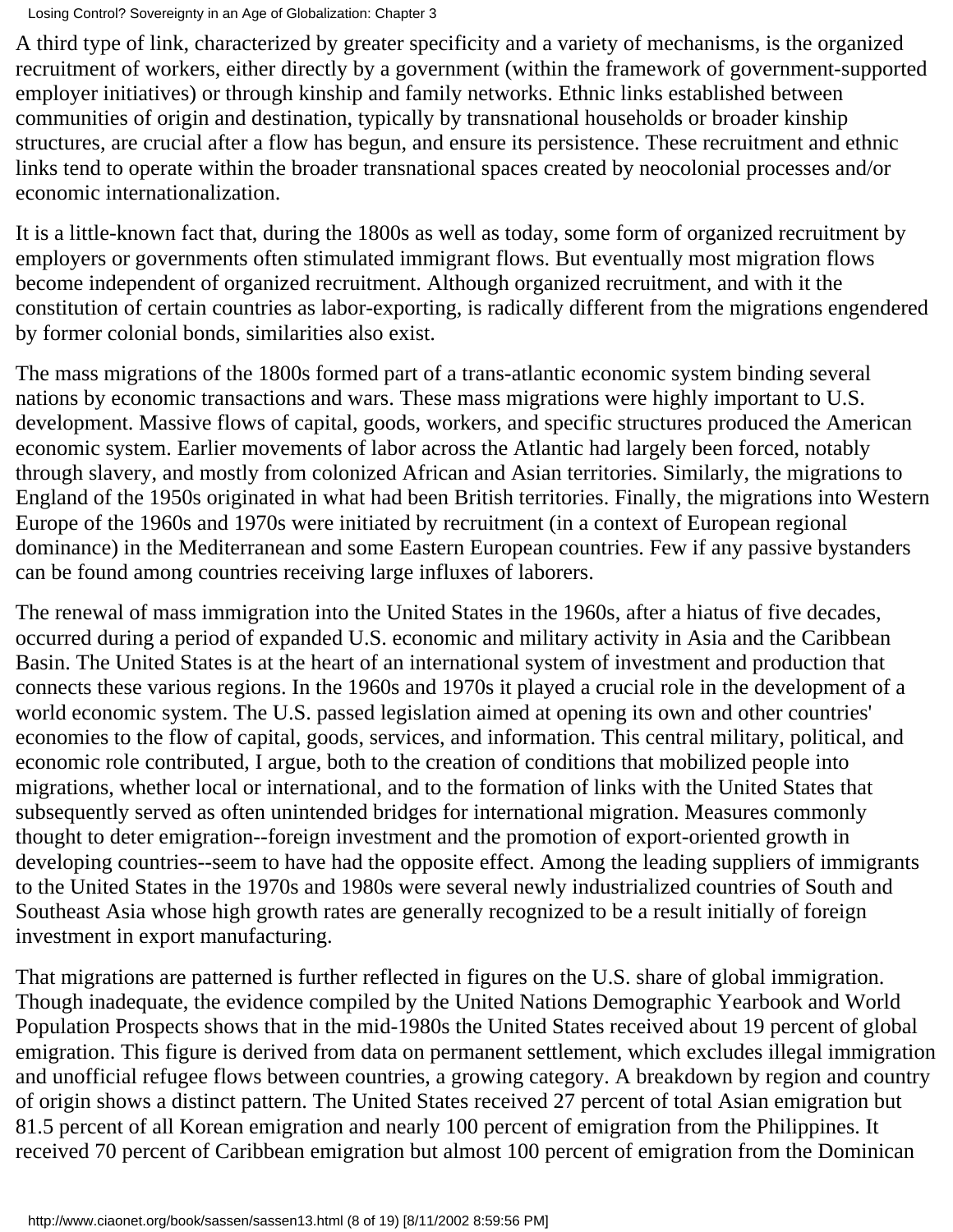Republic and Jamaica and 62 percent from Haiti. And it received 19.5 percent of all emigration from Central America but 52 percent of emigration from El Salvador, the country in the region with the greatest U.S. involvement.

One could generalize from these tendencies that immigration flows take place within specific systems. The economic ties outlined here represent one possibility. In other cases, the system within which immigration takes place is political or ethnic. One could ask, for example, if systemic links underlie the current Central European migrations to Germany and Austria. Rather than the push factors of poverty and unemployment and the general failure of socialism, other links may operate as bridges. This seems likely given that both Berlin and Vienna before World War II received large migrations from a vast eastern region. Thus migration systems were produced and reproduced. In addition, the aggressive campaign during the cold war to depict the West as a place where economic well-being is the norm and well-paying jobs are easy to get must also have induced people to migrate westward. A more accurate portrayal of conditions in the West might have deterred migrants who were not determined to come at any cost. These historical and current conditions define the systems within which post-1990 eastern migration to Germany and Austria is taking place.

The claim that there is a geopolitics of migration is supported by some of the immigration patterns in Europe. Sixty percent of foreign residents in the United Kingdom are from Asian or African countries that were former dominions or colonies; European immigrants are relatively few, and almost three-quarters of them come from Ireland, another former colony. Almost no immigrants come from Turkey or Yugoslavia, which provide the largest share to Germany. Almost all immigrants to Europe from the Indian subcontinent and from the English Caribbean live in the United Kingdom.

In the ten years following World War II, a vast majority of so-called immigrants to West Germany were the eight million displaced ethnic Germans who resettled there. Another three million came from the gdr before the Berlin Wall was erected in 1961. Almost all ethnic Germans went to Germany, and those who did not went overseas. But 86 percent of Greek immigrants in Europe, almost 80 percent of Turkish immigrants, and 76 percent of Yugoslavs, also reside in Germany.

Almost all Algerians in Europe reside in France, as do 86 percent of Tunisians and 61 percent of Moroccans. Almost all immigrants in Europe from overseas territories still under French control--such as the French Antilles, Tahiti, and French Guiana--live in France. But so do 84 percent of Portuguese

and Spaniards who dwell in Europe outside their countries of origin. France has a long history--going back to the 1800s--of recruiting and receiving migrant workers for its vineyards from these countries.

The Netherlands and Belgium both hosted significant numbers of immigrants from their former colonial empires. They also received foreign workers from what had emerged as labor-exporting countries such as Italy, Morocco, and Turkey. Similarly, workers immigrate to Switzerland from traditional labor-exporting countries: Italy, Spain, Portugal, Yugoslavia, and Turkey. All three countries originally recruited these workers, until eventually a somewhat autonomous set of flows was in place. Sweden receives 93 percent of Finnish immigrants and is expanding its recruitment area to include workers from the traditional labor-exporting countries on the Mediterranean.

As a labor migration flow ages, its destinations tend to become more diverse. A limited autonomy from older colonial and neocolonial bonds develops. Immigrants from Italy and Spain are now distributed among several countries. One-third of Italian immigrants in Europe reside in Germany, 27 percent in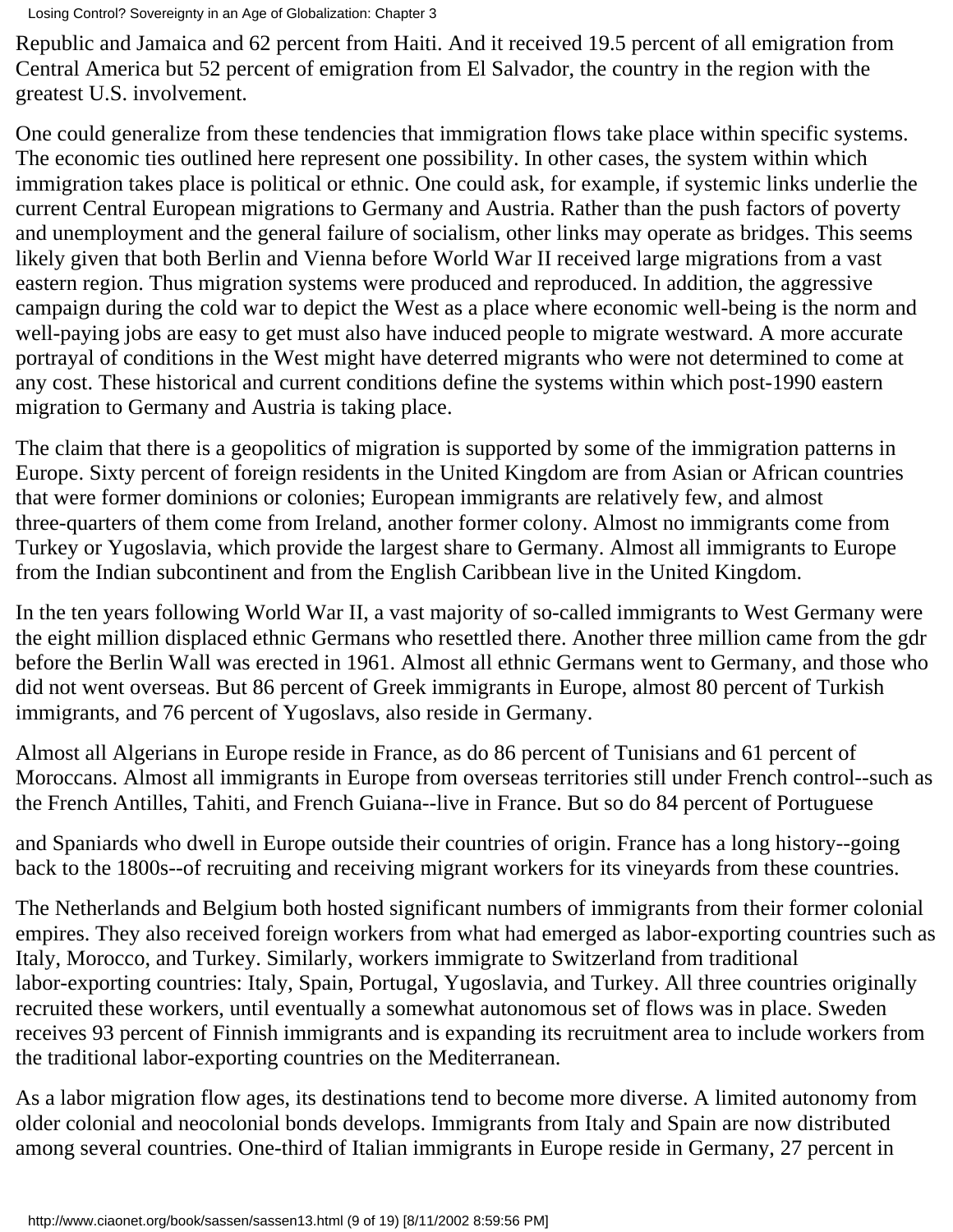France, 24 percent in Switzerland, and 15 percent in Belgium. That destinations continue to be limited, however, signals the presence of migration systems rather than mere individual choices. More recent labor migrations still show very high levels of geographic concentration. Turks make up the largest single immigrant group in any of Europe's labor-receiving countries today, with 1.5 million in Germany.

It seems that once an area becomes a significant exporter of labor it does not easily catch up in development with labor-importing areas precisely because the latter have high, or relatively high, growth. Advantage appears to accumulate. History suggests that labor-sending areas cannot attain or are structurally unable to participate in such advantage because the spatial pattern of growth is uneven. Although generalizations are dangerous, it is clear that Italy and Ireland, which now receive immigrants, have for two centuries been labor exporters and that this has not been a macroeconomic advantage, even though individuals and localities may have benefited.

The case of Japan is interesting here. It reveals the intersection of economic internationalization and the beginning of immigration in a country with a radically different history, culture, and, to a lesser extent, economic organization from those of other advanced economies.<sub>18</sub> One evident difference is Japan's lack

<span id="page-45-0"></span>of an immigration history. However, Japan now has a growing unauthorized immigrant workforce filling low-wage, unskilled jobs that Japanese youth reject. Processes long since established in the United States and Western Europe are becoming apparent there.

Why is this happening now rather than during the 1950s and 1960s, the period of rapid economic growth when Japan experienced sharp labor shortages? Japan is a major presence in a regional Asian economic system where it is the leading investor, foreign-aid donor, and exporter of consumer goods (including cultural products). And while Japan is not as open to foreign firms as the United States is, such businesses are increasingly common.

<span id="page-45-1"></span>Is the new immigration to Japan related to these processes of internationalization? I have argued before that this trend is part of the globalization of Japan's economy[.19](#page-53-5) It is easy to recognize in the case of

high-level foreign manpower in Tokyo's financial industry. It is less clearly manifested in the new, mostly unauthorized immigration of manual workers, who are employed in construction, manufacturing, and low-wage service jobs. There, internationalization is the context in which bridges are built to the homelands of potential emigrants and contributes to making the Japanese economy more porous, particularly in Tokyo, Yokohama, and Osaka, where most immigrant workers, including the undocumented, are concentrated.

Discussions of immigration policy customarily treat the flow of labor as the result of individual actions, particularly the individual's decision to migrate in search of better opportunities. Such a view puts all the responsibility for immigration on immigrants. Commentators who speak of an immigrant "influx" or "invasion" treat the receiving country as passive: immigration is unconnected to the past or current actions of receiving countries, and immigration policy is portrayed as more or less benevolent toward immigrants. Absent is any awareness that the international activities of the governments or firms of countries receiving immigrants may have contributed to the formation of economic links with emigration countries, links that may invite the movement of people as well as capital.

Similar migration processes are now forming in all major advanced economies at the intersection of economic internationalization with labor markets. Locating the origin of immigration flows and their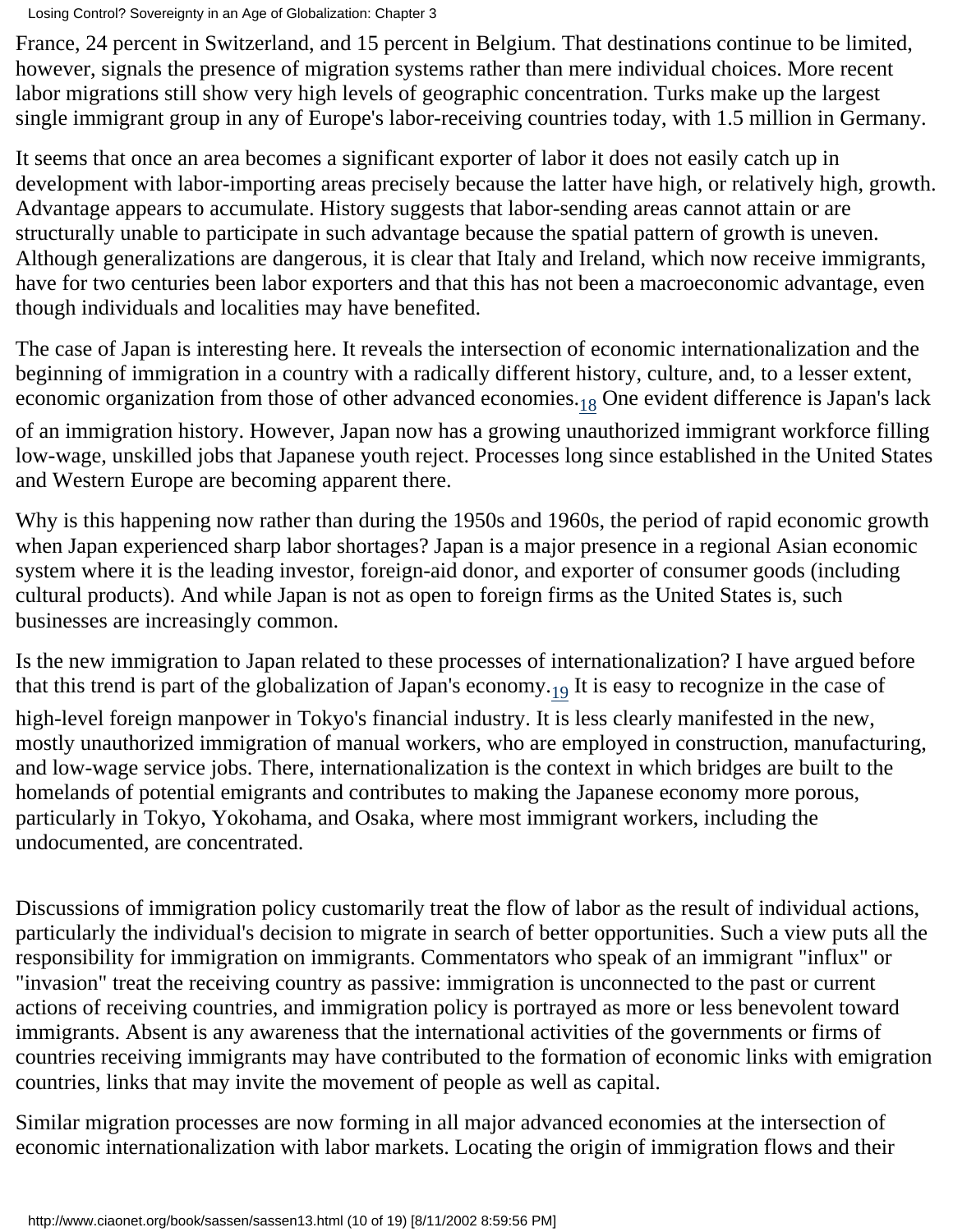continuation here points up important parallels in advanced economies whose history and culture differ significantly. The parallels result from their transnational economic influence and from the economic restructuring evident in all advanced economies in the 1980s. The differences stem from the specifics of each country's culture and history.

# Implications for Immigration Policy

In all the highly developed countries (and in many of the developing countries), the state has participated in constructing a global economic system and furthering a consensus to pursue this objective. This participation has affected the power of different agencies within the state and advanced the internationalization of the interstate system. Thus, although the state continues to play the most important role in immigration policy making and implementing, it is no longer sufficient simply to examine its formal role in this arena; it is also necessary to examine the transformations of both the state itself and the interstate system and what these changes can entail for migration policy and the regulation of migration flows and settlement.

<span id="page-46-0"></span>There is some consensus among policymakers and scholars that a growing gap exists between immigration policy intent and immigration reality in the major developed receiving countries.<sub>[20](#page-53-6)</sub> One

possible explanation for this gap is that the limited effectiveness of immigration policy today is partly due to its neglect of these transformations in the larger context of international migration and the institutional apparatus for its regulation. Immigration policy continues to be characterized by its formal isolation from other major processes, as if it were possible to handle migration as a bounded, closed event. States' internationally recognized powers to police their frontiers and to control admission to and exclusion from their territories do not necessarily guarantee state insularity. $21$ 

<span id="page-46-1"></span>Current immigration policy in the highly developed countries is increasingly at odds with other major policy frameworks in the international system. There is a combination of drives to create border-free economic spaces yet intensify border control to keep immigrants and refugees out. The juxtaposition between these two dynamics provides one of the principal contexts in which today's efforts to stop immigration assume their significance. There are, in effect, two major epistemic communities: one dealing with the flow of capital and information; the other with immigration. Both are international, and both enjoy widespread consensus in the community of states.

The coexistence of such different regimes for capital and for immigrants has not been seen as an issue in the United States. For this reason, the case of the eu is of more interest here: it represents an advanced stage of formalization, and European states are discovering the difficulties if not impossibility of maintaining two such diverse regimes. The European Community and the national governments of the member states struggled to handle the juxtaposition of the divergent regimes for immigration flows, on the one hand, and all other types of flows, on the other. The discussion, design, and implementation of policy aimed at forming a European Union make it evident that immigration policy has to accommodate the facts of rapid economic internationalization. The other major regional systems in the world are far from facing this contradiction in designing their formal policy frameworks, and they may never do so, yet even they must reconcile the conflicting requirements of border-free economies and border controls to keep immigrants out. NAFTA is one such instance, as are, in a more diffuse way, various other initiatives for greater economic integration in the Western Hemisphere. There are also the regional systems constituted partly as zones of influence of major economic or geopolitical powers, such as the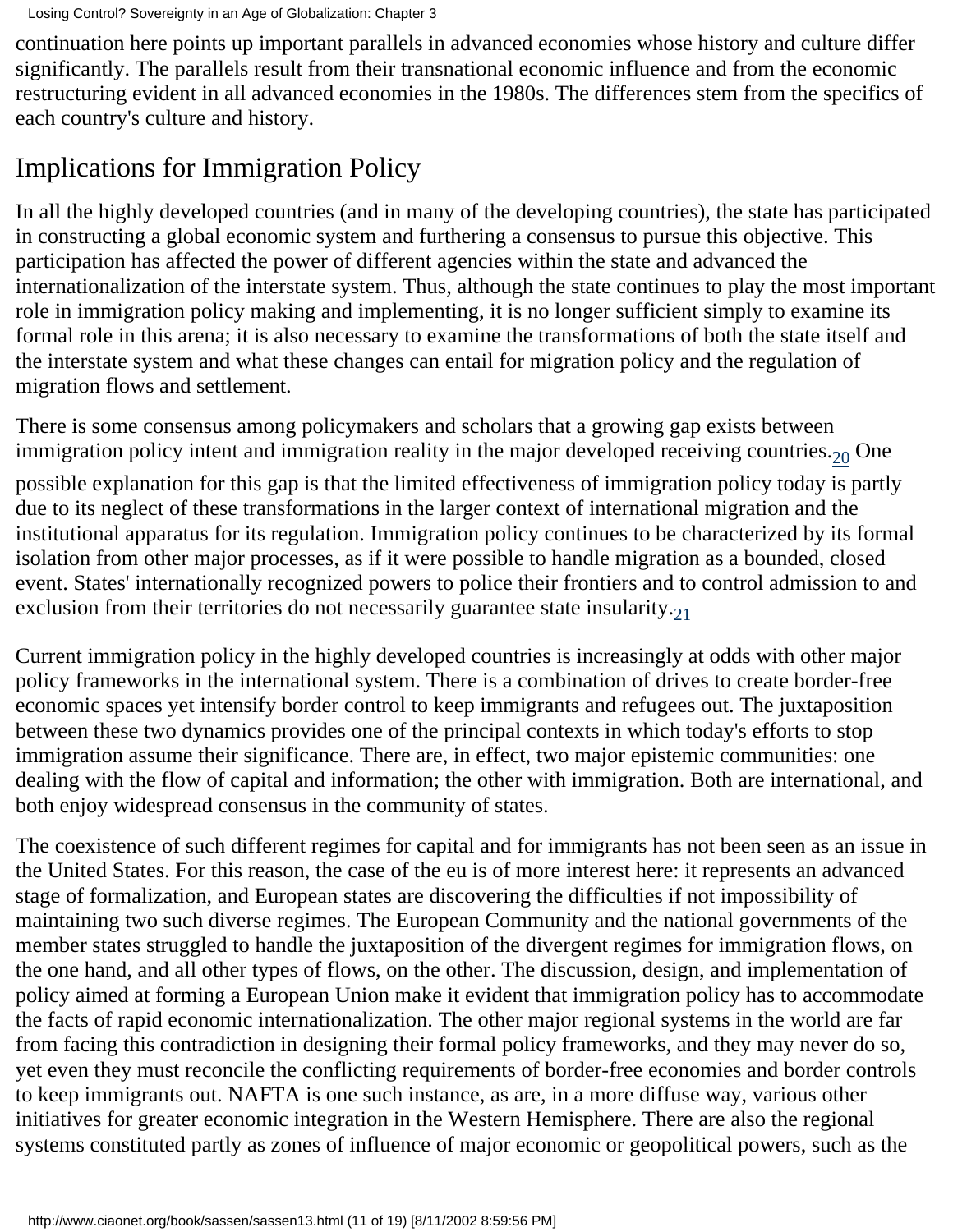Losing Control? Sovereignty in an Age of Globalization: Chapter 3

long-term dominance of the United States over the Caribbean Basin. The quasi-transnational economic integration characterizing such systems produces its own contradictions between drives for border-free economic spaces and border control to keep immigrants and refugees out.

There are strategic sites where it becomes clear that the existence of two very different regimes for the circulation of capital and the circulation of immigrants poses problems that cannot be solved through the old rules of the game, where the facts of transnationalization weigh in on the state's decisions regarding immigration. One example relates to the need to create special systems to govern the circulation of service workers within both the GATT and NAFTA as part of the further internationalization of trade and investment in services. Much of what we call international trade and investment in services actually involves specialized service workers; they embody the service and need to cross borders to deliver it. Hence provisions must be made for their international circulation. These labor circulation systems have been uncoupled from any notion of migration, even though they involve a version of temporary labor migration, and they are in good part under the oversight of entities that are quite autonomous from the government. Another instance can be seen in Japan's new immigration law, passed in 1990 (actually an amendment on an earlier law on the entry and exit of aliens), which opened the country to several categories of highly specialized professionals with Western backgrounds (e.g., experts in international finance, Western-style accounting, Western medicine, etc.) and made the entry of what is referred to as "simple labor" illegal. $_{22}$  In other words, the law permits the importation of the commodity "Western human capital" but closes the borders to traditional immigrants.

# <span id="page-47-0"></span>Human Rights and State Sovereignty

these instruments.

Against this web of obligations and in view of the multiplying actors involved in the immigration debate and policy world, one development emerges as singularly important for understanding the impact of immigration on questions of sovereignty and territoriality. This is the emergent international human rights regime. Human rights are not dependent on nationality, unlike political, social, and civil rights, which are predicated on the distinction between national and alien. Human rights override such distinctions and hence can be seen as potentially contesting state sovereignty and devaluing citizenship.

<span id="page-47-1"></span>International human rights, while partly rooted in the founding documents of certain nation-states, are today a force that can undermine the exclusive authority of the state over its nationals and thereby contribute to transforming the interstate system and international legal order. Membership in territorially exclusive nation-states ceases to be the only ground for the realization of rights. All residents, whether citizens or not, can claim their human rights.<sub>23</sub> Human rights begin to impinge on the principle of nation-based citizenship and the boundaries of the nation. How does immigration fit into this, particularly undocumented immigration, which carries with it a de facto erosion of the state's sovereign power to control ingress? This is a complex question that I can only begin to address here. First, let me examine some of the instruments available and the actual possibilities for individuals and nonstate actors to use

The concept of inalienable rights of the individual as a universal principle was already present in the French and American revolutions. Central to its interpretation was the notion that such rights could be safeguarded and realized only within the context of a nation-state. References to inalienable cross-national rights in the founding documents of nation-states were highly abstract. Already in the early twentieth century, several legal instruments promoted human rights and made the individual an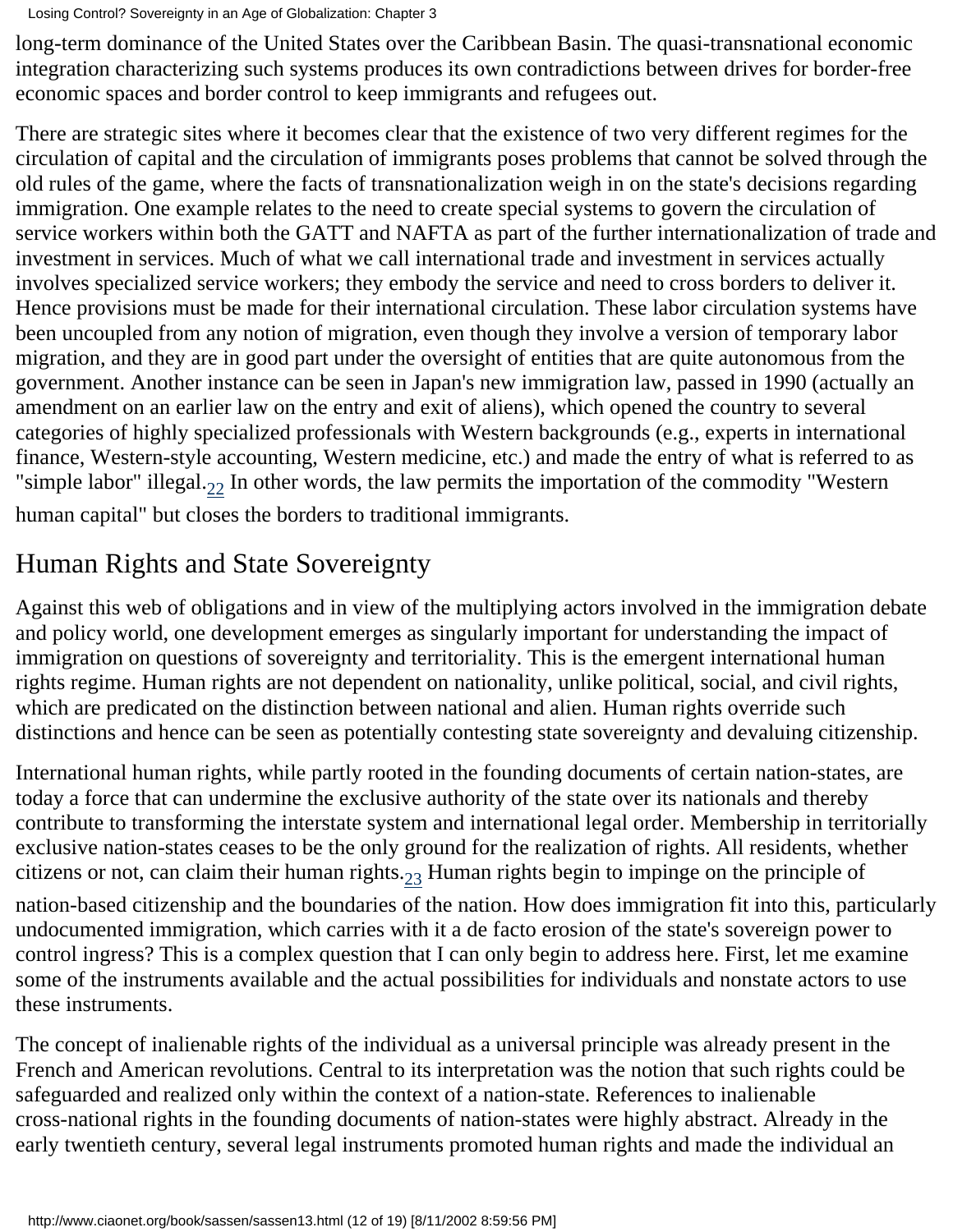object of international law. But elaboration and formalization of these rights did not occur until after World War II. The covenants and conventions that guarantee human rights today are derived from the Universal Declaration of Human Rights adopted by the un in 1948. The formulation of human rights is partly drawn from the Declaration of Independence, the U.S. Constitution, and the Declaration of the Rights of Man and Citizen. $_{24}$ 

<span id="page-48-0"></span>To what extent can individuals and nonstate groups make claims on the state, particularly in the United States and Western Europe, where the human rights regime is most developed? The Universal Declaration of Human Rights is not an international treaty and thus is not legally binding. But because it is so often cited many consider it to have the status of customary international law, an international and general practice that is accepted and observed as law. The International Covenant on Civil and Political Rights and the International Covenant on Economic, Social, and Cultural Rights legislated much of what the Universal Declaration called for. Ratification procedures started in 1966, but it was ten years before thirty-five states ratified the covenants, the number required to make them legally binding. In 1976 a Protocol to the Covenant on Civil and Political Rights was opened for ratification; it enables private parties to file complaints to the un Human Rights committee if a state that has ratified the protocol has violated its dictates. Other un human rights treaties include the Convention on the Prevention and Punishment of Genocide (1948), the International Convention on the Elimination of All Forms of Racial Discrimination (1965), and the Convention on the Political Rights of Women (1981). These instruments are only binding on states that have ratified them, although some instruments have taken on the character of international customary law and are binding on all states.

There are also regional conventions. The European Convention on Human Rights, adopted in 1950, was established by the member states of the Council of Europe to fulfill the goals of the Universal Declaration. The inter-American system for the protection of human rights, the Inter-American Commission on Human Rights, is grounded on two distinct legal documents: the Charter of the Organization of American States and the American Convention on Human Rights, which were both adopted in 1969 and entered into force in 1978. The human rights regime of the oas was markedly strengthened in a 1967 protocol that came into force in 1970.

In the earlier postwar phase of the elaboration of human rights instruments, the state was still the object and subject of international law. It was up to a state to lodge complaints about human rights violations to the un or pertinent regional organs. In many ways these instruments lacked weight and influence. By the 1970s a marked transformation became evident. More instruments were available, and they started to be used more frequently; human rights activists also mention the strong support of high-ranking politicians, such as presidents Carter (United States), Arias (Costa Rica), and Alfonsin (Argentina), as well as the growing integration of communications media across the globe, which facilitates instantaneous reporting of violations. Increasingly, individuals and nonstate actors petitioned governments on the basis of international human rights codes or regional instruments, and these instruments became partly independent of the states themselves even though they were grounded in interstate agreements. This growing authority of human rights law is particularly evident in Europe. It was not until the 1980s that such law began to exert significant influence in the United States, where it still does not carry the weight it has in Europe.

The European Convention on Human Rights has taken on considerable importance. As with other human rights instruments, it bestows rights on "persons" rather than citizens, and declares that the enjoyment of rights and freedoms it contains do not depend on, among other criteria, national origin. However, the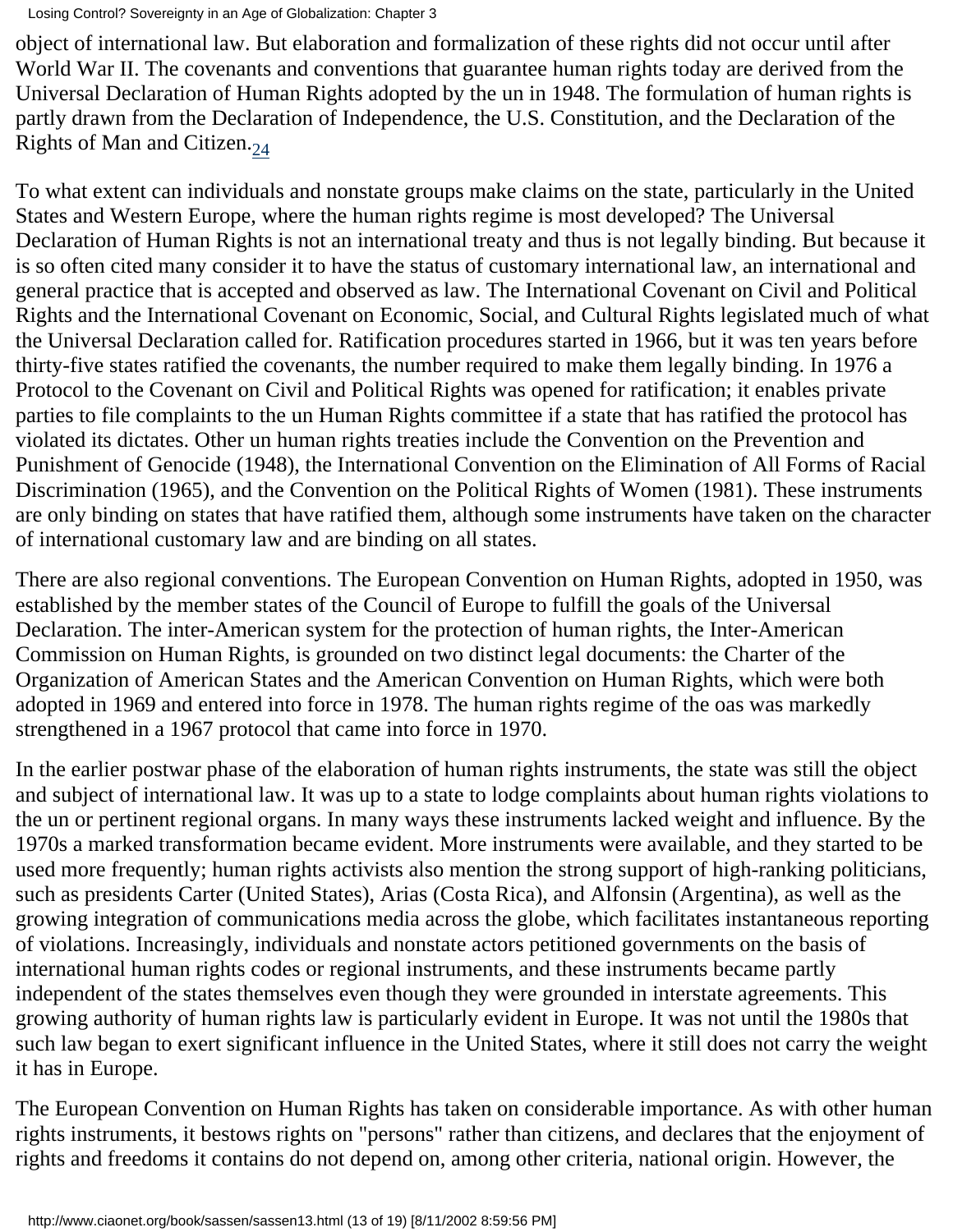convention does not prohibit distinctions between nationals or citizens and aliens. Provisions in the convention and in the Court of Human Rights rules authorize individuals and nonstate actors to petition. Such cases increased rapidly in the 1970s and 1980s.  $_{25}$  Several states have incorporated many of the

<span id="page-49-0"></span>convention's provisions into their domestic law, among them, Germany, Netherlands, France, Spain, Switzerland, and Turkey. In these cases, decisions by the court have a direct effect on domestic judiciaries, which emerge as key organs for the implementation of human rights provisions. This pattern has grown markedly since the early 1980s with the growth of court case law.

In the United States, this process has been much slower and less marked. This is partly due to U.S. definitions of nationhood, which have led courts in some cases to address the matter of undocumented immigrants within U.S. constitutionalism, notably the idea of inalienable and natural rights of people and persons, without territorial confines. The emphasis on persons permits interpretations about undocumented immigrants that would not be possible if the emphasis were on citizens. It was not until the mid-1970s and early 1980s that domestic courts began to consider human rights codes as normative instruments in their own right. The rapid growth of undocumented immigration and the sense that the state was incapable of controlling the flow and regulating the various categories of immigrants was a factor leading courts to consider the international human rights regime: it allows courts to rule on basic protections of individuals not formally covered in the national territory and legal system, notably undocumented aliens and unauthorized refugees. $_{26}$ 

<span id="page-49-2"></span><span id="page-49-1"></span>Several court cases show how undocumented immigration creates legal voids that are increasingly filled by invoking human rights covenants.<sub>27</sub> In many of these cases, individual or nonstate actors bring claims based on the notion of international human rights codes as expanding international law. The state, in this case the judiciary, "mediates between these agents and the international legal order." $_{28}$  Courts have emerged as central institutions for a whole series of changes.<sub>[29](#page-53-15)</sub>

<span id="page-49-4"></span><span id="page-49-3"></span>Perhaps one of the most important documents seeking to protect the rights of migrants is the 1990 International Convention on the Protection of the Rights of All Migrant Workers and Members of Their Families adopted by the General Assembly of the un in 1990.<sub>30</sub> It took a decade to elaborate and approve

<span id="page-49-5"></span>this convention. It also contains a broad range of explicit human rights protections for undocumented migrants and members of their families to an extent not seen before in other instruments, with the exception of an International Labor Organization convention that guaranteed equality of treatment for undocumented workers in various employment-related matters; this agreement, however, covered only past employment.<sub>[31](#page-53-17)</sub>

# <span id="page-49-6"></span>Immigration, Human Rights, and State Sovereignty

The growing accountability of the state to international human rights codes and institutions, together with the fact that individuals and nonstate actors can make claims on states based on those codes, signals a development that goes beyond the expansion of human rights within the framework of nation-states. It contributes to a redefinition of the bases of the legitimacy of states under the rule of law and the notion of nationality.

From an exclusive emphasis on the sovereignty of the people and right to self-determination, a shift to rights of individuals regardless of nationality has occurred. Human rights codes can thus erode the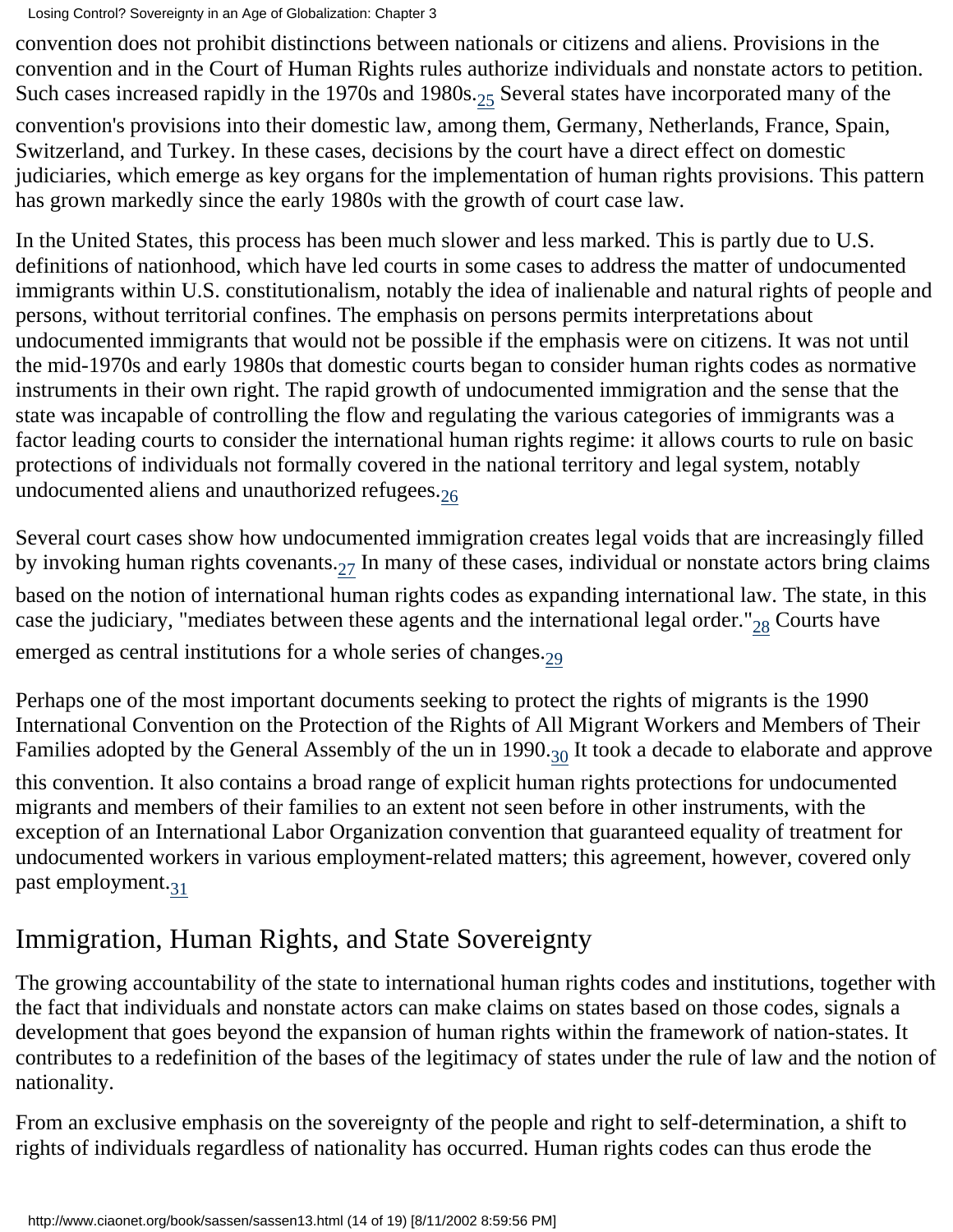legitimacy of the state if states fail to respect such human rights. It is no longer just a question of self-determination but of respect for international human rights codes. The extent to which the organizations and instruments that privilege these individual rights are likely to be implemented is uncertain. One interpretation views these developments as indicating that international law today makes the individual and nonstate groups subsidiary to the laws between states.

In accumulating social, civic, and even some political rights in countries of residence, immigrants have diluted the meaning of citizenship and the specialness of the claims citizens can make on the state. When it comes to social services (education, health insurance, welfare, unemployment benefits) citizenship status is of minor importance in the United States and Western Europe. What matters is residence and legal alien status. Most of these countries will pay retirement benefits even if recipients no longer reside there. Some countries--for instance, Sweden and the Netherlands--have also granted local voting rights. EU immigrants have the right to vote in European parliamentary elections, but non-eu immigrants do not. Aliens are guaranteed full civil rights either constitutionally or by statute. Given the little difference between the claims that citizens and immigrants can make, immigrants have little incentive to seek naturalization.

Even unauthorized immigrants can make some of these claims. Peter Schuck has noted that new social contracts between undocumented aliens and society-at-large are being negotiated in the United States every day, contracts that cannot be nullified through claims concerning nationality and sovereignty. Courts have had to accept the existence of undocumented aliens and to extend to these aliens some form of legal recognition and guarantees of basic rights. Various decisions have conferred important benefits of citizenship upon undocumented aliens. This clearly undermines older notions of sovereignty. At the same time, California's Proposition 187 signals the possibility of reversals in this arena. Although Proposition 187 will be challenged in the courts, its success at the polls signals the political/legal potential for anti-immigrant sentiment.

<span id="page-50-0"></span>For scholars who see in the new international human rights regime a major political development, $32$  the

<span id="page-50-1"></span>erosion in the distinction between citizen and alien also devalues the institution of citizenship.<sub>33</sub> This

devaluing may well contribute in turn to the burgeoning importance of international human rights codes. The growing ability of ngos and individuals to make claims on the basis of international human rights instruments has implications beyond the boundaries of individual states. It affects the configuration of the international order.

The concept of nationality is being partly displaced from a principle that reinforces state sovereignty and self-determination (through the state's right/power to define its nationals) to a concept emphasizing that the state is accountable to all its residents on the basis of international human rights law. The individual emerges as the object of international law and institutions. International law still protects sovereignty and has in the state its main object, but the state is no longer the only subject of international law. In addition to all its other functions, it becomes an institutional apparatus of a transnational order based on human rights. In this process, the relationships among nongovernment entities, the state, and international institutions is reconfigured. Individuals and NGOs can make claims on the state--the one where they reside or another--and they participate in the debates and actions concerning the international legal order. That the state's jurisdictional and judicial role and its relation to the individual and nonstate actors are, in some regards, becoming organized by the international human rights legal order is clearly not an irreversible trend, as current events in the former Yugoslavia indicate, but this change does create new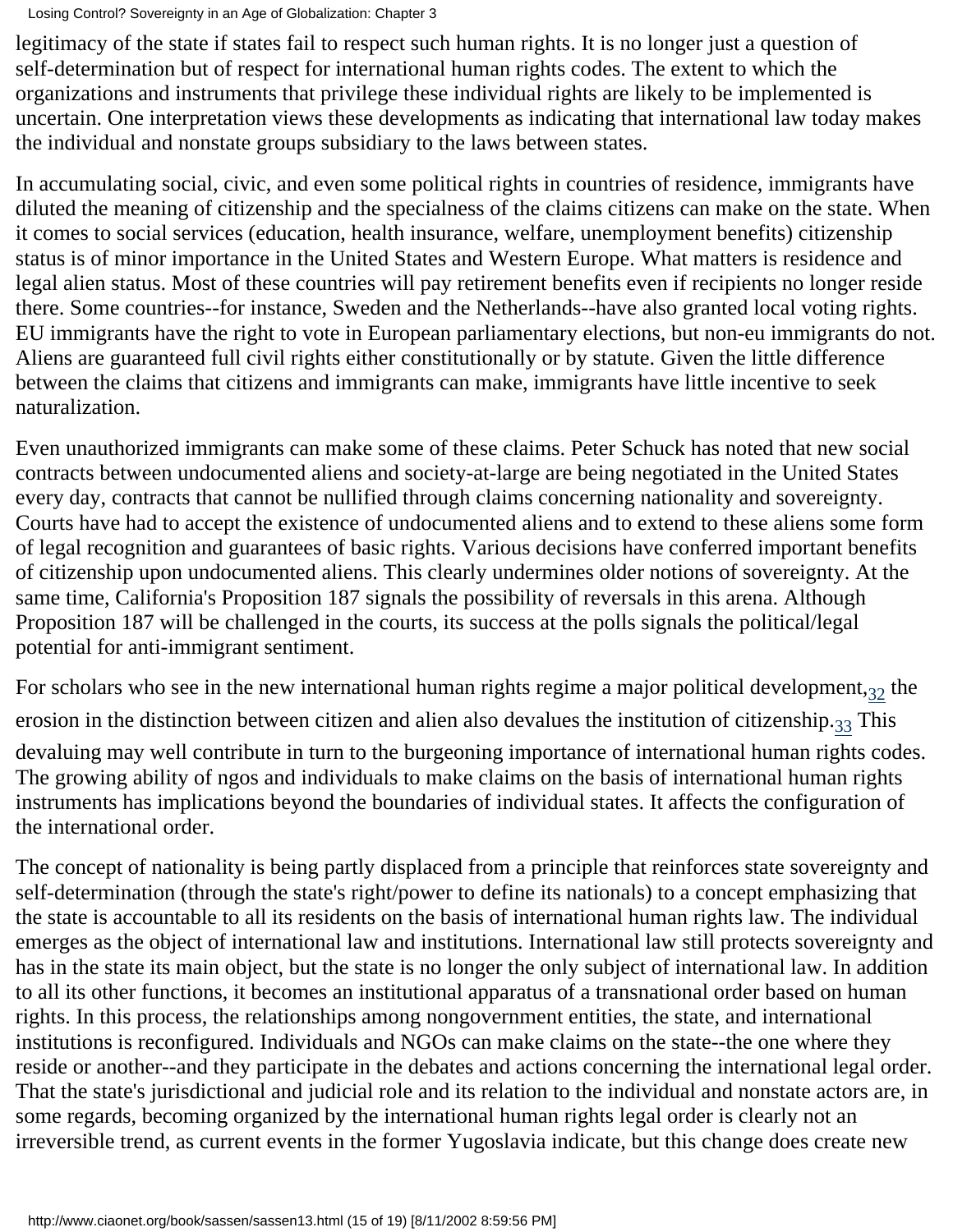Losing Control? Sovereignty in an Age of Globalization: Chapter 3

conditions that any international legal order must accommodate. Even strong nationalist or ethnic resistance must confront the undeniable existence of the international human rights regime.

These and other developments point to an institutional reshuffling of some of the components of sovereign power over entry and can be seen as an extension of the general processes whereby state sovereignty is being partly decentered onto non- or quasi-governmental entities for the governance of the global economy and international political order. Put simply, these developments reduce the autonomy of the state in immigration policy making and multiply the sectors within the state that are addressing immigration policy, thereby multiplying the opportunities for conflicts within the state. Immigration policy is now shaped by forces ranging from economic globalization to international agreements on human rights, and it is made and implemented within settings ranging from national and local legislatures and judiciaries to supranational organizations.

Policy making regarding international issues has always engaged different parts of the government. Each state is constituted through multiple agencies and social forces. Indeed, it could be said that although the state has central control over immigration policy, exercising that power often begins with a limited contest between the state and interested social forces: agribusiness, manufacturing, humanitarian groups, unions, ethnic organizations, and zero-population-growth efforts, to name a few. $_{34}$  Today the old

<span id="page-51-8"></span><span id="page-51-7"></span>hierarchies of power and influence within the state are being reconfigured by increasing economic globalization and the ascendance of an international human rights regime. $35$ 

#### **Notes:**

<span id="page-51-0"></span>**Note 1:** A vast and rich scholarly literature documents and interprets the specificity and distinctiveness of immigration policy in highly developed countries; see, e.g., Weil 1991; Cornelius, Martin, and Hollifield 1994; Weiner 1995; Soysal 1994; Thranhardt 1992; Bade 1992Ñto mention just a few. As a body, this literature reveals the many differences among these countries. [Back.](#page-37-0)

<span id="page-51-1"></span>Note 2: Refugee policy in some countries does lift the burden of immigration from the immigrant's shoulders. U.S. policy, for example, particularly for Indochinese refugees, acknowledges partial responsibility on the part of the government. Clearly, in the case of economic migration, such responsibility is far more difficult to establish and by its nature is far more indirect. [Back.](#page-38-0)

<span id="page-51-2"></span>**Note 3:** I should note that the right to entry is part of the 1969 Convention on Refugee Problems in Africa adopted by the Organization of African States. [Back.](#page-38-1)

<span id="page-51-3"></span>**Note 4:** Plender 1988, 159Ð91. [Back.](#page-38-2)

<span id="page-51-4"></span>**Note 5:** For instance, major human rights codes place procedural restrictions on lawful expulsions; bilateral and regional accords for employment migration tend to contain provisions through which member states relinquish some control over the entry and exit of foreigners. See Plender 1988; Goodwin-Gill 1988. [Back.](#page-38-3)

<span id="page-51-5"></span>**Note 6:** See, e.g., Hollifield 1992; Baubock 1994; Sassen forthcoming. [Back.](#page-39-0)

<span id="page-51-6"></span>**Note 7:** The efforts that mix the conventions on universal human rights and national judiciaries assume many different forms. Some examples in the United States are the sanctuary movement in the 1980s, which sought to establish protected areas, typically in churches, for refugees from Central America;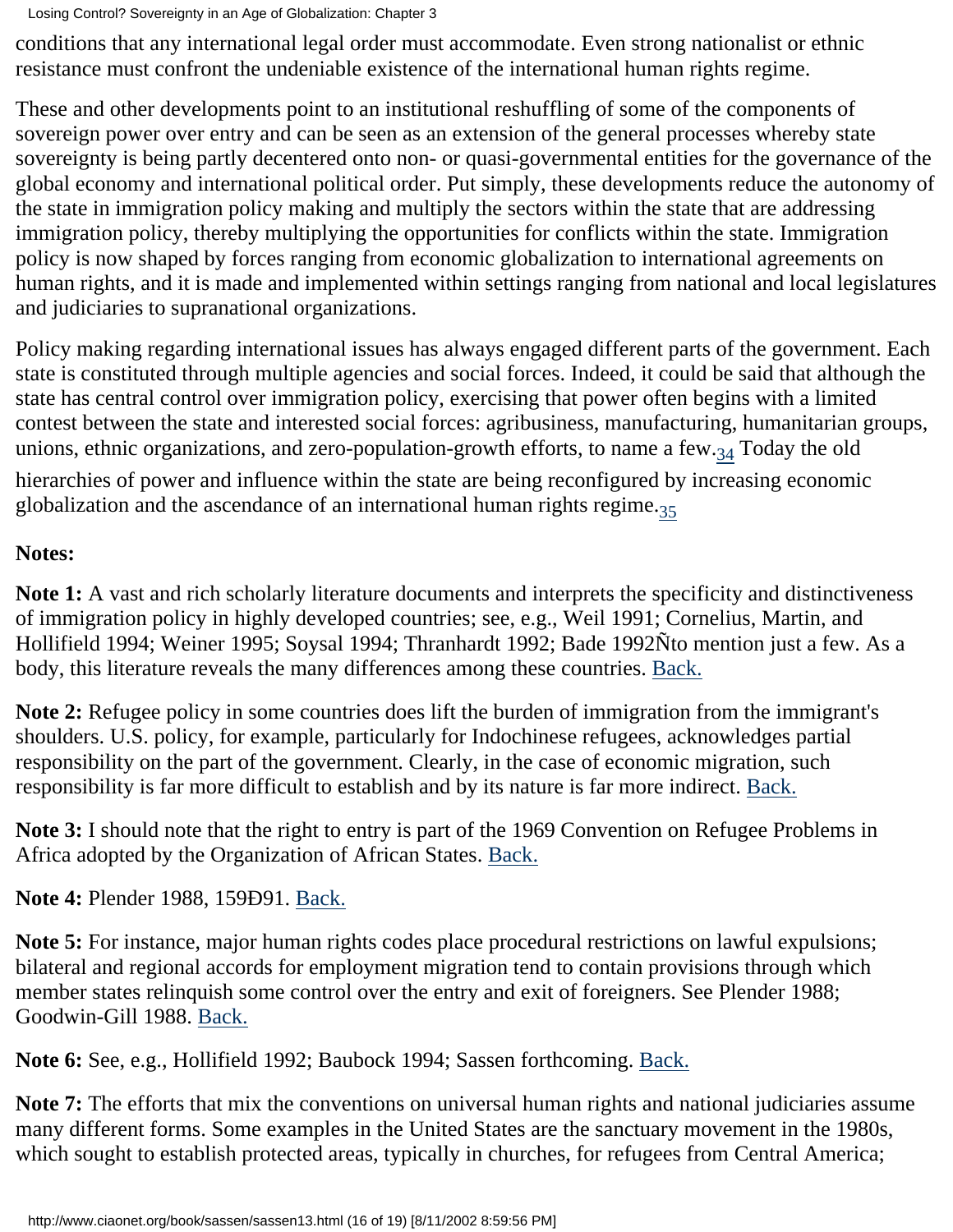judicial battles such as those around the status of Salvadorans granted indefinite stays though formally defined as illegal; and the fight for the rights of detained Haitians in an earlier wave of boat lifts. It is clear in these cases that notwithstanding the lack of an enforcement apparatus, human rights limit the discretion of states in how they treat non-nationals on their territory. It is also worth noting in this regard that the United Nations High Commissioner for Refugees (unhcr) is the only un agency with the authority to intercede worldwide on behalf of those in danger. [Back.](#page-39-1)

<span id="page-52-0"></span>**Note 8:** While these developments are well known in Europe and North America, there is not much general awareness that incipient forms are showing up in Japan as well (see, e.g., Sassen 1991, chap. 9; Shank 1994). For instance, in Japan today a strong group of human rights advocates is working on behalf of immigrants; nonofficial unions are trying to organize undocumented immigrant workers; and organizations working on behalf of immigrants are receiving funding from individuals or government institutions in sending countries (e.g., the Thai ambassador to Japan announced in October 1995 that his government will give a total of 2.5 million baht, about 100,000 U.S. dollars, to five civic groups that assist Thai migrant workers, especially undocumented ones; see Japan Times, October 18, 1995; see also Sassen 1993). [Back.](#page-39-2)

<span id="page-52-1"></span>**Note 9:** Further, the growth of immigration, refugee flows, ethnicity, and regionalism challenges the accepted notion of citizenship in contemporary nation-states and hence the formal structures for accountability. My research on the international circulation of capital and labor caused me to review the meaning of such concepts as national economy and national workforce under conditions of growing internationalization of capital in both developed and developing countries and the burgeoning presence of immigrant workers in major industrial countries. Furthermore, the rise of ethnicity in the United States and Europe among a mobile workforce raises questions about the content of the concept of nation-based citizenship. The portability of national identity gives rise to concerns about bonds with other countries, or localities within them, and the resurgence of ethnic regionalism creates barriers to the political incorporation of new immigrants. See, e.g., Soysal 1994; Baubock 1994; Sassen forthcoming). [Back.](#page-40-0)

<span id="page-52-2"></span>**Note 10:** There is a large and rich literature on the development of immigration policy at the European level; please refer to n. 1, above, for a few citations. Longer bibliographies and analyses of the particular angle under discussion here $\tilde{N}$  limitations on the autonomy of the state in making immigration policy $\tilde{N}$ can also be found in Sassen forthcoming. [Back.](#page-40-1)

#### <span id="page-52-3"></span>**Note 11:** Mitchell 1989. [Back.](#page-40-2)

<span id="page-52-4"></span>**Note 12:** Diverse social forces shape the role of the state depending on the matter at hand. Thus in the early 1980s bank crisis, for instance, the players were few and well coordinated; the state basically relinquished the organizing capacity to the banks, the imf, and a few other actors. It was all very discreetÑ indeed, so discreet that the government was hardly a player in the crisis. This is quite a contrast with the deliberations around the passing of the 1986 Immigration and Reform Control Act, which was a national brawl. In trade liberalization discussions, too, there are often multiple players, and the executive may or may not relinquish powers to congress. [Back.](#page-40-3)

<span id="page-52-5"></span>**Note 13:** Aman (1995) has noted that although political and constitutional arguments for reallocating federal power to the states are not new, the recent reemergence of the Tenth Amendment as a politically viable and popular guideline is a major political shift in the relations between the federal government and the states since the New Deal. [Back.](#page-40-4)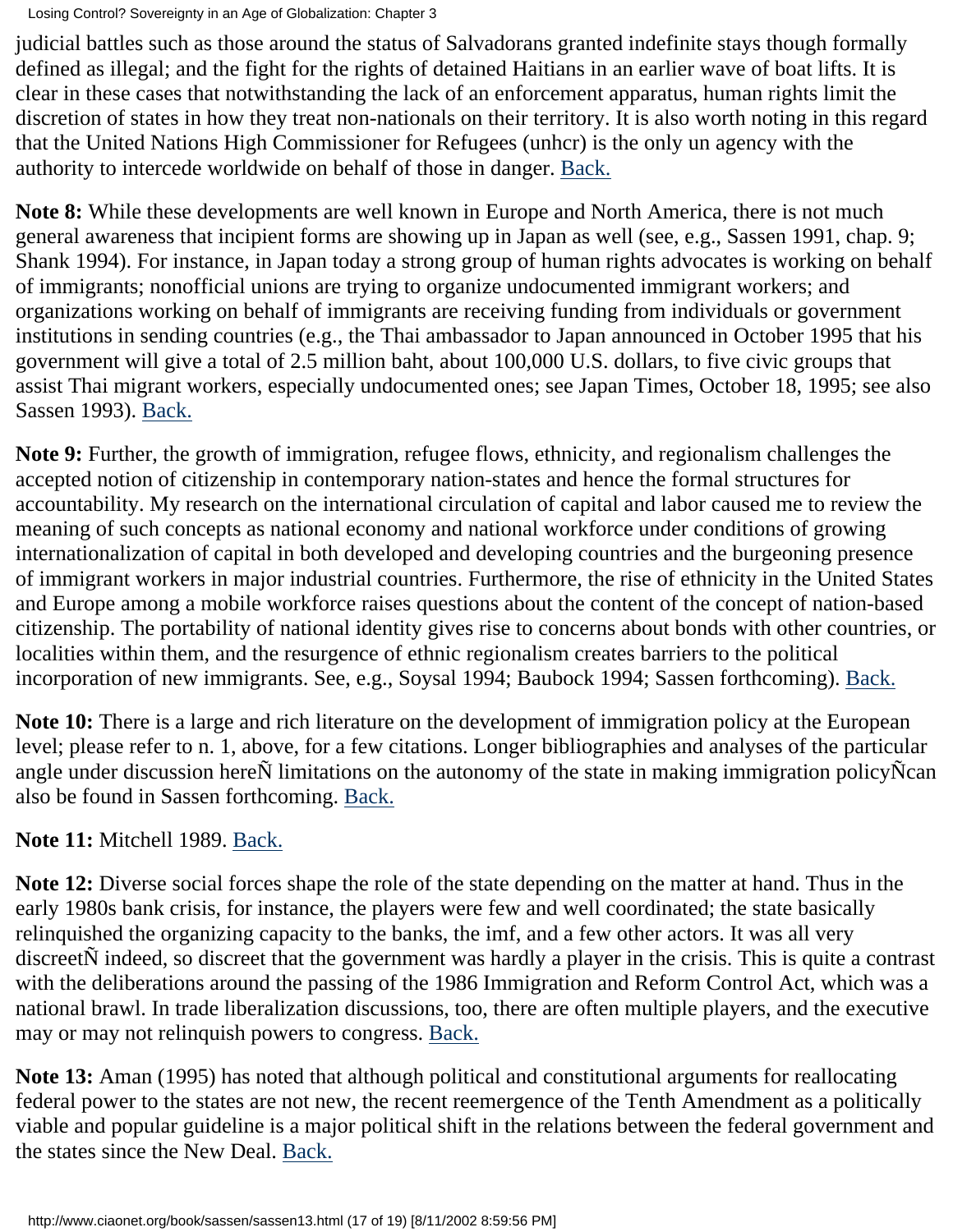<span id="page-53-0"></span>**Note 14:** Reimers 1983; Briggs 1992. [Back.](#page-41-0)

<span id="page-53-1"></span>**Note 15:** Sassen 1988, 1993; Journal fur Entwicklungspolitik 1995; Bonacich et al. 1994. [Back.](#page-41-1)

<span id="page-53-2"></span>**Note 16:** Mahler 1995. [Back.](#page-41-2)

<span id="page-53-3"></span>Note 17: Sassen forthcoming. [Back.](#page-42-0)

<span id="page-53-4"></span>**Note 18:** For a more detailed account, see Sassen 1993; Shank 1994. [Back.](#page-45-0)

<span id="page-53-5"></span>**Note 19:** See Sassen 1993. [Back.](#page-45-1)

<span id="page-53-6"></span>**Note 20:** E.g., Cornelius, Martin, and Hollifield 1994. [Back.](#page-46-0)

<span id="page-53-7"></span>**Note 21:** Bosniak 1992, 745. [Back.](#page-46-1)

<span id="page-53-8"></span>**Note 22:** Sassen 1993. [Back.](#page-47-0)

<span id="page-53-9"></span>**Note 23:** Jacobson 1996; Reisman 1990. [Back.](#page-47-1)

<span id="page-53-10"></span>**Note 24:** Henkin 1990, 144. [Back.](#page-48-0)

<span id="page-53-11"></span>**Note 25:** It is interesting to note that in the International Court of Justice it is very rare for a judge to vote against the position of his or her government in disputes before the court. This is not at all uncommon, however, in the European Court of Human Rights; indeed, it is becoming more common. This is significant because the European Court has become the main organ for the interpretation of the European human rights convention's provisions. [Back.](#page-49-0)

<span id="page-53-12"></span>**Note 26:** For instance, the Universal Declaration was cited in 76 federal cases from 1948 through 1994; over 90 percent of those cases took place after 1980, and, of those, 49 percent involved immigration issues, a proportion that rises to 54 percent if cases involving refugees are included (Jacobson 1996, 97). Jacobson also found that the term human rights was cited in 19 federal cases before the twentieth century, in 34 from 1900 to 1944, in 191 from 1945 to 1969, in 803 in the 1970s, and in more than 2,000 in the 1980s. He estimates that such references will have been made in more than 4,000 cases by the end of the 1990s. [Back.](#page-49-1)

<span id="page-53-13"></span>**Note 27:** See, e.g., Hassan 1983. [Back.](#page-49-2)

<span id="page-53-14"></span>**Note 28:** Jacobson 1996, 100. [Back.](#page-49-3)

<span id="page-53-15"></span>**Note 29: See Shapiro 1991. <u>Back.</u>** 

<span id="page-53-16"></span>**Note 30:** See Bosniak 1992 for an in-depth examination of this convention and its potentials and limitations for the protection of undocumented migrants. [Back.](#page-49-5)

<span id="page-53-17"></span>**Note 31:** It is perhaps worth noting that after much debate, undocumented migrants were also included under the protections provided by the un General Assembly's 1985 Declaration on the Human Rights of Individuals Who Are Not Citizens of the Countries in Which They Live. But being a nonbinding instrument it is probably of little use to undocumented migrants. [Back.](#page-49-6)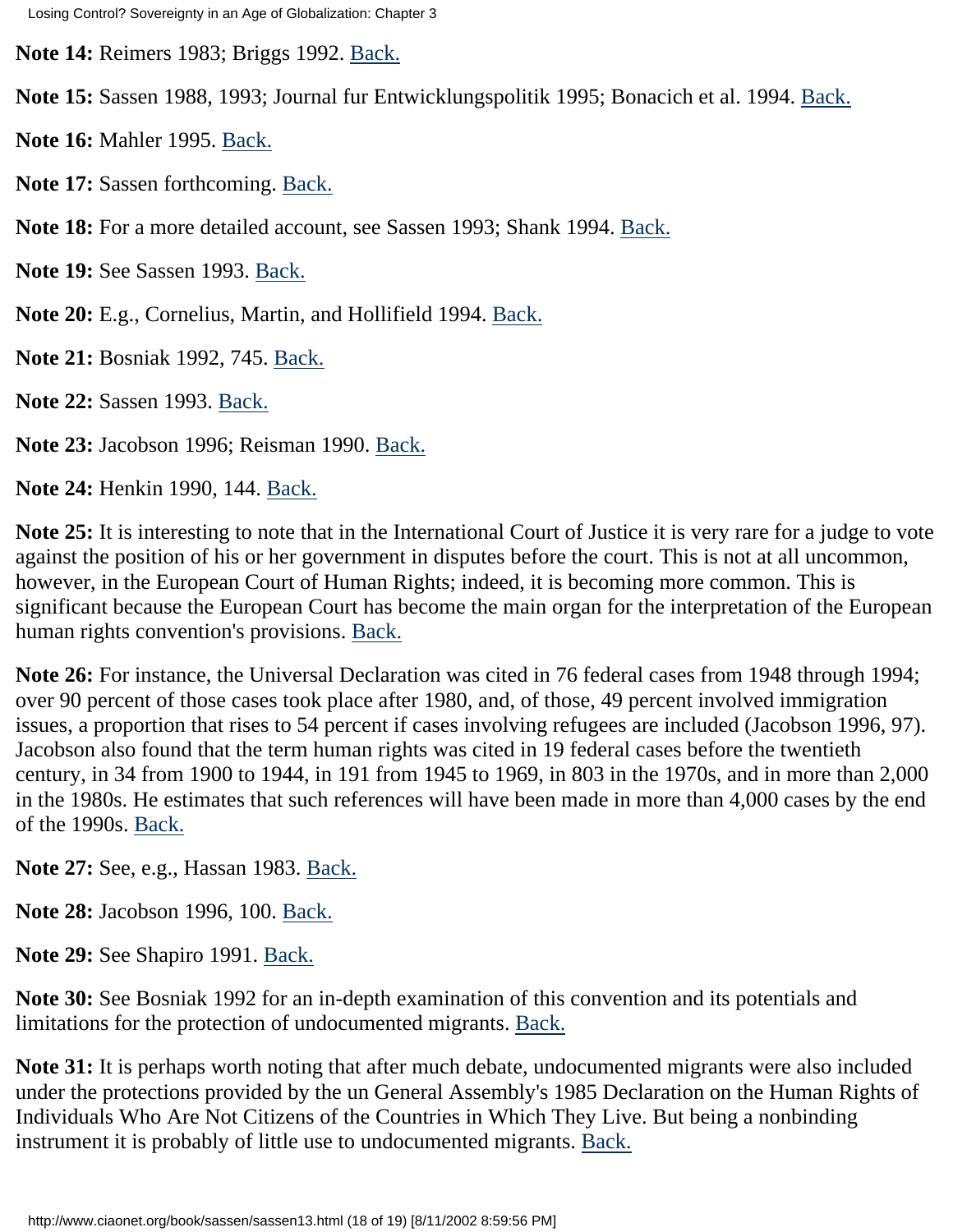<span id="page-54-0"></span>**Note 32:** See, e.g., Jacobson 1996; Soysal 1994. [Back.](#page-50-0)

<span id="page-54-1"></span>**Note 33:** Jacobson 1996. [Back.](#page-50-1)

<span id="page-54-2"></span>**Note 34:** Cf. Mitchell 1989. [Back.](#page-51-7)

<span id="page-54-3"></span>**Note 35:** An example is the ascendance of so-called soft security issues: according to some observers, recent government reorganization in the State Department, the Department of Defense, and the cia reflects an implicit redefinition of national security. [Back.](#page-51-8)

[Losing Control? Sovereignty in an Age of Globalization](#page-0-0)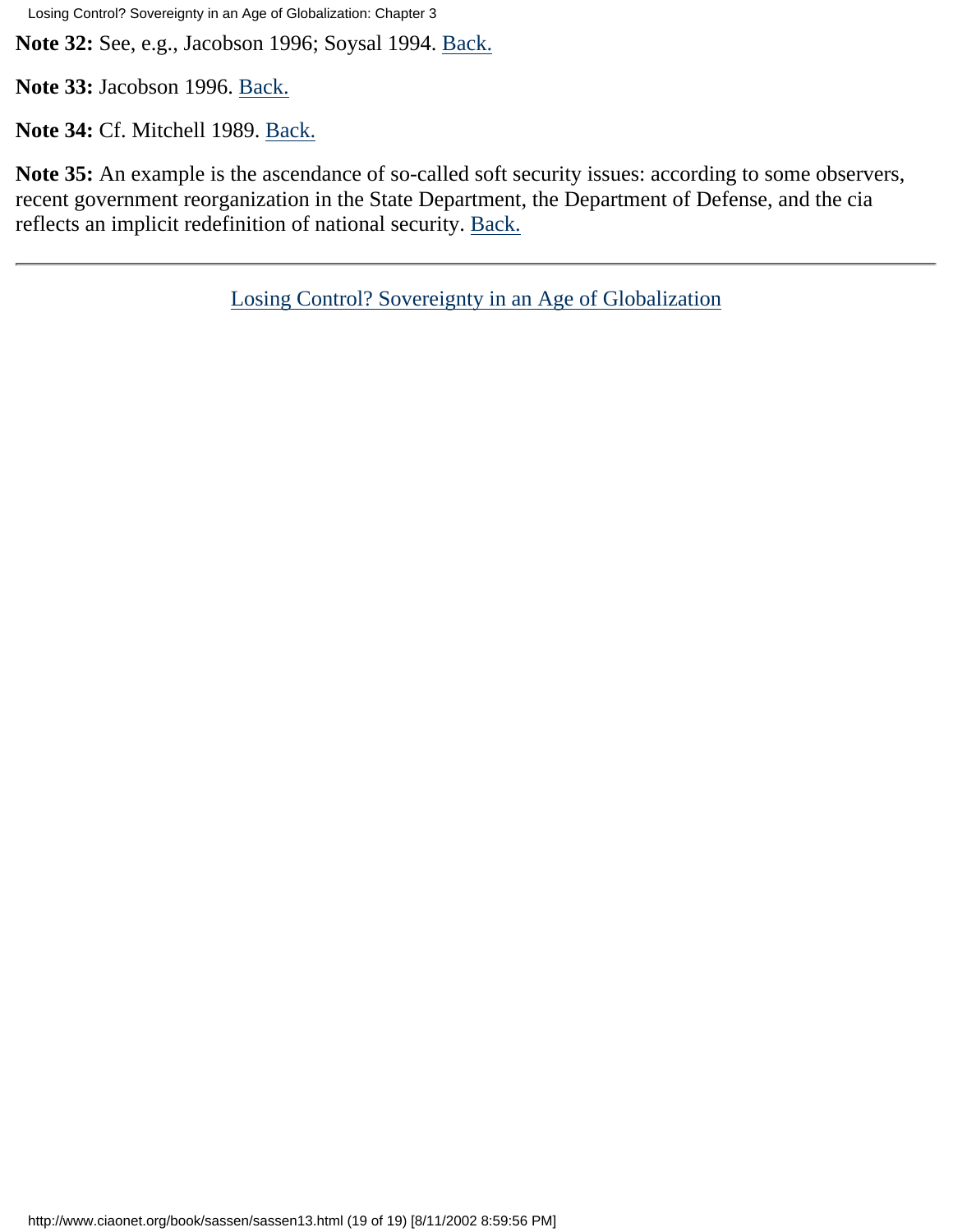**[Losing Control? Sovereignty in an Age of Globalization](#page-0-0), by Saskia Sassen**

# Bibliography

Abbott, Kenneth W. 1992. "GATT as a Public Institution: The Uruguay Round and Beyond." Brooklyn Journal of International Law 18, no. 1: 31-85.

Abu-Lughod, Janet. 1989. Before European Hegemony: The World System a.d. 1250-1350. New York: Oxford University Press.

Abu-Lughod, Janet Lippman. 1995. "Comparing Chicago, New York, and Los Angeles: Testing Some World Cities Hypotheses." In Paul L. Knox and Peter J. Taylor, eds., World Cities in a World-System, pp. 171-91. Cambridge: Cambridge University Press.

Aglietta, Michel, and André Orléan. 1982. La violence de la monnaie. Paris: Presses Universitaires de France.

Aksen, Gerald. 1990. "Arbitration and Other Means of Dispute Settlement." In D. Goldsweig and R. Cummings, eds., International Joint Ventures: A Practical Approach to Working with Foreign Investors in the U.S. and Abroad, pp. 287-94. Chicago: American Bar Association.

Aman, Alfred C., Jr. 1995. "A Global Perspective on Current Regulatory Reform: Rejection, Relocation, or Reinvention? Indiana Journal of Global Legal Studies 2:429-64.

Amin, A., and Thrift, N. 1992. "Neo-Marshallian Nodes in Global Networks." International Journal of Urban and Regional Research 16, no. 4: 571-87.

Anderson, Perry. 1974. Lineages of the Absolutist State. London: New Left Books.

Arena, Luis C., ed. 1995. Globalization, Integration and Human Rights in the Caribbean. Bogotá, Colombia: Instituto Latinoamericano de Servicios Legales (ilsa).

Arendt, Hannah. 1963. On Revolution. London: Faber and Faber.

Arrighi, Giovanni. 1994. The Long Twentieth Century: Money, Power, and the Origins of Our Times. London: Verso.

Atik, Jeffery. 1994. "Fairness and Managed Foreign Direct Investment." Columbia Journal of Transnational Law 32, no. 1: 1-42.

Bade, Klaus J., ed. 1992. Deutsche im Ausland, Fremde in Deutschland: Migration in Geschichte und Gegenwart. Munich: C. H. Beck.

Balibar, Etienne. 1990. "The Nation Form: History and Ideology." Review 13, no. 3: 329-61.

Basch, Linda, Nina Glick Schiller, and Cristina Szanton-Blanc. 1994. Nations Unbound: Transnational Projects, Postcolonial Predicaments and Deterritorialized Nation-States.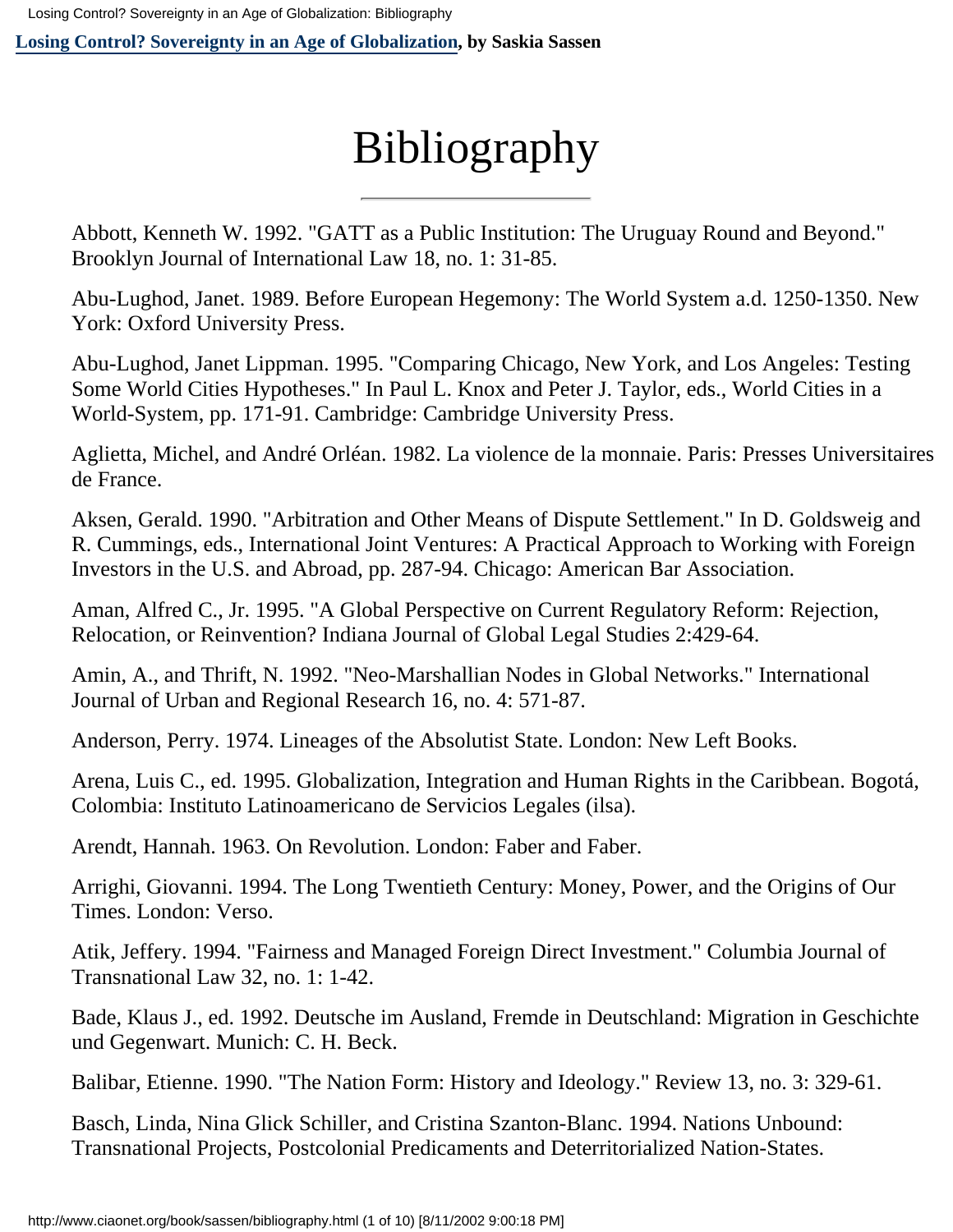Amsterdam: Gordon and Breach.

Baubock, Rainer. 1994. Transnational Citizenship: Membership and Rights in International Migration. Aldershot, England: Edward Elgar.

Berman, Nathaniel. 1995. "Economic Consequences, Nationalist Passions: Keynes, Crisis, Culture, and Policy." American University Journal of International Law and Policy (special issue) 10, no. 2 (winter): 619-70.

Bhagwati, Jagdish. 1991. The World Trading System at Risk. Princeton: Princeton University Press.

Body-Gendrot, S. 1993. Ville et violence. Paris: Presses Universitaires de France.

Bohning, W. R., and M.-L. Schloeter-Paredes, eds. 1994. Aid in Place of Migration. Geneva: International Labor Office.

Bonacich, Edna, Lucie Cheng, Norma Chinchilla, Nora Hamilton, and Paul Ong, eds. 1994. Global Production: The Apparel Industry in the Pacific Rim. Philadelphia: Temple University Press.

Bose, Christine E., and Edna Acosta-Belen, eds. 1995. Women in the Latin American Development Process. Philadelphia: Temple University Press.

Bosniak, Linda S. 1994. "Membership, Equality, and the Difference that Alienage Makes." New York University Law Review 69: 1047-1149.

\_\_. 1992. "Human Rights, State Sovereignty and the Protection of Undocumented Migrants Under the International Migrant Workers Convention." International Migration Review 25, no. 4: 737-70.

Braudel, Fernand. 1982. The Wheels of Commerce. New York: Harper and Row.

Briggs, Vernon M., Jr. 1992. Mass Immigration and the National Interest. Armonk, N.Y.: M. E. Sharpe.

Brotchie, John, Mike Batty, Ed Blakely, Peter Hall, and Peter Newton, eds. 1995. Cities in Competition: Productive and Sustainable Cities for the Twenty-first Century. Melbourne: Longman Australia.

Carbonneau, Thomas, ed. 1990. Lex Mercatoria and Arbitration. Dobbs Ferry, N.Y.: Transnational Juris Publications.

Carrez, Jean-François. 1991. Le développement des fonctions tertiares internationales ˆ Paris et dans les métropoles régionales: Rapport au premier ministre. Paris: La Documentation française.

Castells, Manuel. 1989. The Informational City. Oxford: Blackwell.

Charny, David. 1991. "Competition among Jurisdictions in Formulating Corporate Law Rules: An American Perspective on the ÔRace to the BottomÕ in the European Communities." Harvard International Law Journal 32, no. 2: 423-56.

Collins, Sheila D., Helen Lachs Ginsburg, and Gertrude Schaffner Goldberg, in consultation with Ward Morehouse, Leonard Rodberg, Sumner Rosen, and June Zaccone. 1994. Jobs for All: A Plan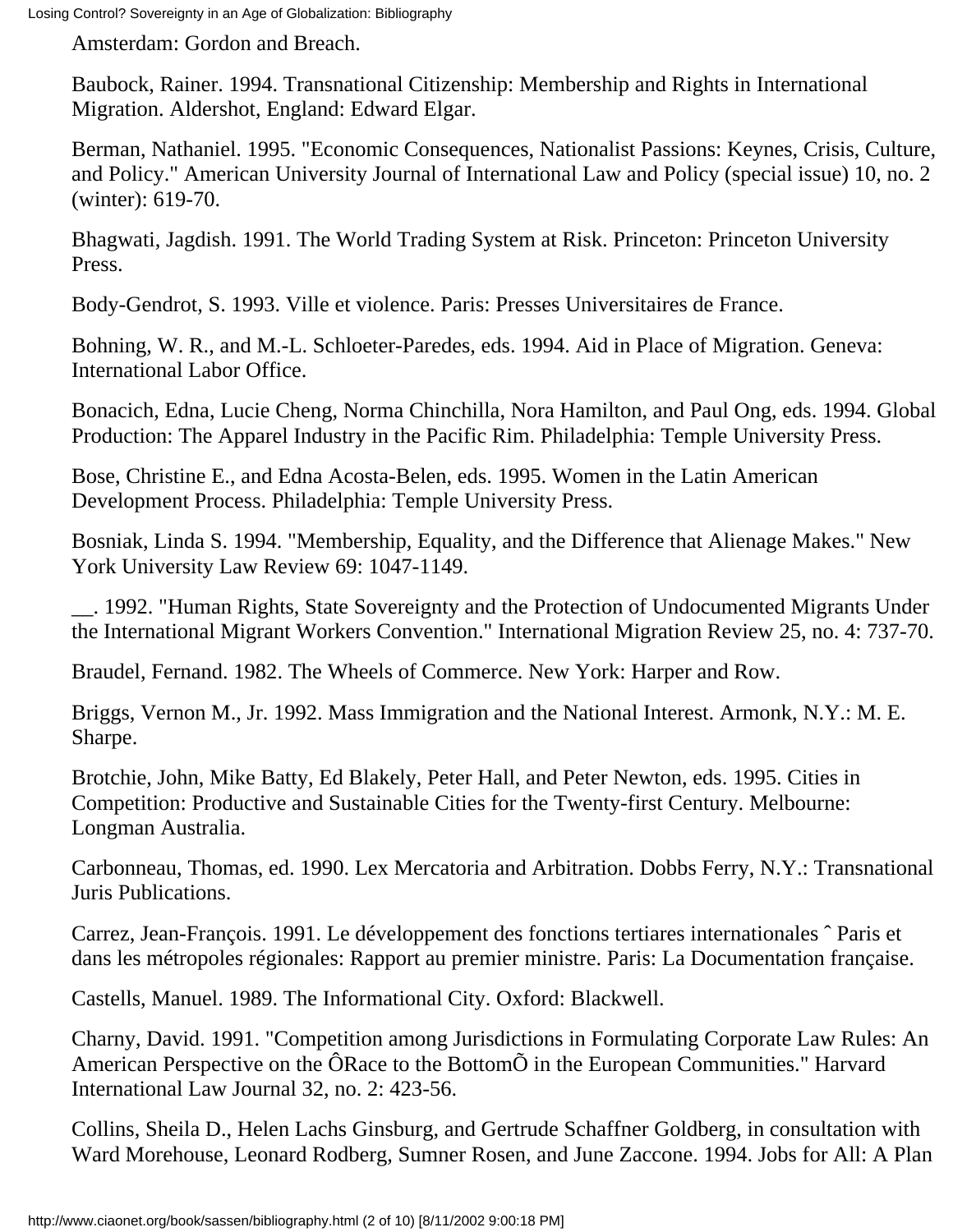for the Revitalization of America. New York: New Initiatives for Full Employment.

Compa, Lance. 1993. "International Labor Rights and the Sovereignty Question: nafta and Guatemala, Two Case Studies." American University Journal of International Law and Policy 9, no. 1 (fall): 117-50.

Competition and Change: Journal of Global Business and Political Economy. 1995. Vol. 1, no. 1.

Coombe, Rosemary J. 1993. "The Properties of Culture and the Politics of Possessing Identity: Native Claims in the Cultural Appropriation Controversy." Canadian Journal of Law and Jurisprudence 6, no. 2 (July): 249-85.

Cornelius, Wayne A., Philip L. Martin, and James F. Hollifield, eds. 1994. Controlling Immigration: A Global Perspective. Stanford, Calif.: Stanford University Press.

Cox, Robert. 1987. Production, Power, and World Order: Social Forces in the Making of History. New York: Columbia University Press.

Le Débat. 1994. Le Nouveau Paris (special issue) (summer).

Dezalay, Yves. 1992. Marchands de droit. Paris: Fayard.

Dezalay, Yves, and Bryant Garth. 1995. "Merchants of Law as Moral Entrepreneurs: Constructing International Justice from the Competition for Transnational Business Disputes." Law and Society Review 29, no. 1: 27-64.

Drache, D., and M. Gertler, eds. 1991. The New Era of Global Competition: State Policy and Market Power. Montreal: McGill-QueenÕs University Press.

Fainstein, Susan. 1993. The City Builders. Oxford: Blackwell.

Falk, R. A., and W. F. Henreider, eds. 1968. International Law and Organization. Philadelphia: Lippincott.

Fassman, Heinz, and Rainer Münz. European Migration in the Late Twentieth Century: Historical Patterns, Actual Trends, and Social Implications. Aldershot and Brookfield, England: Edward Elgar.

Franck, Thomas M. 1992. "The Emerging Right to Democratic Governance." American Journal of International Law 86, no. 1: 46-91.

Gereffi, Gary, and Miguel Korzeniewicz, eds. 1994. Commodity Chains and Global Capitalism. Westport, Conn.: Praeger.

Giddens, Anthony. 1987. The Nation-State and Violence. Berkeley: University of California Press.

Gilbert, Felix. 1975. The Historical Essays of Otto Hintze. New York: Oxford University Press.

Gill, Stephen, ed. 1993. Gramsci, Historical Materialism and International Relations. Cambridge: Cambridge University Press.

Glickman, N. J., and A. K. Glasmeier. 1989. "The International Economy and the American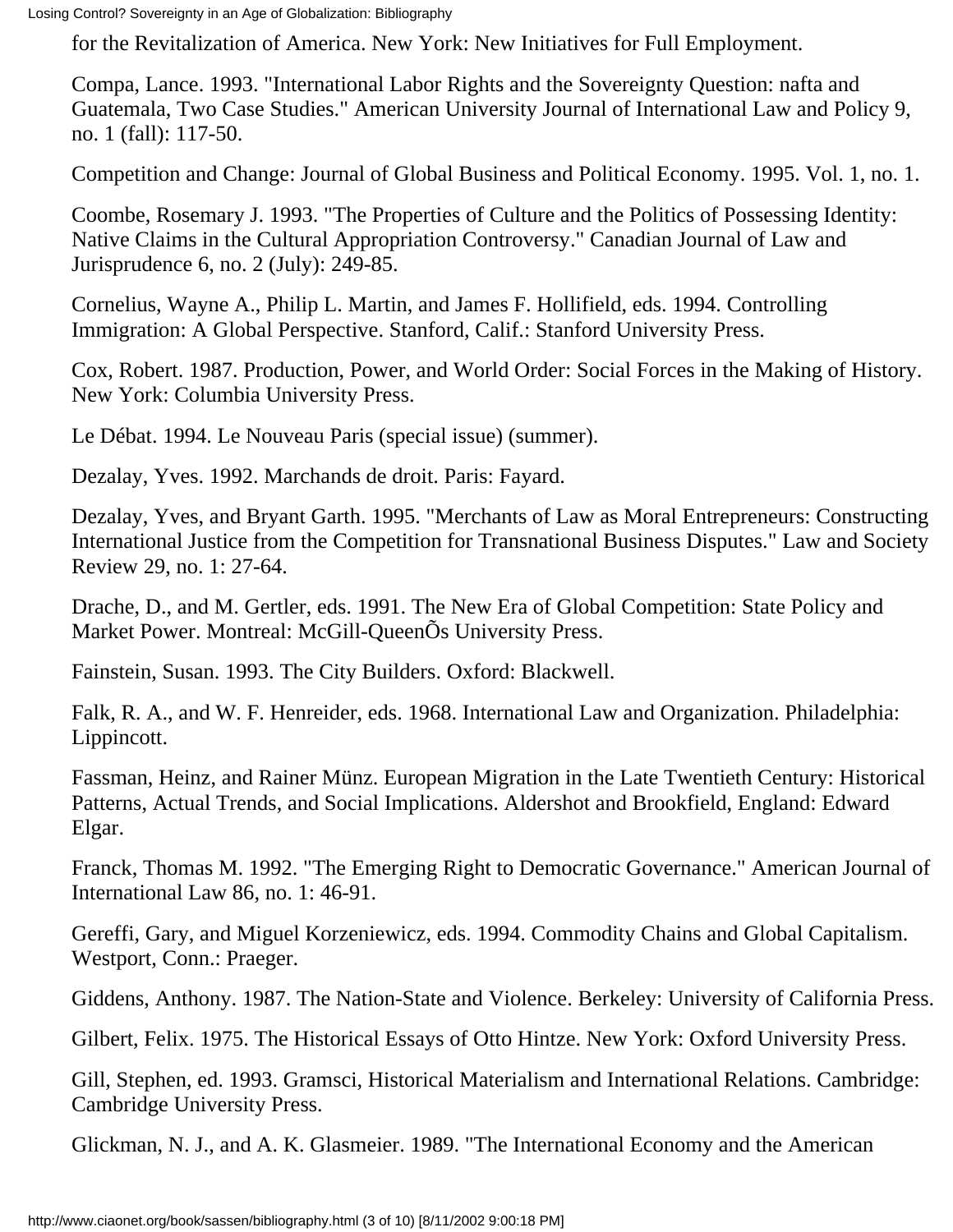South." In L. Rodwin and H. Sazanami, eds., Deindustrialization and Regional Economic Transformation: The Experience of the United States. Winchester, Mass.: Unwin Hyman.

Global Crisis, Local Struggles. 1993. Social Justice (special issue) 20, nos. 3-4 (fall-winter).

Goldstein, Judith, and Robert O. Keohane, eds. 1993. Ideas and Foreign Policy: Beliefs, Institutions, and Political Change. Ithaca, N.Y.: Cornell University Press.

Goodwin-Gill, G. S. 1989. "Nonrefoulement and the New Asylum Seekers." In D. A. Martin, ed., The New Asylum Seekers: Refugee Policy in the 1980s. Dordrecht, the Netherlands: Martinus Nijhoff.

Habermas, Jurgen. 1992. "Citizenship and National Identity: Some Reflections on the Future of Europe." Praxis International 12, no. 1: 1-19.

Harrison, Bennett. 1994. Lean and Mean: The Changing Landscape of Corporate Power in the Age of Flexibility. New York: Basic Books.

Harvey, David. 1989. The Urban Experience. Oxford: Blackwell.

Hassan, Farooq. 1983. "The Doctrine of Incorporation." Human Rights Quarterly 5:68-86.

Haus, Leah. 1995. "Openings in the Wall: Transnational Migrants, Labor Unions, and U.S. Immigration Policy." International Organization 49, no. 2 (spring): 285-313.

Heisler, Martin. 1986. "Transnational Migration as a Small Window on the Diminished Autonomy of the Modern Democratic State." Annals (American Academy of Political and Social Science) 485 (May): 153-66.

Henderson, Jeffrey. 1989. The Globalization of High Technology Production: Society, Space, and Semiconductors in the Restructuring of the Modern World. New York: Routledge.

Henkin, Louis. 1990. The Age of Rights. New York: Columbia University Press.

Hilferding, Rudolf. 1981. Finance Capital: A Study of the Latest Phase of Capitalist Development. London: Routledge and Kegan Paul.

Hindess, Barry. 1993. "Citizenship in the Modern West." In Bryan

S. Turner, ed., Citizenship and Social Theory, pp. 19-35. London: Sage Publications.

Hobsbawm, Eric. 1991. Nations and Nationalism Since 1780: Programme, Myth, Reality. Cambridge: Cambridge University Press.

Hollifield, James F. 1992. Immigrants, Markets, and States. Cambridge: Harvard University Press.

Holston, James, ed. 1996. Cities and Citizenship. Public Culture (special issue) 8, no. 2 (winter).

Hopkins, Terence K. 1990. "Notes on the Concept of Hegemony." Review 13, no. 3: 409-11.

Hugo, Graeme. 1995. "IndonesiaÕs Migration Transition." Journal für Entwicklungspolitik 11, no. 3: 285-309.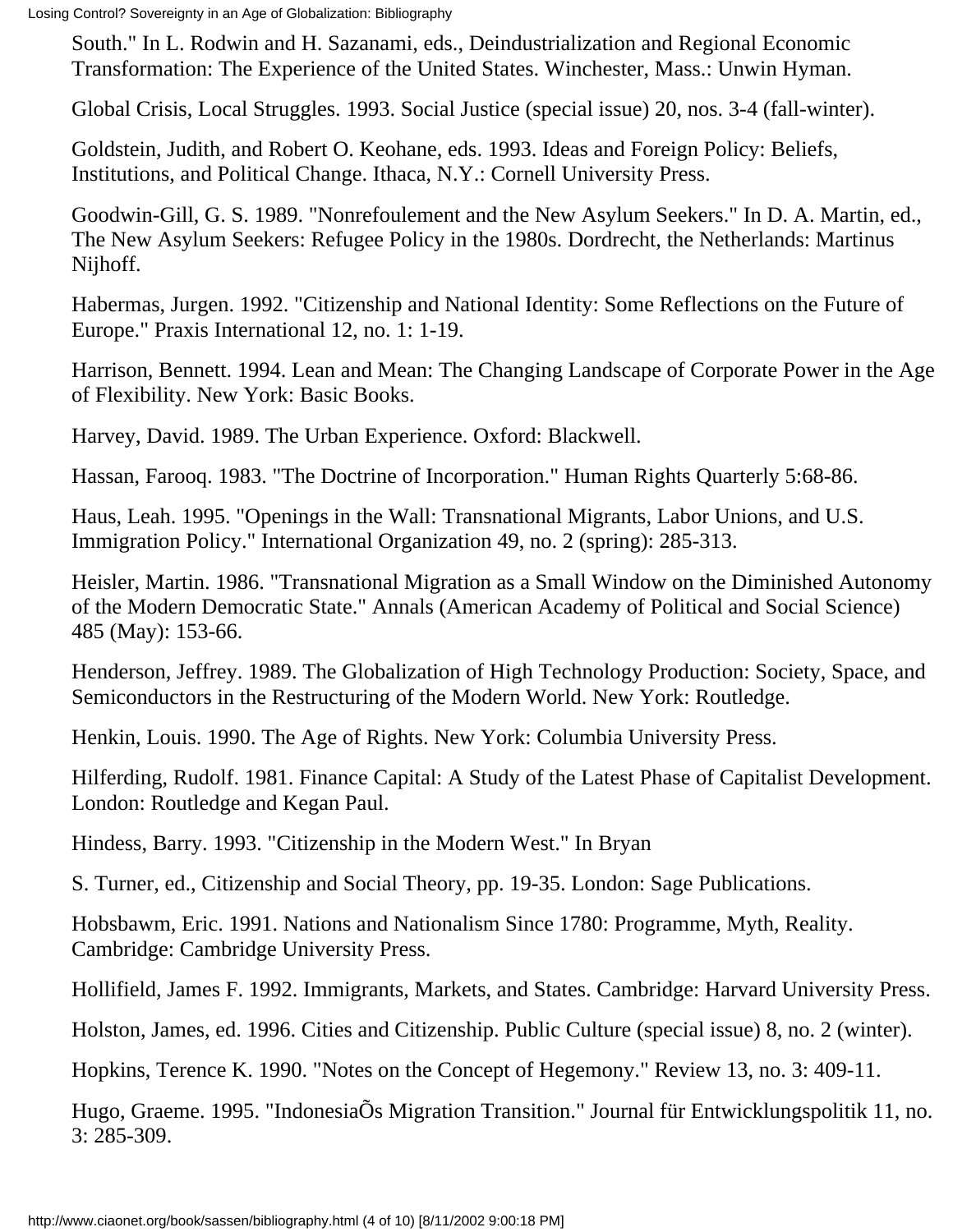Hymer, Stephen, and Robert Rowthorn. 1970. "Multinational Corporations and International Oligopoly." In Charles P. Kindleberger, ed., The International Corporation, pp. 57-91. Cambridge, Mass.: mit Press.

Ibister, John. 1995. The Immigration Debate: Remaking America. West Hartford, Conn.: Kumarian.

Jackson, John H. 1989. The World Trading System: Law and Policy of International Economic Relations. Cambridge: mit Press.

Jacobson, David. 1996. Rights Across Borders: Immigration and the Decline of Citizenship. Baltimore: Johns Hopkins University Press.

Jessop, Robert. 1990. State Theory: Putting Capitalist States in Their Place. University Park: Pennsylvania State University Press.

Kahler, Miles, ed. 1986. The Politics of International Debt. Ithaca, N.Y.: Cornell University Press.

Kalberg, Stephen. 1993. "Cultural Foundations of Modern Citizenship." In Bryan S. Turner, ed., Citizenship and Social Theory, pp. 91-114. London: Sage Publications.

Katzenstein, Peter. 1985. Small States in World Markets: Industrial Policy in Europe. Ithaca, N.Y.: Cornell University Press.

Kennedy, David. 1995. "The International Style in Postwar Law and Policy: John Jackson and the Field of International Economic Law." American University Journal of International Law and Policy (special issue) 10, no. 2 (winter): 671-716.

\_\_. 1988. "A New Stream of International Law Scholarship." Wisconsin International Law Journal 7, no. 1: 1-49.

Kennedy, Duncan. 1993. "The Stakes of Law, or Hale and Foucault!" In Sexy Dressing Etc.: Essays on the Power and Politics of Cultural Identity, pp. 83-125. Cambridge: Harvard University Press.

Keohane, Robert. 1984. After Hegemony: Cooperation and Discord

in the World Political Economy. Princeton, N.J.: Princeton University Press.

King, Anthony D., ed. 1991. Culture, Globalization, and the World-System: Contemporary Conditions for the Representation of Identity. Current Debates in Art History 3. Binghamton: Department

of Art and Art History, State University of New York at Binghamton.

Knox, Paul L., and Peter J. Taylor, eds. 1995. World Cities in a World-System. Cambridge: Cambridge University Press.

Kooiman, Jan, and Martin van Vliet. 1993. "Governance and Public Management." In K. A. Eliassen and J. Kooiman, eds., Managing Public Organizations: Lessons from Contemporary European Experience, pp. 58-72. London: Sage Publications.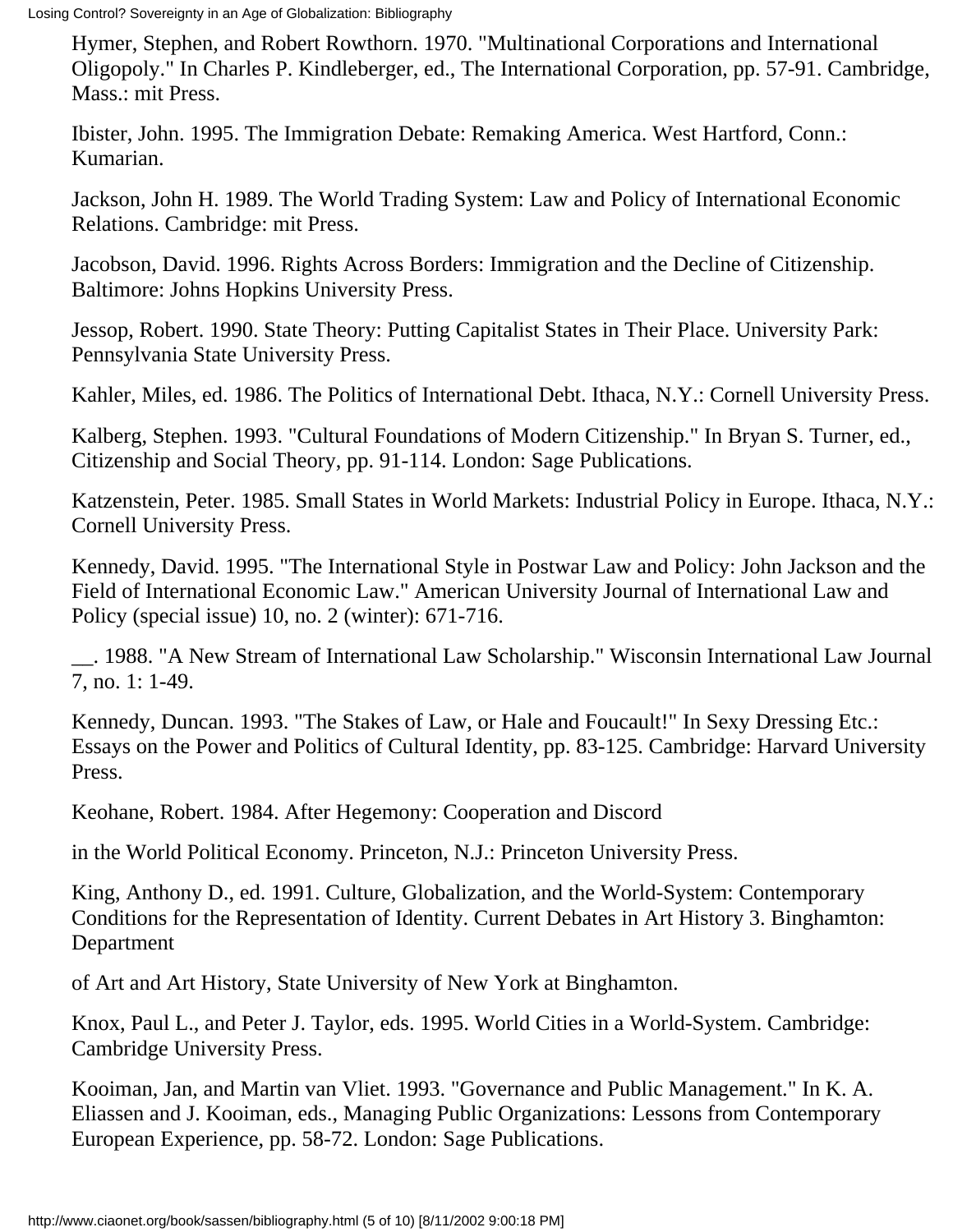Krasner, Stephen. 1979. "The Tokyo Round: Particularistic Interests and Prospects for Stability in the Global Trading System." International Studies Quarterly 23, no. 4: 491-531.

Kratochwil, Friedrich. 1986. "Of Systems, Boundaries and Territoriality." World Politics 34 (October): 27-52.

Lash, Scott, and John Urry. 1987. The End of Organized Capitalism. Madison: University of Wisconsin Press.

Lefort, C. 1988. Democracy and Political Theory. Cambridge: Polity.

McDougal, M. S., and W. M. Reisman. 1981. International Law Essays: A Supplement to International Law in Contemporary Perspective. Mineola, N.Y.: Foundation Press.

Mahler, Sarah. 1995. American Dreaming: Immigrant Life on the Margins. Princeton, N.J.: Princeton University Press.

Marshall, T. H. 1981. The Right to Welfare and Other Essays. London: Heinemann.

\_\_. 1977. Class, Citizenship, and Social Development. Chicago and London: University of Chicago Press.

Massey, Douglas S., Joaquin Arango, Graeme Hugo, Ali Kouaouci, Adela Pellegrino, and J. Edward Taylor. 1993. "Theories of International Migration: A Review and Appraisal." Population and Development Review 19, no. 3: 431-66.

Mattingly, Garrett. 1988. Renaissance Diplomacy. New York:

Dover.

Mazlish, Bruce, and Ralph Buultjens, eds. 1993. Conceptualizing Global History. Boulder, Colo.: Westview.

Mitchell, Christopher. 1989. "International Migration, International Relations, and Foreign Policy." International Migration Review 3, no. 3 (fall): 681-708.

Mittelman, James H., ed. 1996. Globalization: Critical Reflections. International Political Economy Yearbook, vol. 9. Boulder, Colo.: Lynne Riener.

Modelski, George, and Susan Modelski, eds. 1988. Documenting Global Leadership. Seattle: University of Washington Press.

Morales, Rebecca. Flexible Production: Restructuring of the International Automobile Industry. Cambridge: Polity.

Negri, Toni. 1995. "A quoi sert encore lÕEtat?" Pouvoirs Pouvoir. Futur Antérieur (special issue) 25-26: 135-52.

Nye, Joseph S., Jr. 1990. Bound to Lead: The Changing Nature of American Power. New York: Basic.

Offe, Claus. 1985. Disorganized Capitalism: Contemporary Transformations of Work and Politics.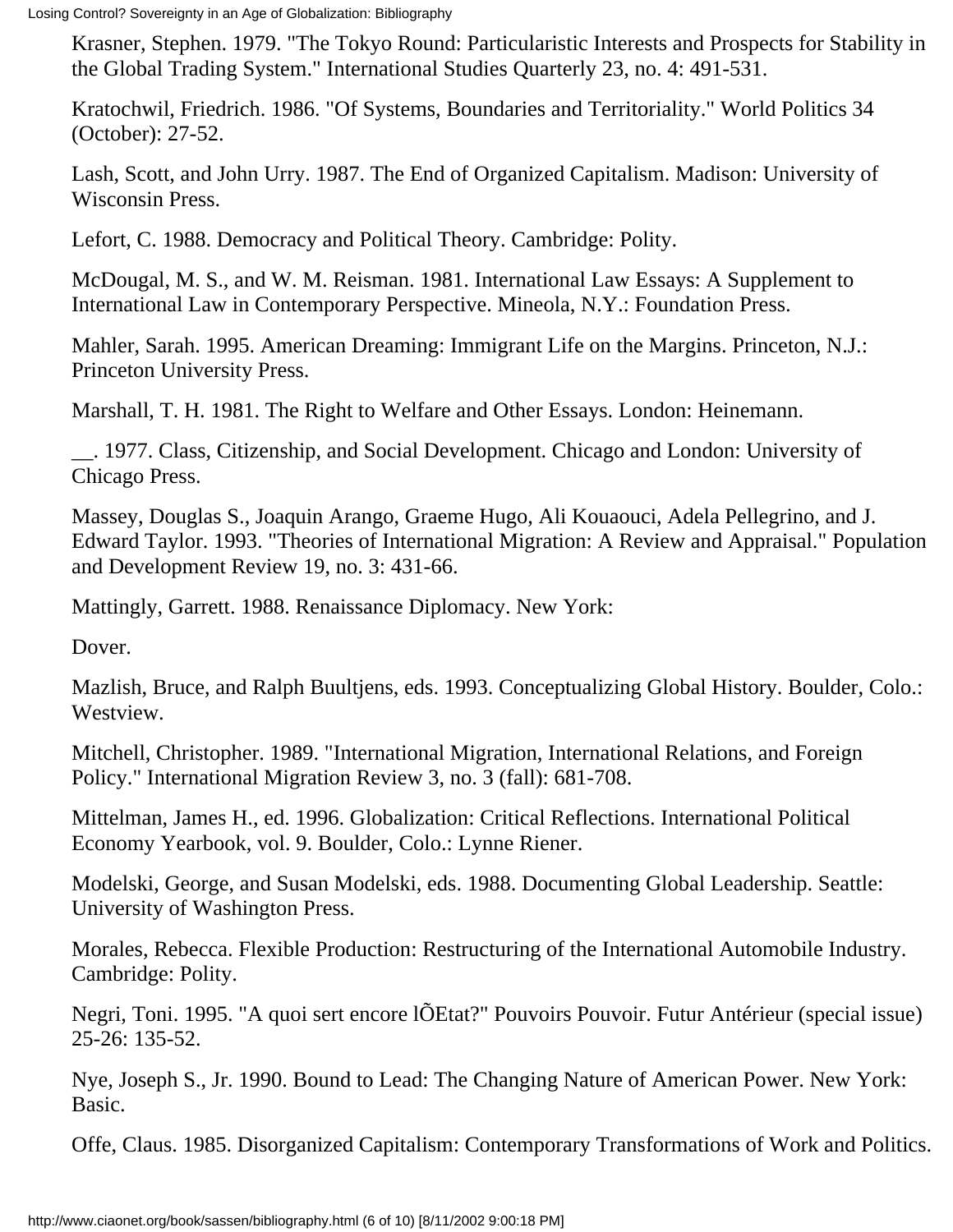Cambridge, Mass.: mit Press.

Panitch, Leo. 1996. "Rethinking the Role of the State in an Era of Globalization." In James H. Mittelman, ed., Globalization: Critical Reflections, International Political Economy Yearbook, vol. 9. Boulder, Colo.: Lynne Riener.

Paul, Joel R. 1994-95. "Free Trade, Regulatory Competition, and the Autonomous Market Fallacy." Columbia Journal of European Law 1, no. 1 (fall/winter): 29-62.

\_\_, ed. 1995. Interdisciplinary Approaches to International Economic Law. American University Journal of International Law and Policy (special issue) 10, no. 2 (winter).

Plender, R. 1988. International Migration Law. Dordrecht, the Netherlands: Martinus Nijhoff.

Porter, Michael E. 1990. The Competitive Advantage of Nations. New York: Free Press.

Reich, Robert. 1992. The Work of Nations: Preparing Ourselves for Twenty-first Century Capitalism. New York: Random House.

Reimers, David M. 1983. "An Unintended Reform: The 1965 Immigration Act and Third World Immigration to the U.S." Journal of American Ethnic History 3 (fall): 9-28.

Reisman, W. Michael. 1990. "Sovereignty and Human Rights in Contemporary International Law." American Journal of International Law 84, no. 4 (October): 866-76.

Robertson, R. 1991. "Social Theory, Cultural Relativity, and the Problem of Globality." In Anthony D. King, ed., Culture, Globalization, and the World-System: Contemporary Conditions for the Representation of Identity, pp. 69-90. Current Debates in Art History 3. Binghamton: Department of Art and Art History, State University of New York at Binghamton.

Roche, Maurice. 1992. Rethinking Citizenship. Cambridge: Polity.

Roepke, Wilhelm. 1954. "Economic Order and International Law." Recueil des Cours 86, no. 2: 203-50.

Rosen, Fred, and Deirdre McFadyen, eds. 1995. Free Trade and Economic Restructuring in Latin America. A nacla Reader. New York: Monthly Review Press.

Rosenau, J. N. 1992. "Governance, Order, and Change in World Politics." In J. N. Rosenau and E. O. Czempiel, eds., Governance Without Government: Order and Change in World Politics, pp. 1-29. Cambridge: Cambridge University Press.

Rosenau, J. N., and E. O. Czempiel, eds. 1992. Governance Without Government: Order and Change in World Politics. Cambridge: Cambridge University Press.

Ross, Robert J. S., and Kent C. Trachte. 1990. Global Capitalism: The New Leviathan. Albany, N.Y.: suny Press.

Ruggie, John Gerard. 1993. "Territoriality and Beyond: Problematizing Modernity in International Relations." International Organization 47, no. 1 (winter): 139-74.

\_\_. 1996. Winning the Peace: America and World Order in the New Era. New York: Columbia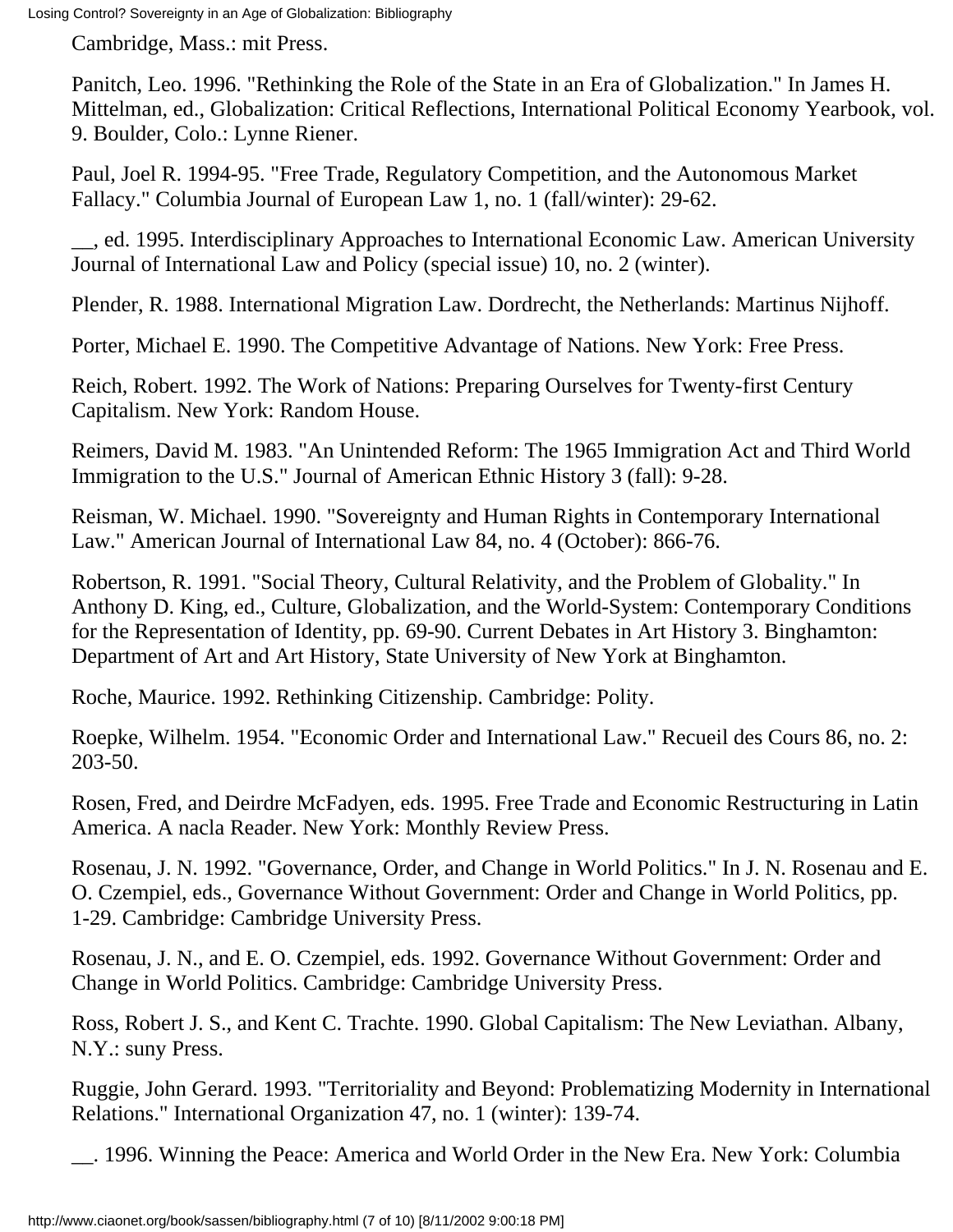University Press.

Salacuse, Jeswald. 1991. Making Global Deals: Negotiating in the International Marketplace. Boston: Houghton Mifflin.

Sassen, Saskia. Forthcoming. Immigration Policy in a Global Economy. New York: Twentieth Century Fund.

\_\_. 1996. Immigrants and Refugees: A European Dilemma? Frankfurt: Fischer.

\_\_. 1994a. Cities in a World Economy. Thousand Oaks, Calif.: Pine Forge/Sage.

\_\_. 1994b. "The Informal Economy: Between New Developments and Old Regulations." Yale Law Journal 103, no. 8 (June): 2289-2304.

\_\_. 1993. "The Impact of Economic Internationalization on Immigration: Comparing the U.S. and Japan." International Migration 31, no. 1: 73-99.

\_\_. 1991. The Global City: New York, London, Tokyo. Princeton, N.J.: Princeton University Press.

\_\_. 1988. The Mobility of Labor and Capital: A Study in International Investment and Labor Flow. Cambridge: Cambridge University Press.

Schuck, Peter H., and Rogers M. Smith. 1985. Citizenship Without Consent: Illegal Aliens in the American Polity. New Haven: Yale University Press.

Schwerpunkt: Migration. 1995. Journal für Entwicklungspolitik (special issue on migration) 11, no. 3.

Seligman, Adam B. 1993. "The Fragile Ethical Vision of Civil Society." In Bryan S. Turner, ed., Citizenship and Social Theory, pp. 139-61. London: Sage.

Shank, G., ed. 1994. Japan Enters the Twenty-first Century. Social Justice (special issue) 21, no. 2 (summer).

Shapiro, Martin. 1993. "The Globalization of Law." Indiana Journal of Global Legal Studies 1 (fall): 37-64.

\_\_. 1979. "Judicial Activism." In S. M. Lipset, ed., The Third Century: America as a Post-industrial Society. Stanford, Calif.: Hoover Institution Press-Stanford University.

Shelton, Dinah. 1991. "Representative Democracy and Human Rights in the Western Hemisphere." Human Rights Law Journal 12, no. 10 (October 31): 353-59.

Sikkink, Kathryn. 1993. "Human Rights, Principled Issue-Networks, and Sovereignty in Latin America." International Organization 47 (summer): 411-41.

Sinclair, Timothy J. 1994. "Passing Judgement: Credit Rating Processes as Regulatory Mechanisms of Governance in the Emerging World Order." Review of International Political Economy 1, no. 1 (spring): 133-59.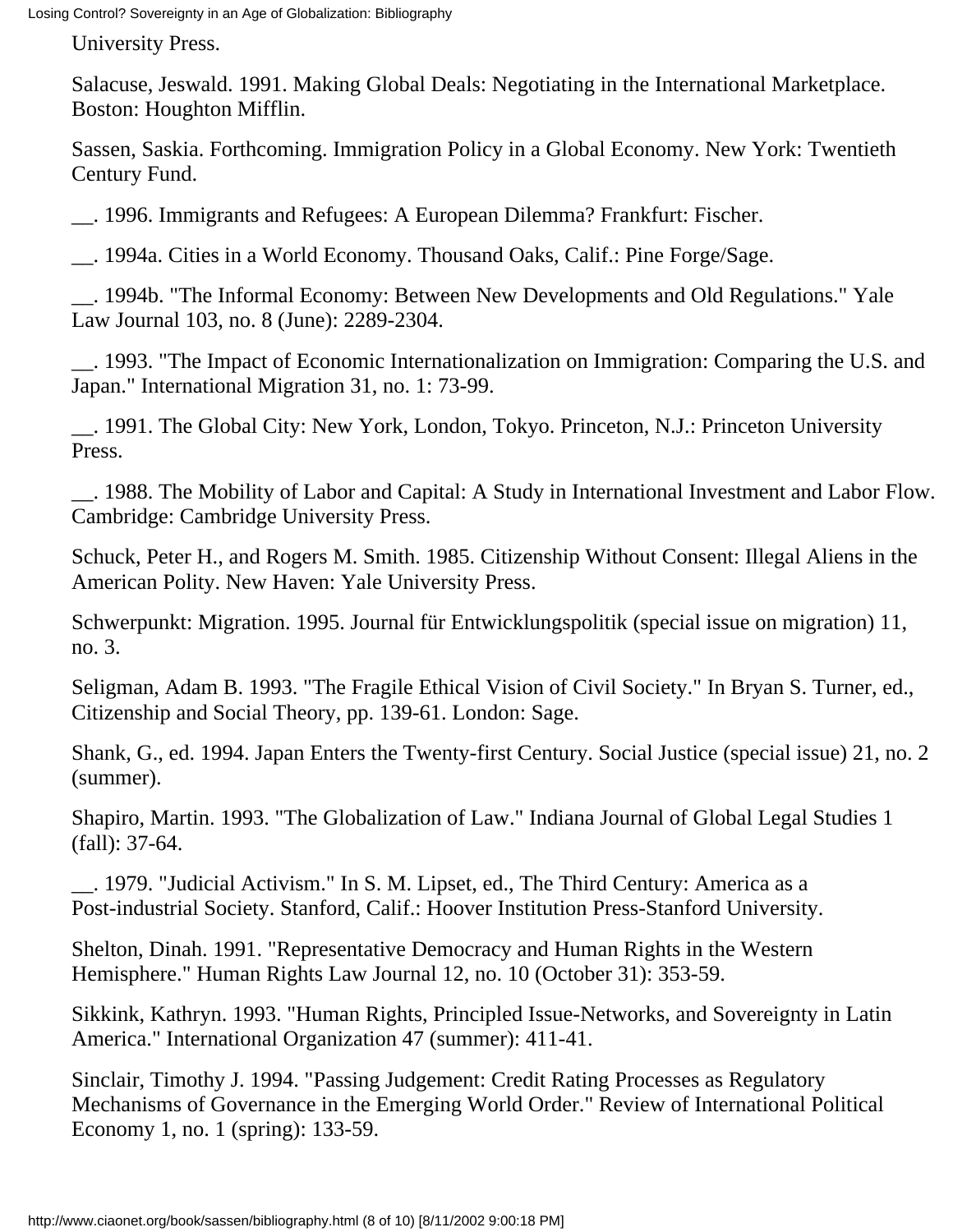Smith, David A., and Michael Timberlake. 1995. "Cities in Global Matrices: Toward Mapping the World SystemÕs City System." In Paul L. Knox and Peter J. Taylor, eds., World Cities in a World-System, pp. 79-97. Cambridge: Cambridge University Press.

Smith, Dennis. 1990. Capitalist Democracy on Trial: The Atlantic Debate from Tocqueville to the Present. London: Routledge.

Soysal, Yasmin. 1994. Limits of Citizenship. Chicago: University of Chicago Press.

Spruyt, Hendrik. 1994. The Sovereign State and Its Competitors:

An Analysis of Systems Change. Princeton, N.J.: Princeton University Press.

Steiner, Henry J. 1988. "Political Participation as a Human Right." Harvard Human Rights Yearbook 1 (spring): 77-134.

Storper, Michael, and Richard Walker. 1989. The Capitalist Imperative: Territory, Technology, and Industrial Growth. Oxford: Blackwell.

Strange, Susan. 1986. Casino Capitalism. Oxford: Blackwell.

Sunstein, Cass R. "Incompletely Theorized Agreements." Harvard Law Review 108, no. 7 (May): 1733-72.

Taylor, Peter J. "World Cities and Territorial States: The Rise and Fall of Their Mutuality." In Paul L. Knox and Peter J. Taylor, eds., World Cities in a World-System, pp. 48-62. Cambridge: Cambridge University Press.

Thranhardt, Dietrich, ed. 1992. Europe: A New Immigration Continent. Hamburg: Lit.

Thrift, N. 1987. "The Fixers: The Urban Geography of International Commercial Capital." In J. Henderson and M. Castells, eds., Global Restructuring and Territorial Development. London: Sage.

Tilly, Charles. 1990. Coercion, Capital, and European States, a.d. 990-1990. Oxford: Blackwell.

\_\_, ed. 1975. The Formation of National States in Western Europe. Princeton, N.J.: Princeton University Press.

Trachtman, Joel. 1993. "International Regulatory Competition, Externalization, and Jurisdiction." Harvard International Law Journal 34, no. 1: 47-104.

Trubek, David M., Yves Dezalay, Ruth Buchanan, and John R. Davis. 1993. "Global Restructuring and the Law: The Internationalization of Legal Fields and Creation of Transnational Arenas." Working Paper Series on the Political Economy of Legal Change. No. 1. Madison: Global Studies Research Program, University of Wisconsin.

Turner, Bryan S., ed. 1993. Citizenship and Social Theory. London: Sage.

\_\_. 1990. "Outline of a Theory of Citizenship." Sociology 24, no. 2: 189-214.

United Nations, Centre for Transnational Corporations. 1992. World Investment Report 1992: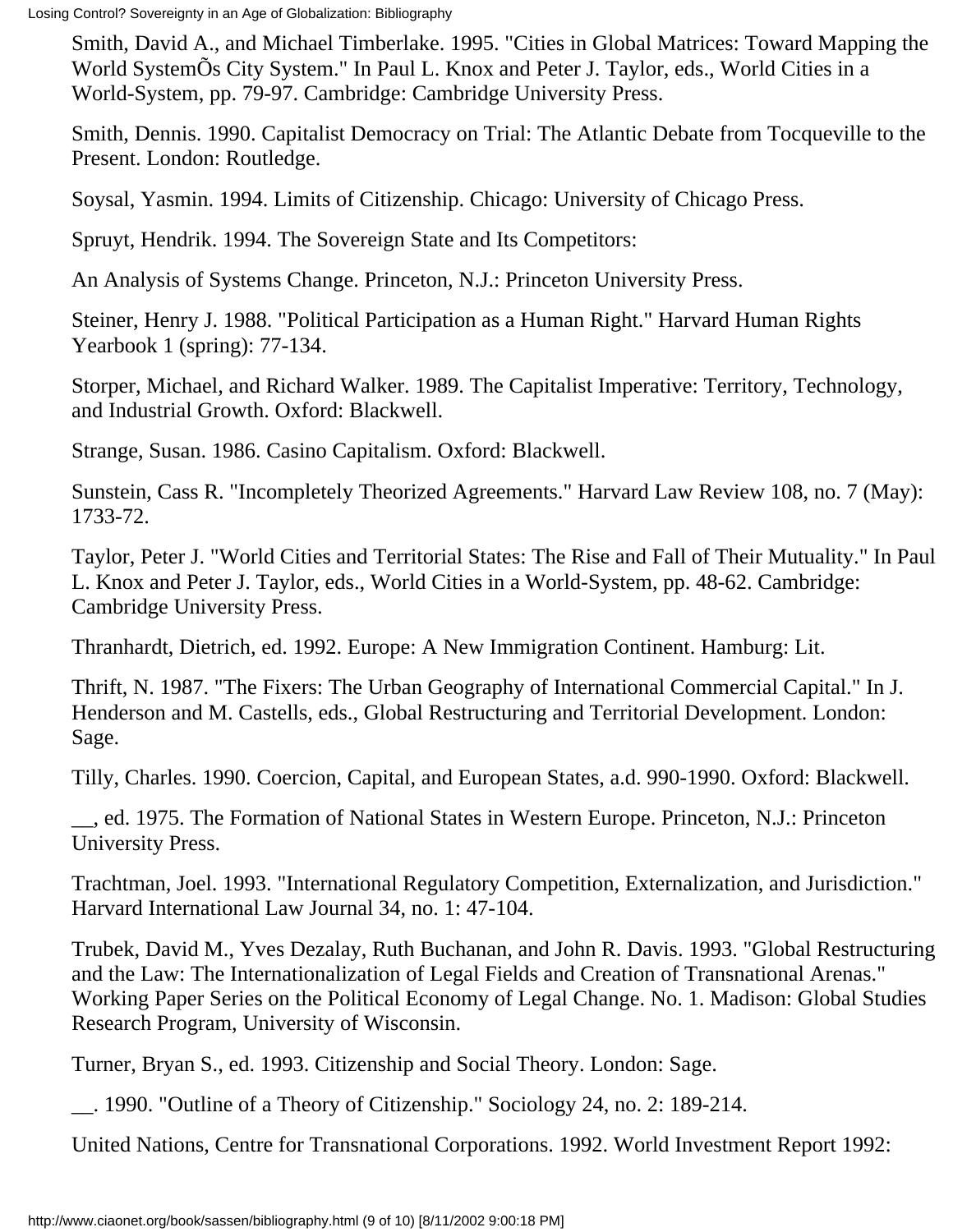Transnational Corporations as Engines of Growth. New York: United Nations, Centre for Transnational Corporations.

United Nations Conference on Trade and Development (unctad). 1995. 1995 World Investment Report: Transnational Corporations and Competitiveness. New York: unctad, Division on Transnational Corporations and Investment.

\_\_. 1993. 1993 World Investment Report: Transnational Corporations and Integrated International Production. New York: unctad, Programme on Transnational Corporations of the United Nations.

Vernez, Georges, and Kevin F. McCarthy. 1996. The Costs of Immigration to Taxpayers: Analytical and Policy Issues. Santa Monica, Calif.: Rand Corporation.

Wallerstein, Immanuel. 1988. The Modern-World System III: The Second Era of Great Expansion of the Capitalist World-Economy, 1730-1840s. New York: Academic Press.

\_\_. 1974. The Modern World System. Vol. 1. New York: Academic Press.

Walzer, Michael. 1983. Spheres of Justice. New York: Basic Books.

Ward, Kathryn B., ed. 1990. Women Workers and Global Restructuring. Ithaca, N.Y.: ilr Press.

Weil, Patrick. 1991. La France et ses étrangers. Paris: Calmann-Levy.

Weiner, Myron. 1995. The Global Migration Crisis. New York: HarperCollins.

Wiegand, Wolfgang. 1991. "The Reception of American Law in Europe." American Journal of Comparative Law 39, no. 2: 229-48..

Williamson, Oliver. 1970. Corporate Control and Business Behavior. Englewood Cliffs, N.J.: Prentice-Hall.

Wolf, Eric. 1982. Europe and the People Without History. Berkeley: University of California Press.

Young, O. R. 1989. International Cooperation: Building Regimes for Natural Resources and the Environment. Ithaca, N.Y.: Cornell University Press.

Zolberg, Aristide R. 1990. "The Roots of U.S. Refugee Policy." In Robert Tucker, Charles B. Keely, and Linda Wrigley, eds. Immigration and U.S. Foreign Policy. Boulder, Colo.: Westview.

[Losing Control? Sovereignty in an Age of Globalization](#page-0-0)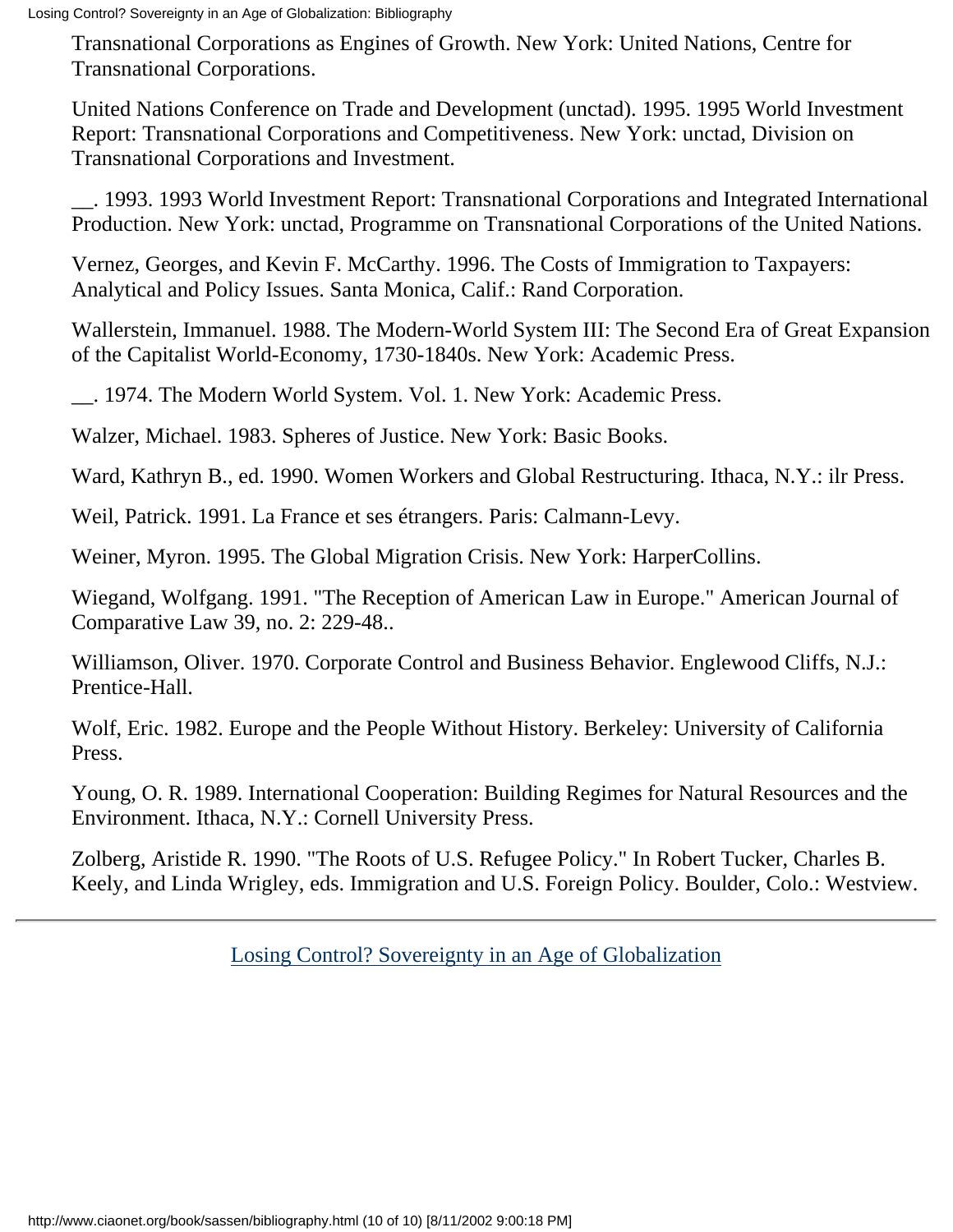# Index

Use this form to find the corresponding page breaks for the CUP printed edition of *Losing Control? Sovereignty in an Age of Globalization.*

Simply enter the number of the page you are looking for and press return. Your browser will move to the beginning of this page, no matter which chapter you are presently reading.

Pagination may seem irregular around tables or illustrations, which do not precisely mirror the lay-out of the original volume.

Page number: [A](book/sassen/pageindex.html#a) [B](book/sassen/pageindex.html#b) [C](book/sassen/pageindex.html#c) [D](book/sassen/pageindex.html#d) [E](book/sassen/pageindex.html#e) [F](book/sassen/pageindex.html#f) [G](book/sassen/pageindex.html#g) [H](book/sassen/pageindex.html#h) [I](book/sassen/pageindex.html#i) [J](book/sassen/pageindex.html#j) [K](book/sassen/pageindex.html#k) [L](book/sassen/pageindex.html#l) [M](book/sassen/pageindex.html#m) [N](book/sassen/pageindex.html#n) [O](book/sassen/pageindex.html#o) [P](book/sassen/pageindex.html#p) [Q](book/sassen/pageindex.html#q) [R](book/sassen/pageindex.html#r) [S](book/sassen/pageindex.html#s) [T](book/sassen/pageindex.html#t) [U](book/sassen/pageindex.html#u) [V](book/sassen/pageindex.html#v) [W](book/sassen/pageindex.html#w) [Y](book/sassen/pageindex.html#y)

# A

Abbott, Kenneth, 54-55 Aboriginal communities, 35 Accountability, x; capital market and, 27, 39, 44-45, 52; civic demands for, 32, 33; economic citizenship and, xii, 38; human rights codes and, 27 Accounting, 41, 105n22 Africa, 33, 57, 78, 80; see also Organization of African **States** Agriculture, 76, 77 Alfons'n, Raœl, 92 Algeria, 62, 81 Aman, Alfred C., Jr., 56, 116n13 American Arbitration Association, 104n21 American Convention on Human Rights, 91 Americanization, 16-21, 105n24 American Revolution, 1-2, 89 Amsterdam stock market, 44 Anglo-American law, 19, 105n22 Anglo-American law firms, 6-7, 20, 104n22, 105n24 Arab nation, 3 Arbitration, 14-15, 26, 58, 103-4n21, 106n31; Anglo-American lawyers and, 20, 104n22; private nature of, 16 Arendt, Hannah, 109n9 Argentina, 50 Arias Sánchez, Oscar, 92 age number:  $\triangle$  B C D E F G H I J K L M N<br>
A C B C D E F G H I J K L M N<br>
Abboti, Kenneth, 54-55<br>
Aboriginal communities, 35<br>
Accountability, x; capital market and, 27, 39, 44-45, 52; Jackson<br>
ivide demands for, 32, 33;

### J

Jackson, John, 55 Jacobson, David, 117n26 Jamaica, 79 Japan: bank loans by, 12; bond-rating agencies in, 16; border controls in, 59; currency of, 50; ethnic lobbies in, 62; family-/clan-based economy of, 34; globalized law in, 18; immigration to, 66, 69, 83, 84, 88, 114n8; naturalization policy of, 64; overseas plants of, 8; private debt in, 49 Judiciaries, xiv; accountability through, 33; arbitration and, 103-4n21; corporate transactions and, 20; immigrant rights and, 67-68, 93-94, 96, 114n7; Universal Declaration and, 116-17n26

## K

Kalberg, Stephen, 108-9n4 Kennedy, Duncan, 112n25 Keynes, John Maynard, 42 Kinship-based systems, 3, 34, 77

#### $\mathbf{L}$

Labor: employer power over, 112n25; migrant, 67, 76, 81-85, 113-14n5, 114n8; recruitment of, 77, 78, 82; in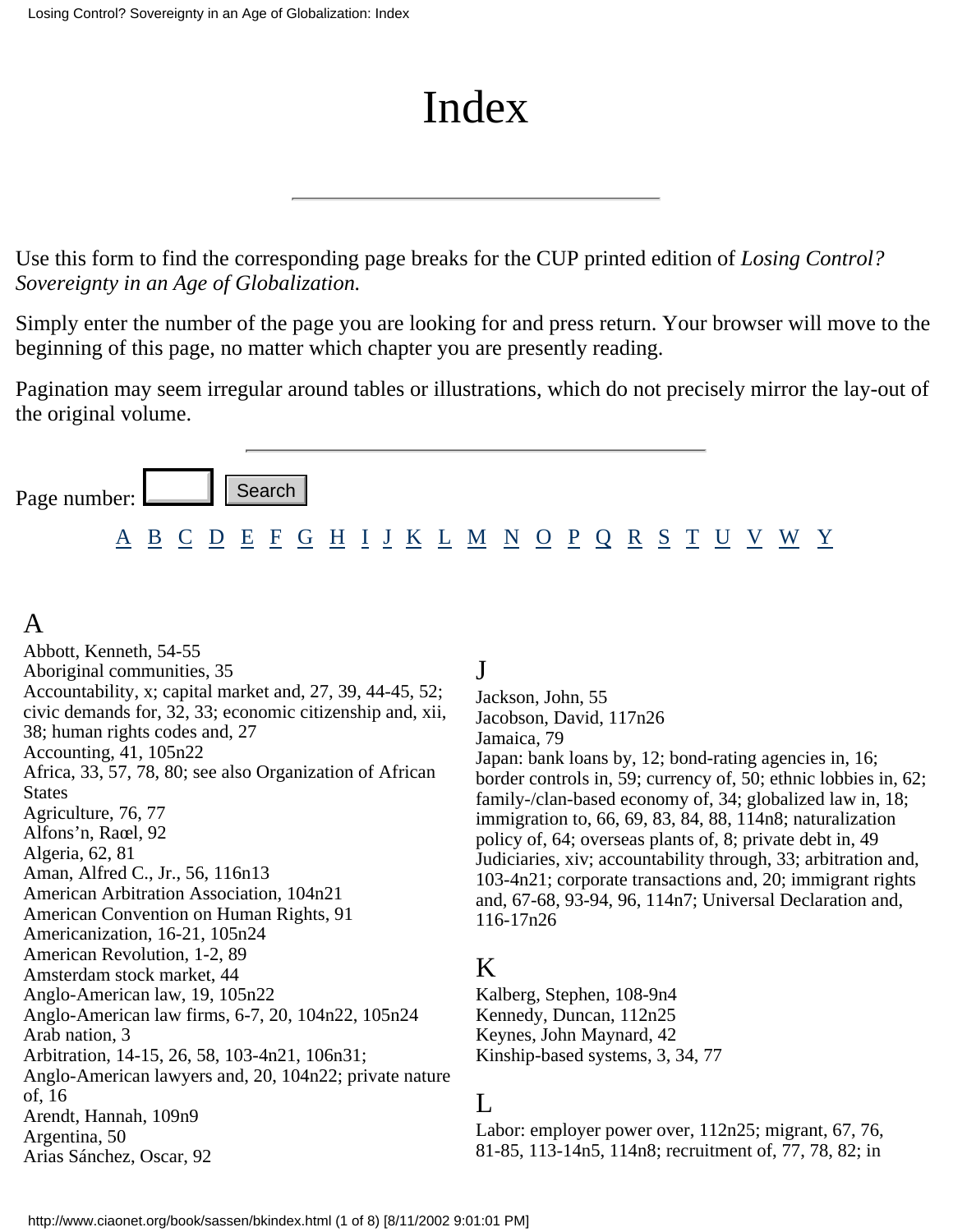Aristotle, 1 Arrighi, Giovanni, 110-11n16 Asia: export manufacturing zones in, 9; family-/clan-based economies in, 34; globalized law in, 18; immigration from, 78, 79, 80; political culture of, 33; regional economy of, 83 Asylum, 65-66, 68, 74 Atlantic trade, 78 Austerity policies, 107n36 Australia, 16 Australian Trade Practices Commission, 53 Austria, 66, 80 Authorship, 106n30

#### B

Bank for International Settlements, 103n19 Bankruptcies, 23 Banks: early 1980s crisis of, 115n12; Eurodollars and, 111n18; government regulation of, 45; international lending by, 12; new financial institutions and, 48-49, 106n27; small investors and, 51; see also Central banks Belgium, 81, 82 Berlin Wall, 81 Black Wednesday (1992), 48 Bodin, Jean, 1 Bond markets, 41, 42-43, 48, 50 Bond-rating agencies, 15-16, 105n25; see also Credit-rating agencies Border controls: conflicting dynamics in, 59, 66, 86, 87; effectiveness of, 72; sovereignty and, 65 Braudel, Fernand, 110n16 Brazil, 50 Brazilian Conselho Administrativo de Defesa Economica, 53 Bretton Woods system, 46, 54, 111n18; see also General Agreement on Tariffs and Trade Britain, see United Kingdom Bush administration, 50 Business firms, see Corporations

### C

California, 72, 96 Canada, 64 Canadian Bureau of Competition Policy, 53 Capital circulation, 6; distortions of, 51; immigration and, xiii, xiv, 86, 87, 115n9; liberalization of, 40; middle-income jobs and, 37; national infrastructure for, 27-28; public debt and, 46; volume of, 41, 42; see also Financial markets Capitalism, 34, 111n16 Carbonneau, Thomas, 105n24 Caribbean Basin countries, 73-74, 78, 79, 81, 87 Carter, Jimmy, 92 Catholic Church, 3 Central America, 80, 114n7

service sector, xiii, 7, 88; of undocumented aliens, 83, 84, 94, 114n8; see also Earnings; Unemployment Latin America, 9, 33 Law firms: Anglo-American, 6-7, 20, 104n22, 105n24; French, 21, 104-5n22; multinational, 25, 104n22 League of Nations, 3 Legal concepts, 106n30 Legalism, 55 Legal system: globalization of, 16-18; hierarchy within, 95, 97; human rights and, 89, 90; implementation of, 108n36; implicit permissions in, 53; national regulation and, 56- 57; new governance systems and, 27, 58; privatization of, 52; rights guaranteed by, 26; Shapiro on, 107n35; sovereignty and, 2, 66; see also Anglo-American law; Judiciaries; Private legal regimes Legitimacy zone, 52-53 Lex mercatoria, 105 London Court of International Commercial Arbitration, 104n21 Luxembourg, 12

### M

Manhattan, 29; see also New York City Manufacturing, 23, 76, 79; see also Offshore production Maquiladoras, 8 Mare Liberum doctrine, 4 Marginal populations, 58, 68 Maritime trade routes, 102n11 Marshall, T. H., 36, 109n12 Mattingly, Garrett, 4, 101n8 Mediation, 103n21; see also Intermediation Medieval Europe: citizenship in, 32; international financial market of, 110n16; res publica christiana of, 52; right of embassy in, 4, 13, 101n8; transition from, 3; see also Feudalism Mediterranean countries, 74, 78, 82 Mergers, 53 Mexico, 8, 22-23, 47-48, 50, 75 Middle Ages, see Medieval Europe Middle class, 37 Migrant labor, 67, 76, 81-85, 113-14n5, 114n8 Military actions, 77 Military aid, 73 Minority rights, 3 MoodyÕs Investors Service, 15-16, 42-43 Moroccans, 81, 82 Mortgages, 45 Moynihan-Frank Amendment (1987), 68 Multilateralism, 107n32 Multilateral Trade Negotiations, 112n26 Multiperspectival institutions, 107n32 Muslim societies, 33, 34

#### N

Napoleonic Code, 105n22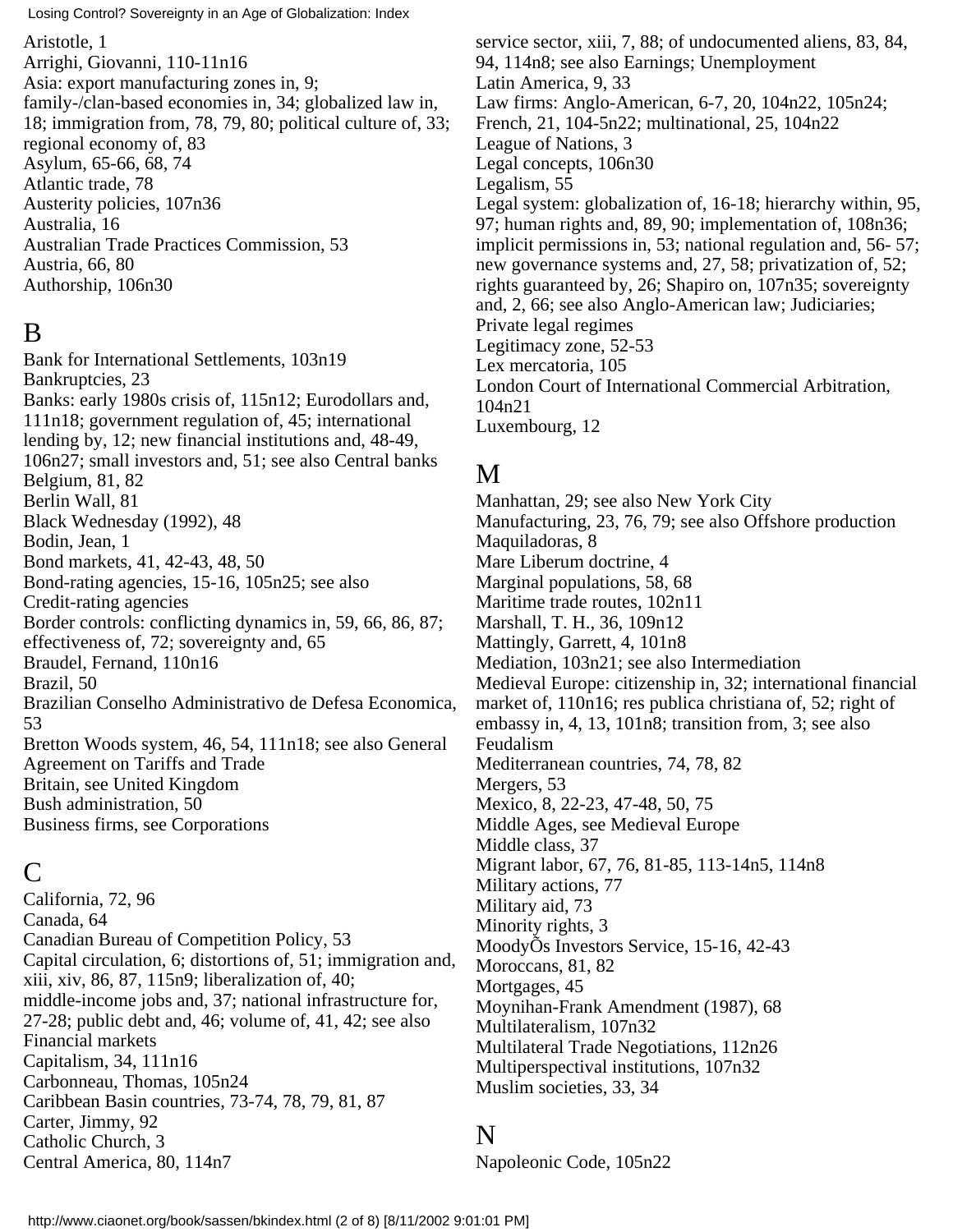Central banks, 21, 46, 48, 49, 50; see also Bank for International Settlements Central Europe, 80 Central Intelligence Agency (U.S.), 117n35 China, 8 Cities: diplomatic negotiation among, 4; financial markets in, 12; global, x, 11, 103n18; Islamic, 34; Japanese, 84 Citizenship, x-xi; conditions for, 108-9n4; destabilization of, 34-35, 109n5, 115n9; feudalism and, 108n2; Hague Convention on, 65; history of, 32-34, 109n11; immigrant rights and, 60, 89, 95, 96-97; universalizing of, 57, 109n8; see also Civil rights; Economic citizenship; Naturalization City-leagues, 3 City-states, 3, 33 Civil rights, 32, 68, 96; see also Political rights Clan-based systems, see Kinship-based systems Class inequality, 109n12 Clerical factories, 8 Cold War, 80 Colonialism, 67, 76-77, 78, 81, 82; see also Postcolonialism Commercial agriculture, 76, 77 Commercial arbitration, see Arbitration Commercial banks, see Banks Commodity chains, 102n14 Commodity futures, 44 Common law, see Anglo-American law Communications technology, ix-x, 11-12, 40, 92 Computer networks, ix-x, 40, 43, 49 Conflict resolution, see Arbitration Contracts, 26, 104n21, 106n31 Convention of The Hague (1930), 65 Convention on Refugee Problems in Africa (1969), 113n3 Convention on Refugees (1952), 65 Convention on the Political Rights of Women (1981), 91 Convention on the Prevention and Punishment of Genocide (1948), 91 Corporate lawyers, 20 Corporate services industry, 6, 10-11 Corporations, 5; credit-rating processes and, 16; denationalization and, 28; derivatives and, 45, 112n21; economic citizenship of, xii, 38, 39; geographic dispersal of, 7, 9; global cities and, 103n18; headquarter sites of, 11; integration of, 9, 102n14; Japanese hospitality to, 83; legal guarantees and, 14, 106n31; new legal regimes and, 26; overseas affiliates of, 9-10; relative strength of, 25; Russian, 110n14; structured environment of, 107n34; taxation of, 8 Council of Europe, 91 Court of International Commercial Arbitration, 104n21 Courts, see Judiciaries Credit, 45, 49 Credit cards, 46 Credit-rating agencies, 7, 16, 26, 106n27; see also Bond-rating agencies Credit Suisse, 18

National debt, 46-47, 49, 50 National identity, 115n9 Nationally Recognized Statistical Rating Organizations, 18 National security, 117n35 National territoriality, see Territoriality Naturalization, 64, 96 Neocolonialism, 77, 82; see also Postcolonialism Neoliberal economics, 17, 24 Netherlands, 81, 93, 96, 110-11n16; see also Amsterdam stock market New York City, 107n34; see also Manhattan New York Convention (1958), 104n21 Nomadic societies, 3 Non-governmental organizations, 97, 98; see also Supranational institutions North America, 12, 18, 34, 59, 69 North American Free Trade Agreement, xiii, 7, 66, 87, 88 Northern Europe, 3 Northern Industrialization Program (Mexico), 8

### O

Ocean trade routes, 102n11 Offshore production, 7-8, 77 Orange County (Calif.), 46 Organization for Economic Cooperation and Development, 41, 46 Organization of African States, 113n3 Organization of American States, 91

### P

Pakistan, 73 Pax Britannica, 42, 52 Pension funds, 41, 43, 51; see also Retirement benefits Personal identity, 36 Philippines, 73, 77, 79 Plants (factories), 8 Polanyi, Karl, 111n16 Political electorate, see Electoral politics Political rhetoric, 61, 62-63 Political rights, 57, 68-69, 72; see also Voting rights Popular culture, 19 Popular sovereignty, 2, 95; see also Democracy Portugal, 74, 81, 82, 102n11 Postcolonialism, 57; see also Neocolonialism Poverty, 37-38, 63, 76, 80 Pragmatism, 55 Private corporations, see Corporations Private debt, 49 Private legal regimes, 3; Americanization of, 19, 21; denationalization and, 28-29, 61; dual agenda of, 26; rise of, 5, 12-16, 52, 106n31; sovereignty and, 29, 31-32; state institutions and, 25, 27 Privatization, 24, 56; see also Denationalization; Deregulation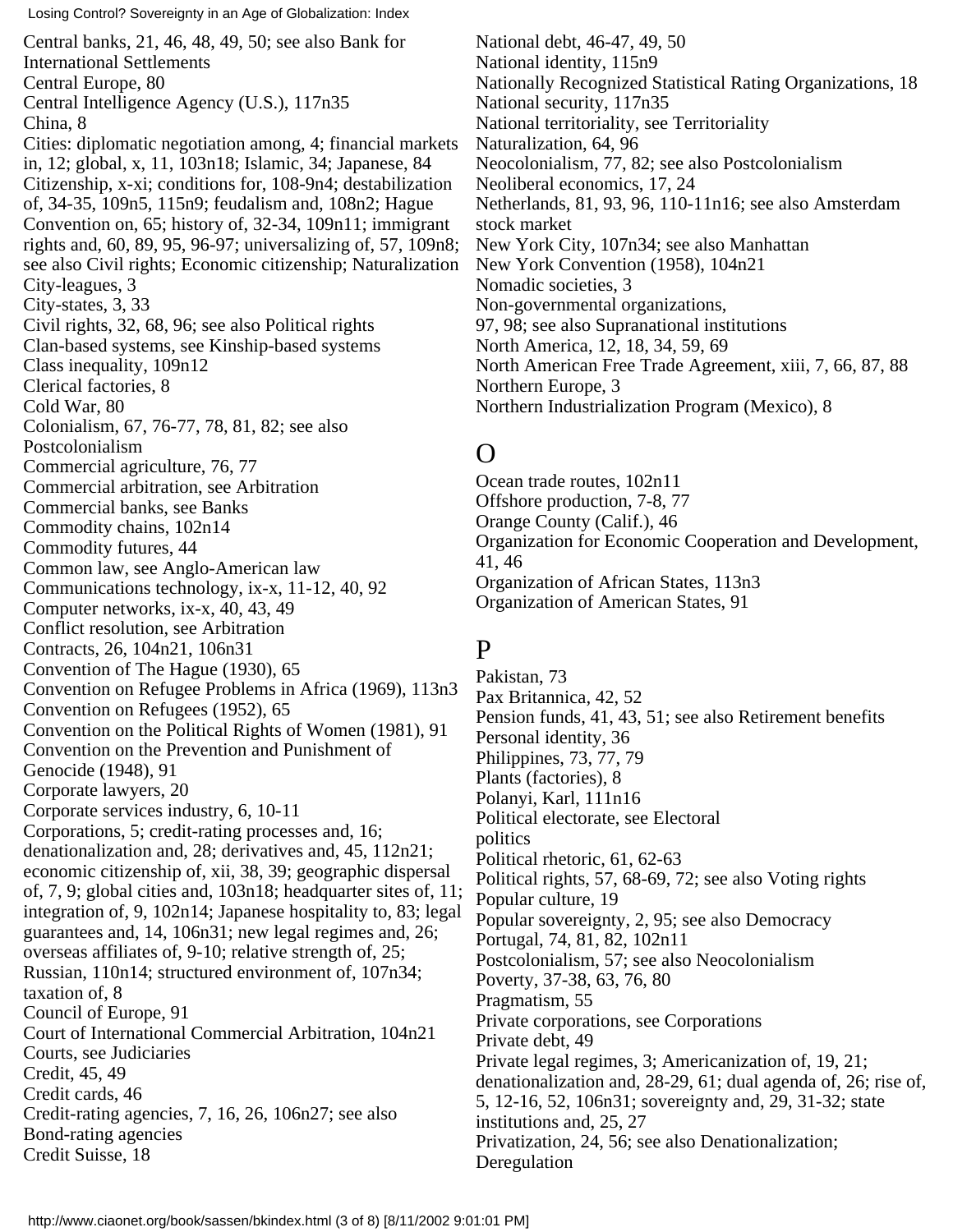Currency devaluation, 50 Currency markets: growth of, 40; interest rates and, 48; national debt and, 46, 49; new technologies and, 6, 21; see also Capital circulation

#### D

Debt, 46-47, 49, 50 Decentered sovereignty, 28, 31, 61, 98 Declaration of Independence, 90 Declaration of the Rights of Man and Citizen, 90 Declaration on the Human Rights of Individuals Who Are Not Citizens of the Countries in Which They Live, 117n31 Democracy: capital market and, 51, 52; class inequality and, 109n12; economic well-being and, 38; French Revolution and, 32; international status and, 57-58, 108n3 Denationalization, x, 31, 59-60, 61; in developing countries, 8-9; factors in, 28-29; immigration and, xii Depression (1929-39), 43 Deregulation, 14, 56; dual roles of, 25-26; of financial institutions, 48-49; of financial markets, 12, 40; of interest rates, 45; legal innovations as, 13 Derivatives, 44, 45-46, 112n21 Devalued currencies, 50 Developed countries, xii, xiv; citizenship in, 36; clerical operations in, 8; corporate centralization in, 10, 11; economic distress in, xi, 37; financial markets in, 12; GDP of, 40; immigration to, 63, 64-98; interest rate deregulation in, 45; legal regimes of, 17; Mexican crisis and, 22; reforms demanded by, 24; state participation in, 28, 85; see also Organization for Economic Cooperation and Development; Western countries Developing countries: Americanization and, 19; austerity policies of, 107n36; denationalization in, 8-9; exports of, 76; poverty in, 37-38; reforms demanded of, 24; state participation in, 28, 85 Dezalay, Yves, 15, 17, 20, 103n21, 104n22 Digitalization, see Electronic space Diplomatic rights, 4, 13, 101n8 Disadvantaged populations, 58, 68 Disintermediation, 106n27 Dominican Republic, 73, 74, 79 Dutch East Indies Company, 102n11

#### E

Earnings, xi, 26, 37 Eastern Europe, 57, 78 East Germany, 81 Economic citizenship, xi-xii, 31-58, 109n11 Electoral politics, 33, 44, 52, 61; see also Political rights Electronic cash, 49 Electronic space, 5-6, 21-22, 43, 103n18; see also Computer networks; Telecommunications El Salvador, 73, 77, 80, 114n7 Employment, see Labor England, see United Kingdom

Professional persons, 88 Property rights, 26, 106n30, 112n25 Proposition 187 (Calif.), 96 Protocol to the Covenant on Civil and Political Rights (1976), 91 Public debt, 46-47, 49, 50 Public services, 71-72, 95

# Q

Quantum Fund, 48 Quasi-governmental institutions, xiii, 98

#### R

Rating agencies, see Credit-rating agencies Reagan administration, 46, 48, 50 Recruitment, 77, 78, 82 Refugee Act (1980), 69 Refugees: border controls and, 59, 86, 87; citizenship issue and, 35; foreign aid and, 73; human rights of, 60; regimes for, 64, 65, 113n2; from socialist bloc, 70; statistics on, 63, 79; U.S. courts and, 93 Regulation Q, 45 Regulatory regimes: competition in, 18; global cities and, 103n18; offshoring and, 8; private, 14-16; state, 28, 45, 56-57, 106n27, 111n18; see also Border controls; Deregulation Renationalization, xii, 59, 60, 62 Res publica, 52 Retirement benefits, 95; see also Pension funds Return migration, 64, 75 Rights, xi; of asylum, 65-66; of economic citizenship, 39, 52, 53; of embassy, 4, 13, 101n8; of minorities, 3; of refugees, 65; of resident immigrants, 67-68; in welfare state, xi, 36- 37, 38; see also Civil rights; Human rights; Political rights; Property rights; Social rights Robertson, R., 107n34 Roepke, Wilhelm, 52 Roman Catholic Church, 3 Roosevelt, Franklin D., 70 Rosenau, J. N., 16 Rubin, Robert, 23 Ruggie, John, 25, 107n32 Russian stock market, 110n14

# S

Salacuse, Jeswald, 104n22 Salvador, 73, 77, 80, 114n7 Sanctuary movement, 114n7 Savings, 110n15 Savings-and-loan associations, 45, 111n20 Schuck, Peter H., 96 Securities and Exchange Commission (U.S.), 18 Securities markets, see Stock markets Security issues, 117n35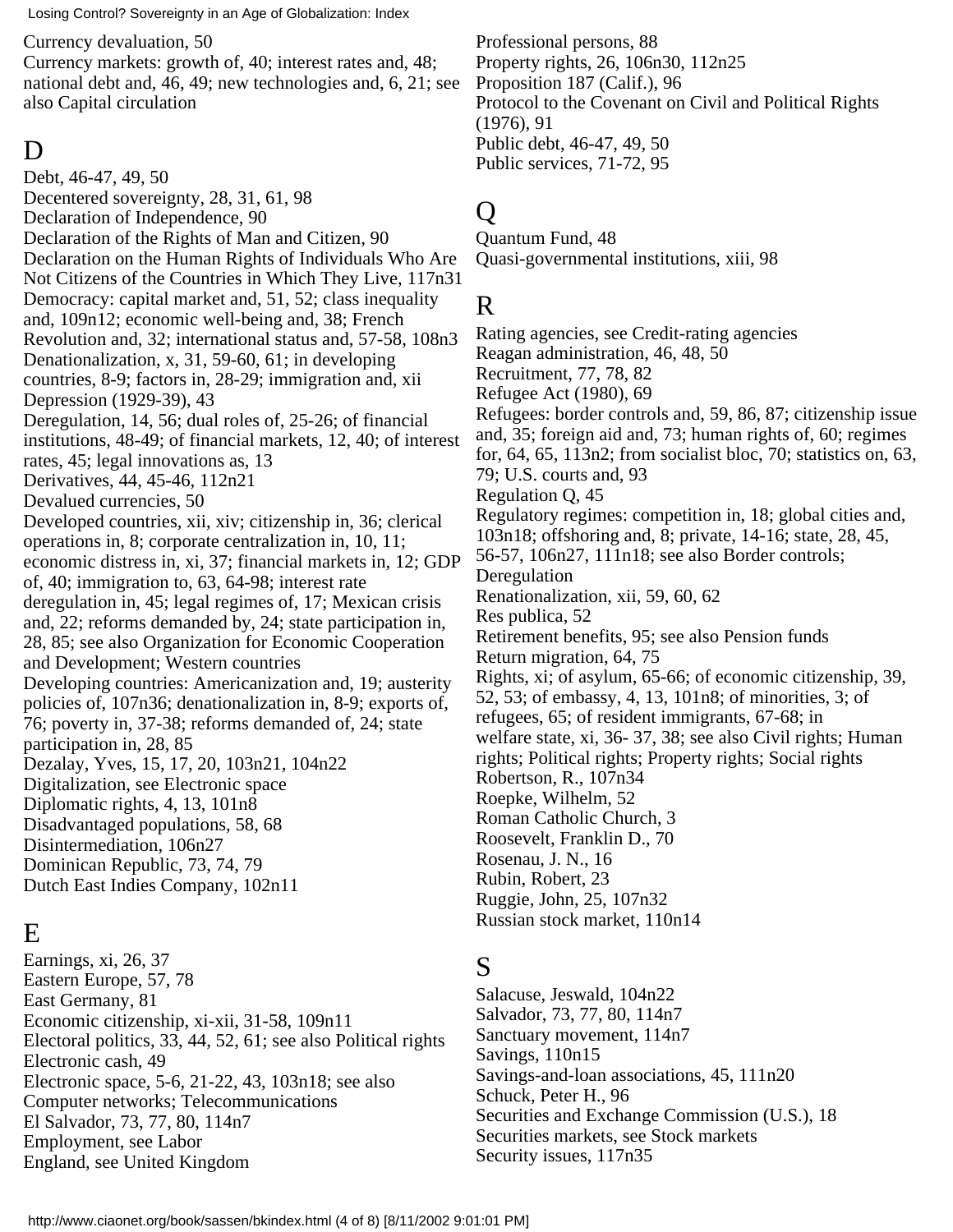Environmental issues, 24, 56 Equities markets, see Stock markets Ethnicity, 77, 115n9 Ethnic lobbies, 62, 68, 69, 71 Eurodollars, 111n18 Euronotation (firm), 105n25 Europe: asylum policies in, 74; bond-rating agencies in, 16; citizenship in, 33, 34, 35; ethnicity in, 115n9; ethnic lobbies in, 62; French legal services for, 105n22; globalized law in, 18; human rights regime in, 92; immigration from, 73, 80-81; immigration to, 81, 82; migration within, 75; monetary system of, 111n16; neoliberal economics and, 17; securitization in, 44; stock market deregulation in, 12; traditional law in, 19, 21; see also Central Europe; Eastern Europe; Medieval Europe; Northern Europe; Western Europe European Commission, 53 European Community, 19-20, 35, 57, 74, 86-87; see also European Union European Convention on Human Rights (1950), 91, 92-93, 116n25 European Court of Human Rights, 93, 116n25 European Economic Union, 31 European Exchange Rate Mechanism, 48 European Union, 29; immigration issue and, xiii, 66, 69-70, 86; Mediterranean countries and, 74; voting rights in, 96; see also European Community Exchange rates, see Currency markets Exclusive territoriality, x, 1, 3, 32, 61 Export-oriented agriculture, 77 Export-oriented manufacturing, 76, 79 Export processing zones, 7-9 Extraterritoriality, 4, 13, 102n10 Exxon Corporation, 10

### $\mathbf{F}$

Factories, 8 Family-based systems, 3, 34, 77 Family reunification, 67, 73 Feudalism, 108n2; see also Medieval Europe Financial industry, 6, 84 Financial institutions, see Banks; Savings-and-loan associations Financial markets, 6, 11-12, 39-44; accountability and, 27, 39, 44-45, 52; Americanization of, 18; digitalization of, 21, 43; dominance of, 26, 37, 58; economic citizenship and, xii, 38; Mexican crisis and, 22, 23; potential growth of, 110n15; precursors of, 110-11n16; regulation of, 102-3n18, 106n27, 111n18; state and, 44-52, 56, 66; see also Bond markets; Currency markets; Investors; Stock markets Financial Times, 18-19 Finnish immigrants, 82 Firms, see Corporations Ford Motor Company, 10, 102n18

Self-determination, 57, 95, 97 Service workers, xiii, 7, 88 Shapiro, Martin, 17-18, 107n35 Sinclair, Timothy J., 16, 105n26 Singapore, 34 Slavery, 78 Small businesses, 23 Social class, 109n12 Social fund, 46, 48, 50 Social interest groups, see Interest groups Socialist bloc, 57, 70, 80 Social rights, 36-37, 38, 68, 72 Social services, 71-72, 95 "Soft security" issues, 117n35 Soros, George, 48 South Asia, 79 Southeast Asia, 33, 79 South Korea, 34, 79 Soviet Union, 57, 75; see also Russian stock market Spain, 74, 81, 82, 93, 102n11 Special interests, see Interest groups Speculators, 42 Standard and PoorÕs Ratings Group, 15-16 Stateless people, see Asylum; Refugees Stock markets, 12, 41; see also Amsterdam stock market; Russian stock market Sugar, 73-74 Supranational institutions, xiii, 2-3; immigration policy and, 98; sovereignty and, 29, 30, 31, 61; see also Non-governmental organizations Sweden, 64, 82, 96 Swiss Bank Corporation, 18 Switzerland, 12, 21, 64, 82

## T

Tahiti, 81 Taiwan, 34 Taxation, 8, 9, 72, 73 Telecommunications, ix-x, 11-12, 40, 92 Tenth Amendment, 116n13 Territoriality: economic globalization and, 5, 6-12, 30; exclusive, x, 1, 3, 32, 61; see also Denationalization; Renationalization Thailand, 114n8 Tokyo Round, 112n26 Trial lawyers, 20 Tunisians, 81 Turkey, 93 Turkish immigrants, 81, 82

#### U

Undeveloped countries, see Developing countries Undocumented immigrants, 63, 79; international covenants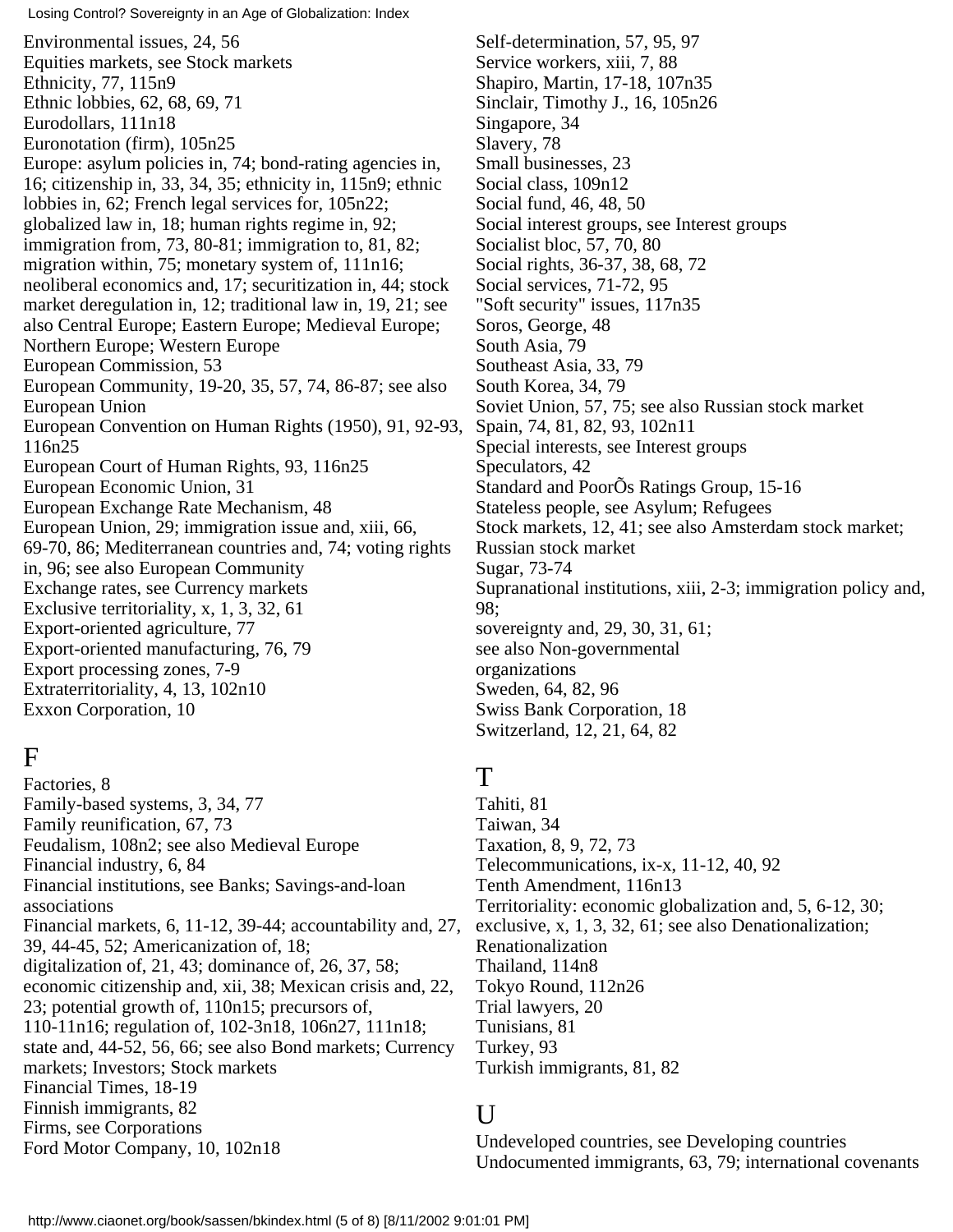Foreign aid, 73 Foreign exchange, see Currency markets Foreign Relations Authorization Act (1977), 68 Fortune 500 firms, 45 France: Algerians in, 62, 81; bank loans by, 12; European Convention on Human Rights and, 93; family reunification issue and, 67; immigration to, 64, 66, 81; legal practice in, 21, 104-5n22; private debt in, 49 Franchising, 19 Franck, Thomas, 58, 108n3 Fraud, 111n20 Freedom, 109n9; see also Democracy Free trade, 24 Free trade zones, 8, 29 French Antilles, 81 French Conseil de la Concurrence, 53 French Guyana, 81 French Revolution, 2, 32, 89 Futures, 44

# G

Garth, Bryant, 15, 17, 20, 103n21, 104n22 General Agreement on Tariffs and Trade: Americanization and, 19; on border controls, 66; "private"/"public" dichotomy in, 54-56; service workers and, xiii, 7, 88; Tokyo Round, 112n26; Uruguay Round, 7, 55, 112n26, 113n27; WTO and, 24-25 General Motors Corporation, 10 Genoa, 110-11n16 German Democratic Republic, 81 German Federal Cartel Office, 53 Germany: asylum in, 66, 74; bank loans by, 12; city-leagues in, 3; currency of, 50-51; family reunification issue and, 67; human rights regime in, 60, 93; immigration to, 64, 80, 81, 82; overseas affiliates of, 10; private debt in, 49 Gillette/Wilkinson merger, 53-54 Goldman Sachs Securities (firm), 23 Gold standard, 42, 43 Governance, x; private mechanisms for, 16, 26, 27, 58; state participation in, 22; transformation of, 54; see also Regulatory regimes Great Depression, 43 Greece, 32, 81 Grotius, Hugo, 4, 102n11

### H

Hague Convention (1930), 65 Haiti, 79, 114n7 Hanseatic League, 3 Hedge funds, 51 Helsinki Accords (1975), 68 Hintze, Otto, 108n2

on, 94, 117nn30, 31; in Japan, 83, 84, 114n8; rights-sovereignty tension and, 60, 89; in U.S., 93-94, 96 Unemployment, xi, 37; in Caribbean Basin, 73-74; credit rating and, 105n26; immigration and, 76, 80 Unionized labor, 76 United Kingdom: bank loans by, 12; currency of, 48; EC legal business and, 19-20; immigration to, 78, 80, 81; neoliberal economics and, 17; see also Anglo-American law; Pax Britannica United Nations: human rights violations and, 92; on refugees, 69; Universal Declaration of Human Rights, 2, 90, 91, 116- 17n26; U.S. dues to, 29 United Nations Centre for Transnational Corporations, 102n13 United Nations Charter, 2 United Nations Commission on International Trade Law, 104n21 United Nations Conference on Trade and Development, 102n13 United Nations Demographic Yearbook, 79 United Nations General Assembly, 67, 94, 117n31 United Nations High Commissioner for Refugees, 114n7 United Nations Human Rights Committee, 91 United States: banking in, 12, 111n18; bond-rating agencies of, 15-16; borrowing by, 46, 48, 51; capital/immigrant regimes in, 86; capital markets of, 43; currency of, 50-51; developing countries and, 24; ethnicity in, 115n9; ethnic lobbies in, 62, 68, 69, 71; former socialist bloc and, 57; GATT support in, 25; human rights regime in, 60, 90, 92, 93- 94; immigration to, 64, 66, 70-74, 78, 79-80; intergovernmental relations in, 71, 116n13; Japanese plants in, 8; legal regime in, 107n35, 112n25; litigation in, 103n21; Mexican crisis and, 22, 47; military actions of, 77; neoliberal economics and, 17; new financial institutions in, 48-49; noncitizenshiplike features of, 35; overseas affiliates of, 9-10; private debt in, 49; refugee policy of, 113n2; sanctuary movement in, 114n7; savings-and-loan crisis in, 45; securitization in, 44; social services in, 95; "soft security" issues in, 117n35; undocumented aliens in, 83, 93-94, 96; UN dues of, 29; see also Americanization; Anglo-American law United States Central Intelligence Agency, 117n35 United States Congress, 22, 48, 71, 116n12 United States Constitution, 69, 90; see also Tenth Amendment United States Declaration of Independence, 90 United States Department of Defense, 117n35 United States Department of Justice, 53-54, 70 United States Department of Labor, 70, 71 United States Department of State, 23, 117n35 United States Federal Reserve System, 50 United States Immigration and Naturalization Service, 68, 70, 71 United States Securities and Exchange Commission, 18 United States Treasury, 23 United States Treasury bonds, 41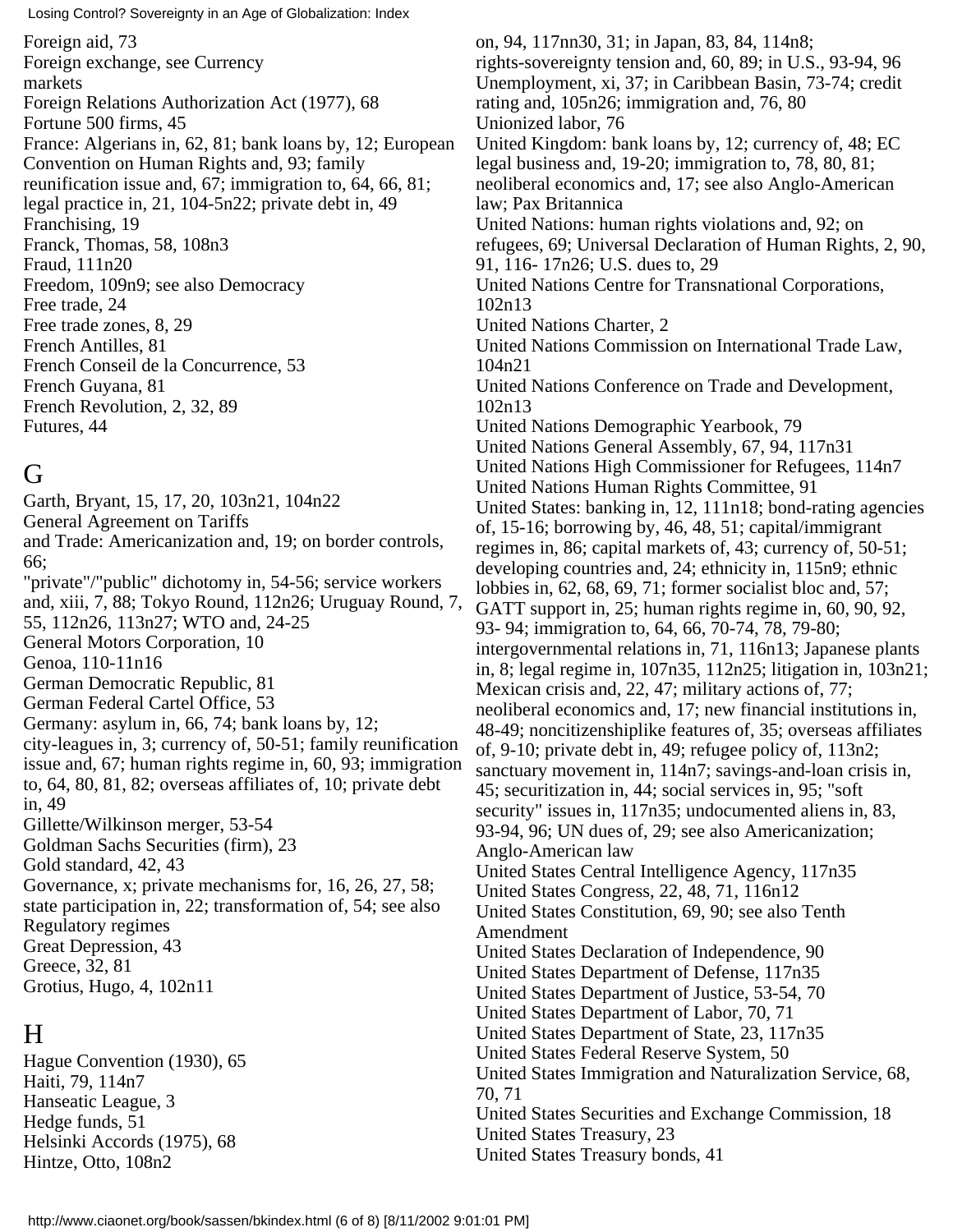international conventions on, 90-91; lawful expulsions

Hobbes, Thomas, 1 Homeowners, 23 Housing construction, 45 Human rights: accountability and, 27; asylum and, 65-66; citizenship and, 35, 109n8; federal citations of, 117n26; immigration and, xii-xiii, 60-61, 67, 72, 94-98, 114nn7, 8;

and, 113n5;

sovereignty and, 29, 32, 60-61, 88-98

## I

IBCA (firm), 105n25 Identity, 36, 115n9 Illegal aliens, see Undocumented immigrants Immigration, xii-xiii, 7, 59-99, 114nn7, 8, 115n9; in EC, 35, 86-87; policy formulation for, 30; see also Asylum; Refugees; Return migration; Undocumented immigrants Immigration Act (1965), 72-73 Immigration and Naturalization Service (U.S.), 68, 70, 71 Immigration Reform and Control Act (1986), 68, 75, 115-16n12 India, 73, 81, 110n14 Indochina, 73, 113n2 Industrial engineering services, 104-5n22 Industrialization, 34; see also Manufacturing Industrialized countries, see Developed countries Inflation, 50 Information services, 6, 104n22; see also Credit-rating agencies Information technology, see Electronic space Institutional investors, 43, 51, 110n15; see also Pension funds Insurance companies, 43 Inter-American Commission on Human Rights, 91 Interest groups, 98-99; see also Ethnic lobbies Interest rates, 45-46, 48, 49, 112n21 Intermediation, 106n27; see also Mediation International Bank for Reconstruction and Development, 19 International Business Machines Corporation, 7, 10 International Chamber of Commerce, 104n21 International Convention on the Elimination of All Forms of Racial Discrimination (1965), 91 International Convention on the Protection of the Rights of All Migrant Workers and Members of Their Families (1990), 67, 94, 117n30 International Court of Justice, 116n25 International Covenant on Civil and Political Rights (1976), 90-91 International Covenant on Economic, Social, and Cultural Rights (1976), 90-91 International Labour Organization, 94 International Monetary Fund, 19, 47, 115n12 Investments, 37, 77, 79, 110n15

Universal Declaration of Human Rights, 2, 90, 91, 116-17n26 Urban Institute, 72 Uruguay Round, 7, 55, 112n26, 113n27

#### V

Value-added chains, 102n14 Vertical integration, 102n14 Virtualization, see Electronic space Voting rights, 40, 96

### W

Weber, Max, 33 Welfare state, xi, 36-37, 38, 109n12 Western countries: citizenship concept of, 32-33, 34, 35; economic concepts of, 17; human capital from, 88; immigration to, 80; legal concepts of, 106n30; social-political theory of, xi, 35 Western Europe: border controls in, 59; human rights regime in, 90; immigration to, 69, 78, 83; monarchies in, 3; social services in, 95 Western Hemisphere, 87; see also Latin America; North America West Germany, 81 Wilkinson/Gillette merger, 53-54 World Population Prospects, 79 World Trade Organization, 7, 24-25, 29, 56, 112n26 World War II, 70

# Y

Yugoslavia, 97 Yugoslav immigrants, 63, 81, 82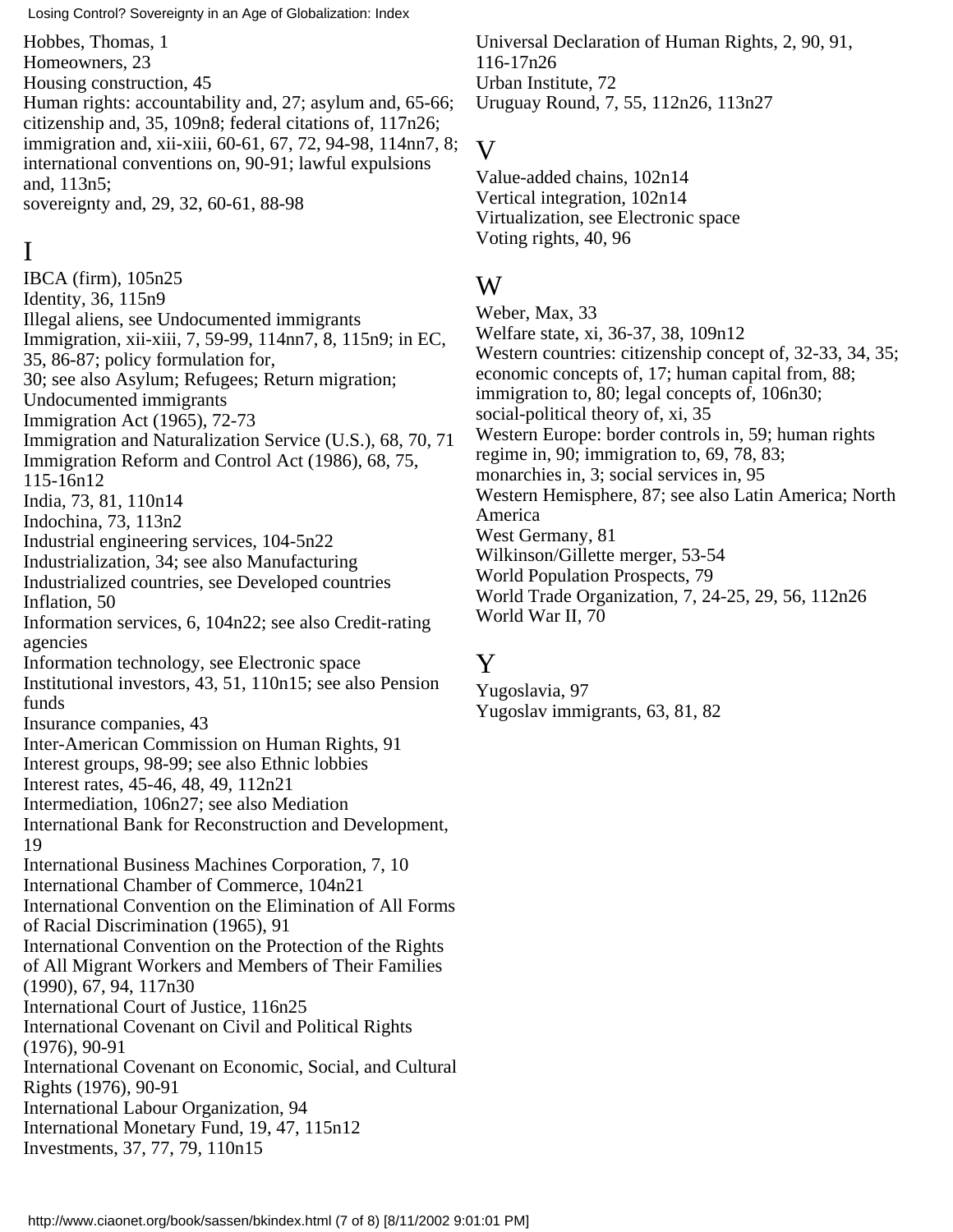Losing Control? Sovereignty in an Age of Globalization: Index

Investors: capital available to, 41; as democratic exemplar, 51, 52; Mexican crisis and, 22, 47-48; mobility of, 39-40; new exchanges for, 110n14; see also Financial markets; Institutional investors Iraq, 40 Ireland, 81, 83 Irish Fair Trade Commission, 53 Islamic societies, 33, 34 Israel, 75 Italy, 3, 74, 82, 83

[Losing Control? Sovereignty in an Age of Globalization](book/sassen/index.html)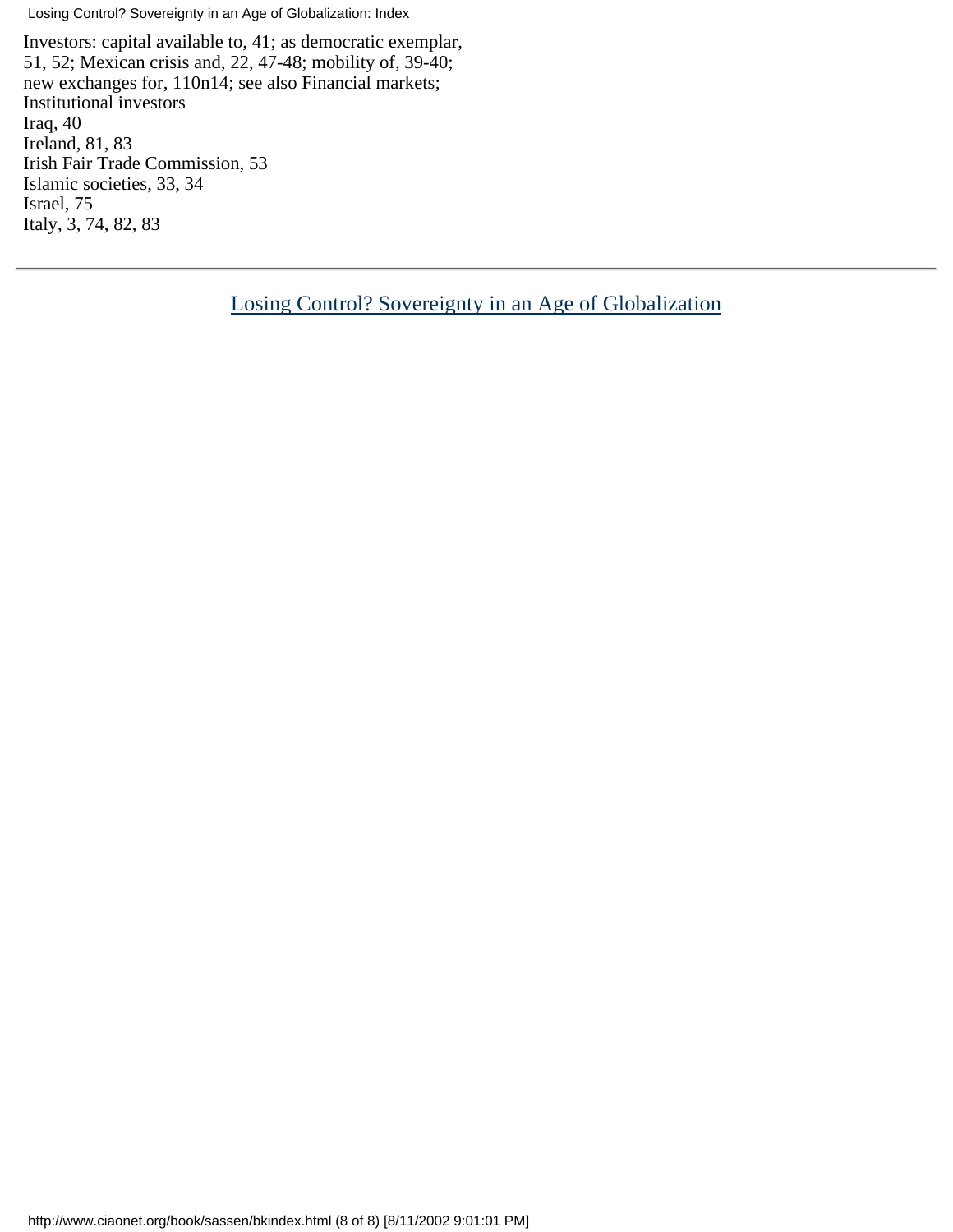## Pagination

Use this form to find the corresponding page breaks for the CUP printed edition of *Losing Control? Sovereignty in an Age of Globalization.*

Simply enter the number of the page you are looking for and press return. Your browser will move to the beginning of this page, no matter which chapter you are presently reading.

Pagination may seem irregular around tables or illustrations, which do not precisely mirror the lay-out of the original volume.

Page number: Examples and the Magnetics of the Magnetics of the Magnetics of the Magnetics of the Magnetics of the Magnetics of the Magnetics of the Magnetics of the Magnetics of the Magnetics of the Magnetics of the Magnetics of the M

[Losing Control? Sovereignty in an Age of Globalization](book/sassen/index.html)